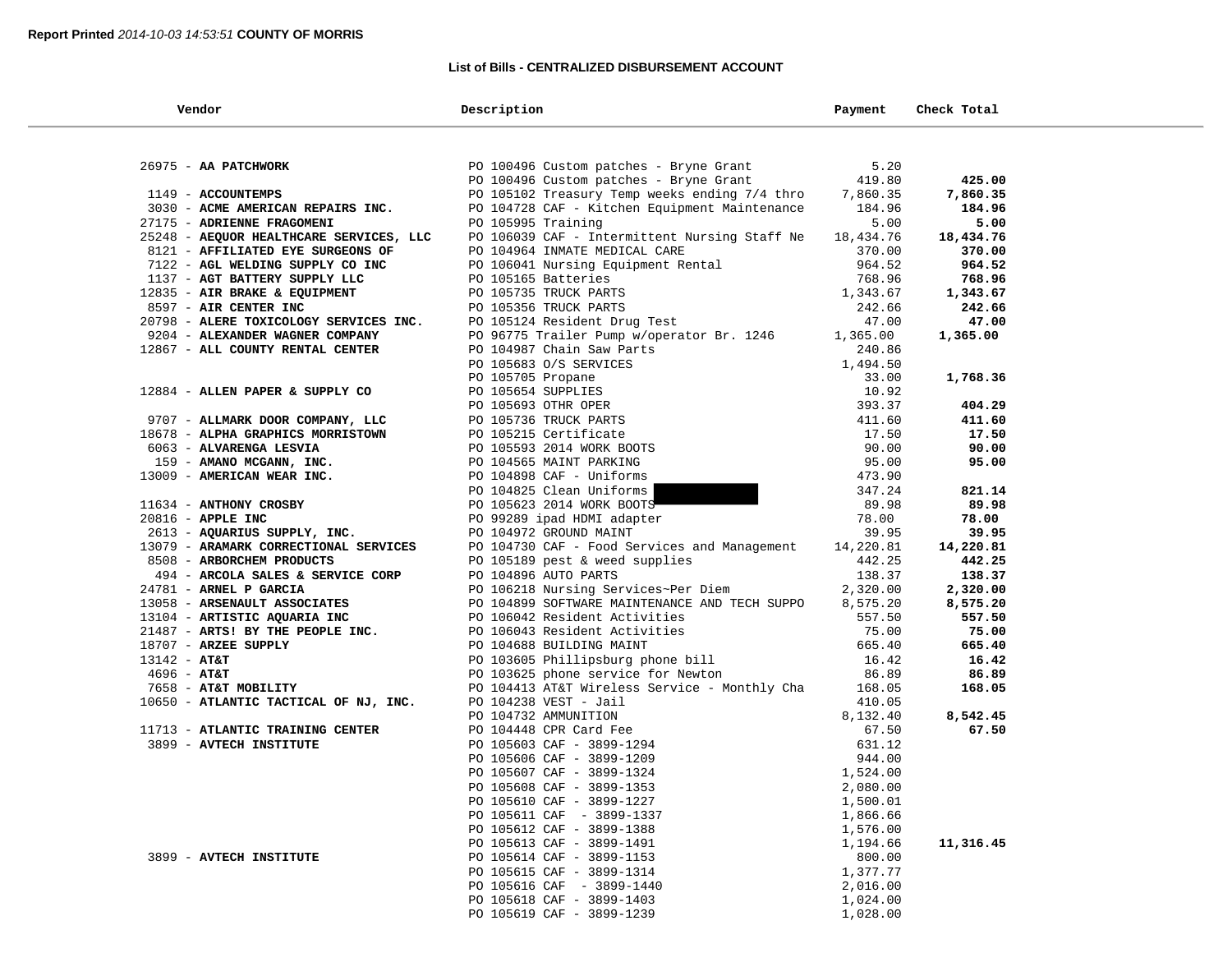|                                        | PO 105892 CAF - 3899-1474 1,680.00                                                                                                                                                                                                    |          | 7,925.77 |
|----------------------------------------|---------------------------------------------------------------------------------------------------------------------------------------------------------------------------------------------------------------------------------------|----------|----------|
|                                        |                                                                                                                                                                                                                                       |          |          |
|                                        |                                                                                                                                                                                                                                       |          |          |
|                                        |                                                                                                                                                                                                                                       |          |          |
|                                        |                                                                                                                                                                                                                                       |          |          |
|                                        |                                                                                                                                                                                                                                       |          |          |
|                                        |                                                                                                                                                                                                                                       |          |          |
|                                        |                                                                                                                                                                                                                                       |          |          |
|                                        |                                                                                                                                                                                                                                       |          |          |
|                                        |                                                                                                                                                                                                                                       |          |          |
|                                        |                                                                                                                                                                                                                                       |          |          |
|                                        |                                                                                                                                                                                                                                       |          |          |
|                                        |                                                                                                                                                                                                                                       |          |          |
|                                        |                                                                                                                                                                                                                                       |          |          |
|                                        |                                                                                                                                                                                                                                       |          |          |
|                                        |                                                                                                                                                                                                                                       |          |          |
|                                        |                                                                                                                                                                                                                                       |          |          |
|                                        |                                                                                                                                                                                                                                       |          |          |
|                                        |                                                                                                                                                                                                                                       |          |          |
|                                        |                                                                                                                                                                                                                                       |          |          |
|                                        |                                                                                                                                                                                                                                       |          |          |
|                                        |                                                                                                                                                                                                                                       |          |          |
|                                        |                                                                                                                                                                                                                                       |          |          |
|                                        |                                                                                                                                                                                                                                       |          |          |
|                                        |                                                                                                                                                                                                                                       |          |          |
|                                        |                                                                                                                                                                                                                                       |          |          |
|                                        |                                                                                                                                                                                                                                       |          |          |
|                                        |                                                                                                                                                                                                                                       |          |          |
|                                        |                                                                                                                                                                                                                                       |          |          |
|                                        |                                                                                                                                                                                                                                       |          |          |
|                                        |                                                                                                                                                                                                                                       |          |          |
|                                        |                                                                                                                                                                                                                                       |          |          |
|                                        |                                                                                                                                                                                                                                       |          |          |
|                                        |                                                                                                                                                                                                                                       |          |          |
|                                        |                                                                                                                                                                                                                                       |          |          |
|                                        |                                                                                                                                                                                                                                       |          |          |
|                                        |                                                                                                                                                                                                                                       |          |          |
|                                        |                                                                                                                                                                                                                                       |          |          |
|                                        |                                                                                                                                                                                                                                       |          |          |
|                                        |                                                                                                                                                                                                                                       |          |          |
|                                        |                                                                                                                                                                                                                                       |          |          |
|                                        |                                                                                                                                                                                                                                       |          |          |
|                                        |                                                                                                                                                                                                                                       |          |          |
|                                        |                                                                                                                                                                                                                                       |          |          |
|                                        |                                                                                                                                                                                                                                       |          |          |
|                                        |                                                                                                                                                                                                                                       |          |          |
|                                        |                                                                                                                                                                                                                                       |          |          |
|                                        |                                                                                                                                                                                                                                       |          |          |
|                                        | 1974: BADARA PERCENT PROPERTY ON 1970 1971 1981-1981<br>1974: <b>SADARA PERCENT PROPERTY CONTROLL INTO A SUBSTRATION CONTROLL INTO A SUBSTRATION CONTROLL INTO A SUBSTRATION CONTROLL INTO A SUBSTRATION CONTROLL INTO A SUBSTRAT</b> |          |          |
|                                        |                                                                                                                                                                                                                                       |          |          |
|                                        |                                                                                                                                                                                                                                       |          |          |
|                                        |                                                                                                                                                                                                                                       |          |          |
|                                        |                                                                                                                                                                                                                                       |          |          |
| 13675 - CARSTENS HEALTH INDUSTRIES INC | PO 105314 Patient Record Folders                                                                                                                                                                                                      | 795.00   | 795.00   |
| 25462 - CASTLE PRINTING                | PO 105053 Business Cards                                                                                                                                                                                                              | 35.00    | 35.00    |
| 26592 - CATHERINE LAQUAGLIA            | PO 105702 Travel Exp.                                                                                                                                                                                                                 | 40.00    | 40.00    |
| 793 - CENTENNIAL PRODUCTS INC.         | PO 105436 Morgue Supplies                                                                                                                                                                                                             | 1,551.87 | 1,551.87 |
| 20487 - CENTURYLINK                    | PO 105071 Long Valley Garage Fax                                                                                                                                                                                                      | 206.13   | 206.13   |
| 24625 - CFCS - HOPE HOUSE              | PO 105545 CAF - 2014 Funding through the Peer                                                                                                                                                                                         | 3,645.00 | 3,645.00 |
| 24625 - CFCS - HOPE HOUSE              | PO 105546 CAF - 2014 Funding through the Olde                                                                                                                                                                                         | 2,453.00 | 2,453.00 |
| 24625 - CFCS - HOPE HOUSE              | PO 105547 CAF - 2014 Funding through the Olde                                                                                                                                                                                         | 1,776.00 | 1,776.00 |
| 24625 - CFCS - HOPE HOUSE              | PO 105548 CAF - Grant in Aid Funding 2014                                                                                                                                                                                             | 2,240.00 | 2,240.00 |
| 24625 - CFCS - HOPE HOUSE              | PO 105549 CAF - Grant in Aid Funding 2014                                                                                                                                                                                             | 4,020.00 | 4,020.00 |
| 24625 - CFCS - HOPE HOUSE              | PO 105760 CAF - Grant-in-Aid Funding for 2014                                                                                                                                                                                         | 7,790.00 | 7,790.00 |
| 11904 - CHARLES COLLINS                | PO 105681 Reimbursement                                                                                                                                                                                                               | 43.86    | 43.86    |
| 7940 - CHARLES NADARAJAH               | PO 106184 Nursing Services~Per Diem                                                                                                                                                                                                   | 1,480.00 | 1,480.00 |
|                                        |                                                                                                                                                                                                                                       |          |          |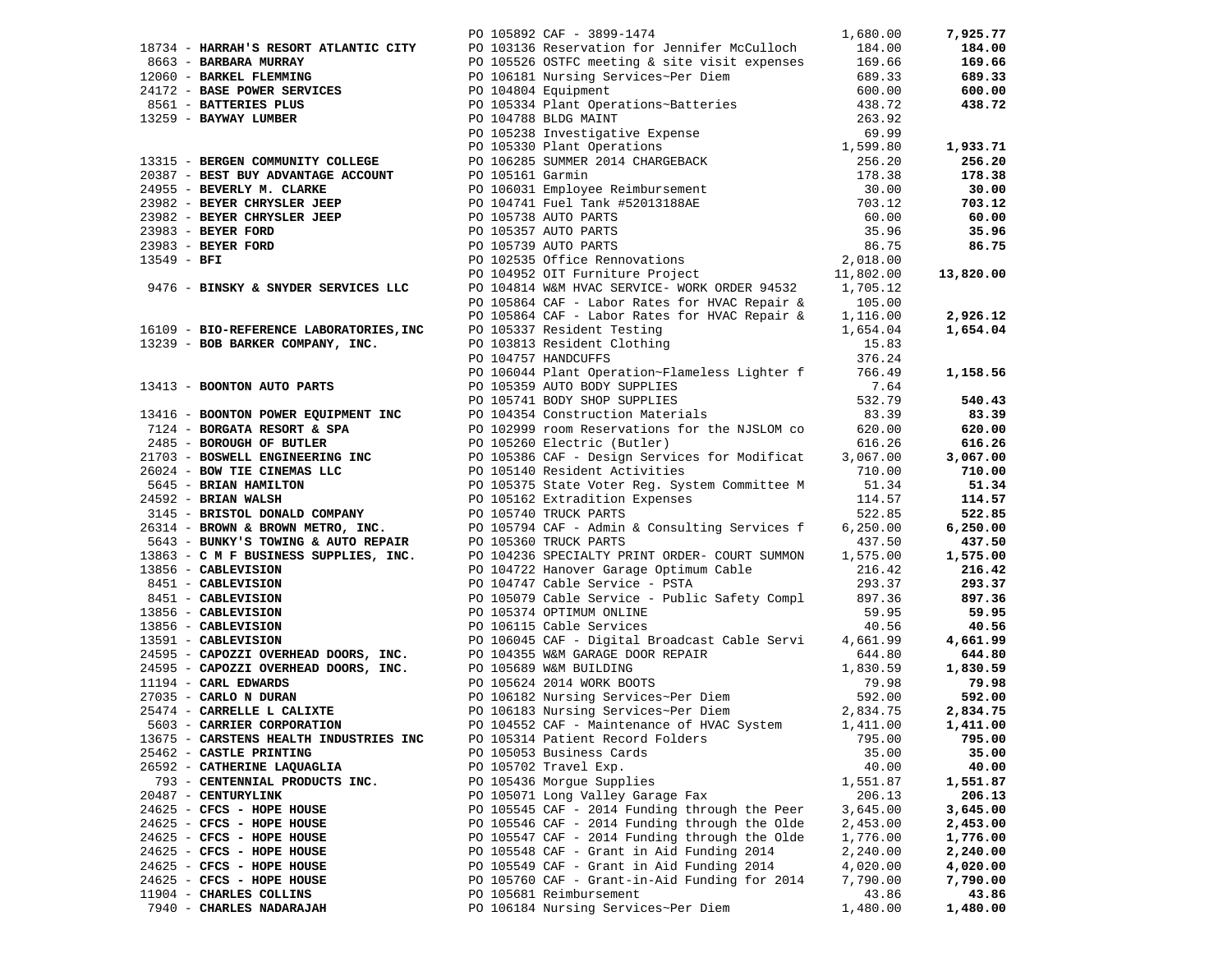| 3964 - CITILABS INC                                                                  |                    | PO 105013 Transportation computer modular                               | 3,330.00   | 3,330.00   |
|--------------------------------------------------------------------------------------|--------------------|-------------------------------------------------------------------------|------------|------------|
| 13857 - CLIFFSIDE BODY CORP                                                          |                    | PO 105361 TRUCK PARTS                                                   | 2,136.00   | 2,136.00   |
| 8454 - CLIFTON ELEVATOR SERVICE CO INC PO 104734 CAF - Elevatior Maintenance & Inspe |                    |                                                                         | 1,400.00   |            |
|                                                                                      |                    | PO 104807 CAF - Elevatior Maintenance & Inspe                           | 5,170.00   |            |
|                                                                                      |                    | PO 105963 CAF - Modernization of One Geared P                           | 58,948.65  | 65,518.65  |
|                                                                                      |                    |                                                                         |            |            |
| 24252 - COFFEE LOVERS COFFEE SERVICE                                                 |                    | PO 105210 Coffee/Tea                                                    | 95.92      | 95.92      |
| 27037 - COLLETE K NYANARO                                                            |                    | PO 106186 Nursing Services~Per Diem                                     | 592.00     | 592.00     |
| 320 - COLONIAL APPLIANCE                                                             |                    | PO 103603 Furniture & Fixtures                                          | 181.98     | 181.98     |
| $12043$ - COMCAST                                                                    |                    | PO 104353 High Speed Internet Long Valley Gar                           | 89.68      | 89.68      |
| 26074 - COMMUNICATIONS SERVICE                                                       |                    | PO 105450 Replace Siren Speaker                                         | 410.84     | 410.84     |
| 9486 - COMPLETE SECURITY SYSTEMS, INC.                                               |                    | PO 105366 Equipment                                                     | 2,495.00   |            |
|                                                                                      |                    | PO 105326 Repair Switchboard for Welfare, Agi                           | 305.00     | 2,800.00   |
| 26996 - CONCORDE GROUP, INC.                                                         |                    | PO 105467 CAF - Independent Staffing Analysis                           | 6,993.00   | 6,993.00   |
|                                                                                      |                    |                                                                         |            |            |
| 13972 - CONSOLIDATED ENVIRONMENTAL INC                                               |                    | PO 104967 HVAC MOLD CLEANING                                            | 10,160.00  | 10,160.00  |
| 8043 - CONTRACT PHARMACY SERVICES INC                                                |                    | PO 104562 CAF - Pharmaceutical and Related Se                           | 190.00     | 190.00     |
| 26101 - COOPER ELECTRIC SUPPLY CO.                                                   |                    | PO 104771 CAF - Electrical Supplies                                     | 429.49     | 429.49     |
| 26101 - COOPER ELECTRIC SUPPLY CO.                                                   |                    | PO 105331 Plant Operation                                               | 3,107.23   | 3,107.23   |
| 14643 - CORNERSTONE FAMILY                                                           |                    | PO 105471 CAF - Operation of the Adult Day Ca                           | 18,243.68  | 18,243.68  |
| 14029 - COUNTY COLLEGE OF MORRIS                                                     |                    | PO 104874 registration form course code # 883                           | 169.00     |            |
|                                                                                      |                    | PO 104876 registration form course #88349                               | 169.00     |            |
|                                                                                      |                    | PO 104877 registration form course #88350 dat                           | 169.00     |            |
|                                                                                      |                    |                                                                         |            |            |
|                                                                                      |                    | PO 104878 registration form course #88351 dat                           | 169.00     |            |
|                                                                                      |                    | PO 104879 registration form course #88352 dat                           | 169.00     |            |
|                                                                                      |                    | PO 104880 registration form course #88353 dat                           | 169.00     |            |
|                                                                                      |                    | PO 104881 registration form course #88354 dat                           | 169.00     |            |
|                                                                                      |                    | PO 104883 registration form course #88355 dat                           | 169.00     | 1,352.00   |
| 14029 - COUNTY COLLEGE OF MORRIS                                                     |                    | PO 104884 registration form course #88356 dat                           | 169.00     |            |
|                                                                                      |                    | PO 105956 CAF - 2014 Printing Services Septem                           | 15,720.75  |            |
|                                                                                      |                    | PO 105887 CAF - 14029-1045                                              | 2,642.00   | 18,531.75  |
| 14027 - COUNTY COLLEGE OF MORRIS                                                     |                    | PO 105796 Expenditures in connection with maj 1,387,119.94 1,387,119.94 |            |            |
|                                                                                      |                    |                                                                         |            |            |
| 14027 - COUNTY COLLEGE OF MORRIS                                                     |                    | PO 105798 Expenditures in connection with maj 40,917.50                 |            | 40,917.50  |
| 14022 - COUNTY COLLEGE OF MORRIS                                                     |                    | PO 105939 1ST HALF 10/14 OPERATING BUDGET                               | 398,409.91 | 398,409.91 |
| 14031 - COUNTY CONCRETE CORP.                                                        | PO 104578 Concrete |                                                                         | 319.00     | 319.00     |
| 13 - COUNTY OF MORRIS                                                                |                    | PO 106126 2014 Fringe Benefits quarterly paym                           | 131,833.81 | 131,833.81 |
| 13 - COUNTY OF MORRIS                                                                |                    | PO 106155 TRANSFER FUNDS FOR DEDICATED WEIGHT                           | 103,666.87 | 103,666.87 |
| 13 - COUNTY OF MORRIS                                                                |                    | PO 106156 TRANSFER FUNDS FOR DEDICATED MOTOR                            | 117,747.81 | 117,747.81 |
| 13 - COUNTY OF MORRIS                                                                |                    | PO 106350 2nd Half 9/14 Metered Mail Charges                            | 477.61     | 477.61     |
| 13 - COUNTY OF MORRIS                                                                |                    | PO 106351 2ND HALF 9/14 METERED MAIL                                    | 14,694.21  | 14,694.21  |
| 14041 - COUNTY WELDING SUPPLY CO                                                     |                    | PO 104348 Small Acetylene, Oxygen,Propane                               | 85.65      | 85.65      |
|                                                                                      |                    |                                                                         |            |            |
| 11842 - CRAFTMASTER HARDWARE                                                         |                    | PO 104560 FACILITY DOOR LOCKS                                           | 2,916.40   | 2,916.40   |
| 25188 - CRASH DATA GROUP                                                             |                    | PO 103991 Investigative Expense                                         | 899.00     | 899.00     |
| 25373 - CREATING WITH CLAY LLC                                                       |                    | PO 106046 Resident Activities<br>DO 106046 Resident Activities          | 200.00     | 200.00     |
| $19233 - \text{CULLIGAN}$                                                            |                    |                                                                         | 1,260.00   | 1,260.00   |
| $5239 - CWDA$                                                                        |                    | PO 105003 CWDA monthly meetings /Workshops                              | 160.00     | 160.00     |
| 14102 - CY DRAKE LOCKSMITHS, INC.                                                    | PO 104901 LOCK     |                                                                         | 9.80       |            |
|                                                                                      |                    | PO 105311 Office supplies                                               | 34.00      | 43.80      |
| 11277 - CYNTHIA BELLA                                                                |                    | PO 105118 reimbursement for supplies for MRC                            | 28.63      | 28.63      |
| 12523 - D&B AUTO SUPPLY                                                              |                    | PO 105362 AUTO PARTS                                                    | 926.60     |            |
|                                                                                      |                    | PO 105742 AUTO PARTS                                                    | 1,288.98   | 2,215.58   |
|                                                                                      |                    |                                                                         |            |            |
| 11783 - D.R. JOHNSON & ASSOCIATES, LLC                                               |                    | PO 105784 CAF - Review of Land Development Ap                           | 5,275.30   | 5,275.30   |
| 14120 - DAHLSTROM & COMPANY                                                          |                    | PO 102585 Brochures for dislocated workers                              | 1,350.00   | 1,350.00   |
| 24337 - DAILY RECORD CIRCULATION                                                     |                    | PO 96981 Yearly Newspaper                                               | 265.50     | 265.50     |
| 14123 - DAILY RECORD                                                                 |                    | PO 105455 Contract Awards -08/13/14 Meeting                             | 223.16     | 223.16     |
| 14123 - DAILY RECORD                                                                 |                    | PO 105505 ADVERTISEMENT                                                 | 77.24      | 77.24      |
| 14123 - DAILY RECORD                                                                 |                    | PO 105643 Legal Notices - Ordinances for 9/10                           | 125.00     | 125.00     |
| 14123 - DAILY RECORD                                                                 |                    | PO 105819 Contract Awards -09/10/14 Meeting                             | 55.24      | 55.24      |
| 14123 - DAILY RECORD                                                                 |                    | PO 105824 Legal Ad Acct. #ASB-70021874                                  | 71.96      | 71.96      |
| 14123 - DAILY RECORD                                                                 |                    | PO 105961 Publish of Synopsis of Insurance F                            | 115.96     | 115.96     |
| 14123 - DAILY RECORD                                                                 |                    | PO 106089 Contract Awards 8-27-14 Mtg.                                  | 175.40     | 175.40     |
|                                                                                      |                    |                                                                         |            |            |
| 14123 - DAILY RECORD                                                                 |                    | PO 106138 ADVERTISEMENT                                                 | 240.08     | 240.08     |
| 14123 - DAILY RECORD                                                                 |                    | PO 106238 Legal Notices - Ordinances for 9/22                           | 175.84     | 175.84     |
| 27177 - DAMACINA L. OKE                                                              |                    | PO 106187 Nursing Services~Per Diem                                     | 1,884.42   | 1,884.42   |
| 11155 - DANILO LAPID                                                                 |                    | PO 106188 Nursing Services~Per Diem                                     | 1,772.67   | 1,772.67   |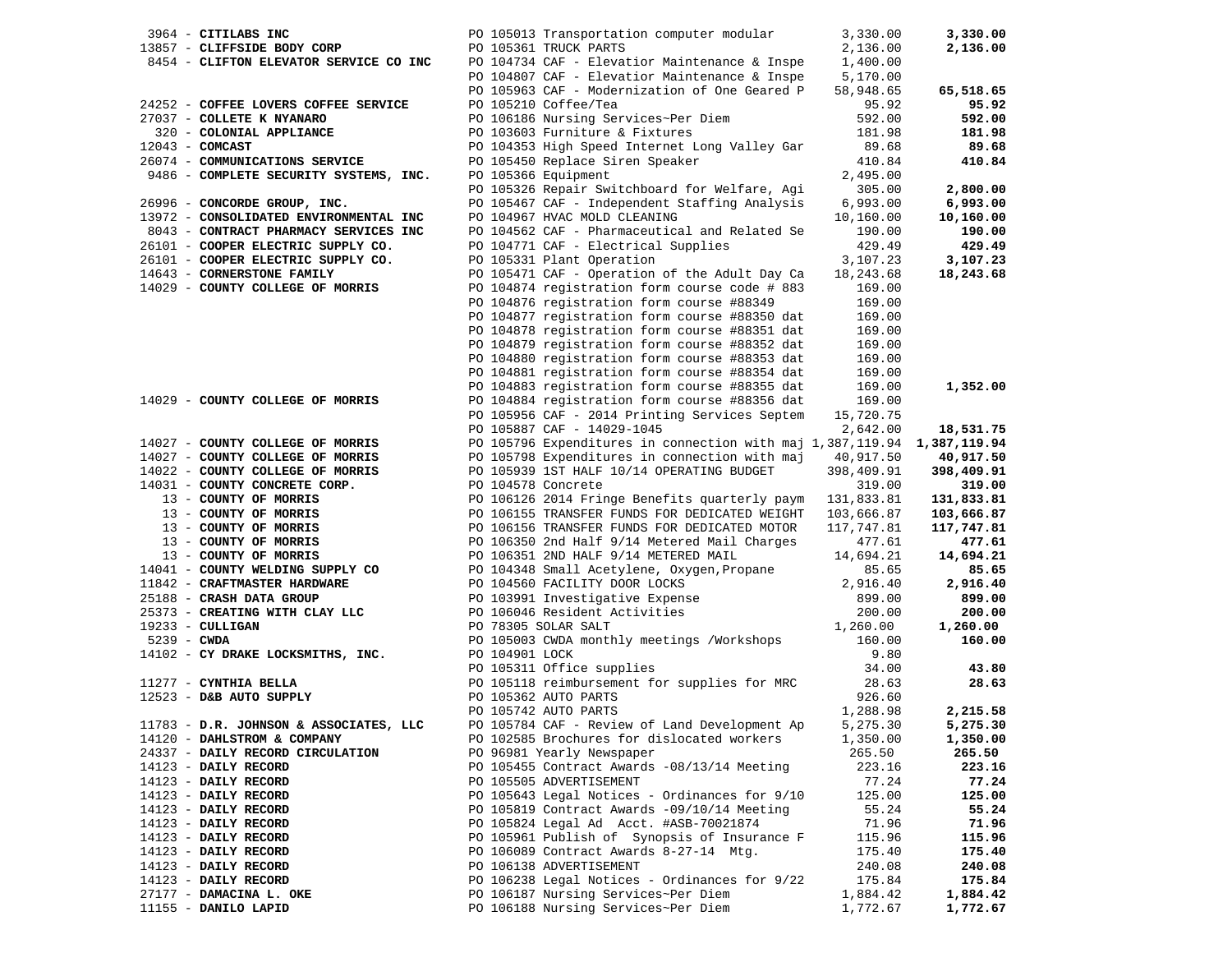|                                         | 1176 - DAVIE DAVIESCONT IN 1976 10505 20114 MONE MOVIE (1975)<br>2013 66 - DAVIE DRAME-LOUISE 1976 10005 20114 MONE MOVIE (1976 - 1976 1000 2013)<br>2013 - DAVIE PRESS PARK 198 1001200 DETENDANCE IN CONTROL 1000 2013<br>2014 - DEE                                              |           |           |
|-----------------------------------------|-------------------------------------------------------------------------------------------------------------------------------------------------------------------------------------------------------------------------------------------------------------------------------------|-----------|-----------|
|                                         |                                                                                                                                                                                                                                                                                     |           |           |
|                                         |                                                                                                                                                                                                                                                                                     |           |           |
|                                         |                                                                                                                                                                                                                                                                                     |           |           |
|                                         |                                                                                                                                                                                                                                                                                     |           |           |
|                                         |                                                                                                                                                                                                                                                                                     |           |           |
|                                         |                                                                                                                                                                                                                                                                                     |           |           |
|                                         |                                                                                                                                                                                                                                                                                     |           |           |
|                                         |                                                                                                                                                                                                                                                                                     |           |           |
|                                         |                                                                                                                                                                                                                                                                                     |           |           |
|                                         |                                                                                                                                                                                                                                                                                     |           |           |
|                                         |                                                                                                                                                                                                                                                                                     |           |           |
|                                         |                                                                                                                                                                                                                                                                                     |           |           |
|                                         |                                                                                                                                                                                                                                                                                     |           |           |
|                                         |                                                                                                                                                                                                                                                                                     |           |           |
|                                         |                                                                                                                                                                                                                                                                                     |           |           |
|                                         |                                                                                                                                                                                                                                                                                     |           |           |
|                                         |                                                                                                                                                                                                                                                                                     |           |           |
|                                         |                                                                                                                                                                                                                                                                                     |           |           |
|                                         |                                                                                                                                                                                                                                                                                     |           |           |
|                                         |                                                                                                                                                                                                                                                                                     |           |           |
|                                         |                                                                                                                                                                                                                                                                                     |           |           |
|                                         |                                                                                                                                                                                                                                                                                     |           |           |
|                                         |                                                                                                                                                                                                                                                                                     |           |           |
|                                         |                                                                                                                                                                                                                                                                                     |           | 10,288.16 |
|                                         |                                                                                                                                                                                                                                                                                     |           |           |
|                                         |                                                                                                                                                                                                                                                                                     |           |           |
|                                         |                                                                                                                                                                                                                                                                                     |           |           |
|                                         |                                                                                                                                                                                                                                                                                     |           | 1,290.45  |
|                                         |                                                                                                                                                                                                                                                                                     |           |           |
|                                         |                                                                                                                                                                                                                                                                                     |           |           |
|                                         |                                                                                                                                                                                                                                                                                     |           |           |
|                                         |                                                                                                                                                                                                                                                                                     |           |           |
|                                         |                                                                                                                                                                                                                                                                                     |           |           |
|                                         |                                                                                                                                                                                                                                                                                     |           |           |
|                                         |                                                                                                                                                                                                                                                                                     |           |           |
|                                         |                                                                                                                                                                                                                                                                                     |           |           |
|                                         |                                                                                                                                                                                                                                                                                     |           |           |
|                                         |                                                                                                                                                                                                                                                                                     |           |           |
|                                         |                                                                                                                                                                                                                                                                                     |           |           |
|                                         |                                                                                                                                                                                                                                                                                     |           |           |
|                                         |                                                                                                                                                                                                                                                                                     |           |           |
|                                         |                                                                                                                                                                                                                                                                                     |           |           |
|                                         |                                                                                                                                                                                                                                                                                     |           |           |
|                                         |                                                                                                                                                                                                                                                                                     |           |           |
|                                         |                                                                                                                                                                                                                                                                                     |           |           |
|                                         |                                                                                                                                                                                                                                                                                     |           |           |
|                                         |                                                                                                                                                                                                                                                                                     |           |           |
|                                         |                                                                                                                                                                                                                                                                                     |           |           |
| 9388 - FF1 PROFESSIONAL SAFETY SERVICES | 27004 <b>- EARTERN CONCRETE MATERIALS, INC.</b> PO 104141 CARP - SIGNAL COMPRESS TROPING THE PATERN CONCRETE MATERIALS, INC. PO 104172 Store<br>276312 - <b>EASTERN CONCRETE MATERIALS, INC.</b> PO 104773 Store<br>276312 - <b>EASTERN CONCR</b><br>PO 88535 Uniform & Accessories | 19,173.60 |           |
|                                         | PO 104711 patches for shirts                                                                                                                                                                                                                                                        | 74.00     |           |
|                                         | PO 105755 Uniform, Accessories                                                                                                                                                                                                                                                      | 104.99    | 19,352.59 |
| 25548 - FIRST PRIORITY VEHICLE INC.     | PO 103508 Shelf for Hazmat 3                                                                                                                                                                                                                                                        | 650.00    | 650.00    |
| 3051 - LAZ PARKING                      | PO 105580 CAF - Juror Parking at the Headquar                                                                                                                                                                                                                                       | 1,558.75  | 1,558.75  |
| 10645 - FITNESS LIFESTYLES, INC.        | PO 102742 Equipment for LPS                                                                                                                                                                                                                                                         | 14,848.15 | 14,848.15 |
| 12151 - FLEMINGTON BUICK CHEVROLET      | PO 105746 AUTO PARTS                                                                                                                                                                                                                                                                | 56.93     | 56.93     |
| 21312 - FLORAL SCHOOL OF DESIGN         | PO 105886 CAF - 21312-1519                                                                                                                                                                                                                                                          | 2,448.00  | 2,448.00  |
| 26675 - FR DRAPES                       | PO 104726 CURTAIN AND TRACK                                                                                                                                                                                                                                                         | 304.01    | 304.01    |
| 12078 - G-FORCE CONSTRUCTION LLC        | PO 106027 EMERGENCY REPAIR                                                                                                                                                                                                                                                          | 9,100.00  | 9,100.00  |
| $14852$ - GANN LAW BOOKS                | PO 103922 2015 nj court rules                                                                                                                                                                                                                                                       | 125.00    | 125.00    |
| 8269 - GEORGINA GRAY-HORSLEY            | PO 106194 Nursing Services~Per Diem                                                                                                                                                                                                                                                 | 700.35    | 700.35    |
| 252 - GERALD FLATT                      | PO 106142 work boots                                                                                                                                                                                                                                                                | 90.00     | 90.00     |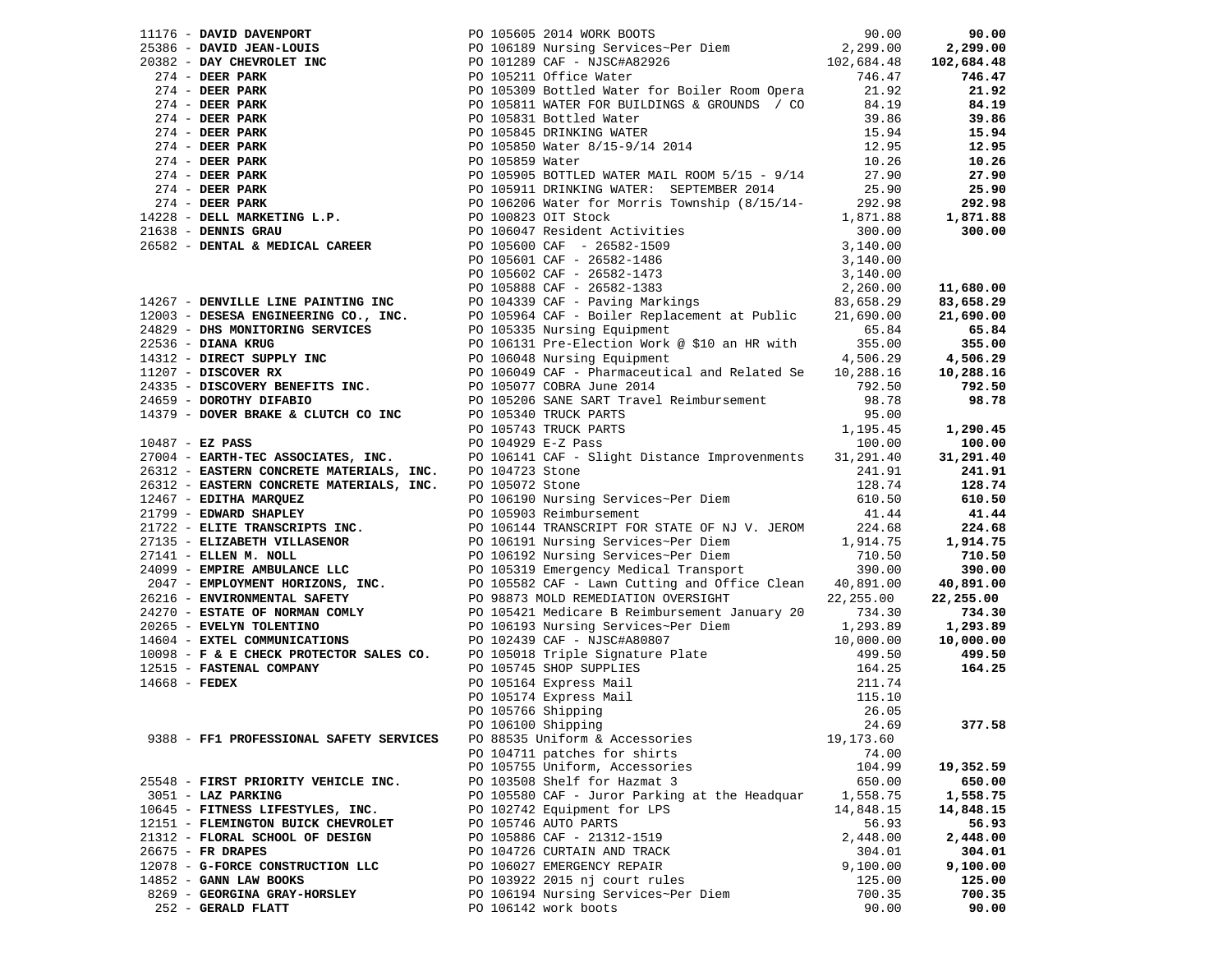|                                                                                  |                 |                                                                                                                                                                                                                                                                                                                    |            | 85.00      |
|----------------------------------------------------------------------------------|-----------------|--------------------------------------------------------------------------------------------------------------------------------------------------------------------------------------------------------------------------------------------------------------------------------------------------------------------|------------|------------|
|                                                                                  |                 |                                                                                                                                                                                                                                                                                                                    |            | 8,741.70   |
|                                                                                  |                 |                                                                                                                                                                                                                                                                                                                    |            | 54,457.56  |
|                                                                                  |                 | 1023 - GFOA 101322 Renewal of Treasury Management News 85.00<br>2972 - GLOBAL INDUSTRIES 19099857 chair w/arms, upholstered armchair. 8,741.70<br>26658 - GMT CONTRACTING CORP. PO 105825 CAF - Asbestos Abatement at the Mor 54,4                                                                                 |            |            |
|                                                                                  |                 |                                                                                                                                                                                                                                                                                                                    |            | 852.49     |
|                                                                                  |                 | 14983 - GRAINGER<br>14984 - GRAINGER<br>14984 - GRAINGER<br>14993 - GRAY SUPPLY CORP<br>1638 - GETA<br>1638 - GETA<br>1638 - HARRIS 1637<br>1638 - HARRIS 1637<br>1638 - HARRIS 1637<br>16.95<br>16.95<br>1728 - HARRIS 16.95<br>1728 - HARRIS 16.95<br>                                                           |            | 207.48     |
|                                                                                  |                 |                                                                                                                                                                                                                                                                                                                    |            |            |
|                                                                                  |                 |                                                                                                                                                                                                                                                                                                                    |            | 674.13     |
|                                                                                  |                 |                                                                                                                                                                                                                                                                                                                    |            | 6.95       |
|                                                                                  |                 |                                                                                                                                                                                                                                                                                                                    |            | 1,400.00   |
|                                                                                  |                 |                                                                                                                                                                                                                                                                                                                    |            | 766.64     |
| 21697 - HARRY L SCHWARZ & CO                                                     |                 |                                                                                                                                                                                                                                                                                                                    |            | 6,705.00   |
|                                                                                  |                 | 21697 - HARRY L SCHWARZ & CO<br>2084 - HATCH MOTT MACDONALD, LLC                PO 105384 CAF - Construction Support Services     2,659.66                                                                                                                                                                         |            | 2,659.66   |
| 11538 - HEWLETT-PACKARD COMPANY                                                  |                 | PO 98559 Communications Equipment - Quote 94                                                                                                                                                                                                                                                                       | 1,362.00   |            |
|                                                                                  |                 | PO 99478 WIreless Printer                                                                                                                                                                                                                                                                                          | 229.00     |            |
|                                                                                  |                 | PO 100688 Prosecutor's Backup Storage<br>PO 100824 Morris View EHS Project<br>PO 103352 OIT Stock Printers<br>PO 105709 SHOP SUPPLIES<br>PO 104903 TRUCK PARTS                                                                                                                                                     | 5,967.06   |            |
|                                                                                  |                 |                                                                                                                                                                                                                                                                                                                    | 382.37     |            |
|                                                                                  |                 |                                                                                                                                                                                                                                                                                                                    | 1,394.04   | 9,334.47   |
| 5622 - HOFFMAN SERVICES INC.                                                     |                 |                                                                                                                                                                                                                                                                                                                    | 270.00     | 270.00     |
| 20737 - HOOVER TRUCK CENTERS INC                                                 |                 | PO 104903 TRUCK PARTS                                                                                                                                                                                                                                                                                              | 56.32      | 56.32      |
|                                                                                  |                 | 156.32 EDITIONER TRUCK CENTERS INC<br>15241 - HORIZON BLUE CROSS BLUE SHIELD 105805 October 2014 Horizon PBA 151 Medica 183,991.15                                                                                                                                                                                 |            | 183,991.15 |
|                                                                                  |                 |                                                                                                                                                                                                                                                                                                                    | 719,670.24 | 719,670.24 |
|                                                                                  |                 | 15241 - HORIZON BLUE CROSS BLUE SHIELD DO 105806 October 2014 Freeholders Medical<br>15241 - HORIZON BLUE CROSS BLUE SHIELD DO 105847 October 2014 Mosquito Dental                                                                                                                                                 | 640.15     | 640.15     |
|                                                                                  |                 | PO 105848 October 2014 Horizon Mosquito Medic                                                                                                                                                                                                                                                                      | 20,711.74  | 20,711.74  |
| 15241 - HORIZON BLUE CROSS BLUE SHIELD<br>15241 - HORIZON BLUE CROSS BLUE SHIELD |                 | PO 105849 October 2014 Main County and Morris                                                                                                                                                                                                                                                                      | 36,830.02  | 36,830.02  |
| 10414 - HUBER & ASSOCIATES                                                       |                 | PO 105804 COMPETENCY EVALUATION OF APS                                                                                                                                                                                                                                                                             | 400.00     | 400.00     |
| 27183 - HUY DINH                                                                 |                 | PO 105907 Travel reimbursement                                                                                                                                                                                                                                                                                     | 22.40      | 22.40      |
| 10767 - ILLIENE CHARLES, RN                                                      |                 | PO 105307 Have Terms may be possed by 106196 Nursing Services~Per Diem                                                                                                                                                                                                                                             | 3,015.50   | 3,015.50   |
| 4592 - INFORMATION & TECHNOLOGY                                                  |                 |                                                                                                                                                                                                                                                                                                                    | 1,536.04   |            |
|                                                                                  |                 |                                                                                                                                                                                                                                                                                                                    | 1,963.44   | 3,499.48   |
|                                                                                  |                 | PO 106196 Nursing Service --.<br>PO 105893 CAF - 4592-1463<br>PO 105894 CAF - 4592-1359<br>DESCRIPE DEMENDATING RADAR AND RADIO<br>11944 - INFRARED SERVICES INC<br>12041 - INGLESINO, PEARLMAN, PEARLMAN, PO 104767 GROUND PENETRATING RADAR AND RADIO<br>19236 - INSTITUTE-FORENSIC PSYCHOLOGY PO 104780 Medical | 995.00     | 995.00     |
|                                                                                  |                 |                                                                                                                                                                                                                                                                                                                    | 526.50     | 526.50     |
|                                                                                  |                 |                                                                                                                                                                                                                                                                                                                    | 3,900.00   | 3,900.00   |
| 6100 - INTER CITY TIRE                                                           | PO 104904 TIRES |                                                                                                                                                                                                                                                                                                                    | 211.00     |            |
|                                                                                  |                 |                                                                                                                                                                                                                                                                                                                    |            | 790.70     |
| 25455 - INTERNATIONAL ACADEMIES OF                                               |                 |                                                                                                                                                                                                                                                                                                                    |            | 165.00     |
| 15433 - J & D SALES & SERVICE LLC                                                |                 |                                                                                                                                                                                                                                                                                                                    |            |            |
|                                                                                  |                 | PO 105341 TIRES 579.70<br>PO 104779 Education, School, Training 165.00<br>PO 104906 SERVICE WATER RECYCLER 885.00<br>PO 105342 SERVICE WATER RECYCLER 634.00                                                                                                                                                       |            | 1,519.00   |
| 12197 - JAMES H WOLF                                                             |                 | PO 106051 CAF - Qualified Physician to Overse 1,437.50                                                                                                                                                                                                                                                             |            | 1,437.50   |
| 27184 - JERONA ALCIDE                                                            |                 |                                                                                                                                                                                                                                                                                                                    | 30.00      | 30.00      |
| 960 - JERSEY CENTRAL POWER & LIGHT                                               |                 | PO 106032 Employee Reimbursement<br>PO 105671 JCP&L                                                                                                                                                                                                                                                                | 30.60      | 30.60      |
|                                                                                  |                 |                                                                                                                                                                                                                                                                                                                    |            | 69.15      |
|                                                                                  |                 |                                                                                                                                                                                                                                                                                                                    |            | 19.72      |
|                                                                                  |                 | 960 – <b>JERSEY CENTRAL POWER &amp; LIGHT</b><br>960 – <b>JERSEY CENTRAL POWER &amp; LIGHT</b><br>960 – <b>JERSEY CENTRAL POWER &amp; LIGHT</b><br>960 – <b>JERSEY CENTRAL POWER &amp; LIGHT</b><br>960 – <b>JERSEY CENTRAL POWER &amp; LIGHT</b><br>960 – <b>JERSEY CENTRAL POWER &amp; LI</b>                    |            | 19.59      |
|                                                                                  |                 |                                                                                                                                                                                                                                                                                                                    |            | 1,156.67   |
|                                                                                  |                 |                                                                                                                                                                                                                                                                                                                    |            | 343.93     |
|                                                                                  |                 |                                                                                                                                                                                                                                                                                                                    |            | 650.95     |
| 16888 - JERSEY PAPER PLUS INC                                                    |                 |                                                                                                                                                                                                                                                                                                                    |            | 4,205.82   |
| 1622 - JERSEY TRACTOR-TRAILER                                                    |                 | PO 105889 CAF - 1622-1507                                                                                                                                                                                                                                                                                          | 3,200.00   |            |
|                                                                                  |                 | PO 105890 CAF - 1622-1494                                                                                                                                                                                                                                                                                          | 3,200.00   |            |
|                                                                                  |                 | PO 105891 CAF - 1622-1493                                                                                                                                                                                                                                                                                          | 3,200.00   |            |
|                                                                                  |                 | PO 105897 CAF - 1622-1460                                                                                                                                                                                                                                                                                          | 800.00     |            |
|                                                                                  |                 | PO 105927 CAF - 1622-1456                                                                                                                                                                                                                                                                                          | 800.00     |            |
|                                                                                  |                 | PO 105928 CAF - 1622-1468                                                                                                                                                                                                                                                                                          | 800.00     | 12,000.00  |
| 20888 - JESSY JACOB                                                              |                 | PO 106197 Nursing Services~Per Diem                                                                                                                                                                                                                                                                                | 217.50     | 217.50     |
| 18917 - JIM DELGIUDICE                                                           |                 | PO 105636 Freeholder Photo                                                                                                                                                                                                                                                                                         | 166.50     | 166.50     |
| 15508 - JML MEDICAL INC.                                                         |                 | PO 106052 CAF - Medical Supplies for Various                                                                                                                                                                                                                                                                       | 2,511.51   | 2,511.51   |
| 9304 - JOHN J. HAYES                                                             |                 | PO 105999 Expense Voucher-NJTPA, Newark                                                                                                                                                                                                                                                                            | 93.00      | 93.00      |
| 3512 - JOHN J. LYNN                                                              |                 | PO 105389 EXPENSE VOUCHER                                                                                                                                                                                                                                                                                          | 50.00      | 50.00      |
| 26133 - JOHN TUGMAN                                                              |                 | PO 104619 Travel Expenses Reimbursement                                                                                                                                                                                                                                                                            | 414.48     | 414.48     |
| 26133 - JOHN TUGMAN                                                              |                 | PO 105379 Personal Reimbursement - Profession                                                                                                                                                                                                                                                                      | 149.00     | 149.00     |
| 12452 - JOHNSON & JOHNSON, ESQS                                                  |                 | PO 105686 Legal services rendered for 8/14                                                                                                                                                                                                                                                                         | 6,000.00   | 6,000.00   |
| 26888 - JOHNSON CONTROLS INC.                                                    |                 | PO 99007 SERVICE AGREEMENT                                                                                                                                                                                                                                                                                         | 4,800.00   |            |
|                                                                                  |                 |                                                                                                                                                                                                                                                                                                                    |            |            |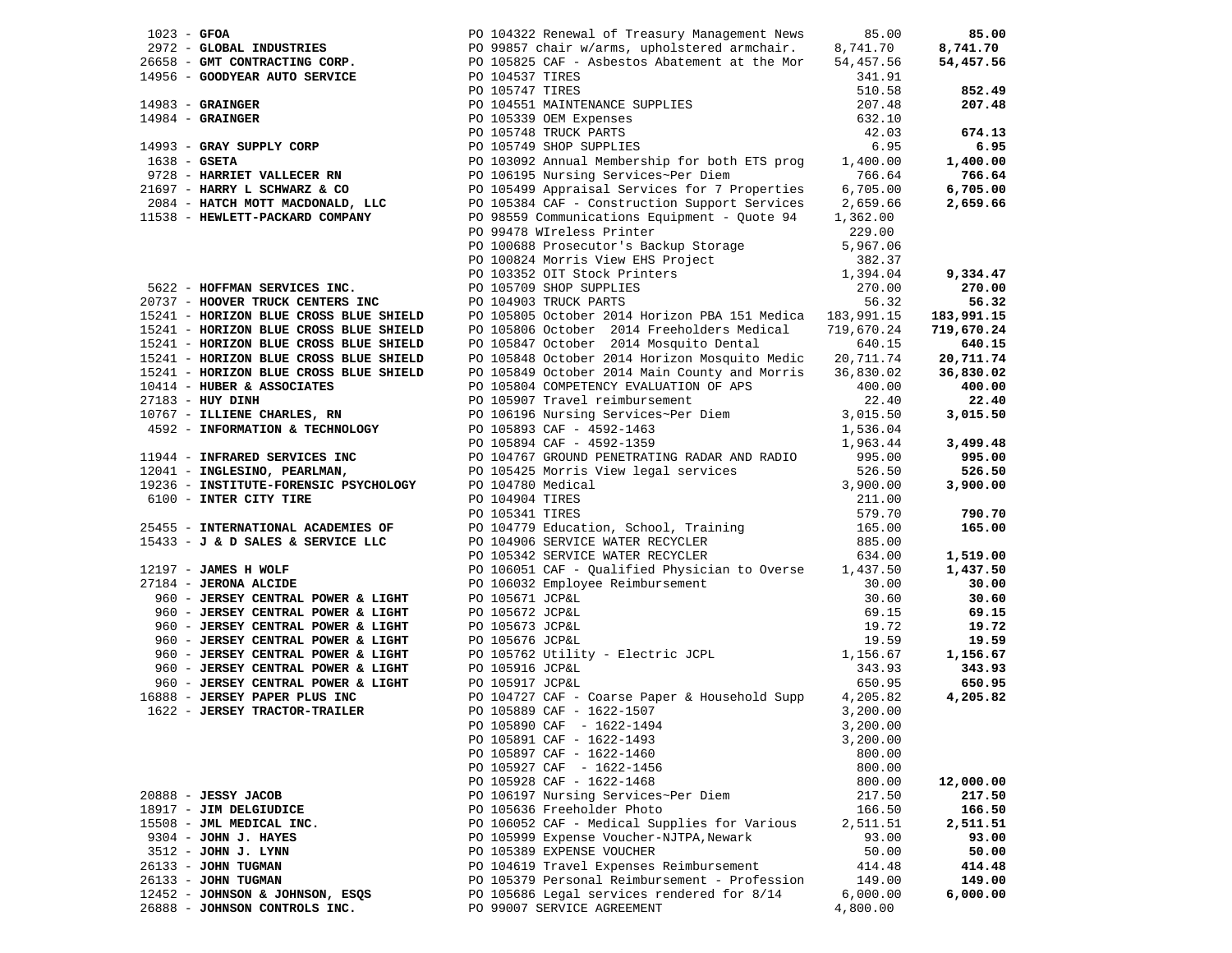|                                                                                                                                                                                                                                  |                                               |          | 13,030.00     |
|----------------------------------------------------------------------------------------------------------------------------------------------------------------------------------------------------------------------------------|-----------------------------------------------|----------|---------------|
|                                                                                                                                                                                                                                  |                                               |          | 1,796.63      |
|                                                                                                                                                                                                                                  |                                               |          | 90.00         |
|                                                                                                                                                                                                                                  |                                               |          | 100.00        |
|                                                                                                                                                                                                                                  |                                               |          | 18,590.00     |
|                                                                                                                                                                                                                                  |                                               |          | 1,094.50      |
|                                                                                                                                                                                                                                  |                                               |          |               |
|                                                                                                                                                                                                                                  |                                               |          |               |
|                                                                                                                                                                                                                                  |                                               |          |               |
|                                                                                                                                                                                                                                  |                                               |          |               |
|                                                                                                                                                                                                                                  |                                               |          | 276.62        |
|                                                                                                                                                                                                                                  |                                               |          | 300.00        |
|                                                                                                                                                                                                                                  |                                               |          | 1,516.94      |
|                                                                                                                                                                                                                                  |                                               |          | 2,005.45      |
|                                                                                                                                                                                                                                  |                                               |          |               |
|                                                                                                                                                                                                                                  |                                               |          | 6,346.00      |
|                                                                                                                                                                                                                                  |                                               |          |               |
|                                                                                                                                                                                                                                  |                                               |          | 3,645.00      |
|                                                                                                                                                                                                                                  |                                               |          | 1,480.00      |
|                                                                                                                                                                                                                                  |                                               |          | 145.00        |
|                                                                                                                                                                                                                                  |                                               |          | 4,369.22      |
|                                                                                                                                                                                                                                  |                                               |          | 190,688.06    |
|                                                                                                                                                                                                                                  |                                               |          | 10.00         |
|                                                                                                                                                                                                                                  |                                               |          | 1,262.70      |
|                                                                                                                                                                                                                                  |                                               |          | 90.00         |
|                                                                                                                                                                                                                                  |                                               |          |               |
|                                                                                                                                                                                                                                  |                                               |          | 538.90        |
|                                                                                                                                                                                                                                  |                                               |          |               |
|                                                                                                                                                                                                                                  |                                               |          | 12.27<br>5.00 |
|                                                                                                                                                                                                                                  |                                               |          |               |
|                                                                                                                                                                                                                                  |                                               |          | 132.00        |
|                                                                                                                                                                                                                                  |                                               |          | 85.00         |
|                                                                                                                                                                                                                                  |                                               |          | 296.00        |
|                                                                                                                                                                                                                                  |                                               |          | 30.00         |
|                                                                                                                                                                                                                                  |                                               |          | 232.00        |
|                                                                                                                                                                                                                                  |                                               |          | 491.00        |
|                                                                                                                                                                                                                                  |                                               |          | 137.99        |
|                                                                                                                                                                                                                                  |                                               |          | 1,218.04      |
|                                                                                                                                                                                                                                  |                                               |          | 175.00        |
|                                                                                                                                                                                                                                  |                                               |          | 2,187.50      |
|                                                                                                                                                                                                                                  |                                               |          | 2,183.00      |
|                                                                                                                                                                                                                                  |                                               |          | 60.00         |
|                                                                                                                                                                                                                                  |                                               |          | 1,495.00      |
|                                                                                                                                                                                                                                  |                                               |          | 2,500.00      |
| 7499 - CORRECORT SUPER (A) 193346 UNIVERSE (A) NATULA (A) 1932<br>7499 - CORRECORT SUPER MUNITIPE (A) NATULA UNIVERSE (A) NATULA (A) 1932<br>7491 - CORRECORT PROGRESS (A) 1932 - 2003 - 1933 - 1933 - 1934 - 1934 - 1934 - 1935 |                                               |          | 149.25        |
|                                                                                                                                                                                                                                  |                                               |          | 1,073.68      |
|                                                                                                                                                                                                                                  |                                               |          | 32,500.00     |
|                                                                                                                                                                                                                                  |                                               |          | 150.00        |
|                                                                                                                                                                                                                                  |                                               |          | 750.00        |
| 20783 - MA. LIZA IMPERIAL PO 106202 Nursing Services~Per Diem                                                                                                                                                                    |                                               | 3,623.41 | 3,623.41      |
| 19393 - MACGRAPHICS                                                                                                                                                                                                              | PO 105188 Ledgewood Outdoor Interpretive Pane | 3,495.00 | 3,495.00      |
| 25304 - MAGNET FORENSICS                                                                                                                                                                                                         | PO 103978 Investigative Expense               | 1,150.00 | 1,150.00      |
| 25540 - MAINTAINCO INC.                                                                                                                                                                                                          | PO 105909 Forklift Maintenance                | 343.73   | 343.73        |
| 3210 - MANPOWER                                                                                                                                                                                                                  | PO 104265 temporary staffing                  | 907.20   |               |
|                                                                                                                                                                                                                                  | PO 105029 temporary staffing                  | 825.03   |               |
|                                                                                                                                                                                                                                  | PO 105030 temporary staffing                  | 907.20   |               |
|                                                                                                                                                                                                                                  | PO 105010 temporary staffing                  | 855.36   |               |
|                                                                                                                                                                                                                                  | PO 105011 temporary staffing                  | 907.20   | 4,401.99      |
| 24932 - MARCIA BENJAMIN                                                                                                                                                                                                          | PO 106034 Employee Reimbursement              | 30.00    | 30.00         |
| 25080 - MARIA CARMELITA OBLINA                                                                                                                                                                                                   | PO 106203 Nursing Services~Per Diem           | 754.00   | 754.00        |
| 26678 - MARION ENNIS                                                                                                                                                                                                             | PO 106162 Nursing Services~Per Diem           | 2,158.50 | 2,158.50      |
| 11023 - MARTHA YAGHI                                                                                                                                                                                                             | PO 106163 Nursing Services~Per Diem           | 888.00   | 888.00        |
| 14264 - MCMANIMON, SCOTLAND & BAUMANN LLC                                                                                                                                                                                        | PO 105940 Various legal services rendered     | 7,560.00 |               |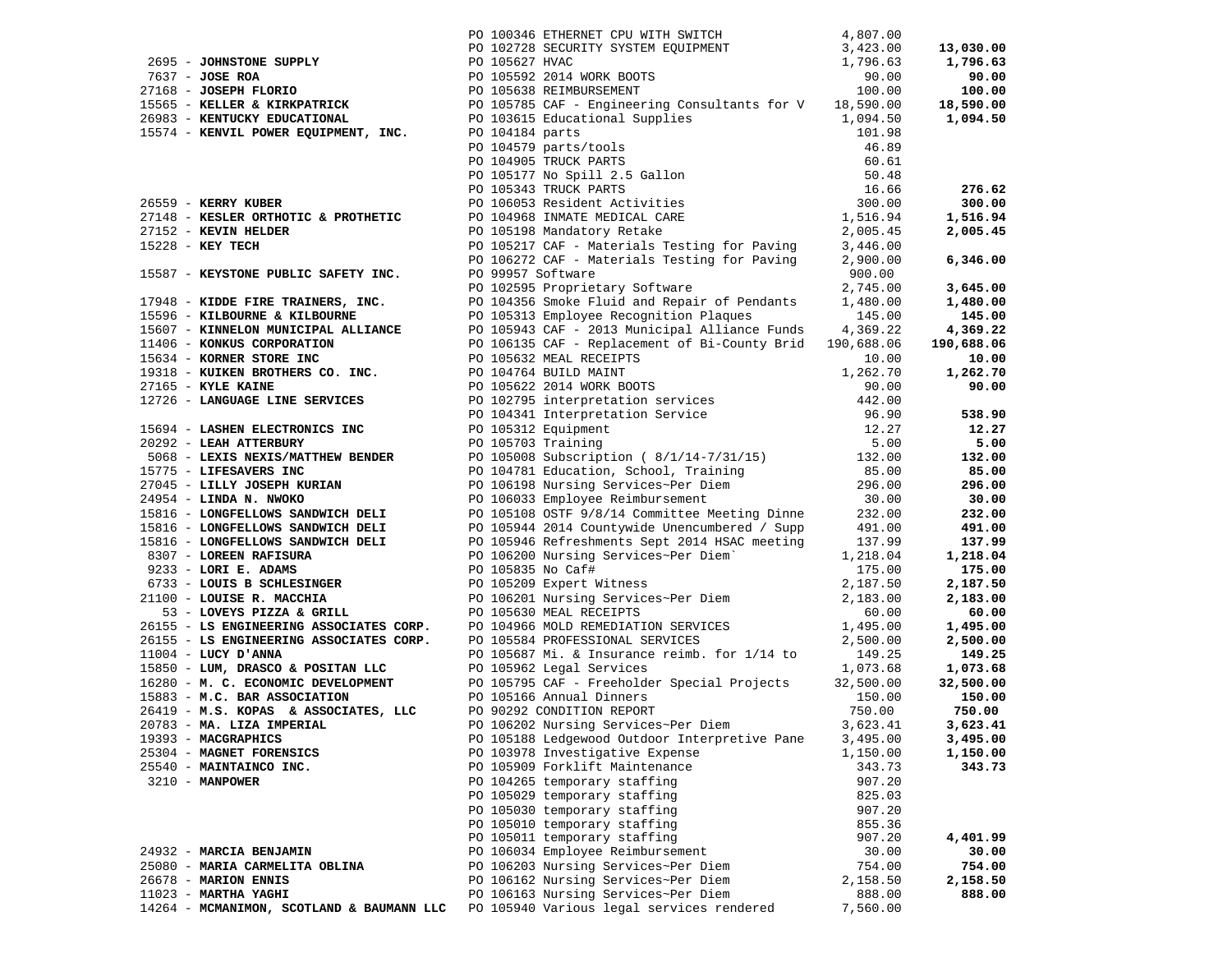|               |                                                          | PO 106254 FOR PROFESSIONAL SERVICES/PREP OR R 0.80                                             |                      |                      |
|---------------|----------------------------------------------------------|------------------------------------------------------------------------------------------------|----------------------|----------------------|
|               |                                                          |                                                                                                |                      |                      |
|               |                                                          |                                                                                                |                      |                      |
|               |                                                          |                                                                                                |                      |                      |
|               |                                                          |                                                                                                |                      |                      |
|               |                                                          |                                                                                                |                      |                      |
|               |                                                          |                                                                                                |                      |                      |
|               |                                                          |                                                                                                |                      |                      |
|               |                                                          |                                                                                                |                      |                      |
|               |                                                          |                                                                                                |                      |                      |
|               |                                                          |                                                                                                |                      |                      |
|               |                                                          |                                                                                                |                      |                      |
|               |                                                          |                                                                                                |                      |                      |
|               |                                                          |                                                                                                |                      |                      |
|               |                                                          |                                                                                                |                      |                      |
|               |                                                          |                                                                                                |                      |                      |
|               |                                                          |                                                                                                |                      |                      |
|               |                                                          |                                                                                                |                      |                      |
|               |                                                          |                                                                                                |                      |                      |
|               |                                                          |                                                                                                |                      |                      |
|               |                                                          |                                                                                                |                      |                      |
|               |                                                          |                                                                                                |                      |                      |
|               |                                                          |                                                                                                |                      |                      |
|               |                                                          |                                                                                                |                      |                      |
|               |                                                          |                                                                                                |                      |                      |
|               |                                                          |                                                                                                |                      |                      |
|               |                                                          |                                                                                                |                      |                      |
|               |                                                          |                                                                                                |                      |                      |
|               |                                                          |                                                                                                |                      |                      |
|               |                                                          |                                                                                                |                      |                      |
|               |                                                          |                                                                                                |                      |                      |
|               |                                                          |                                                                                                |                      |                      |
|               |                                                          |                                                                                                |                      |                      |
|               |                                                          |                                                                                                |                      |                      |
|               |                                                          |                                                                                                |                      |                      |
|               |                                                          |                                                                                                |                      |                      |
|               |                                                          |                                                                                                |                      |                      |
|               |                                                          |                                                                                                |                      |                      |
|               |                                                          |                                                                                                |                      |                      |
|               |                                                          |                                                                                                |                      |                      |
|               |                                                          |                                                                                                |                      |                      |
|               |                                                          |                                                                                                |                      |                      |
|               |                                                          |                                                                                                |                      |                      |
|               |                                                          |                                                                                                |                      |                      |
|               |                                                          |                                                                                                |                      |                      |
|               |                                                          |                                                                                                |                      |                      |
|               |                                                          |                                                                                                |                      |                      |
|               |                                                          |                                                                                                |                      |                      |
|               |                                                          |                                                                                                |                      |                      |
|               |                                                          | 21858 - MUNICIPAL CAPITAL CORP 60 105509 2014 Quarterly Copier Leases - Fron 2,760.17 2,760.17 |                      |                      |
|               | 21858 - MUNICIPAL CAPITAL CORP                           | PO 105525 Copier lease - 9/1/14-11/30/14                                                       | 1,077.36             | 1,077.36             |
|               | 21858 - MUNICIPAL CAPITAL CORP                           |                                                                                                |                      |                      |
|               | 20763 - MUNICIPAL SOFTWARE INC                           | PO 105828 Copier Lease<br>PO 104321 CAF - Maintenance of Proprietary Co                        | 2,416.84<br>7,505.00 | 2,416.84<br>7,505.00 |
|               |                                                          |                                                                                                | 122.50               |                      |
|               | $12624$ - MY TOOL LADY<br>21122 - NATIONAL FUEL OIL INC. | PO 105347 AUTO PARTS<br>PO 104542 CAF - NJS#A72768 - Diesel Fuel                               | 15,926.95            | 122.50<br>15,926.95  |
|               | 21122 - NATIONAL FUEL OIL INC.                           | PO 104910 CAF - NJS#A72768 - Diesel Fuel                                                       | 14,753.00            | 14,753.00            |
| $4678 - NECI$ |                                                          | PO 105424 NJ 9-1-1 Student Manuals                                                             | 2,274.95             | 2,274.95             |
|               | 16641 - NEW JERSEY LEAGUE OF                             | PO 104600 99th annual league conference                                                        |                      | 275.00               |
|               | 23981 - NIELSEN DODGE - C-J-R                            |                                                                                                | 275.00               | 318.78               |
|               | 23981 - NIELSEN DODGE - C-J-R                            | PO 104911 AUTO PARTS<br>PO 105348 AUTO PARTS                                                   | 318.78               | 622.65               |
|               | 9634 - NJ COUNTY PLANNERS ASSOCIATION                    | PO 105789 Registration for 9/19/14 NJCPA Mtg.                                                  | 622.65<br>60.00      | 60.00                |
|               | 16670 - NJ STATE LEAGUE OF                               |                                                                                                | 110.00               |                      |
|               |                                                          | PO 104616 Registration for the NJSLOM Confere<br>PO 104970 NJSLOM Luncheon                     |                      | 430.00               |
|               |                                                          |                                                                                                | 320.00               |                      |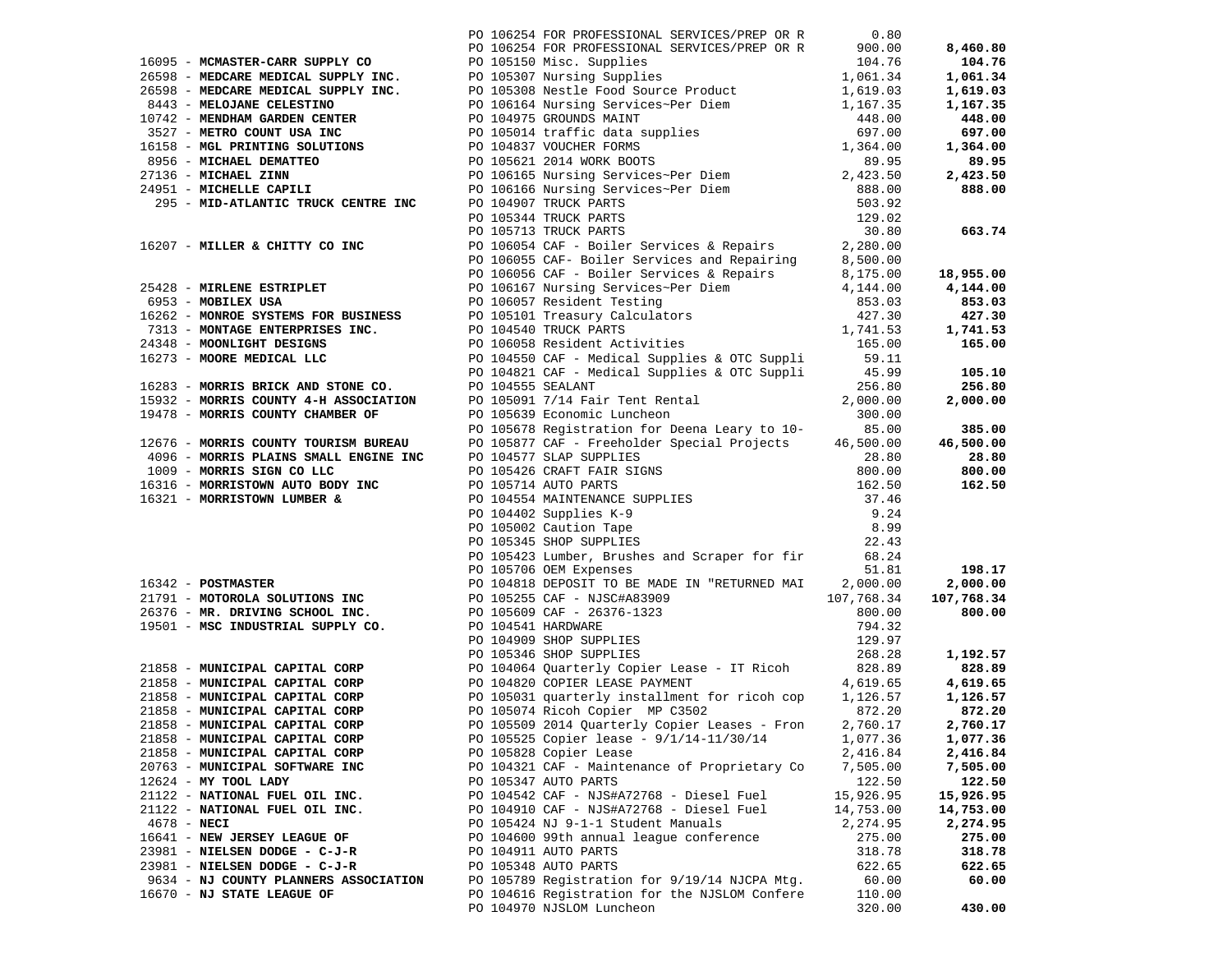|                                                     |                                                                                                                                                                                                                                                                                                                                        | 500.00    | 500.00    |
|-----------------------------------------------------|----------------------------------------------------------------------------------------------------------------------------------------------------------------------------------------------------------------------------------------------------------------------------------------------------------------------------------------|-----------|-----------|
| $765$ – NJACYF<br>20296 – NJBIZ<br>10662 – NMS LABS | PO 104885 Membership Dues 2014-2015<br>PO 104889 one subscription<br>PO 105139 Subscription<br>765 - MACHINE (1916)<br>1923-2023 - NORTH SAME COLLECTER COMPANY (1917)<br>1923-2023 - NORTH SAME COLLECTER COMPANY (1917)<br>1923-2023 - NORTH COLLECTER COMPANY (1917)<br>1923-2023 - NORTH COLLECTER (1917)<br>1923-2023 - NORTH COL | 45.00     |           |
|                                                     |                                                                                                                                                                                                                                                                                                                                        |           | 109.95    |
|                                                     |                                                                                                                                                                                                                                                                                                                                        |           | 5,405.67  |
|                                                     |                                                                                                                                                                                                                                                                                                                                        |           | 284.44    |
|                                                     |                                                                                                                                                                                                                                                                                                                                        |           |           |
|                                                     |                                                                                                                                                                                                                                                                                                                                        |           | 540.00    |
|                                                     |                                                                                                                                                                                                                                                                                                                                        |           | 406.06    |
|                                                     |                                                                                                                                                                                                                                                                                                                                        |           | 502.00    |
|                                                     |                                                                                                                                                                                                                                                                                                                                        |           | 83.71     |
|                                                     |                                                                                                                                                                                                                                                                                                                                        |           | 322.53    |
|                                                     |                                                                                                                                                                                                                                                                                                                                        |           | 538.34    |
|                                                     |                                                                                                                                                                                                                                                                                                                                        |           | 633.15    |
|                                                     |                                                                                                                                                                                                                                                                                                                                        |           |           |
|                                                     |                                                                                                                                                                                                                                                                                                                                        |           | 633.15    |
|                                                     |                                                                                                                                                                                                                                                                                                                                        |           | 759.78    |
|                                                     |                                                                                                                                                                                                                                                                                                                                        |           | 633.15    |
|                                                     |                                                                                                                                                                                                                                                                                                                                        |           | 856.00    |
|                                                     |                                                                                                                                                                                                                                                                                                                                        |           | 69.75     |
|                                                     |                                                                                                                                                                                                                                                                                                                                        |           | 996.00    |
|                                                     |                                                                                                                                                                                                                                                                                                                                        |           | 253.50    |
|                                                     |                                                                                                                                                                                                                                                                                                                                        |           |           |
|                                                     |                                                                                                                                                                                                                                                                                                                                        |           | 5,665.00  |
|                                                     |                                                                                                                                                                                                                                                                                                                                        |           |           |
|                                                     |                                                                                                                                                                                                                                                                                                                                        |           |           |
|                                                     |                                                                                                                                                                                                                                                                                                                                        |           | 3,129.80  |
|                                                     |                                                                                                                                                                                                                                                                                                                                        |           | 119.50    |
|                                                     |                                                                                                                                                                                                                                                                                                                                        |           | 358.50    |
|                                                     |                                                                                                                                                                                                                                                                                                                                        |           | 104.25    |
|                                                     |                                                                                                                                                                                                                                                                                                                                        |           | 734.30    |
|                                                     |                                                                                                                                                                                                                                                                                                                                        |           |           |
|                                                     |                                                                                                                                                                                                                                                                                                                                        |           | 390.20    |
|                                                     |                                                                                                                                                                                                                                                                                                                                        |           | 76.30     |
|                                                     |                                                                                                                                                                                                                                                                                                                                        |           | 3,485.34  |
|                                                     |                                                                                                                                                                                                                                                                                                                                        |           |           |
|                                                     |                                                                                                                                                                                                                                                                                                                                        |           |           |
|                                                     |                                                                                                                                                                                                                                                                                                                                        |           |           |
|                                                     |                                                                                                                                                                                                                                                                                                                                        |           | 1,439.38  |
|                                                     |                                                                                                                                                                                                                                                                                                                                        |           |           |
|                                                     |                                                                                                                                                                                                                                                                                                                                        |           | 226.88    |
|                                                     |                                                                                                                                                                                                                                                                                                                                        |           | 294.10    |
|                                                     |                                                                                                                                                                                                                                                                                                                                        |           | 30.00     |
|                                                     |                                                                                                                                                                                                                                                                                                                                        |           | 731.86    |
|                                                     |                                                                                                                                                                                                                                                                                                                                        |           |           |
|                                                     |                                                                                                                                                                                                                                                                                                                                        |           |           |
|                                                     |                                                                                                                                                                                                                                                                                                                                        |           |           |
|                                                     |                                                                                                                                                                                                                                                                                                                                        |           |           |
|                                                     |                                                                                                                                                                                                                                                                                                                                        |           |           |
|                                                     |                                                                                                                                                                                                                                                                                                                                        |           | 2,659.63  |
|                                                     |                                                                                                                                                                                                                                                                                                                                        |           | 546.00    |
|                                                     | 17066 - PLAINSMAN AUTO SUPPLY<br>17066 - PLAINSMAN AUTO SUPPLY<br>249.00<br>249.00<br>249.00<br>279.58<br>20701 - PLAN BENTERPRISES INC<br>277.01<br>277.01<br>277.00<br>277.00<br>277.00<br>27.00<br>27.00<br>27.00<br>27.00<br>27.00<br>27.00<br>27.00<br>27.00<br>2                                                                 |           | 55.00     |
|                                                     | 10058 - PORTER LEE CORPORATION<br>17117 - POWER PLACE INC<br>17117 - POWER PLACE INC<br>26363 - PRAXAIR DISTRIBUTION<br>26363 - PRAXAIR DISTRIBUTION<br>26363 - PRAXAIR DISTRIBUTION<br>26363 - PRAXAIR DISTRIBUTION<br>26363 - PRAXAIR DISTRIBUTIO                                                                                    | 827.00    | 827.00    |
|                                                     |                                                                                                                                                                                                                                                                                                                                        | 835.15    | 835.15    |
|                                                     | PO 104914 WELDING SUPPLIES<br>PO 106061 Resident Oxygen                                                                                                                                                                                                                                                                                | 301.03    | 301.03    |
|                                                     |                                                                                                                                                                                                                                                                                                                                        | 665.26    | 665.26    |
|                                                     | PO 106062 CAF - Management Services 1,880.00                                                                                                                                                                                                                                                                                           |           | 1,880.00  |
| 10503 - PREMIER HEALTHCARE                          |                                                                                                                                                                                                                                                                                                                                        |           |           |
| 21413 - QUALITY AUTO GLASS, INC                     | PO 105353 AUTO PARTS                                                                                                                                                                                                                                                                                                                   | 236.68    | 236.68    |
| 19722 - R C SOUND                                   | PO 105817 Invoice for PA System for teh 9/11                                                                                                                                                                                                                                                                                           | 1,500.00  | 1,500.00  |
| 17692 - R.P. SMITH & SON, INC.                      | PO 104851 Catch Basins, Solid Concrete                                                                                                                                                                                                                                                                                                 | 1,462.80  | 1,462.80  |
| 17215 - R.S. KNAPP CO. INC.                         | PO 104805 PLANS AND SPECS                                                                                                                                                                                                                                                                                                              | 1,109.35  |           |
|                                                     | PO 105015 paper supply                                                                                                                                                                                                                                                                                                                 | 440.31    |           |
|                                                     | PO 105183 Plans/Specs Morris View                                                                                                                                                                                                                                                                                                      | 1,426.55  | 2,976.21  |
| 16124 - RALPH MELORO                                | PO 105668 NJACTB Educational Conference, Cape                                                                                                                                                                                                                                                                                          | 236.37    | 236.37    |
|                                                     |                                                                                                                                                                                                                                                                                                                                        |           |           |
| 19734 - RAMSEY OUTDOOR                              | PO 104708 Distance Finder                                                                                                                                                                                                                                                                                                              | 139.99    | 139.99    |
| 17255 - RARITAN VALLEY COMMUNITY                    | PO 105933 CHARGEBACK FOR FALL 2014 BETINES &                                                                                                                                                                                                                                                                                           | 1,994.52  | 1,994.52  |
| 26223 - RE-TRON TECHNOLOGIES INC.                   | PO 105718 TRUCK PARTS                                                                                                                                                                                                                                                                                                                  | 438.20    | 438.20    |
| 12128 - READY SUPPLY                                | PO 106063 CAF - Leading Age                                                                                                                                                                                                                                                                                                            | 56,745.00 | 56,745.00 |
| 20346 - REIVAX CONTRACTING CORP                     | PO 105997 CAF - Replacement of County Bridge                                                                                                                                                                                                                                                                                           | 33,442.50 | 33,442.50 |
| 1542 - RESIDEX, LLC                                 | PO 100274 weed & pest supplies                                                                                                                                                                                                                                                                                                         | 707.44    |           |
|                                                     |                                                                                                                                                                                                                                                                                                                                        |           |           |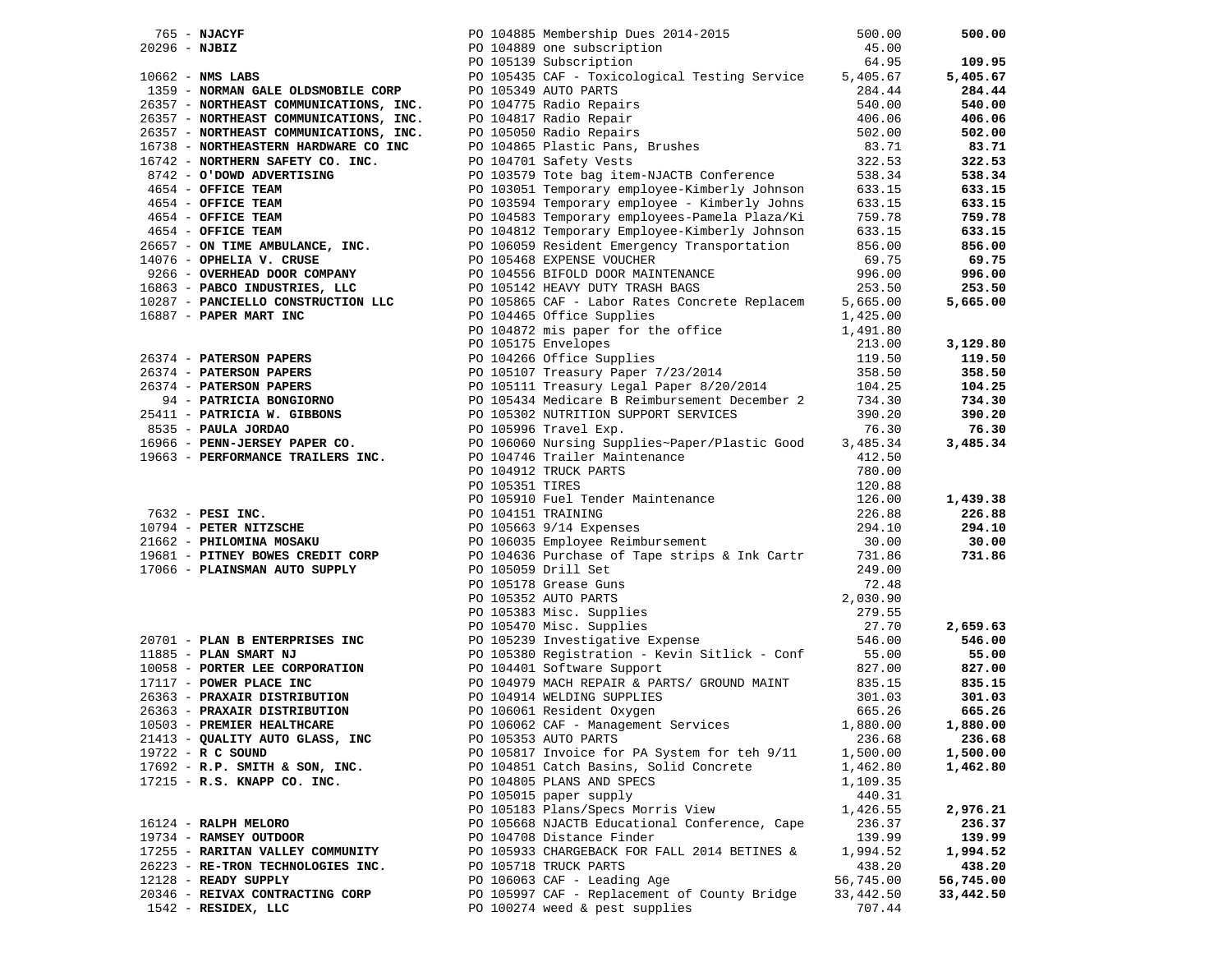| 4611 - STAPLES BUSINESS ADVANTAGE | PO 105048 Fire Marshal Expense 128.58 128.58 128.58 |          |          |
|-----------------------------------|-----------------------------------------------------|----------|----------|
| 4611 - STAPLES BUSINESS ADVANTAGE | PO 105088 Office Supplies                           | 419.50   | 419.50   |
| 4611 - STAPLES BUSINESS ADVANTAGE | PO 105134 Office Supplies                           | 2,290.56 | 2,290.56 |
| 4611 - STAPLES BUSINESS ADVANTAGE | PO 105163 Office Supplies                           | 121.48   | 121.48   |
| 4611 - STAPLES BUSINESS ADVANTAGE | PO 105173 Office Supplies                           | 1,037.27 | 1,037.27 |
| 4611 - STAPLES BUSINESS ADVANTAGE | PO 105207 SANE SART GRANT Consumable Supplie        | 282.21   | 282.21   |
| 4611 - STAPLES BUSINESS ADVANTAGE | PO 105237 Staples Invoice 3241805681 Account        | 231.64   | 231.64   |
| 4611 - STAPLES BUSINESS ADVANTAGE | PO 105253 Office Supplies                           | 477.12   | 477.12   |
| 4611 - STAPLES BUSINESS ADVANTAGE | PO 105364 OFFICE SUPPLIES                           | 92.59    | 92.59    |
| 4611 - STAPLES BUSINESS ADVANTAGE | PO 105376 Various Office Supplies                   | 627.25   | 627.25   |
| 4611 - STAPLES BUSINESS ADVANTAGE | PO 105431 PAPER/FOLDERS/MISC.                       | 250.74   | 250.74   |
| 4611 - STAPLES BUSINESS ADVANTAGE | PO 105439 Office Supplies                           | 159.54   | 159.54   |
| 4611 - STAPLES BUSINESS ADVANTAGE | PO 105446 Supplies- Admin                           | 1,551.96 | 1,551.96 |
| 4611 - STAPLES BUSINESS ADVANTAGE | PO 105447 Supplies - Legal                          | 302.09   | 302.09   |
|                                   |                                                     |          |          |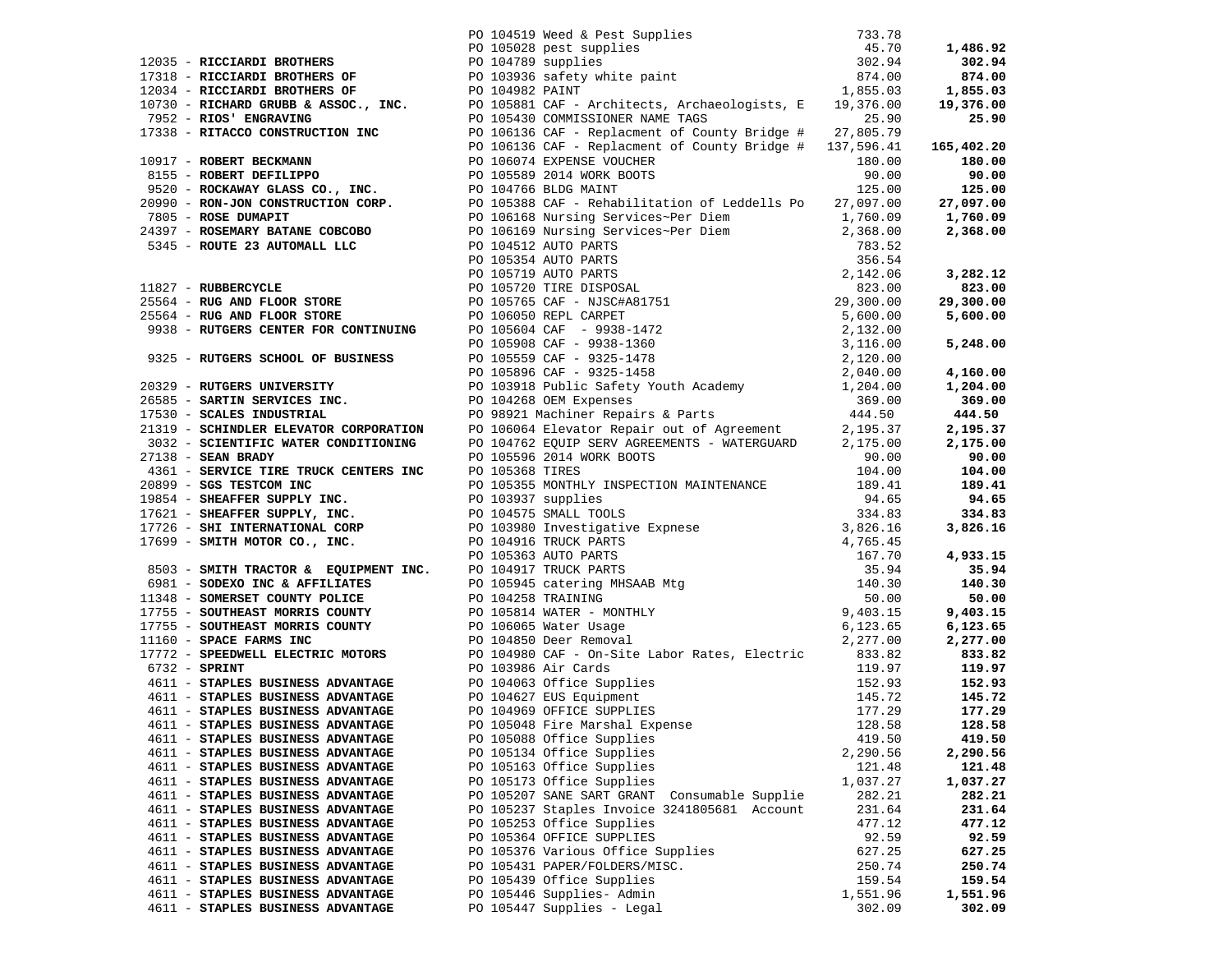| 4611 - STAPLES BUSINESS ADVANTAGE                                                                                                                                                                                                    |                                                                                                                                                                                                                                              | 567.37    | 567.37    |
|--------------------------------------------------------------------------------------------------------------------------------------------------------------------------------------------------------------------------------------|----------------------------------------------------------------------------------------------------------------------------------------------------------------------------------------------------------------------------------------------|-----------|-----------|
| 4611 - STAPLES BUSINESS ADVANTAGE                                                                                                                                                                                                    |                                                                                                                                                                                                                                              | 329.65    | 329.65    |
| 4611 - STAPLES BUSINESS ADVANTAGE                                                                                                                                                                                                    | PO 105448 Office Supplies - Admin<br>PO 105454 Office Supplies<br>PO 105456 Supplies Invoice<br>PO 105469 OFFICE SUPPLIES                                                                                                                    | 39.58     | 39.58     |
| 4611 - STAPLES BUSINESS ADVANTAGE                                                                                                                                                                                                    |                                                                                                                                                                                                                                              | 505.02    | 505.02    |
| 4611 - STAPLES BUSINESS ADVANTAGE                                                                                                                                                                                                    | PO 105519 Invoice 3242070746 Account 1032154                                                                                                                                                                                                 | 7.28      | 7.28      |
| 4611 - STAPLES BUSINESS ADVANTAGE                                                                                                                                                                                                    | PO 105648 office supplies for ETS<br>PO 105648 office supplies for ETS<br>PO 105660 Office Supplies<br>PO 105759 Office Supplies<br>PO 105818 Office Supplies<br>PO 105818 Office Supplies<br>PO 105830 Replacement Lamp<br>246.29<br>246.29 |           | 1,498.08  |
| 4611 - STAPLES BUSINESS ADVANTAGE                                                                                                                                                                                                    |                                                                                                                                                                                                                                              |           | 137.06    |
| 4611 - STAPLES BUSINESS ADVANTAGE                                                                                                                                                                                                    |                                                                                                                                                                                                                                              |           | 110.71    |
| 4611 - STAPLES BUSINESS ADVANTAGE                                                                                                                                                                                                    |                                                                                                                                                                                                                                              |           | 174.90    |
| 4611 - STAPLES BUSINESS ADVANTAGE                                                                                                                                                                                                    |                                                                                                                                                                                                                                              |           | 658.94    |
| 4611 - STAPLES BUSINESS ADVANTAGE                                                                                                                                                                                                    |                                                                                                                                                                                                                                              |           | 246.29    |
| 4611 - STAPLES BUSINESS ADVANTAGE                                                                                                                                                                                                    | PO 105947 ADJUSTER MISC. OFFICE SUPPLIES - 9/                                                                                                                                                                                                | 108.61    | 108.61    |
| 4611 - STAPLES BUSINESS ADVANTAGE                                                                                                                                                                                                    | PO 105948 Treasury Misc. Office Supplies 8/26 39.90                                                                                                                                                                                          |           | 39.90     |
| 4611 - STAPLES BUSINESS ADVANTAGE                                                                                                                                                                                                    | PO 106066 Office Supplies                                                                                                                                                                                                                    | 451.28    | 451.28    |
| 19919 - STAR LEDGER                                                                                                                                                                                                                  | PO 106067 Papers for Bistro                                                                                                                                                                                                                  | 163.17    | 163.17    |
| 17837 - STATE OF NJ                                                                                                                                                                                                                  |                                                                                                                                                                                                                                              | 4,056.97  | 4,056.97  |
| 5021 - AEROFUND FINANCIAL INC.                                                                                                                                                                                                       | PO 104490 Food for Distruct Department<br>PO 104490 Food for Dietary Department<br>PO 106036 CAF - Agreement STATSHUT-14M-JARC                                                                                                               | 1,496.88  |           |
|                                                                                                                                                                                                                                      |                                                                                                                                                                                                                                              |           |           |
|                                                                                                                                                                                                                                      | PO 106038 CAF - Agreement STATSHUT-14M-JARC<br>PO 106040 CAF - Agreement STATSHUT-14M-JARC                                                                                                                                                   | 2,993.76  |           |
|                                                                                                                                                                                                                                      |                                                                                                                                                                                                                                              | 3,742.20  |           |
|                                                                                                                                                                                                                                      | PO 106112 CAF - Agreement #STATSHUT-14M-JARC                                                                                                                                                                                                 | 2,199.88  | 10,432.72 |
| 16675 - STATE TOXICOLOGY LABORATORY                                                                                                                                                                                                  | PO 104868 Toxicology Tests                                                                                                                                                                                                                   | 405.00    |           |
|                                                                                                                                                                                                                                      | PO 105200 Drug Tests                                                                                                                                                                                                                         | 90.00     | 495.00    |
|                                                                                                                                                                                                                                      |                                                                                                                                                                                                                                              |           | 88.86     |
|                                                                                                                                                                                                                                      |                                                                                                                                                                                                                                              |           | 1,000.45  |
|                                                                                                                                                                                                                                      |                                                                                                                                                                                                                                              |           | 2,748.68  |
|                                                                                                                                                                                                                                      |                                                                                                                                                                                                                                              |           | 90.00     |
|                                                                                                                                                                                                                                      |                                                                                                                                                                                                                                              |           | 2,531.50  |
|                                                                                                                                                                                                                                      |                                                                                                                                                                                                                                              |           | 2,853.00  |
|                                                                                                                                                                                                                                      |                                                                                                                                                                                                                                              |           |           |
|                                                                                                                                                                                                                                      |                                                                                                                                                                                                                                              |           |           |
|                                                                                                                                                                                                                                      |                                                                                                                                                                                                                                              |           | 11,071.85 |
|                                                                                                                                                                                                                                      |                                                                                                                                                                                                                                              |           | 1,207.16  |
|                                                                                                                                                                                                                                      |                                                                                                                                                                                                                                              |           | 869.50    |
|                                                                                                                                                                                                                                      |                                                                                                                                                                                                                                              |           | 574.99    |
|                                                                                                                                                                                                                                      |                                                                                                                                                                                                                                              |           | 429.70    |
|                                                                                                                                                                                                                                      |                                                                                                                                                                                                                                              |           | 2,200.00  |
| 16079 - SIAHE INACCULOUSE IMPORTANT COLLEGE PO 1050200 Prime For Design Section 1990.00<br>160826 - STREKTOCILE SPECIALTY (DO 101979 Tests 18086 88<br>17909 - STREKTOCILE SPECIALTY (PO 1019741 Range Pilter Changeout 1,000.45<br> |                                                                                                                                                                                                                                              |           | 567.00    |
|                                                                                                                                                                                                                                      |                                                                                                                                                                                                                                              |           | 723.45    |
|                                                                                                                                                                                                                                      |                                                                                                                                                                                                                                              |           | 2,997.00  |
|                                                                                                                                                                                                                                      |                                                                                                                                                                                                                                              |           | 48.80     |
|                                                                                                                                                                                                                                      |                                                                                                                                                                                                                                              |           | 418.00    |
|                                                                                                                                                                                                                                      |                                                                                                                                                                                                                                              |           | 330.13    |
| 5611 - TBS CONTROLS LLC                                                                                                                                                                                                              | PO 105338 CAF - Environmental Control and HVA 2,679.17                                                                                                                                                                                       |           | 2,679.17  |
| 20436 - TELE-COMMUNICATION, INC                                                                                                                                                                                                      | PO 105258 Equipment                                                                                                                                                                                                                          | 1,221.60  | 1,221.60  |
| 17990 - TELESEARCH INC                                                                                                                                                                                                               | PO 104324 Purchasing and Adjuster Temps w/e 6                                                                                                                                                                                                | 3,434.26  |           |
|                                                                                                                                                                                                                                      | PO 105033 temporary staffing                                                                                                                                                                                                                 | 3,047.10  |           |
|                                                                                                                                                                                                                                      | PO 105103 Adjuster & Purchasing Temps for w/e                                                                                                                                                                                                | 6,847.14  |           |
|                                                                                                                                                                                                                                      | PO 105035 temporary staffing                                                                                                                                                                                                                 | 4,450.32  |           |
|                                                                                                                                                                                                                                      | PO 105464 tempory services weekend 9-07-14                                                                                                                                                                                                   | 616.00    |           |
|                                                                                                                                                                                                                                      | PO 105680 tempory services weekend 8-3-14                                                                                                                                                                                                    | 845.00    |           |
|                                                                                                                                                                                                                                      | PO 105688 tempory services weekend9/14/14                                                                                                                                                                                                    | 770.00    | 20,009.82 |
| $4344$ - TEMPAIR                                                                                                                                                                                                                     | PO 104706 WO73048/ RE: CTY LIBRARY/ 08-15-14                                                                                                                                                                                                 | 3,450.00  | 3,450.00  |
| 26677 - TEODORA O. DELEON                                                                                                                                                                                                            | PO 106171 Nursing Services~Per Diem                                                                                                                                                                                                          | 592.00    | 592.00    |
| 27034 - TERESA OMWENGA                                                                                                                                                                                                               | PO 106172 Nursing Services~Per Diem                                                                                                                                                                                                          | 1,479.26  | 1,479.26  |
| 21294 - TETRA TECH INC.                                                                                                                                                                                                              | PO 105810 CAF - UASI Emergency Management & H                                                                                                                                                                                                | 34,802.50 | 34,802.50 |
| 21214 - TEW FUNERAL SERVICES INC.                                                                                                                                                                                                    | PO 106222 CAF - Remove Deceased Human Remains                                                                                                                                                                                                | 1,415.00  | 1,415.00  |
| 14019 - THE COUNTRY NURSERY                                                                                                                                                                                                          | PO 104971 GROUND MAINT                                                                                                                                                                                                                       | 411.44    | 411.44    |
| 20797 - THE MUSIAL GROUP PA                                                                                                                                                                                                          | PO 105787 CAF - Final Design and Constr Docs                                                                                                                                                                                                 | 2,995.00  | 2,995.00  |
| 19622 - THE OLYMPIC GLOVE & SAFETY CO.                                                                                                                                                                                               | PO 103479 First Aid Supplies                                                                                                                                                                                                                 | 106.50    |           |
|                                                                                                                                                                                                                                      | PO 103481 Coveralls & Gloves                                                                                                                                                                                                                 | 134.00    | 240.50    |
| 16964 - THE PENNSYLVANIA STATE UNIVERSITY                                                                                                                                                                                            | PO 103643 TRAINING                                                                                                                                                                                                                           | 390.00    | 390.00    |
|                                                                                                                                                                                                                                      | PO 105807 old Ref# CF09001500000                                                                                                                                                                                                             |           | 7,898.75  |
| 19739 - THE RBA GROUP INC.                                                                                                                                                                                                           |                                                                                                                                                                                                                                              | 7,898.75  |           |
| 20237 - THELMA LAYNE                                                                                                                                                                                                                 | PO 101681 Medicare B Reimbursement January 20                                                                                                                                                                                                | 629.40    | 629.40    |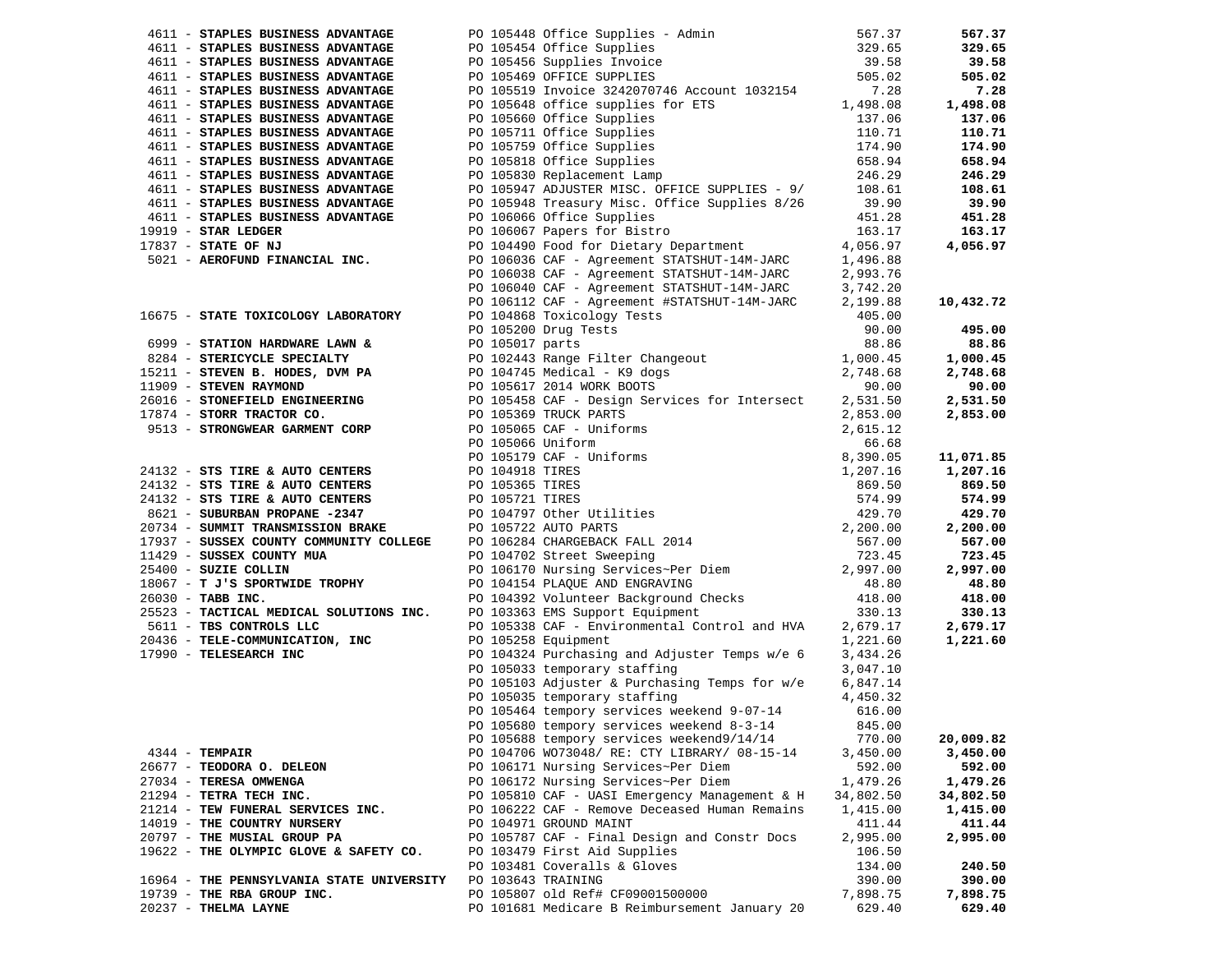|            | 24933 - THOMAS POLLIO                   |                    | PO 105900 Petty Cash reimbursement                                                   | 400.00      | 400.00     |
|------------|-----------------------------------------|--------------------|--------------------------------------------------------------------------------------|-------------|------------|
|            | 122 - TILCON NEW YORK INC.              |                    | PO 104350 Bituminous Concrete                                                        | 1,241.26    |            |
|            |                                         |                    | PO 104725 Bituminous Concrete                                                        | 631.90      |            |
|            |                                         |                    | PO 104866 Bituminous Concrete<br>PO 105073 Bituminous Concrete                       | 7,133.95    |            |
|            |                                         |                    | PO 105073 Bituminous Concrete                                                        | 978.65      |            |
|            |                                         |                    | PO 106001 CA F- Milling & Resurfacing of Scho 285, 378.65                            |             |            |
|            |                                         |                    | PO 106001 CA F- Milling & Resurfacing of Scho 16,000.00                              |             |            |
|            |                                         |                    | PO 106116 CAF - Milling & Resurfacing of Suss $345,893.76$                           |             | 657,258.17 |
|            | 21479 - TIOGA SOLAR MORRIS COUNTY 1 LLC |                    | PO 101247 Electric / Solar Energy                                                    | 4,166.37    | 4,166.37   |
|            | 281 - TOMAR INDUSTRIES INC              |                    | PO 104739 Misc. Supplies                                                             | 374.70      |            |
|            |                                         |                    | PO 105381 Safety Supplies                                                            | 88.00       |            |
|            |                                         |                    | PO 105370 JANITORIAL SUPPLIES<br>DO 104015 TRUCK DARTS                               | 239.00      | 701.70     |
|            | 9099 - TONY SANCHEZ LTD                 |                    | PO 104915 TRUCK PARTS                                                                | 18.83       | 18.83      |
|            | 20788 - TOP LINE CONSTRUCTION CORP      |                    | PO 106002 CAF - Realignment of Boonton Avenue 79,470.20                              |             | 79,470.20  |
|            | 20788 - TOP LINE CONSTRUCTION CORP      |                    | PO 106117 CAF - Milling & Resurfacing of Lake $462,370.19$                           |             | 462,370.19 |
|            | 14451 - TOWNSHIP OF EAST HANOVER        |                    | PO 105998 Replacement of Melanie Bridge                                              | 36, 345. 75 | 36,345.75  |
|            | 18099 - TOWNSHIP OF MENDHAM             |                    | PO 104735 NJACTB Annual Educational Conf. rei                                        | 553.50      | 553.50     |
|            | 9080 - TOWNSHIP OF MOUNT OLIVE          |                    | PO 104719 2014 NJACTB Educational Conference                                         | 988.50      | 988.50     |
|            | 18106 - TRAFFIC SAFETY &                |                    | PO 104289 safety equipment                                                           | 2,503.40    | 2,503.40   |
|            | 9975 - TRAFFIC SAFETY SERVICES, LLC     |                    | PO 104181 Concrete barrier                                                           | 2,370.00    | 2,370.00   |
|            | 3486 - TREASURER, STATE OF NEW JERSEY   | PO 104557 NJ - DEP |                                                                                      | 410.00      | 410.00     |
|            | 11758 - TREASURER-STATE OF NJ           |                    | PO 103775 Biennial Hazardous Waste Report                                            | 68.00       | 68.00      |
|            | 20005 - TRICO EQUIPMENT SERVICES LLC    |                    | PO 105723 TRUCK PARTS                                                                | 37.24       | 37.24      |
|            | 12333 - TRIMBOLI & PRUSINOWSKI, LLC     |                    | PO 105390 Sheriff's Office legal services                                            | 552.00      | 552.00     |
|            | 24804 - TRITEC OFFICE EQUIPMENT INC     |                    | PO 105960 Supplies Invoice                                                           | 85.50       | 85.50      |
|            | 24804 - TRITEC OFFICE EQUIPMENT INC     |                    | PO 106118 TRITEC INV.54944 7-1-14 THRU 9/30/                                         | 45.15       | 45.15      |
|            | 24804 - TRITEC OFFICE EQUIPMENT INC     |                    | PO 106127 Copies Invoice                                                             | 21.21       | 21.21      |
|            | 24804 - TRITEC OFFICE EQUIPMENT INC     |                    | PO 106139 RENTAL AGREEMENT *RICOH * MPC4502A-                                        | 273.42      | 273.42     |
|            | 24804 - TRITEC OFFICE EQUIPMENT INC     |                    | PO 106140 Copy charges                                                               | 167.72      | 167.72     |
|            | 1739 - TURTLE & HUGHES, INC             |                    | PO 105110 Corp. Corp. Supplies                                                       | 773.06      | 773.06     |
|            | 4144 - U-LINE SHIPPING SUPPLY           |                    |                                                                                      | 317.63      | 317.63     |
|            | 9285 - U.S. SECURITY ASSOCIATES, INC.   |                    |                                                                                      | 2,819.62    | 2,819.62   |
|            | 18217 - UNION COUNTY COLLEGE            |                    | PO 103648 TENT<br>PO 106205 Security Officer<br>PO 105938 CHARGEBACK FOR SUMMER 2014 | 1,790.33    | 1,790.33   |
|            | 18232 - UNITED PARCEL SERVICE           |                    | PO 104625 Postage Fees                                                               | 28.62       | 28.62      |
|            | 18233 - UNITED PARCEL SERVICE           |                    | PO 105694 summary on account #6x7742                                                 | 205.40      | 205.40     |
|            | 446 - UNITRONIX DATA SYSTEMS INC        |                    | PO 105006 CAF - 9/14 Proprietary Computer Sof                                        | 5,412.00    | 5,412.00   |
|            | 15732 - UNIVERSAL UNIFORM SALES CO INC  |                    | PO 103848 CAF - Custom Fitted Uniforms                                               | 231.00      | 231.00     |
|            | 15732 - UNIVERSAL UNIFORM SALES CO INC  |                    | PO 104729 CAF - Custom Fitted Uniforms                                               | 915.00      | 915.00     |
|            | 15732 - UNIVERSAL UNIFORM SALES CO INC  |                    | PO 104976 CAF - Custom Fitted Uniforms                                               | 263.00      | 263.00     |
|            | 3489 - US MUNICIPAL SUPPLY, INC         |                    | PO 104516 TRUCK PARTS                                                                | 150.60      | 150.60     |
|            | $1286 - VERIZON$                        |                    | PO 104411 Prosecutor's Office PBX - Monthly S                                        | 4,383.48    | 4,383.48   |
|            | $1286 - VERIZON$                        |                    | PO 104414 Monthly Data Services (TLS, JDC ISD                                        | 8,431.60    | 8,431.60   |
|            | $1286$ - VERIZON                        |                    | PO 104426 PRI Service L&PS Circuits                                                  | 4,790.42    | 4,790.42   |
|            | $1286 - VERIZON$                        |                    | PO 104628 PRI Service - Schuyler Circuit                                             | 5,044.50    | 5,044.50   |
|            | $1286$ - VERIZON                        |                    | PO 104633 PRI Service - Schuyler Circuit                                             | 5,518.28    | 5,518.28   |
|            | $1286 - VERIZON$                        |                    | PO 104634 VOIP Service - POTS Lines for 911 C                                        | 3,108.01    | 3,108.01   |
|            | $1286$ - VERIZON                        |                    | PO 104679 MORRIS CO SHERIFF'S OFCS & INST                                            | 65.74       | 65.74      |
|            | $1286 - VERIZON$                        |                    | PO 105259 Telephone pobox4833                                                        | 31.99       | 31.99      |
|            | $1286 - VERIZON$                        |                    | PO 105637 PENTHOUSE- A & R BLDG                                                      | 65.74       | 65.74      |
|            | $1286$ - VERIZON                        |                    | PO 105679 Wharton Garage                                                             | 280.76      | 280.76     |
|            | $1286$ - VERIZON                        |                    | PO 105754 Telephone pobox4833                                                        | 353.03      | 353.03     |
|            | $1286$ - VERIZON                        |                    | PO 105921 Telephone pobox4833                                                        | 28.33       | 28.33      |
|            | 10502 - VERIZON BUSINESS                |                    | PO 104412 Morris County Internet Service Prov                                        | 5,884.33    | 5,884.33   |
|            | 10668 - VERIZON CABS                    |                    | PO 104808 Telephone Services - 911 switch                                            | 4,442.88    | 4,442.88   |
|            | 8233 - VERIZON WIRELESS                 |                    | PO 103635 CELL PHONE SERVICE                                                         | 238.41      |            |
|            |                                         |                    | PO 103637 GPS TRACKING SERVICE                                                       | 91.75       | 330.16     |
|            | 1348 - VERIZON WIRELESS                 |                    | PO 104733 GPS TRACKING                                                               | 90.20       |            |
|            |                                         |                    |                                                                                      |             |            |
|            |                                         |                    | PO 104869 Monthly -<br>PO 105791 Wireless S                                          | 715.95      | 886.19     |
|            | 7037 - VILLAGE SUPER MARKET, INC.       |                    |                                                                                      | 80.04       |            |
|            | 11333 - VISUAL COMPUTER SOLUTIONS       |                    | PO 105128 OEM Event Expenses                                                         | 282.87      | 282.87     |
|            |                                         |                    | PO 104782 Software                                                                   | 1,339.00    | 1,339.00   |
| 8384 - VMC |                                         |                    | PO 105836 CAF - 2014 Funding through the Olde                                        | 6,039.00    | 6,039.00   |
|            | 25832 - VOIANCE LANGUAGE SERVICES, LLC  |                    | PO 105256 Interpreter fees                                                           | 528.39      | 528.39     |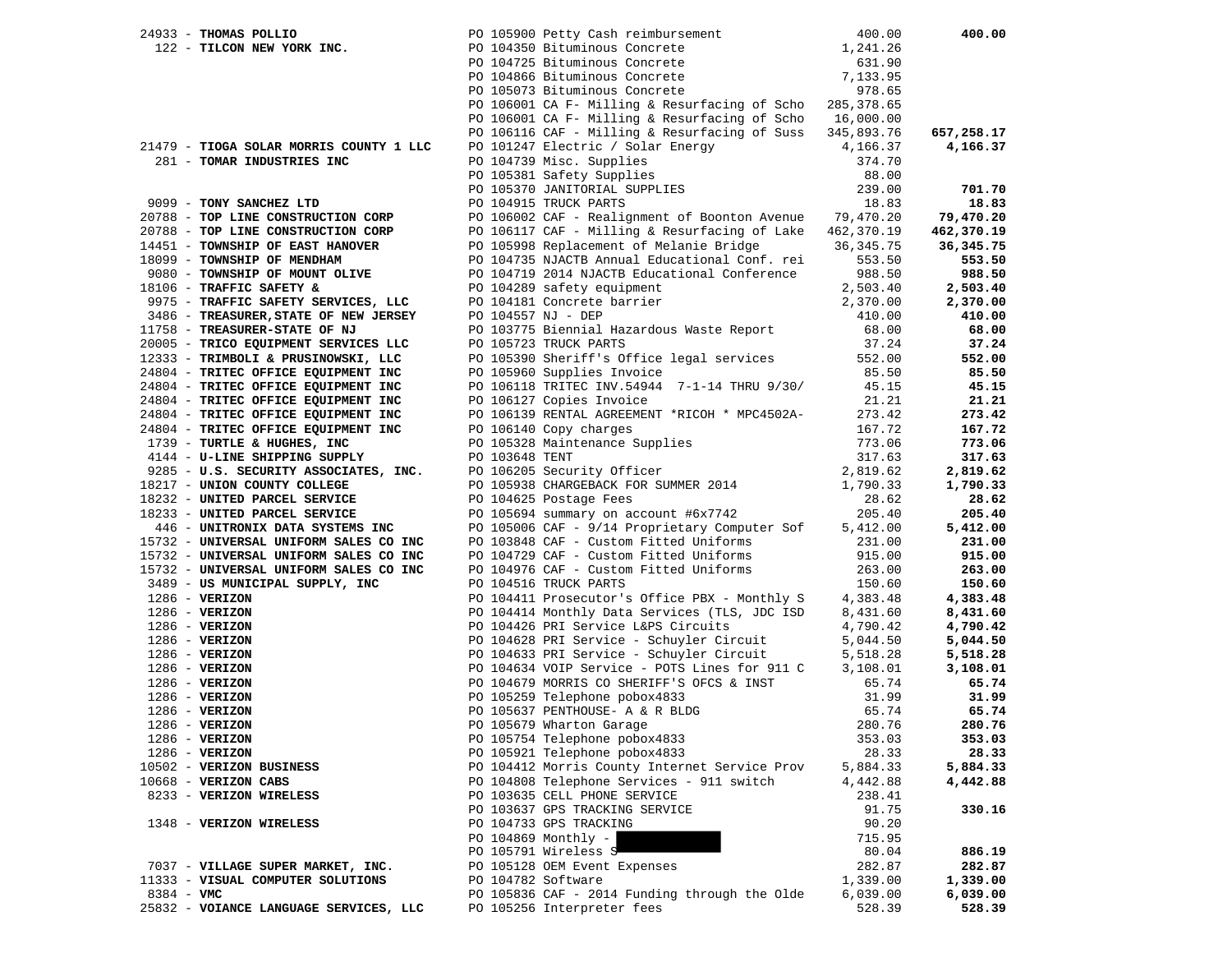| 6146 - W.B. MASON COMPANY INC                             | 393.92<br>PO 105138 Office Supplies                                                                                                                                                                                                          |          |          |
|-----------------------------------------------------------|----------------------------------------------------------------------------------------------------------------------------------------------------------------------------------------------------------------------------------------------|----------|----------|
|                                                           | PO 105952 TREASURY OFFICE SUPPLIES 8/27/14 2,120.69                                                                                                                                                                                          |          |          |
|                                                           |                                                                                                                                                                                                                                              |          |          |
|                                                           |                                                                                                                                                                                                                                              |          | 2,665.69 |
|                                                           | PO 105701 Office Supplies<br>PO 105812 Office Supplies<br>PO 105812 Office Supplies<br>PO 104752 Art Gallary Supplies<br>PO 104752 Art Gallary Supplies<br>PO 104752 Art Gallary Supplies<br>PO 104752 Art Gallary Supplies<br>PO 104752 Art |          | 148.95   |
|                                                           | 18388 - WARREN COUNTY COMMUNITY COLL. PO 105583 CAF - 18388-1452 1,425.00                                                                                                                                                                    |          |          |
|                                                           | PO 105594 CAF - 18388-1455                                                                                                                                                                                                                   | 1,425.00 |          |
|                                                           | PO 105595 CAF - 18388-1479                                                                                                                                                                                                                   | 1,425.00 |          |
|                                                           | PO 105597 CAF - 18388-1462                                                                                                                                                                                                                   | 1,425.00 |          |
|                                                           | PO 105598 CAF - 18388-1461 1,425.00                                                                                                                                                                                                          |          |          |
|                                                           | PO 105599 CAF - 18388-1454 1,425.00                                                                                                                                                                                                          |          | 8,550.00 |
| 21268 - WATER WORKS SUPPLY CO., INC. PO 104566 PLUMBING   |                                                                                                                                                                                                                                              | 2,242.98 | 2,242.98 |
|                                                           | 13392 - WEBSTER PLUMBING & PO 105858 CAF - Labor Rates Plumbing 300.00                                                                                                                                                                       |          |          |
|                                                           | PO 105858 CAF - Labor Rates Plumbing 823.00                                                                                                                                                                                                  |          | 1,123.00 |
| 13512 - WELDON ASPHALT                                    | PO 103453 Bituminous Concrete 68.22                                                                                                                                                                                                          |          | 68.22    |
|                                                           | 25859 - WESCOM SOLUTIONS INC.<br>PO 104626 POINT CLICK CARE - Monthly Service 3,122.86                                                                                                                                                       |          | 3,122.86 |
|                                                           | 10812 - WEST PAYMENT CENTER PO 88044 Byrne Grant Book Purchase 411.20                                                                                                                                                                        |          | 411.20   |
|                                                           | 10812 - WEST PAYMENT CENTER THE RESOLUTION OF POSITION CONTRACTOR CHARGES: July 2014 539.07                                                                                                                                                  |          | 539.07   |
|                                                           | 10812 - WEST PAYMENT CENTER PO 103935 Discount Plan charges - 7/5/14-8/4/ 181.00                                                                                                                                                             |          | 181.00   |
| 10812 - WEST PAYMENT CENTER THE PO 103982 Westlaw         |                                                                                                                                                                                                                                              | 4,037.88 | 4,037.88 |
|                                                           | 10812 - WEST PAYMENT CENTER PO 105524 Information charges - August 2014 539.07                                                                                                                                                               |          | 539.07   |
| 4677 - WHITEMARSH CORPORATION PO 105373 FUEL PUMP REPAIRS | 1,393.00                                                                                                                                                                                                                                     |          | 1,393.00 |
| 5851 - WILLIAM KERSEY                                     | PO 105674 NJACTB Educational Conference/Month 193.12                                                                                                                                                                                         |          | 193.12   |
| 6052 - WILMAR HORMAZA                                     | PO 104986 2014 WORK BOOTS                                                                                                                                                                                                                    | 89.99    | 89.99    |
|                                                           | 1621 - WINSOR'S TRACTOR TRAILER PO 106030 CAF - 1621-1302                                                                                                                                                                                    | 800.00   | 800.00   |
| 18538 - WORK N WEAR STORE                                 | PO 103052 T-shirts                                                                                                                                                                                                                           | 168.00   | 168.00   |
| $20820 - Y-PERS INC$                                      | PO 105372 SHOP SUPPLIES                                                                                                                                                                                                                      | 426.53   | 426.53   |
| $27099 - YE S WANG$                                       | PO 104394 Medicare B Reimbursement May 2014 a 1,090.80                                                                                                                                                                                       |          | 1,090.80 |
| 18599 - ZEP MANUFACTURING CO                              | PO 105726 JANITORIAL SUPPLIES                                                                                                                                                                                                                | 240.69   | 240.69   |
|                                                           |                                                                                                                                                                                                                                              |          |          |

TOTAL **6,509,688.35**

|  |  |  |  | Total to be paid from Fund 01 Current Fund    | 2,395,014.01 |
|--|--|--|--|-----------------------------------------------|--------------|
|  |  |  |  | Total to be paid from Fund 02 Grant Fund      | 1,438,157.67 |
|  |  |  |  | Total to be paid from Fund 04 County Capital  | 2,421,451.59 |
|  |  |  |  | Total to be paid from Fund 13 Dedicated Trust | 255,065.08   |
|  |  |  |  |                                               |              |
|  |  |  |  |                                               | 6,509,688.35 |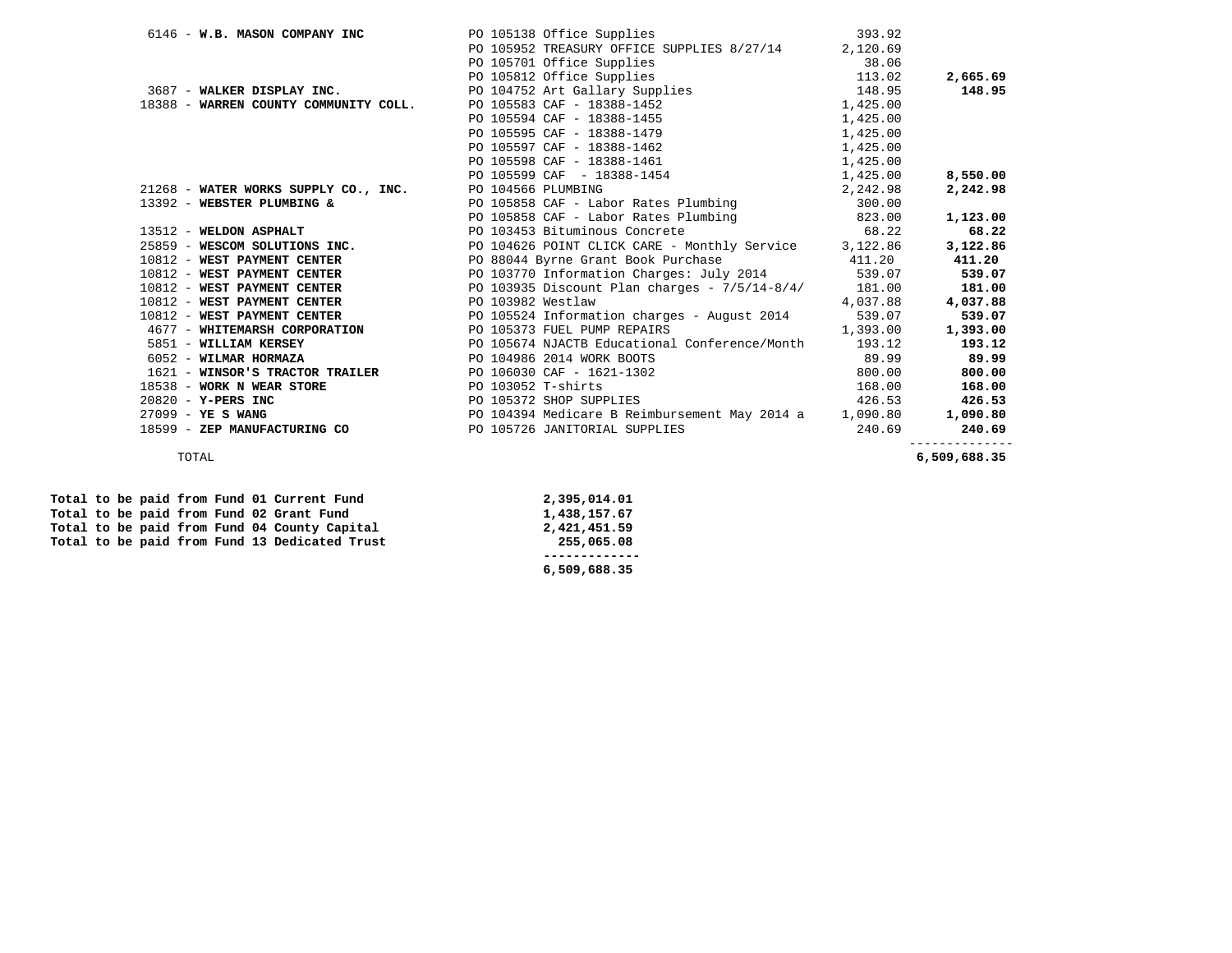# **List of Bills (Department/Account Detail) - CENTRALIZED DISBURSEMENT ACCOUNT**

| Account                            | P0#                                       | Vendor                                                                                                                                                                                                                                                                                                                                                 | Description                                                                                                                                                                                                                                                                                                                                                                                                                                               | Payment                                                                                                                       | Account Total            |  |
|------------------------------------|-------------------------------------------|--------------------------------------------------------------------------------------------------------------------------------------------------------------------------------------------------------------------------------------------------------------------------------------------------------------------------------------------------------|-----------------------------------------------------------------------------------------------------------------------------------------------------------------------------------------------------------------------------------------------------------------------------------------------------------------------------------------------------------------------------------------------------------------------------------------------------------|-------------------------------------------------------------------------------------------------------------------------------|--------------------------|--|
|                                    |                                           |                                                                                                                                                                                                                                                                                                                                                        | <b>Current Fund</b>                                                                                                                                                                                                                                                                                                                                                                                                                                       |                                                                                                                               |                          |  |
| <b>County Administrator</b>        |                                           |                                                                                                                                                                                                                                                                                                                                                        |                                                                                                                                                                                                                                                                                                                                                                                                                                                           |                                                                                                                               |                          |  |
| 01-201-20-100100-058               |                                           | 105376 STAPLES BUSINESS ADVANTAGE<br>OFFICE SUPPLIES & STATIONERY                                                                                                                                                                                                                                                                                      | HP 96 Black Ink, HP 97 Color Ink, HP CB5<br>TOTAL FOR ACCOUNT                                                                                                                                                                                                                                                                                                                                                                                             | 627.25                                                                                                                        | 627.25                   |  |
| 01-201-20-100100-068               |                                           | 106351 COUNTY OF MORRIS<br>POSTAGE & METERED MAIL                                                                                                                                                                                                                                                                                                      | 2ND HALF 9/14 METERED MAIL<br>TOTAL FOR ACCOUNT                                                                                                                                                                                                                                                                                                                                                                                                           | 33.46                                                                                                                         | 33.46                    |  |
| 01-201-20-100100-082               |                                           | 104970 NJ STATE LEAGUE OF<br>105639 MORRIS COUNTY CHAMBER OF<br>105639 MORRIS COUNTY CHAMBER OF<br><b>TRAVEL EXPENSE</b>                                                                                                                                                                                                                               | Registration for Cathy Burd and John Bon<br>Reservations for the following to attend<br>Asst. Administrator Cathy Burd<br>TOTAL FOR ACCOUNT                                                                                                                                                                                                                                                                                                               | 80.00<br>75.00<br>75.00                                                                                                       | 230.00                   |  |
| 01-201-20-100100-164               |                                           | 105828 MUNICIPAL CAPITAL CORP<br>105828 MUNICIPAL CAPITAL CORP<br>OFFICE MACHINES - RENTAL                                                                                                                                                                                                                                                             | Lease copier Ricoh MPC5502A for period 6<br>Lease copier Ricoh MPC5502A for period 9<br>TOTAL FOR ACCOUNT                                                                                                                                                                                                                                                                                                                                                 | 1,208.42<br>1,208.42                                                                                                          | 2,416.84                 |  |
|                                    |                                           | TOTAL for County Administrator                                                                                                                                                                                                                                                                                                                         |                                                                                                                                                                                                                                                                                                                                                                                                                                                           |                                                                                                                               | ============<br>3,307.55 |  |
| <b>Personnel</b>                   |                                           |                                                                                                                                                                                                                                                                                                                                                        |                                                                                                                                                                                                                                                                                                                                                                                                                                                           |                                                                                                                               |                          |  |
| 01-201-20-105100-068               |                                           | 106351 COUNTY OF MORRIS<br>POSTAGE & METERED MAIL                                                                                                                                                                                                                                                                                                      | 2ND HALF 9/14 METERED MAIL<br>TOTAL FOR ACCOUNT                                                                                                                                                                                                                                                                                                                                                                                                           | 99.16                                                                                                                         | 99.16                    |  |
| 01-201-20-105100-095               | 105850 DEER PARK                          | OTHER ADMINISTRATIVE SUPPLIES                                                                                                                                                                                                                                                                                                                          | Water 8/15-9/14/2014 Acct#0436628846<br>TOTAL FOR ACCOUNT                                                                                                                                                                                                                                                                                                                                                                                                 | 12.95                                                                                                                         | 12.95                    |  |
|                                    | TOTAL for Personnel                       |                                                                                                                                                                                                                                                                                                                                                        |                                                                                                                                                                                                                                                                                                                                                                                                                                                           |                                                                                                                               | ============<br>112.11   |  |
| <b>Board of Chosen Freeholders</b> |                                           |                                                                                                                                                                                                                                                                                                                                                        |                                                                                                                                                                                                                                                                                                                                                                                                                                                           |                                                                                                                               |                          |  |
| 01-201-20-110100-068               |                                           | 106351 COUNTY OF MORRIS<br>106351 COUNTY OF MORRIS<br>POSTAGE & METERED MAIL                                                                                                                                                                                                                                                                           | 2ND HALF 9/14 METERED MAIL<br>2ND HALF 9/14 METERED MAIL<br>TOTAL FOR ACCOUNT                                                                                                                                                                                                                                                                                                                                                                             | 53.60<br>714.58                                                                                                               | 768.18                   |  |
| 01-201-20-110100-079               | 105817 R C SOUND<br>105636 JIM DELGIUDICE | 102999 BORGATA RESORT & SPA<br>102999 BORGATA RESORT & SPA<br>104970 NJ STATE LEAGUE OF<br>104616 NJ STATE LEAGUE OF<br>105877 MORRIS COUNTY TOURISM BUREAU<br>105467 CONCORDE GROUP, INC.<br>105795 M. C. ECONOMIC DEVELOPMENT<br>103918 RUTGERS UNIVERSITY<br>105639 MORRIS COUNTY CHAMBER OF<br>105639 MORRIS COUNTY CHAMBER OF<br>SPECIAL PROJECTS | Room Reservations for Tom Mastrangelo an<br>Additional Room Charge<br>Registration for the following to attend<br>Registration for Nicole Fox and Vincent<br>Fourth quarter grant October 1, 2014-Dec<br>Independent Staffing Analysis for Sherif<br>4th Quarter Grant 10/1/14 - 12/31/14<br>10,000 Watt PA System<br>Inv Date $8/8/14$<br>Reservations for the following to attend<br>Kathy DeFillippo<br>TOTAL FOR ACCOUNT<br>Photography at 9/11 Event | 600.00<br>20.00<br>240.00<br>110.00<br>46,500.00<br>6,993.00<br>32,500.00<br>1,500.00<br>1,204.00<br>75.00<br>75.00<br>166.50 | 89,817.00                |  |
| 01-201-20-110100-084               |                                           | OTHER OUTSIDE SERVICES                                                                                                                                                                                                                                                                                                                                 | TOTAL FOR ACCOUNT                                                                                                                                                                                                                                                                                                                                                                                                                                         |                                                                                                                               | 166.50                   |  |
|                                    |                                           | 106127 TRITEC OFFICE EQUIPMENT INC                                                                                                                                                                                                                                                                                                                     | Color Copies Invoice                                                                                                                                                                                                                                                                                                                                                                                                                                      | 21.21                                                                                                                         |                          |  |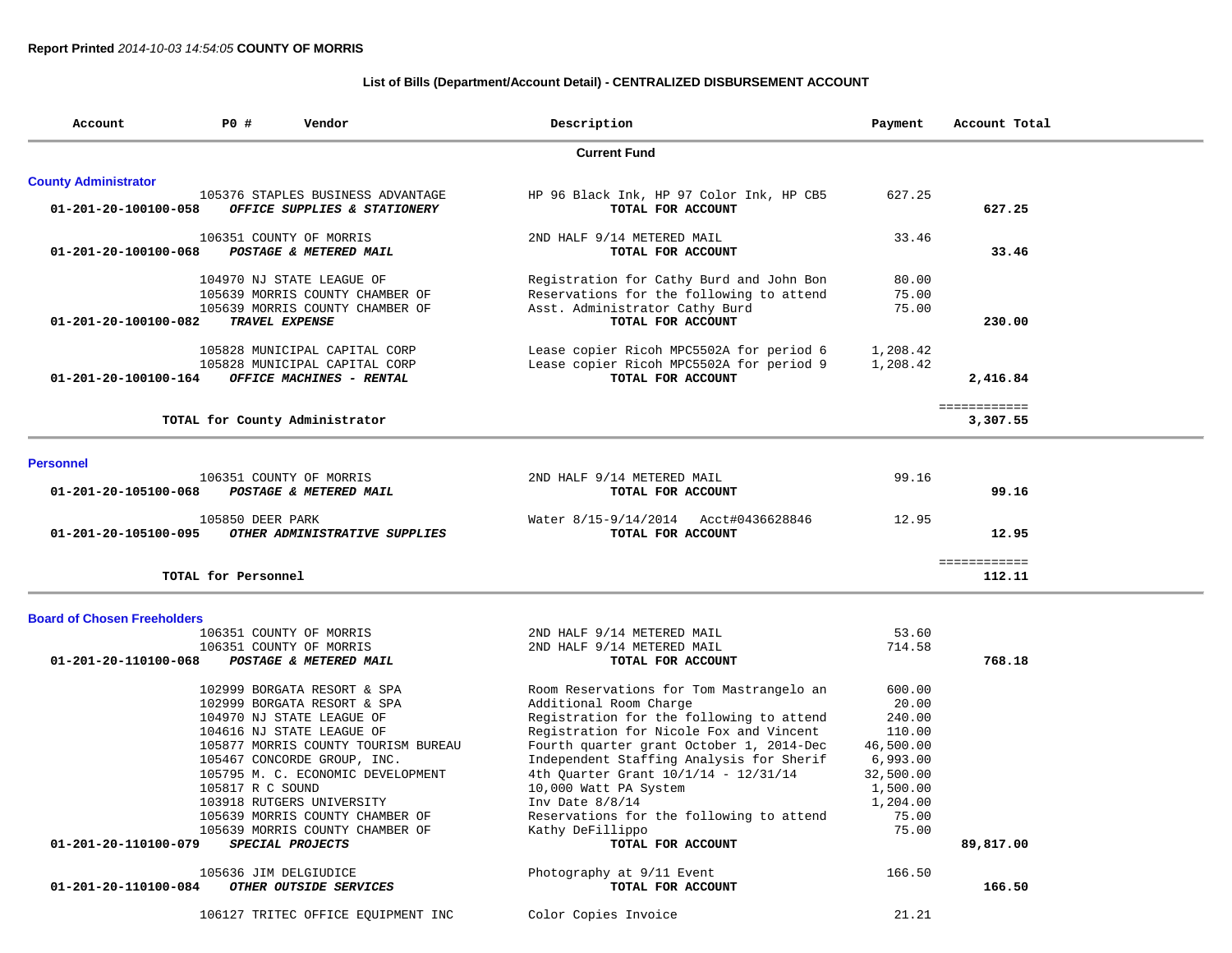| <b>County Clerk</b>                                    |                                          |          |          |
|--------------------------------------------------------|------------------------------------------|----------|----------|
| 105688 TELESEARCH INC                                  | tempory services weekend 9/14/14for Shar | 770.00   |          |
| 105464 TELESEARCH INC                                  | tempory services weekending 09-07-14 for | 616.00   |          |
| 105680 TELESEARCH INC                                  | temporary services weekend 8/3/14 for Sh | 845.00   |          |
| 01-201-20-120100-016<br>OUTSIDE SALARIES & WAGES       | TOTAL FOR ACCOUNT                        |          | 2,231.00 |
| 103922 GANN LAW BOOKS                                  | Customer #054859-0 2015 nj court rules t | 125.00   |          |
| 104889 NJBIZ                                           | 52 issues njbiz for the county clerk's o | 45.00    |          |
| 01-201-20-120100-028<br><b>BOOKS &amp; PERIODICALS</b> | TOTAL FOR ACCOUNT                        |          | 170.00   |
| 104880 COUNTY COLLEGE OF MORRIS                        | registration form for MaryAnn Urso-Pecor | 169.00   |          |
| 104881 COUNTY COLLEGE OF MORRIS                        | registration form for MaryAnn Urso-Pecor | 169.00   |          |
| 104879 COUNTY COLLEGE OF MORRIS                        | registration form for MaryAnn Urso-Pecor | 169.00   |          |
| 104877 COUNTY COLLEGE OF MORRIS                        | registration form for MaryAnn Urso-Pecor | 169.00   |          |
| 104878 COUNTY COLLEGE OF MORRIS                        | registration form for MaryAnn Urso-Pecor | 169.00   |          |
| 104874 COUNTY COLLEGE OF MORRIS                        | registration form for MaryAnnUrso-Pecori | 169.00   |          |
| 104876 COUNTY COLLEGE OF MORRIS                        | registration form for MaryAnn Urso-Pecor | 169.00   |          |
| 104883 COUNTY COLLEGE OF MORRIS                        | registration form for MaryAnn Urso-Pecor | 169.00   |          |
| 104884 COUNTY COLLEGE OF MORRIS                        | registration form for MaryAnn Urso-Pecor | 169.00   |          |
| 01-201-20-120100-039<br>EDUCATION, SCHOOLS & TRAINING  | TOTAL FOR ACCOUNT                        |          | 1,521.00 |
| 106351 COUNTY OF MORRIS                                | 2ND HALF 9/14 METERED MAIL               | 1,997.99 |          |
| 01-201-20-120100-068<br>POSTAGE & METERED MAIL         | TOTAL FOR ACCOUNT                        |          | 1,997.99 |
| 104872 PAPER MART INC                                  | mis paper for office product# 5601001, 5 | 1,491.80 |          |
| 01-201-20-120100-069<br><b>PRINTING</b>                | TOTAL FOR ACCOUNT                        |          | 1,491.80 |

| TOTAL FOR ACCOUNT                         |                                                                                                                                                                                                                                                                                                                                                                                                                                  | 39.58                                                                                           |
|-------------------------------------------|----------------------------------------------------------------------------------------------------------------------------------------------------------------------------------------------------------------------------------------------------------------------------------------------------------------------------------------------------------------------------------------------------------------------------------|-------------------------------------------------------------------------------------------------|
|                                           | 39.58                                                                                                                                                                                                                                                                                                                                                                                                                            |                                                                                                 |
| TOTAL FOR ACCOUNT                         |                                                                                                                                                                                                                                                                                                                                                                                                                                  | 1,187.92                                                                                        |
| \$101,000 capital surplus to replace a MA | 62.28                                                                                                                                                                                                                                                                                                                                                                                                                            |                                                                                                 |
| \$76,000 capital surplus to upgrade the C | 57.00                                                                                                                                                                                                                                                                                                                                                                                                                            |                                                                                                 |
| ASB-70021774 \$81,000 capital surplus t   | 56.56                                                                                                                                                                                                                                                                                                                                                                                                                            |                                                                                                 |
| ASB-70021774 - Synopsis of Audit for 2    | 115.96                                                                                                                                                                                                                                                                                                                                                                                                                           |                                                                                                 |
| ASB-03668474 SEALED PROPOSAL 9/23/14      | 73.28                                                                                                                                                                                                                                                                                                                                                                                                                            |                                                                                                 |
|                                           |                                                                                                                                                                                                                                                                                                                                                                                                                                  |                                                                                                 |
|                                           |                                                                                                                                                                                                                                                                                                                                                                                                                                  |                                                                                                 |
|                                           |                                                                                                                                                                                                                                                                                                                                                                                                                                  |                                                                                                 |
|                                           |                                                                                                                                                                                                                                                                                                                                                                                                                                  |                                                                                                 |
|                                           |                                                                                                                                                                                                                                                                                                                                                                                                                                  |                                                                                                 |
|                                           |                                                                                                                                                                                                                                                                                                                                                                                                                                  |                                                                                                 |
|                                           |                                                                                                                                                                                                                                                                                                                                                                                                                                  |                                                                                                 |
|                                           |                                                                                                                                                                                                                                                                                                                                                                                                                                  |                                                                                                 |
|                                           |                                                                                                                                                                                                                                                                                                                                                                                                                                  |                                                                                                 |
| Bollinger $(p/d \ 9/2)$                   |                                                                                                                                                                                                                                                                                                                                                                                                                                  |                                                                                                 |
| ASB-70021774 USA Architects(p/d 9/2)      | 56.12                                                                                                                                                                                                                                                                                                                                                                                                                            |                                                                                                 |
| ASB-03668474 SEALED PROPOSALS 9/10/201    | 77.24                                                                                                                                                                                                                                                                                                                                                                                                                            |                                                                                                 |
|                                           | Carlin Real Estate and Landmark (p/d 9/2<br>Carlin Real Estate and Landmark (p/d 9/2<br>ASB-70021774 \$81,000 capital surplus t<br>\$76,000 capital surplus to upgrade the C<br>USA Architects (p/d 9/12)<br>Select Rehabilitation, Inc. (p/d 9/12)<br>Desman, Inc. $(p/d \frac{9}{12})$<br>ASB-70021774 - D.R. Johnson Associates<br>ASB-03668474 SEALED PROPOSAL 9/19/14<br>ASB-03668474 SEALED PROPOSAL 9/23/14<br>Copy Paper | 53.04<br>57.00<br>57.00<br>62.28<br>62.72<br>58.76<br>58.76<br>57.88<br>55.24<br>82.52<br>84.28 |

### **TOTAL for Board of Chosen Freeholders 90,858.39**

============

# **01-201-20-110100-164** *OFFICE MACHINES - RENTAL* **TOTAL FOR ACCOUNT 106.71**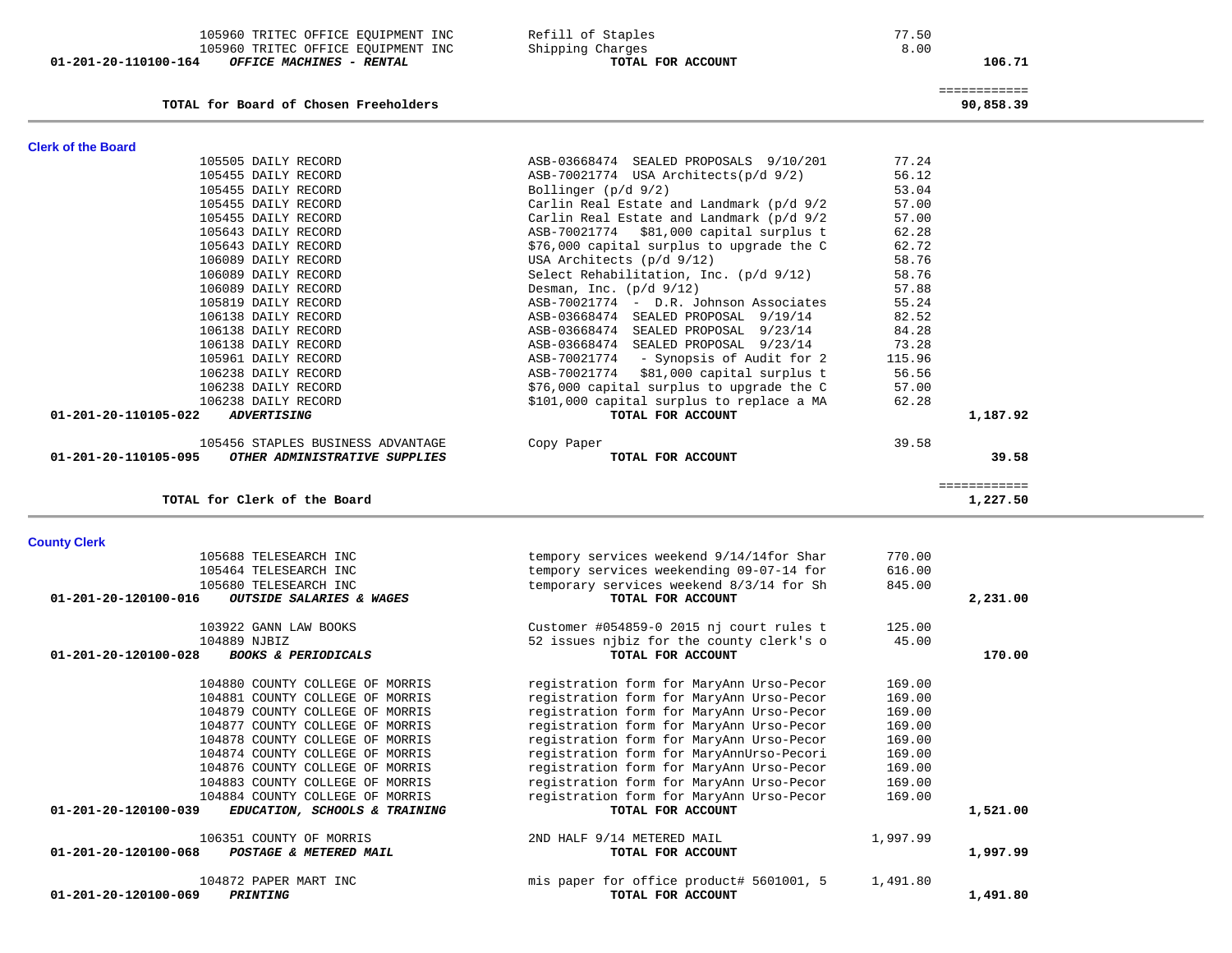| 01-201-20-120100-084                | 105694 UNITED PARCEL SERVICE<br>OTHER OUTSIDE SERVICES | summary on account # 6x7742 weekly servi<br>TOTAL FOR ACCOUNT                          | 205.40            | 205.40                   |  |
|-------------------------------------|--------------------------------------------------------|----------------------------------------------------------------------------------------|-------------------|--------------------------|--|
|                                     | TOTAL for County Clerk                                 |                                                                                        |                   | ============<br>7,617.19 |  |
| <b>County Board of Elections</b>    |                                                        |                                                                                        |                   |                          |  |
|                                     | 105237 STAPLES BUSINESS ADVANTAGE                      | Item 808592 Staples Rubberbands #19/1-LB                                               | 4.44              |                          |  |
|                                     | 105237 STAPLES BUSINESS ADVANTAGE                      | Item 487908 Tape staples 3/4 x 1296 12PK                                               | 5.70              |                          |  |
|                                     | 105237 STAPLES BUSINESS ADVANTAGE                      | Item 415471 Bus-Card Laser White 250                                                   | 106.50            |                          |  |
|                                     | 105237 STAPLES BUSINESS ADVANTAGE                      | Item479880 SPLS 5/8 LSR/IJ LBL 100 SH                                                  | 115.00            |                          |  |
|                                     | 105519 STAPLES BUSINESS ADVANTAGE                      | Item # 903104 Index Letter Insert 5 Tab                                                | 7.28              |                          |  |
| 01-201-20-121100-058                | OFFICE SUPPLIES & STATIONERY                           | TOTAL FOR ACCOUNT                                                                      |                   | 238.92                   |  |
|                                     | 106351 COUNTY OF MORRIS                                | 2ND HALF 9/14 METERED MAIL                                                             | 308.01            |                          |  |
| 01-201-20-121100-068                | POSTAGE & METERED MAIL                                 | TOTAL FOR ACCOUNT                                                                      |                   | 308.01                   |  |
|                                     | 106131 DIANA KRUG                                      | Monday, September 22, 2014 8:30AM-4:30PM                                               | 75.00             |                          |  |
|                                     | 106131 DIANA KRUG                                      | Tuesday, September 23, 2014 10:30AM-4:30                                               | 55.00             |                          |  |
|                                     | 106131 DIANA KRUG                                      | Wednesday, September 24, 2014 8:30AM-4:3                                               | 75.00             |                          |  |
|                                     | 106131 DIANA KRUG                                      | Thursday, September 25, 2014 8:30AM-4:30                                               | 75.00             |                          |  |
|                                     | 106131 DIANA KRUG                                      | Friday, September 26, 2014 8:30AM-4:30PM                                               | 75.00             |                          |  |
| 01-201-20-121100-096                | ELECTION OFFICER                                       | TOTAL FOR ACCOUNT                                                                      |                   | 355.00                   |  |
|                                     |                                                        |                                                                                        |                   | ============             |  |
|                                     | TOTAL for County Board of Elections                    |                                                                                        |                   | 901.93                   |  |
|                                     |                                                        |                                                                                        |                   |                          |  |
| <b>Superintendent of Elections</b>  | 105375 BRIAN HAMILTON                                  |                                                                                        | 51.34             |                          |  |
| 01-201-20-121105-057                | NATIONAL VOTER REGISTRATION                            | 9/11/14 State Voter Registration System<br>TOTAL FOR ACCOUNT                           |                   | 51.34                    |  |
|                                     |                                                        |                                                                                        |                   |                          |  |
|                                     | 104818 POSTMASTER                                      | DEPOSIT TO BE MADE IN "RETURNED MAILERS"                                               | 2,000.00          |                          |  |
|                                     | 106351 COUNTY OF MORRIS                                | 2ND HALF 9/14 METERED MAIL                                                             | 1,820.46          |                          |  |
| 01-201-20-121105-068                | POSTAGE & METERED MAIL                                 | TOTAL FOR ACCOUNT                                                                      |                   | 3,820.46                 |  |
|                                     |                                                        |                                                                                        |                   |                          |  |
|                                     | 106118 TRITEC OFFICE EQUIPMENT INC                     | TRITEC OFFICE EQUIPMENT / COLOR COPIES 7                                               | 45.15             |                          |  |
| 01-201-20-121105-164                | OFFICE MACHINES - RENTAL                               | TOTAL FOR ACCOUNT                                                                      |                   | 45.15                    |  |
|                                     |                                                        |                                                                                        |                   | ============             |  |
|                                     | TOTAL for Superintendent of Elections                  |                                                                                        |                   | 3,916.95                 |  |
| <b>County Elections (Cty Clerk)</b> |                                                        |                                                                                        |                   |                          |  |
|                                     | 106351 COUNTY OF MORRIS                                | 2ND HALF 9/14 METERED MAIL                                                             | 5,008.25          |                          |  |
| 01-201-20-121110-068                | POSTAGE & METERED MAIL                                 | TOTAL FOR ACCOUNT                                                                      |                   | 5,008.25                 |  |
|                                     |                                                        |                                                                                        |                   |                          |  |
|                                     | TOTAL for County Elections (Cty Clerk)                 |                                                                                        |                   | ============<br>5,008.25 |  |
|                                     |                                                        |                                                                                        |                   |                          |  |
| <b>County Treasurer</b>             |                                                        |                                                                                        |                   |                          |  |
|                                     | 105102 ACCOUNTEMPS<br>105102 ACCOUNTEMPS               | Treasury Temp Andrew Hack for w/e 7/4/20<br>Treasury Temp Andrew Hack $w/e$ 7/4/2014 f | 1,118.60<br>75.00 |                          |  |
|                                     |                                                        |                                                                                        |                   |                          |  |

105102 ACCOUNTEMPS Treasury Temp Andrew Hack w/e 7/4/2014 f 75.00 105102 ACCOUNTEMPS Treasury Temp Andrew Hack for w/e 7/11/2 1,398.25 105102 ACCOUNTEMPS Treasury Temp Andrew Hack for w/e 7/18/2 1,398.25<br>105102 ACCOUNTEMPS Treasury Temp Andrew Hack for w/e 7/25/2 1,398.25 105102 ACCOUNTEMPS Treasury Temp Andrew Hack for w/e 7/25/2 1,398.25<br>105102 ACCOUNTEMPS Treasury Temp Andrew Hack for w/e 8/8/20 998.75 105102 ACCOUNTEMPS Treasury Temp Andrew Hack for w/e 8/8/20 998.75<br>105102 ACCOUNTEMPS Treasury Temp Andrew Hack for w/e 8/8/20 75.00 105102 ACCOUNTEMPS Treasury Temp Andrew Hack for w/e 8/8/20 75.00 Treasury Temp Andrew Hack for  $w/e$  8/15/2 TOTAL FOR ACCOUNT  **01-201-20-130100-016** *OUTSIDE SALARIES & WAGES* **TOTAL FOR ACCOUNT 7,860.35**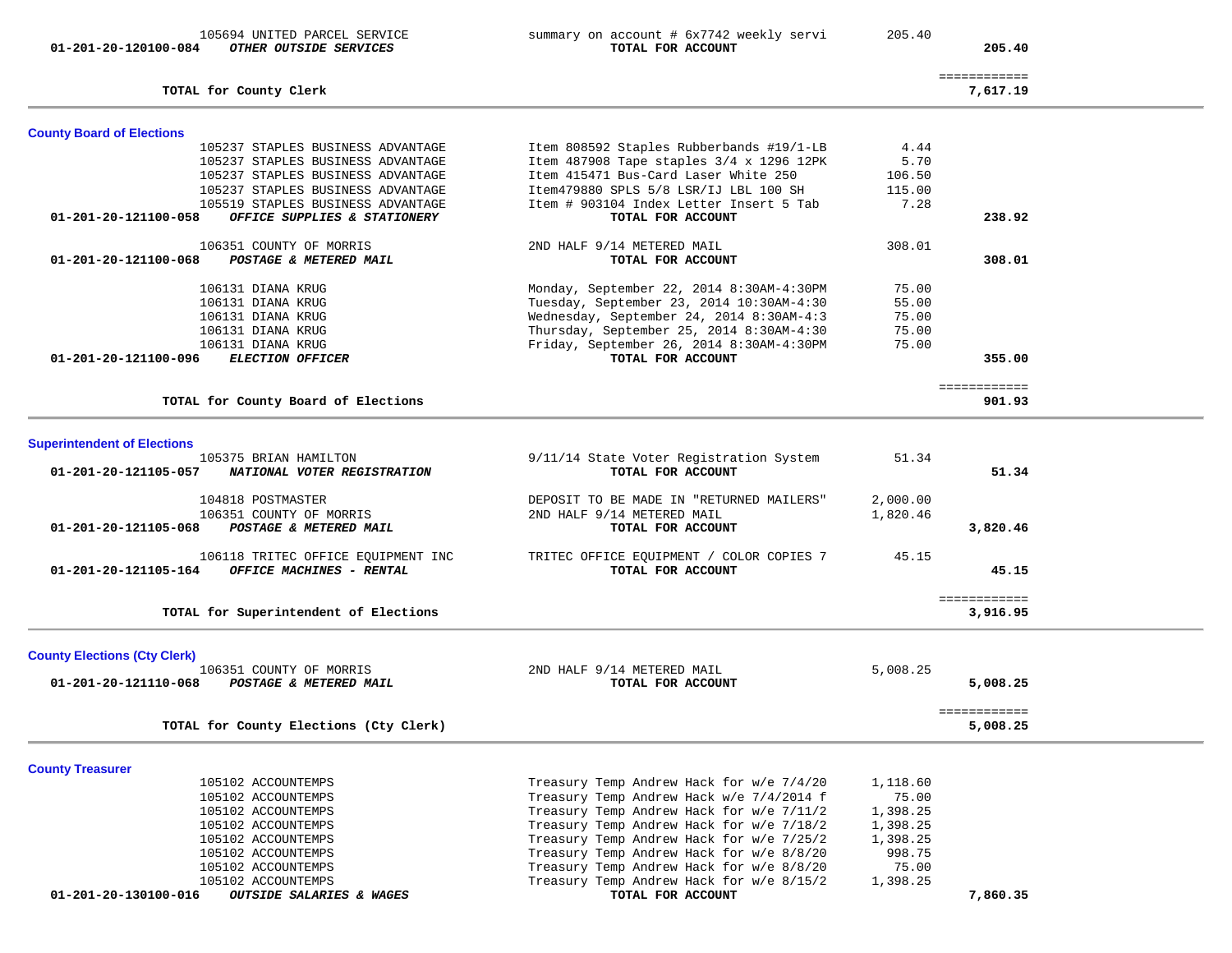105956 COUNTY COLLEGE OF MORRIS PRINTING FOR SEPTEMBER 2014 AS PER CONTR 15,720.75

| 01-201-20-130110-058<br><i>OFFICE SUPPLIES &amp; STATIONERY</i> | TOTAL FOR ACCOUNT                  | 27.90 |  |
|-----------------------------------------------------------------|------------------------------------|-------|--|
| 105905 DEER PARK                                                | WATER COOLER RENTAL                | J.99  |  |
| 105905 DEER PARK                                                | 5 GALLON BOTTLES OF DRINKING WATER | 26.91 |  |
| UIIIUC JEI VIUCSI                                               |                                    |       |  |

| 104324 TELESEARCH INC                                 | Purchasing Temp Christine Kristiansen fo | 390.00   |              |
|-------------------------------------------------------|------------------------------------------|----------|--------------|
| 105103 TELESEARCH INC                                 | Purchasing Temp Christine Kristiansen w/ | 150.00   |              |
| 105103 TELESEARCH INC                                 | Purchasing Temp Christine Kristiansen fo | 404.63   |              |
| 105103 TELESEARCH INC                                 | Purchasing Temp Christine Kristiansen w/ | 546.00   |              |
| 105103 TELESEARCH INC                                 | Purchasing Temp Christine Kristiansen fo | 487.50   |              |
| 105103 TELESEARCH INC                                 | Purchasing Temp Christine Kristiansen fo | 497.25   |              |
| 105103 TELESEARCH INC                                 | Purchasing Temp Christine Kristiansen fo | 492.38   |              |
| 105103 TELESEARCH INC                                 | Purchasing Temp Christine Kristiansen fo | 390.00   |              |
| 105103 TELESEARCH INC                                 | Purchasing Temp Christine Kristiansen w/ | 75.00    |              |
| 105103 TELESEARCH INC                                 | Purchasing Temp Christine Kristiansen fo | 511.88   |              |
| 01-201-20-130105-016<br>OUTSIDE SALARIES AND WAGES    | TOTAL FOR ACCOUNT                        |          | 5,670.40     |
| 106351 COUNTY OF MORRIS                               | 2ND HALF 9/14 METERED MAIL               | 190.89   |              |
| 01-201-20-130105-068<br>POSTAGE & METERED MAIL        | TOTAL FOR ACCOUNT                        |          | 190.89       |
| 104837 MGL PRINTING SOLUTIONS                         | M114-13 VOUCHER / PO-LASER               | 1,230.00 |              |
| 104837 MGL PRINTING SOLUTIONS                         | SHIPPING                                 | 134.00   |              |
| 105845 DEER PARK                                      | 8/15/14-9/14/14<br>0434495552            | 15.94    |              |
| 01-201-20-130105-095<br>OTHER ADMINISTRATIVE SUPPLIES | TOTAL FOR ACCOUNT                        |          | 1,379.94     |
| 106139 TRITEC OFFICE EQUIPMENT INC                    | ID#6000 CC-COLOR BILLING FOR 7/01/2014-  | 273.42   |              |
| 01-201-20-130105-164<br>OFFICE MACHINES - RENTAL      | TOTAL FOR ACCOUNT                        |          | 273.42       |
|                                                       |                                          |          | ============ |
| TOTAL for Purchasing Division                         |                                          |          | 7,514.65     |

| <b>Purchasing Division</b> |  |
|----------------------------|--|
|----------------------------|--|

**Office Services** 

| 105107 PATERSON PAPERS<br>105111 PATERSON PAPERS<br>105948 STAPLES BUSINESS ADVANTAGE<br>105952 W.B. MASON COMPANY INC<br>01-201-20-130100-058<br>OFFICE SUPPLIES & STATIONERY | 8.5 x 11 Paper for Treasury 7/23/2014.<br>8.5 x 14 Legal Paper for Treasury Office<br>Staples Invisible Tape<br>TREASURY OFFICE SUPPLIES, 8/27/14<br>TOTAL FOR ACCOUNT | 358.50<br>104.25<br>39.90<br>2,120.69 | 2,623.34   |
|--------------------------------------------------------------------------------------------------------------------------------------------------------------------------------|------------------------------------------------------------------------------------------------------------------------------------------------------------------------|---------------------------------------|------------|
| 106351 COUNTY OF MORRIS<br>$01 - 201 - 20 - 130100 - 068$<br>POSTAGE & METERED MAIL                                                                                            | 2ND HALF 9/14 METERED MAIL<br>TOTAL FOR ACCOUNT                                                                                                                        | 230.36                                | 230.36     |
| 104322 GFOA<br>01-201-20-130100-070<br>PUBLICATION & SUBSCRIPTIONS                                                                                                             | Renewal of Treasury Management Newslette<br>TOTAL FOR ACCOUNT                                                                                                          | 85.00                                 | 85.00      |
| 104321 MUNICIPAL SOFTWARE INC<br>01-201-20-130100-078<br>SOFTWARE MAINTENANCE                                                                                                  | Maintenance of Proprietary Computer Soft<br>TOTAL FOR ACCOUNT                                                                                                          | 7,505.00                              | 7,505.00   |
| 106254 MCMANIMON, SCOTLAND & BAUMANN LLC<br>01-201-20-130100-084<br>OTHER OUTSIDE SERVICES                                                                                     | FOR PROFESSIONAL SERVICES/PREP OR REVIEW<br>TOTAL FOR ACCOUNT                                                                                                          | 0.80                                  | 0.80       |
| 105101 MONROE SYSTEMS FOR BUSINESS<br>105101 MONROE SYSTEMS FOR BUSINESS<br>$01 - 201 - 20 - 130100 - 163$<br>OFFICE MACHINES                                                  | Calculators for Treasury.<br>Freight<br>TOTAL FOR ACCOUNT                                                                                                              | 411.00<br>16.30                       | 427.30     |
|                                                                                                                                                                                |                                                                                                                                                                        |                                       | ---------- |

**TOTAL for County Treasurer 18,732.15** 

Purchasing Temp Christine Kristiansen fo

 104324 TELESEARCH INC Purchasing Temp Christine Kristiansen fo 702.00 104324 TELESEARCH INC Purchasing Temp Christine Kristiansen fo 531.38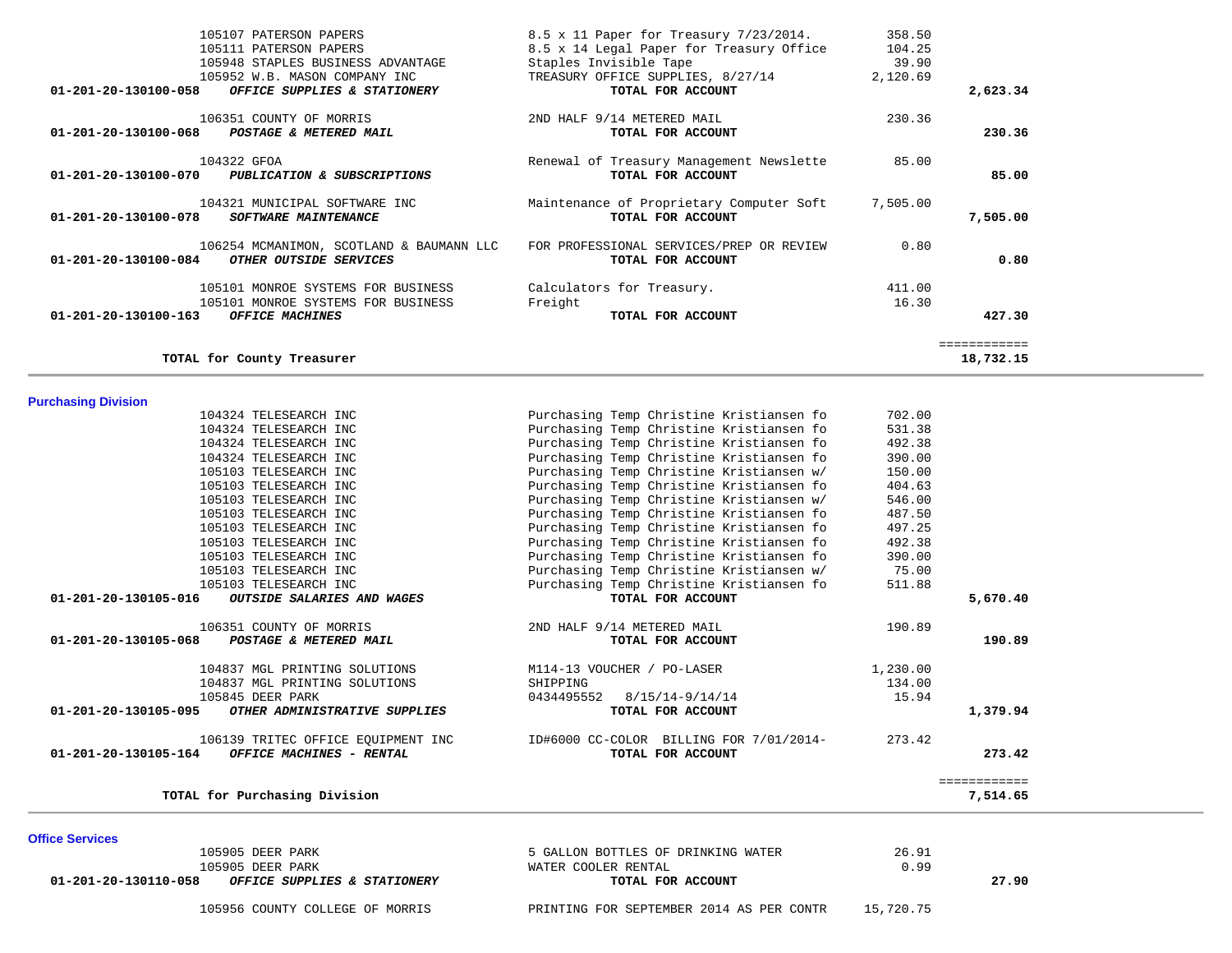| - - - - - -                 | . |                           |
|-----------------------------|---|---------------------------|
|                             |   |                           |
|                             |   |                           |
|                             |   |                           |
|                             |   |                           |
| ____________<br>----------- |   |                           |
|                             |   |                           |
| 15,748.65                   |   | TOTAL for Office Services |
|                             |   |                           |
|                             |   |                           |

105940 MCMANIMON, SCOTLAND & BAUMANN LLC

| <b>Information Technology Div</b> |                                                                          |                                          |                 |                          |
|-----------------------------------|--------------------------------------------------------------------------|------------------------------------------|-----------------|--------------------------|
|                                   | 105379 JOHN TUGMAN                                                       | PMI Individual Membership Renewal        | 129.00          |                          |
|                                   | 105379 JOHN TUGMAN                                                       | NJ Chapter Membership Renewal            | 20.00           |                          |
| 01-201-20-140100-023              | ASSOCIATIONS AND MEMBERSHIPS                                             | TOTAL FOR ACCOUNT                        |                 | 149.00                   |
|                                   |                                                                          |                                          |                 |                          |
|                                   | 104063 STAPLES BUSINESS ADVANTAGE                                        | HP 80X Toner                             | 143.15          |                          |
|                                   | 104063 STAPLES BUSINESS ADVANTAGE                                        | Name Plate                               | 9.78            |                          |
| 01-201-20-140100-058              | OFFICE SUPPLIES & STATIONERY                                             | TOTAL FOR ACCOUNT                        |                 | 152.93                   |
|                                   |                                                                          |                                          |                 |                          |
|                                   | 104625 UNITED PARCEL SERVICE                                             | UPS Letter Fee                           | 28.62           |                          |
|                                   | 106351 COUNTY OF MORRIS                                                  | 2ND HALF 9/14 METERED MAIL               | 10.56           |                          |
| 01-201-20-140100-068              | POSTAGE & METERED MAIL                                                   | TOTAL FOR ACCOUNT                        |                 | 39.18                    |
|                                   |                                                                          |                                          |                 |                          |
|                                   | 104619 JOHN TUGMAN                                                       | Transportation and meal fees             | 414.48          |                          |
| 01-201-20-140100-082              | TRAVEL EXPENSE                                                           | TOTAL FOR ACCOUNT                        |                 | 414.48                   |
|                                   |                                                                          |                                          |                 |                          |
|                                   | 100823 DELL MARKETING L.P.                                               | Dell P2014H Monitor                      | 1,871.88        |                          |
|                                   | 103352 HEWLETT-PACKARD COMPANY                                           | HP LJ Pro P1606DN                        | 397.04          |                          |
|                                   | 103352 HEWLETT-PACKARD COMPANY                                           | HP LJ Pro M401DW                         | 698.00          |                          |
|                                   | 103352 HEWLETT-PACKARD COMPANY                                           | HP LJ Pro M451NW                         | 299.00          |                          |
|                                   | 104627 STAPLES BUSINESS ADVANTAGE                                        | 64GB USB Flash Drive                     | 68.98           |                          |
|                                   | 104627 STAPLES BUSINESS ADVANTAGE                                        | 16GB USB Flash Drive                     | 76.74           |                          |
| 01-201-20-140100-098              | OTHER OPERATING&REPAIR SUPPLY                                            | TOTAL FOR ACCOUNT                        |                 | 3,411.64                 |
|                                   |                                                                          |                                          |                 |                          |
|                                   | 104064 MUNICIPAL CAPITAL CORP                                            | Ricoh MP C3002                           | 828.89          |                          |
| 01-201-20-140100-164              | OFFICE MACHINES - RENTAL                                                 | TOTAL FOR ACCOUNT                        |                 | 828.89                   |
|                                   | TOTAL for Information Technology Div                                     |                                          |                 | ============<br>4,996.12 |
|                                   |                                                                          |                                          |                 |                          |
| <b>County Board of Taxation</b>   |                                                                          |                                          |                 |                          |
|                                   | 105088 STAPLES BUSINESS ADVANTAGE                                        | Binder 30071 Black                       | 419.50          |                          |
| 01-201-20-150100-058              | OFFICE SUPPLIES & STATIONERY                                             | TOTAL FOR ACCOUNT                        |                 | 419.50                   |
|                                   |                                                                          |                                          |                 |                          |
|                                   | 106351 COUNTY OF MORRIS                                                  | 2ND HALF 9/14 METERED MAIL               | 365.44          |                          |
| 01-201-20-150100-068              | POSTAGE & METERED MAIL                                                   | TOTAL FOR ACCOUNT                        |                 | 365.44                   |
|                                   |                                                                          |                                          |                 | ============             |
|                                   | TOTAL for County Board of Taxation                                       |                                          |                 | 784.94                   |
| <b>County Counsel</b>             |                                                                          |                                          |                 |                          |
|                                   | 103935 WEST PAYMENT CENTER                                               | Discount Plan charges: $7/5/14 - 8/4/14$ | 181.00          |                          |
|                                   | 103770 WEST PAYMENT CENTER                                               | Information charges: July 2014           | 539.07          |                          |
|                                   | 105524 WEST PAYMENT CENTER                                               | Information charges - August 2014        | 539.07          |                          |
|                                   |                                                                          |                                          |                 |                          |
|                                   |                                                                          |                                          |                 |                          |
| 01-201-20-155100-050              | <b>LAW BOOKS</b>                                                         | TOTAL FOR ACCOUNT                        |                 | 1,259.14                 |
|                                   |                                                                          |                                          |                 |                          |
|                                   | 105425 INGLESINO, PEARLMAN,                                              | Morris View Nursing Home                 | 526.50          |                          |
|                                   | 105390 TRIMBOLI & PRUSINOWSKI, LLC                                       | PBA298 contract neg.2011                 | 36.00           |                          |
|                                   | 105390 TRIMBOLI & PRUSINOWSKI, LLC                                       | Davidek                                  | 108.00          |                          |
|                                   | 105390 TRIMBOLI & PRUSINOWSKI, LLC<br>105390 TRIMBOLI & PRUSINOWSKI, LLC | Spinosa Disc.<br>Diaz, Wilman            | 336.00<br>48.00 |                          |

105390 TRIMBOLI & PRUSINOWSKI, LLC Diaz, Wilman 48.00 105390 TRIMBOLI & PRUSINOWSKI, LLC General 24.00<br>105940 MCMANIMON, SCOTLAND & BAUMANN LLC MasTec litigation 2,814.00 105940 MCMANIMON, SCOTLAND & BAUMANN LLC MasTec litigation 2,814.00 105940 MCMANIMON, SCOTLAND & BAUMANN LLC Solar general matter 336.00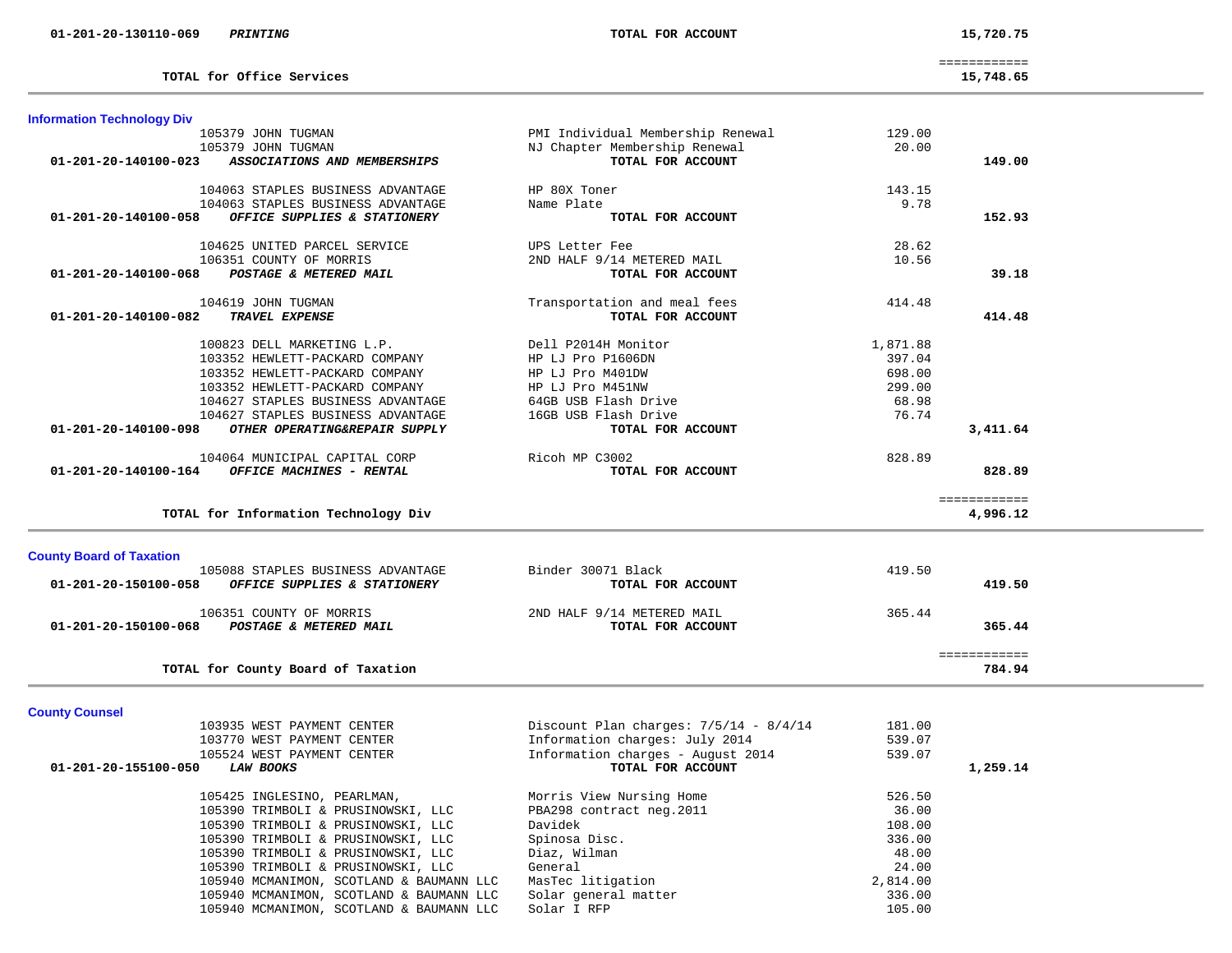| 105940 MCMANIMON, SCOTLAND & BAUMANN LLC<br>01-201-20-155100-051<br>LEGAL                                                                                                                                   | Sunlight matter<br>TOTAL FOR ACCOUNT                                                                                                                                                                                                                                                     | 4,305.00                                             | 8,638.50                  |  |
|-------------------------------------------------------------------------------------------------------------------------------------------------------------------------------------------------------------|------------------------------------------------------------------------------------------------------------------------------------------------------------------------------------------------------------------------------------------------------------------------------------------|------------------------------------------------------|---------------------------|--|
| 106144 ELITE TRANSCRIPTS INC.<br>OTHER GENERAL EXPENSES<br>01-201-20-155100-059                                                                                                                             | TRANSCRIPT FOR STATE OF NJ V. JEROME CLE<br>TOTAL FOR ACCOUNT                                                                                                                                                                                                                            | 224.68                                               | 224.68                    |  |
| 106351 COUNTY OF MORRIS<br>01-201-20-155100-068 POSTAGE & METERED MAIL                                                                                                                                      | 2ND HALF 9/14 METERED MAIL<br>TOTAL FOR ACCOUNT                                                                                                                                                                                                                                          | 18.49                                                | 18.49                     |  |
| 105525 MUNICIPAL CAPITAL CORP<br>$01-201-20-155100-164$ OFFICE MACHINES - RENTAL                                                                                                                            | Copier lease - 9/1/14-11/30/14<br>TOTAL FOR ACCOUNT                                                                                                                                                                                                                                      | 1,077.36                                             | 1,077.36                  |  |
| TOTAL for County Counsel                                                                                                                                                                                    |                                                                                                                                                                                                                                                                                          |                                                      | ============<br>11,218.17 |  |
| <b>County Surrogate</b>                                                                                                                                                                                     |                                                                                                                                                                                                                                                                                          |                                                      |                           |  |
| 106351 COUNTY OF MORRIS<br>01-201-20-160100-068<br>POSTAGE & METERED MAIL                                                                                                                                   | 2ND HALF 9/14 METERED MAIL<br>TOTAL FOR ACCOUNT                                                                                                                                                                                                                                          | 356.57                                               | 356.57                    |  |
| 105681 CHARLES COLLINS<br>TRAVEL EXPENSE<br>01-201-20-160100-082                                                                                                                                            | MIELAGE FOR ATTENDANCE TO THE TECH SHOWC<br>TOTAL FOR ACCOUNT                                                                                                                                                                                                                            | 43.86                                                | 43.86                     |  |
| TOTAL for County Surrogate                                                                                                                                                                                  |                                                                                                                                                                                                                                                                                          |                                                      | ============<br>400.43    |  |
| <b>Engineering</b>                                                                                                                                                                                          |                                                                                                                                                                                                                                                                                          |                                                      |                           |  |
| 105015 R.S. KNAPP CO. INC.<br>OFFICE SUPPLIES & STATIONERY<br>01-201-20-165100-058                                                                                                                          | (4) Rolls of 36in x 500 20 lb Xerograp<br>TOTAL FOR ACCOUNT                                                                                                                                                                                                                              | 440.31                                               | 440.31                    |  |
| 106351 COUNTY OF MORRIS<br>106351 COUNTY OF MORRIS<br>106351 COUNTY OF MORRIS<br>POSTAGE & METERED MAIL<br>01-201-20-165100-068                                                                             | 2ND HALF 9/14 METERED MAIL<br>2ND HALF 9/14 METERED MAIL<br>2ND HALF 9/14 METERED MAIL<br>TOTAL FOR ACCOUNT                                                                                                                                                                              | 23.22<br>76.05<br>18.15                              | 117.42                    |  |
| 105013 CITILABS INC<br>01-201-20-165100-078<br>SOFTWARE MAINTENANCE                                                                                                                                         | Cube Base Maintenance RenewalCube Voyage<br>TOTAL FOR ACCOUNT                                                                                                                                                                                                                            | 3,330.00                                             | 3,330.00                  |  |
| 105999 JOHN J. HAYES<br>105999 JOHN J. HAYES<br>105999 JOHN J. HAYES<br>105999 JOHN J. HAYES<br>105999 JOHN J. HAYES<br>105999 JOHN J. HAYES<br>TRAVEL EXPENSE<br>01-201-20-165100-082                      | 6/9/14-RTAC Meeting & Grant Mgmt Worksho<br>6/19/14-Consultant Selection Committee M<br>7/8/14 - Consultant Selection Committee<br>7/22/14-Asset Management TAC Meeting wit<br>8/11/14-RTAC Meeting at NJTPA, Newark Pa<br>Bus Planning Meeting at NJ Transit, Newa<br>TOTAL FOR ACCOUNT | 15.00<br>15.00<br>15.00<br>15.00<br>15.00<br>18.00   | 93.00                     |  |
| 105014 METRO COUNT USA INC<br>105014 METRO COUNT USA INC<br>105014 METRO COUNT USA INC<br>105014 METRO COUNT USA INC<br>105014 METRO COUNT USA INC<br>01-201-20-165100-095<br>OTHER ADMINISTRATIVE SUPPLIES | Field - Road Nails 50 Back<br>Field-Figure 8 Road Cleat 10 Pack<br>Acc. 6V Welded Battery Pack<br>Vol. Disc. Acc: 6V Welded Battery Pack<br>Freight<br>TOTAL FOR ACCOUNT                                                                                                                 | 336.00<br>228.00<br>120.00<br>$-12.00$<br>25.00      | 697.00                    |  |
| 106142 GERALD FLATT<br>01-201-20-165100-207<br>UNIFORM & CLOTHING ALLOWANCE                                                                                                                                 | Work Boots<br>TOTAL FOR ACCOUNT                                                                                                                                                                                                                                                          | 90.00                                                | 90.00                     |  |
| 105002 MORRISTOWN LUMBER &<br>100274 RESIDEX, LLC<br>100274 RESIDEX, LLC<br>100274 RESIDEX, LLC<br>100274 RESIDEX, LLC<br>100274 RESIDEX, LLC                                                               | 16000 Tape Caution 1000 FT<br>Transport GHP Agency(0.3 oz packet, 24 p<br>Drione Insecticide (11b, 8 per case)<br>Precor 1% IGR Control Pack(1 fl oz., 10<br>Contrac Meal Place Pacs<br>Gentrol IGR Point Source (20 per box, 6                                                          | 8.99<br>208.75<br>203.45<br>38.97<br>143.42<br>26.55 |                           |  |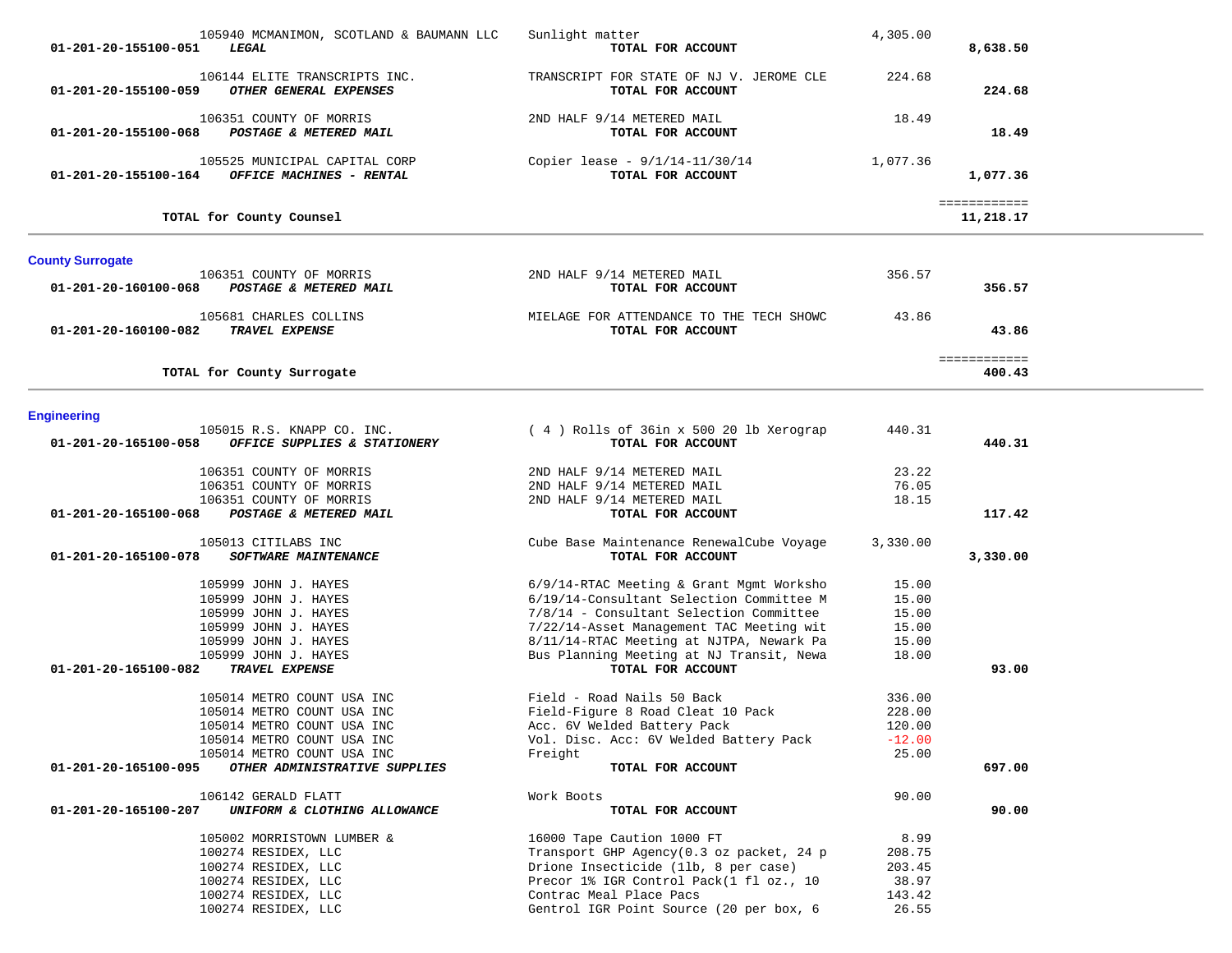| 100274 RESIDEX, LLC                                                                     | Catchmaster 72 MB 4.5 Mouse Glue Board                                 | 86.30            |                          |  |
|-----------------------------------------------------------------------------------------|------------------------------------------------------------------------|------------------|--------------------------|--|
| 104519 RESIDEX, LLC<br>104519 RESIDEX, LLC                                              | Wasp Freeze & freight chrg.<br>Insect traps, Glue boards, freight chg. | 199.57<br>313.21 |                          |  |
| 104519 RESIDEX, LLC                                                                     | Sterifab, Bedlam insecticide, freight                                  | 221.00           |                          |  |
| 105028 RESIDEX, LLC                                                                     | JT Eaton #530 Technician Duster -Green (                               | 36.80            |                          |  |
| 105028 RESIDEX, LLC                                                                     | Freight Charge                                                         | 8.90             |                          |  |
| 105189 ARBORCHEM PRODUCTS                                                               | Garlon 4 Ultra                                                         | 420.00           |                          |  |
| 105189 ARBORCHEM PRODUCTS<br>105017 STATION HARDWARE LAWN &                             | Freight<br>Account # Morris, 92' 5/16" G30 Chain, 1                    | 22.25<br>29.90   |                          |  |
| 105017 STATION HARDWARE LAWN &                                                          | 8.00 Nuts                                                              | 1.84             |                          |  |
| 105017 STATION HARDWARE LAWN &                                                          | 8 Eye Bolt                                                             | 0.80             |                          |  |
| 105017 STATION HARDWARE LAWN &                                                          | 6-5/16 Quick Link                                                      | 7.80             |                          |  |
| 105017 STATION HARDWARE LAWN &                                                          | 8 (1/2x4 ZN Eye Bolt                                                   | 16.00            |                          |  |
| 105017 STATION HARDWARE LAWN &                                                          | $4$ (3/8x10-1/2 ZN Turnbuckle                                          | 10.00            |                          |  |
| 105017 STATION HARDWARE LAWN &<br>105017 STATION HARDWARE LAWN &                        | $3$ ( $3/8x16$ ZN Turnbuckle)<br>$1$ (3x3/4 Zinc Corner Brace)         | 11.37<br>5.99    |                          |  |
| 105017 STATION HARDWARE LAWN &                                                          | 4 (3x3/4 Zinc Corner Brace)                                            | 5.16             |                          |  |
| CHEMICALS & SPRAYS<br>01-201-20-165100-225                                              | TOTAL FOR ACCOUNT                                                      |                  | 2,027.02                 |  |
|                                                                                         |                                                                        |                  | ============             |  |
| TOTAL for Engineering                                                                   |                                                                        |                  | 6,794.75                 |  |
|                                                                                         |                                                                        |                  |                          |  |
| <b>Heritage Commission</b><br>105431 STAPLES BUSINESS ADVANTAGE                         | OFFICE SUPPLIES                                                        | 250.74           |                          |  |
| 01-201-20-175100-058<br>OFFICE SUPPLIES & STATIONERY                                    | TOTAL FOR ACCOUNT                                                      |                  | 250.74                   |  |
| 106351 COUNTY OF MORRIS                                                                 | 2ND HALF 9/14 METERED MAIL                                             | 5.49             |                          |  |
| 01-201-20-175100-068<br>POSTAGE & METERED MAIL                                          | TOTAL FOR ACCOUNT                                                      |                  | 5.49                     |  |
| 105430 RIOS' ENGRAVING                                                                  | NAME TAGS                                                              | 25.90            |                          |  |
| 01-201-20-175100-079<br>SPECIAL PROJECTS                                                | TOTAL FOR ACCOUNT                                                      |                  | 25.90                    |  |
| 90292 M.S. KOPAS & ASSOCIATES, LLC                                                      | BUTTERNUT TREE-KINNELON - CONDITION REPO                               | 750.00           |                          |  |
| 01-203-20-175100-079 (2013) SPECIAL PROJECTS                                            | TOTAL FOR ACCOUNT                                                      |                  | 750.00                   |  |
| TOTAL for Heritage Commission                                                           |                                                                        |                  | ============<br>1,032.13 |  |
|                                                                                         |                                                                        |                  |                          |  |
| <b>Planning Board</b>                                                                   |                                                                        |                  |                          |  |
| 105789 NJ COUNTY PLANNERS ASSOCIATION                                                   | Registration for Deena Leary, Christine                                | 60.00            |                          |  |
| 105380 PLAN SMART NJ                                                                    | Registration for Kevin Sitlick to attend                               | 55.00            |                          |  |
| 105678 MORRIS COUNTY CHAMBER OF<br>01-201-20-180100-039<br>EDUCATION SCHOOLS & TRAINING | Deena Leary (Member ID 624) registration<br>TOTAL FOR ACCOUNT          | 85.00            | 200.00                   |  |
|                                                                                         |                                                                        |                  |                          |  |
| 106351 COUNTY OF MORRIS<br>01-201-20-180100-068<br>POSTAGE & METERED MAIL               | 2ND HALF 9/14 METERED MAIL<br>TOTAL FOR ACCOUNT                        | 122.35           |                          |  |
|                                                                                         |                                                                        |                  | 122.35                   |  |
| 103136 HARRAH'S RESORT ATLANTIC CITY                                                    | Reservation Confirmation #W6ZTF for Jenn                               | 184.00           |                          |  |
| TRAVEL EXPENSE<br>01-201-20-180100-082                                                  | TOTAL FOR ACCOUNT                                                      |                  | 184.00                   |  |
| 105509 MUNICIPAL CAPITAL CORP                                                           | Front office quarterly copier lease - 3                                | 1,272.80         |                          |  |
| 105509 MUNICIPAL CAPITAL CORP                                                           | Back office quarterly copier lease - 3 M                               | 1,487.37         |                          |  |
| OFFICE MACHINES - RENTAL<br>01-201-20-180100-164                                        | TOTAL FOR ACCOUNT                                                      |                  | 2,760.17                 |  |
| TOTAL for Planning Board                                                                |                                                                        |                  | ============<br>3,266.52 |  |
|                                                                                         |                                                                        |                  |                          |  |

|  | 104236 C M F BUSINESS SUPPLIES, INC. |     |  | SPECIAL PRINT ORDER: COURT SUMMONSES - 4 |  | 1,500.00 |
|--|--------------------------------------|-----|--|------------------------------------------|--|----------|
|  | 104236 C M F BUSINESS SUPPLIES, INC. | S&H |  |                                          |  | 75.00    |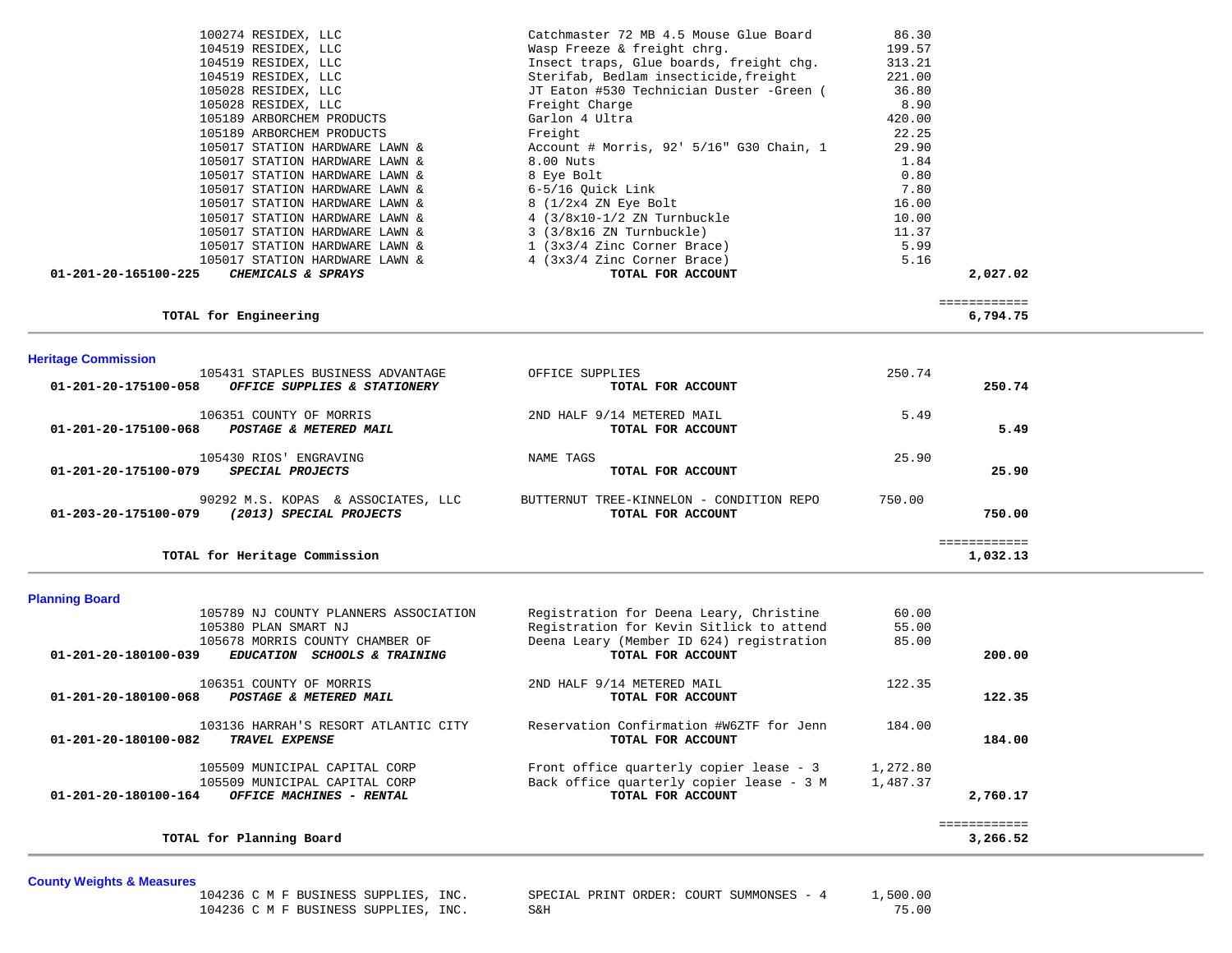|                                                                                          | MISC PARTS- A/C REPAIR                                         | 340.12     |                            |  |
|------------------------------------------------------------------------------------------|----------------------------------------------------------------|------------|----------------------------|--|
| 104814 BINSKY & SNYDER SERVICES LLC                                                      | LABOR- 6 HOURS                                                 | 552.00     |                            |  |
| 104814 BINSKY & SNYDER SERVICES LLC                                                      | LABOR- 6 HOURS                                                 | 736.00     |                            |  |
| 104814 BINSKY & SNYDER SERVICES LLC                                                      | $R-22$                                                         | 77.00      |                            |  |
| 105689 CAPOZZI OVERHEAD DOORS, INC.                                                      | 1-AMCJH                                                        | 791.19     |                            |  |
| 105689 CAPOZZI OVERHEAD DOORS, INC.                                                      | 3 TRANSMITTERS                                                 | 59.40      |                            |  |
| 105689 CAPOZZI OVERHEAD DOORS, INC.                                                      | MECHANIC - 7 HOURS LABOR AT \$70.00 PER H                      | 490.00     |                            |  |
|                                                                                          |                                                                | 490.00     |                            |  |
| 105689 CAPOZZI OVERHEAD DOORS, INC.<br>01-201-22-201100-262<br>MACHINERY REPAIRS & PARTS | HELPER - 7 HOURS LABOR AT \$70.00 PER HOU<br>TOTAL FOR ACCOUNT |            | 4,180.51                   |  |
|                                                                                          |                                                                |            | ============               |  |
| TOTAL for County Weights & Measures                                                      |                                                                |            | 6,047.18                   |  |
| <b>Employee Group Insurance</b>                                                          |                                                                |            |                            |  |
| 101681 THELMA LAYNE                                                                      | Medicare B Reimbursement January 2014 th                       | 629.40     |                            |  |
| 104394 YE S WANG                                                                         | Medicare B Reimbursement May 2014 and Ju                       | 1,090.80   |                            |  |
| 102742 FITNESS LIFESTYLES, INC.                                                          | (2) True - Commercial Treadmill PS-90, (                       | 14,848.15  |                            |  |
| 105847 HORIZON BLUE CROSS BLUE SHIELD                                                    | October 2014 Mosquito Dental #049398327                        | 640.15     |                            |  |
|                                                                                          |                                                                |            |                            |  |
| 105849 HORIZON BLUE CROSS BLUE SHIELD                                                    | October 2014 Main County & Morris View D                       | 36,830.02  |                            |  |
| 105806 HORIZON BLUE CROSS BLUE SHIELD                                                    | October 2014 Freeholder List Medical #04                       | 719,670.24 |                            |  |
| 105794 BROWN & BROWN METRO, INC.                                                         | September 2014 Administrative Consulting                       | 6, 250.00  |                            |  |
| 105077 DISCOVERY BENEFITS INC.                                                           | August 2014 COBRA Inv#0000483404-IN Acct                       | 792.50     |                            |  |
| 105848 HORIZON BLUE CROSS BLUE SHIELD                                                    | October 2014 Mosquito Medical #049340531                       | 20,711.74  |                            |  |
| 105805 HORIZON BLUE CROSS BLUE SHIELD                                                    | October 2014 PBA 151 Medical #049340949                        | 183,991.15 |                            |  |
| 105421 ESTATE OF NORMAN COMLY                                                            | Medicare B Reimbursement January 2014 th                       | 734.30     |                            |  |
| 105434 PATRICIA BONGIORNO                                                                | Medicare B Reimbursement December 2013 t                       | 734.30     |                            |  |
|                                                                                          |                                                                |            | 986,922.75                 |  |
|                                                                                          |                                                                |            |                            |  |
| 01-201-23-220100-090<br>EMPLOYEE GROUP INSURANCE EXPENDITURES                            | TOTAL FOR ACCOUNT                                              |            |                            |  |
| TOTAL for Employee Group Insurance                                                       |                                                                |            | ============<br>986,922.75 |  |
|                                                                                          |                                                                |            |                            |  |
|                                                                                          |                                                                |            |                            |  |
| 105791 VERIZON WIRELESS                                                                  | Wireless Service - MCP                                         | 80.04      |                            |  |
| 01-201-25-252100-031<br>CELLULAR PHONES/PAGERS                                           | TOTAL FOR ACCOUNT                                              |            | 80.04                      |  |
|                                                                                          |                                                                |            |                            |  |
| 105128 VILLAGE SUPER MARKET, INC.                                                        | Warrior Dash - $8/2/14$                                        | 95.76      |                            |  |
| 105128 VILLAGE SUPER MARKET, INC.                                                        | NJ County Coordinator's Mtg - 8/6/14                           | 187.11     |                            |  |
| 01-201-25-252100-039<br>EDUCATION SCHOOLS & TRAINING                                     | TOTAL FOR ACCOUNT                                              |            | 282.87                     |  |
| 105711 STAPLES BUSINESS ADVANTAGE                                                        | Inv Date 9/13/14                                               | 110.71     |                            |  |
| OFFICE SUPPLIES & STATIONERY<br>01-201-25-252100-058                                     | TOTAL FOR ACCOUNT                                              |            | 110.71                     |  |
| 105048 STAPLES BUSINESS ADVANTAGE                                                        |                                                                | 128.58     |                            |  |
|                                                                                          | HP Rugged Tablet Cases - Cust #NYC 10                          |            |                            |  |
| 104392 TABB INC.                                                                         | Inv Date $4/30/14$                                             | 418.00     |                            |  |
| 105705 ALL COUNTY RENTAL CENTER                                                          | Inv Date 9/13/14                                               | 33.00      |                            |  |
| 104929 EZ PASS                                                                           | 2000-1154-0378-4 Low Balance coverage fo                       | 100.00     |                            |  |
| <b>Office of Emergency Management</b><br>105079 CABLEVISION                              | Service Period 10/1/14-12/31/14                                | 897.36     |                            |  |
|                                                                                          |                                                                |            |                            |  |
|                                                                                          |                                                                |            |                            |  |

| 106351 COUNTY OF MORRIS<br>01-201-22-201100-068<br>POSTAGE & METERED MAIL<br>TOTAL FOR ACCOUNT |                   | 12.27                               |
|------------------------------------------------------------------------------------------------|-------------------|-------------------------------------|
| $08/15/14 - 09/14/14$<br>0426700738<br>TOTAL FOR ACCOUNT                                       | 25.90             | 25.90                               |
| TE-20 HEAVY DUTY TRASH BAGS                                                                    | 253.50            | 253.50                              |
|                                                                                                | TOTAL FOR ACCOUNT | 2ND HALF 9/14 METERED MAIL<br>12.27 |

 **01-201-22-201100-058** *OFFICE SUPPLIES & STATIONERY* **TOTAL FOR ACCOUNT 1,575.00**

104355 CAPOZZI OVERHEAD DOORS, INC. LABOR - 4 HOURS 280.00 104355 CAPOZZI OVERHEAD DOORS, INC. LABOR - 4 HOURS 240.00

104355 CAPOZZI OVERHEAD DOORS, INC. MISC. PARTS- GARAGE DOOR REPAIR 124.80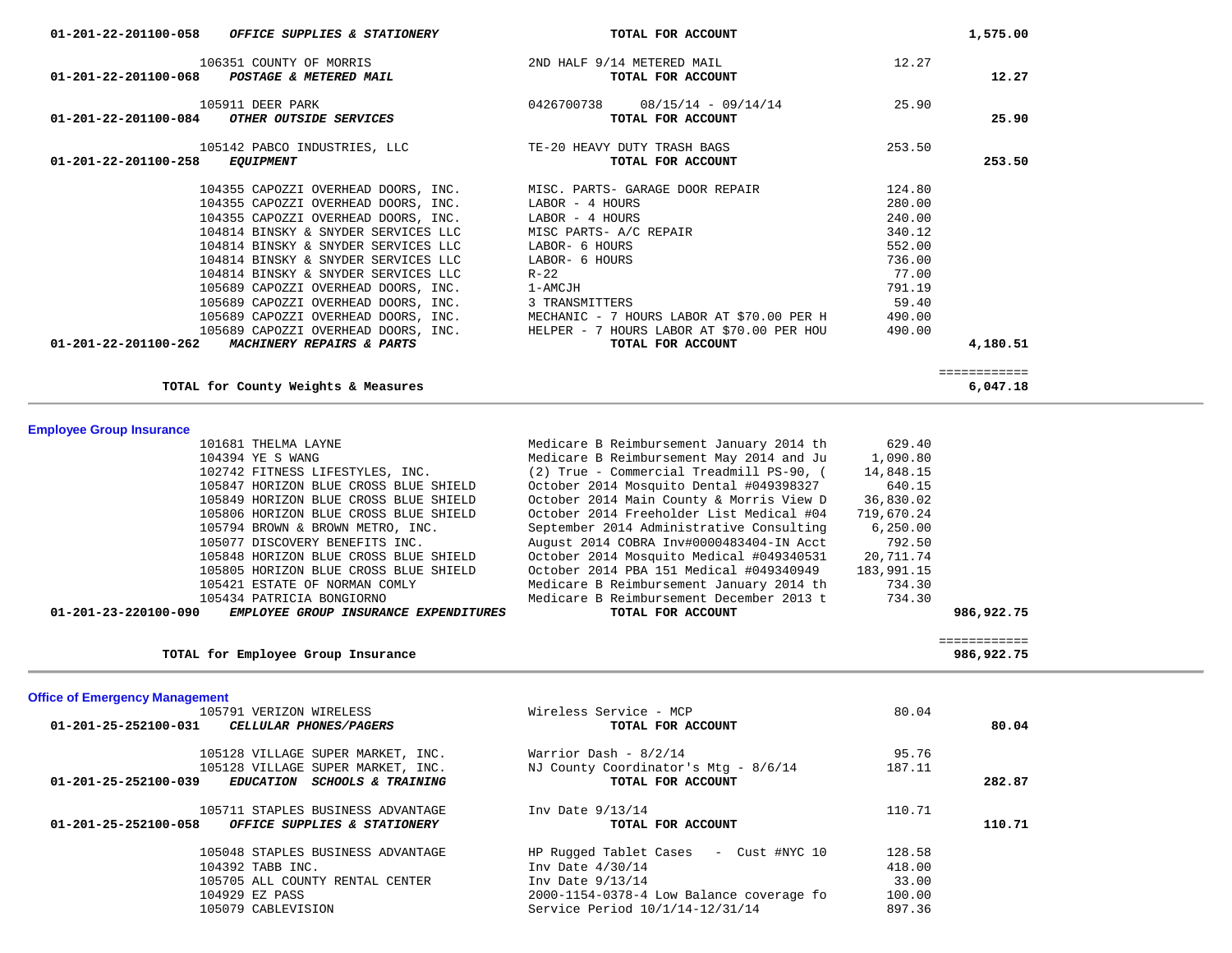| TOTAL for Office of Emergency Management                 |                                            |            | ============<br>5,150.31 |
|----------------------------------------------------------|--------------------------------------------|------------|--------------------------|
| <b>Communications Center</b>                             |                                            |            |                          |
| 104781 LIFESAVERS INC                                    | 9/2/14, BLS for Healthcare Provider cour   | 85.00      |                          |
| 104779 INTERNATIONAL ACADEMIES OF                        | 8/22/14, EPD recertification, M.Cirelli,   | 100.00     |                          |
| 104779 INTERNATIONAL ACADEMIES OF                        | 8/28/14, EMD recertification, M.Tavares    | 50.00      |                          |
| 104779 INTERNATIONAL ACADEMIES OF                        | 8/28/14, EMD cert reinstatement fee, M.T   | 15.00      |                          |
| 01-201-25-252105-039<br>EDUCATION SCHOOLS & TRAINING     | TOTAL FOR ACCOUNT                          |            | 250.00                   |
| 105311 CY DRAKE LOCKSMITHS, INC.                         | $8/6/14$ , keys                            | 8.80       |                          |
| 105311 CY DRAKE LOCKSMITHS, INC.                         | $8/6/14$ , keys                            | 25.20      |                          |
| 105759 STAPLES BUSINESS ADVANTAGE                        | 9/12/14, NYC1054187, Office supplies, or   | 174.90     |                          |
| 105253 STAPLES BUSINESS ADVANTAGE                        | NYC1054187, 8/22/14, Office supplies, or   | 433.85     |                          |
| 105253 STAPLES BUSINESS ADVANTAGE                        | NYC1054187, 8/22/14, Office supplies, or   | 4.38       |                          |
| 105253 STAPLES BUSINESS ADVANTAGE                        | NYC1054187, 8/22/14, Office supplies, or   | 38.89      |                          |
| 01-201-25-252105-058<br>OFFICE SUPPLIES & STATIONERY     | TOTAL FOR ACCOUNT                          |            | 686.02                   |
| 106351 COUNTY OF MORRIS                                  | 2ND HALF 9/14 METERED MAIL                 | 19.27      |                          |
| $01 - 201 - 25 - 252105 - 068$<br>POSTAGE & METERED MAIL | TOTAL FOR ACCOUNT                          |            | 19.27                    |
| 104775 NORTHEAST COMMUNICATIONS, INC.                    | 8/29/14, installed customer supplied rad   | 450.00     |                          |
| 104775 NORTHEAST COMMUNICATIONS, INC.                    | 8/29/14, replaced broken antenna           | 90.00      |                          |
| 01-201-25-252105-072<br><b>RADIO REPAIRS</b>             | TOTAL FOR ACCOUNT                          |            | 540.00                   |
| 104782 VISUAL COMPUTER SOLUTIONS                         | $9/2/14$ , PR4300 Annual support & upgrade | 1,339.00   |                          |
| 102595 KEYSTONE PUBLIC SAFETY INC.                       | 6/30/14, CAD License activation, SOW#136   | 1,095.00   |                          |
| 102595 KEYSTONE PUBLIC SAFETY INC.                       | 7/11/14, Run Card enhancement, SOW#13643   | 600.00     |                          |
| 102595 KEYSTONE PUBLIC SAFETY INC.                       | 7/18/14, Case/Entry program modification   | 450.00     |                          |
| 102595 KEYSTONE PUBLIC SAFETY INC.                       | 7/18/14, Situation file enhancement, SOW   | 600.00     |                          |
| 99957 KEYSTONE PUBLIC SAFETY INC.                        | 6/18/14 SOW#136080, NFPA Compliance repo   | 300.00     |                          |
| 99957 KEYSTONE PUBLIC SAFETY INC.                        | 6/18/14 SOW#136082, Situation Codes file   | 600.00     |                          |
| 01-201-25-252105-078<br><b>SOFTWARE MAINTENANCE</b>      | TOTAL FOR ACCOUNT                          |            | 4,984.00                 |
| 105256 VOIANCE LANGUAGE SERVICES, LLC                    | 8/31/14, Interpreter fees 8/1/14-8/31/14   | 528.39     |                          |
| 01-201-25-252105-117<br><b>INTERPRETOR FEES</b>          | TOTAL FOR ACCOUNT                          |            | 528.39                   |
| 105255 MOTOROLA SOLUTIONS INC                            | Oct 1 - Dec 31 2014, 4th quarterly payme   | 107,768.34 |                          |
| 01-201-25-252105-131<br>COUNTY WIDE RADIO SYSTEM         | TOTAL FOR ACCOUNT                          |            | 107,768.34               |

| 105706 MORRISTOWN LUMBER &                     | Miscellaneous hardware per attached inv  | 51.81  |          |
|------------------------------------------------|------------------------------------------|--------|----------|
| 104268 SARTIN SERVICES INC.                    | Rooftop AC units, brackets and power sup | 369.00 |          |
| 104746 PERFORMANCE TRAILERS INC.               | CART Trailer maintenance per the attache | 412.50 |          |
| 105909 MAINTAINCO INC.                         | Forklift service per Order Dated 9/22/1  | 343.73 |          |
| 105339 GRAINGER                                | Item 1MDC4 Storage Tote                  | 303.50 |          |
| 105339 GRAINGER                                | Item 2EWJ7                               | 273.70 |          |
| 105339 GRAINGER                                | Item 19R720 Stretch Wrap Film            | 54.90  |          |
| 103363 TACTICAL MEDICAL SOLUTIONS INC.         | Inv Date $6/26/14$                       | 265.24 |          |
| 103363 TACTICAL MEDICAL SOLUTIONS INC.         | Inv Date $6/3/14$                        | 64.89  |          |
| 01-201-25-252100-059<br>OTHER GENERAL EXPENSES | TOTAL FOR ACCOUNT                        |        | 4,160.27 |
| 106351 COUNTY OF MORRIS                        | 2ND HALF 9/14 METERED MAIL               | 12.50  |          |
| 106351 COUNTY OF MORRIS                        | 2ND HALF 9/14 METERED MAIL               | 1.92   |          |
| 01-201-25-252100-068<br>POSTAGE & METERED MAIL | TOTAL FOR ACCOUNT                        |        | 14.42    |
| 105050 NORTHEAST COMMUNICATIONS, INC.          | Mobile Command Center, Medical Ambulance | 236.00 |          |
| 105050 NORTHEAST COMMUNICATIONS, INC.          | Suburban Inv Date 8/29/14                | 266.00 |          |
| 01-201-25-252100-072<br><b>RADIO REPAIRS</b>   | TOTAL FOR ACCOUNT                        |        | 502.00   |
|                                                |                                          |        |          |
| TOTAL for Office of Emergency Management       |                                          |        | 5,150.31 |

105910 PERFORMANCE TRAILERS INC.<br>106100 FEDEX 126.00 AC#164215938, 9/22/14 24.69 106100 FEDEX AC#164215938, 9/22/14 24.69

Account #07876-618074-01-5 Service P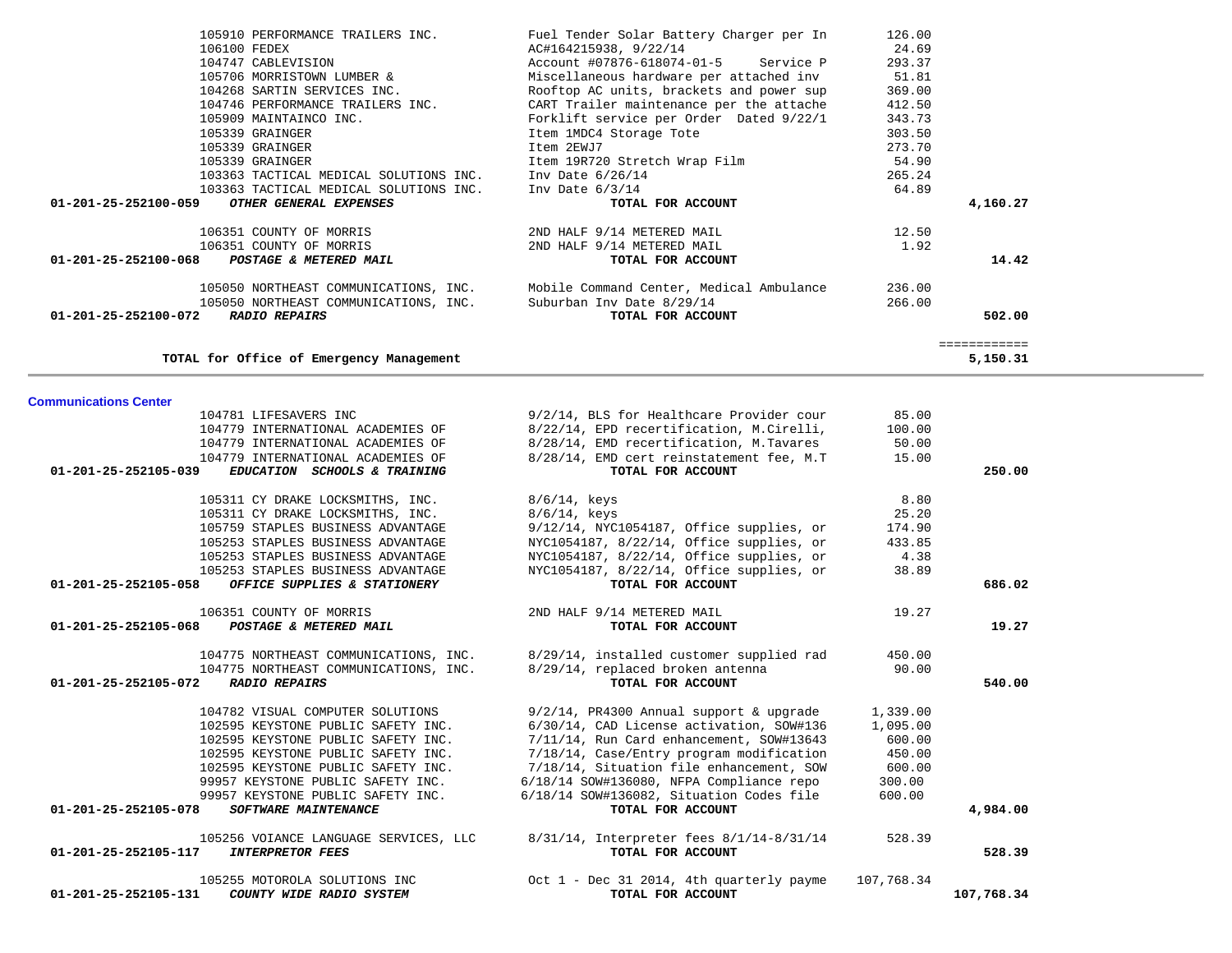|                                          | 105762 JERSEY CENTRAL POWER & LIGHT     | 100 078 772 421, 9/16/14, Hickory Tavern                      | 628.97    |              |
|------------------------------------------|-----------------------------------------|---------------------------------------------------------------|-----------|--------------|
|                                          | 105762 JERSEY CENTRAL POWER & LIGHT     | 100 078 771 605, 9/16/14, George St Dove                      | 527.70    |              |
| 01-201-25-252105-137                     | <b>ELECTRICITY</b>                      | TOTAL FOR ACCOUNT                                             |           | 1,772.93     |
|                                          | 104797 SUBURBAN PROPANE -2347           | 2347-275877, 8/18/14, ref# 202036, propa                      | 115.68    |              |
|                                          | 104797 SUBURBAN PROPANE -2347           | 2347-275877, 8/19/14, ref# 201085, 20109                      | 314.02    |              |
| 01-201-25-252105-148                     | OTHER UTILITIES                         | TOTAL FOR ACCOUNT                                             |           | 429.70       |
|                                          |                                         |                                                               |           |              |
|                                          | 98559 HEWLETT-PACKARD COMPANY           | Tablet PC for D.DeCoons                                       | 909.00    |              |
|                                          | 98559 HEWLETT-PACKARD COMPANY           |                                                               | 414.00    |              |
|                                          | 98559 HEWLETT-PACKARD COMPANY           |                                                               | 39.00     |              |
| 01-201-25-252105-161                     | COMMUNICATIONS EQUIPMENT                | TOTAL FOR ACCOUNT                                             |           | 1,362.00     |
|                                          | 103603 COLONIAL APPLIANCE               | 8/11/14, Quote# 49691, OS60FM OmniMount                       | 181.98    |              |
| 01-201-25-252105-162                     | <b>FURNITURE &amp; FIXTURES</b>         | TOTAL FOR ACCOUNT                                             |           | 181.98       |
|                                          |                                         |                                                               |           |              |
|                                          | 104780 INSTITUTE-FORENSIC PSYCHOLOGY    | 8/11/14, 8-8-14 Psych evaluations for di                      | 1,300.00  |              |
|                                          | 104780 INSTITUTE-FORENSIC PSYCHOLOGY    | $8/12/14$ , 8-11-14 Psych evaluations for d                   | 975.00    |              |
|                                          | 104780 INSTITUTE-FORENSIC PSYCHOLOGY    | $8/18/14$ , 8-12-14 Psych evaluations for d                   | 650.00    |              |
|                                          | 104780 INSTITUTE-FORENSIC PSYCHOLOGY    | 8/18/14, 8-14-14 Psych evaluations for d                      | 975.00    |              |
| 01-201-25-252105-189<br>MEDICAL          |                                         | TOTAL FOR ACCOUNT                                             |           | 3,900.00     |
|                                          |                                         |                                                               |           |              |
|                                          | 105755 FF1 PROFESSIONAL SAFETY SERVICES | 9/11/14, Boots, B. Geisler                                    | 104.99    |              |
| 01-201-25-252105-202                     | UNIFORM AND ACCESSORIES                 | TOTAL FOR ACCOUNT                                             |           | 104.99       |
|                                          | 104804 BASE POWER SERVICES              | 8/27/14, Emergency service call at Chest                      | 600.00    |              |
|                                          | 105312 LASHEN ELECTRONICS INC           | 9/10/14, 2 CBA 35SMF-03, 1 CNA MSJS4W                         | 12.27     |              |
|                                          | 105366 COMPLETE SECURITY SYSTEMS, INC.  | 8/21/14, Installation of customer owned                       | 995.00    |              |
|                                          | 105366 COMPLETE SECURITY SYSTEMS, INC.  | 8/21/14, Install customer owned Hirsch S                      | 1,500.00  |              |
|                                          | 105258 TELE-COMMUNICATION, INC          | Quote# 335248, 9/9/14, H31CD Starset Voi                      | 1,221.60  |              |
| 01-201-25-252105-258<br><i>EQUIPMENT</i> |                                         | TOTAL FOR ACCOUNT                                             |           | 4,328.87     |
|                                          |                                         |                                                               |           |              |
|                                          | 88535 FF1 PROFESSIONAL SAFETY SERVICES  | Uniforms & Accessories per Estimate # 13                      | 19,173.60 |              |
| 01-203-25-252105-202                     | (2013) UNIFORM AND ACCESSORIES          | TOTAL FOR ACCOUNT                                             |           | 19,173.60    |
|                                          |                                         |                                                               |           | ============ |
|                                          | TOTAL for Communications Center         |                                                               |           | 146,030.09   |
|                                          |                                         |                                                               |           |              |
| <b>County Medical Examiner Office</b>    |                                         |                                                               |           |              |
|                                          | 104266 PATERSON PAPERS                  | 5 cartons 20# white copy paper Confirmin                      | 119.50    |              |
| 105859 DEER PARK                         |                                         |                                                               |           |              |
|                                          |                                         | 9/18/14, AC#0434597878                                        | 10.26     |              |
|                                          | 105439 STAPLES BUSINESS ADVANTAGE       | Cust#NYC1054187, 9/5/14, AC#1032179                           | 159.54    |              |
| 01-201-25-254100-058                     | OFFICE SUPPLIES & STATIONERY            | TOTAL FOR ACCOUNT                                             |           | 289.30       |
|                                          |                                         |                                                               |           |              |
| 105766 FEDEX                             |                                         | AC#164215938, 9/15/14                                         | 26.05     |              |
|                                          | 106222 TEW FUNERAL SERVICES INC.        | Livery Service, September 2014, Warren C<br>TOTAL FOR ACCOUNT | 1,415.00  |              |
| 01-201-25-254100-059                     | OTHER GENERAL EXPENSES                  |                                                               |           | 1,441.05     |
|                                          | 106351 COUNTY OF MORRIS                 | 2ND HALF 9/14 METERED MAIL                                    | 11.05     |              |
| 01-201-25-254100-068                     | POSTAGE & METERED MAIL                  | TOTAL FOR ACCOUNT                                             |           | 11.05        |
|                                          |                                         |                                                               |           |              |
| 105435 NMS LABS                          |                                         | Morris Toxicology, 8/14                                       | 3,279.67  |              |
| 105435 NMS LABS                          |                                         | Sussex Toxicology, 8/14                                       | 956.00    |              |
| 105435 NMS LABS                          |                                         | Warren Toxicology, 8/14                                       | 1,170.00  |              |
| 01-201-25-254100-084                     | OTHER OUTSIDE SERVICES                  | TOTAL FOR ACCOUNT                                             |           | 5,405.67     |
|                                          | 105436 CENTENNIAL PRODUCTS INC.         | DNA Cards, Cust ID CP25584, 7/16/14                           | 288.00    |              |
|                                          | 105436 CENTENNIAL PRODUCTS INC.         | Body Bags 1/2 Order, 7/23/14                                  | 542.88    |              |
|                                          | 105436 CENTENNIAL PRODUCTS INC.         | Body Bags, 8/6/14                                             | 271.44    |              |
|                                          | 105436 CENTENNIAL PRODUCTS INC.         | Body Bags, 9/11/14                                            | 271.44    |              |

105260 BOROUGH OF BUTLER 3680-0, 9/5/14, Denise Drive cell tower 616.26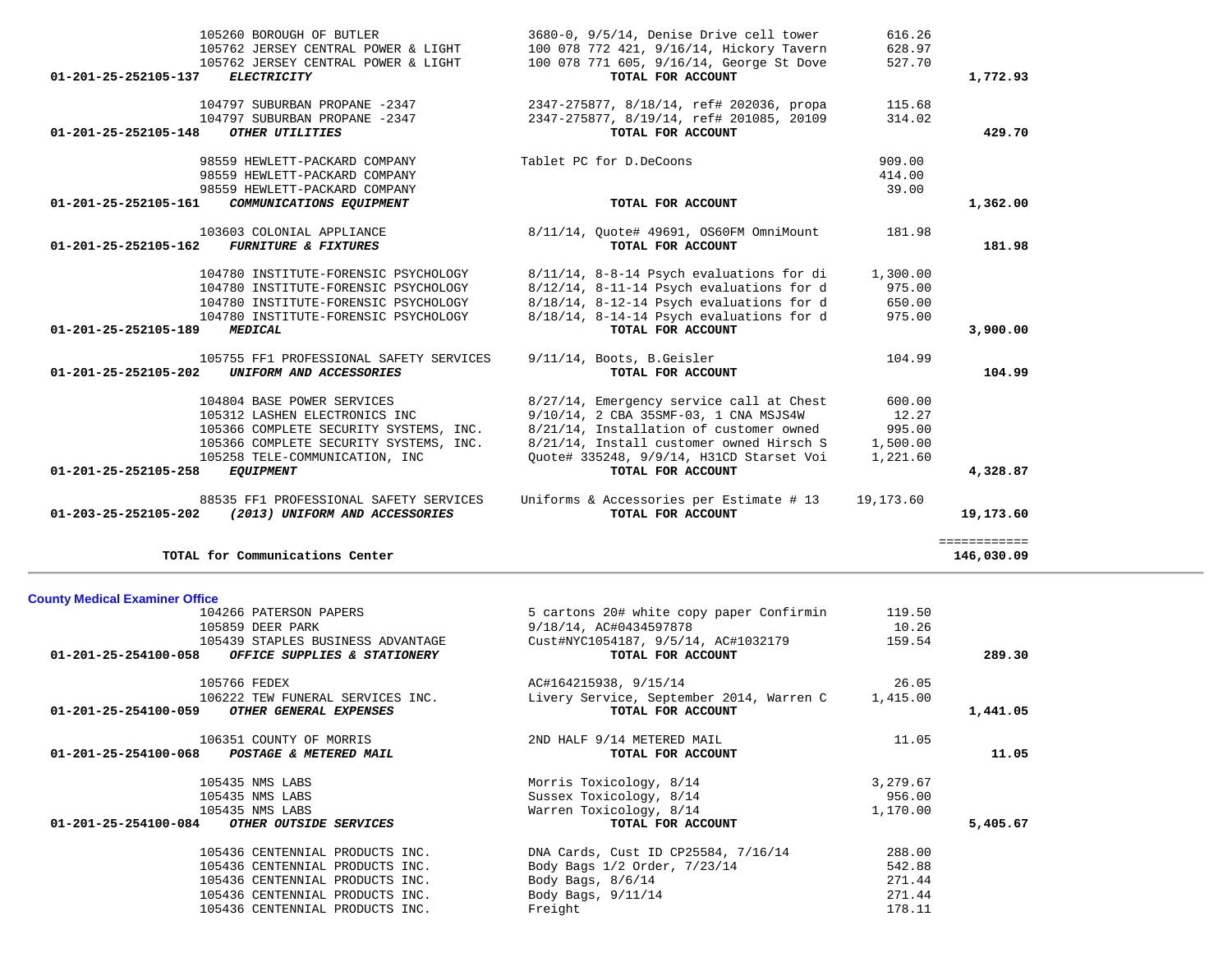| 01-201-25-254100-203 | X-RAY & MEDICAL SUPPLIES | TOTAL FOR ACCOUNT | 1,551.87 |
|----------------------|--------------------------|-------------------|----------|
|                      |                          |                   |          |

**TOTAL for County Medical Examiner Office 8,698.94**

============

| 8,698.94 |  |  |  |  |  |
|----------|--|--|--|--|--|
|----------|--|--|--|--|--|

| <b>County Sheriff's Department</b> |                                                                                                                                                                                                                                                                                                                        |                                                                                                                                                                                                                                                                                                                                           |                                                                |                          |
|------------------------------------|------------------------------------------------------------------------------------------------------------------------------------------------------------------------------------------------------------------------------------------------------------------------------------------------------------------------|-------------------------------------------------------------------------------------------------------------------------------------------------------------------------------------------------------------------------------------------------------------------------------------------------------------------------------------------|----------------------------------------------------------------|--------------------------|
| 01-201-25-270100-044               | 104401 PORTER LEE CORPORATION<br>EQUIPMENT SERVICE AGREEMENTS                                                                                                                                                                                                                                                          | ANNUAL Software Support (September 2014<br>TOTAL FOR ACCOUNT                                                                                                                                                                                                                                                                              | 827.00                                                         | 827.00                   |
| 01-201-25-270100-058               | 105053 CASTLE PRINTING<br>OFFICE SUPPLIES & STATIONERY                                                                                                                                                                                                                                                                 | Eric Hanna - 500 Business Cards, Inv dtd<br>TOTAL FOR ACCOUNT                                                                                                                                                                                                                                                                             | 35.00                                                          | 35.00                    |
| 01-201-25-270100-059               | 104402 MORRISTOWN LUMBER &<br>104868 STATE TOXICOLOGY LABORATORY<br>OTHER GENERAL EXPENSES                                                                                                                                                                                                                             | (6) Item#0753203/socket cap, (6) Item#14<br>TOX CASE#s: 14L006825, 14L006826, 14L10<br>TOTAL FOR ACCOUNT                                                                                                                                                                                                                                  | 9.24<br>405.00                                                 | 414.24                   |
| 01-201-25-270100-064               | 105448 STAPLES BUSINESS ADVANTAGE<br>105448 STAPLES BUSINESS ADVANTAGE<br>PHOTOGRAPHIC SUPPIES                                                                                                                                                                                                                         | Printer & supplies - K. Lehman, Inv dtd<br>(5) boxes/Vister Badges - K. Lehman, Ord<br>TOTAL FOR ACCOUNT                                                                                                                                                                                                                                  | 200.97<br>366.40                                               | 567.37                   |
| $01 - 201 - 25 - 270100 - 068$     | 106351 COUNTY OF MORRIS<br>POSTAGE & METERED MAIL                                                                                                                                                                                                                                                                      | 2ND HALF 9/14 METERED MAIL<br>TOTAL FOR ACCOUNT                                                                                                                                                                                                                                                                                           | 587.04                                                         | 587.04                   |
| 01-201-25-270100-070               | 96981 DAILY RECORD CIRCULATION<br>96981 DAILY RECORD CIRCULATION<br>PUBLICATION & SUBSCRIPTIONS                                                                                                                                                                                                                        | Subscription 3/31/14-3/31/15 & 4/1/14 Th<br>CREDIT<br>TOTAL FOR ACCOUNT                                                                                                                                                                                                                                                                   | 266.16<br>$-0.66$                                              | 265.50                   |
| 01-201-25-270100-095               | 105447 STAPLES BUSINESS ADVANTAGE<br>OTHER ADMINISTRATIVE SUPPLIES                                                                                                                                                                                                                                                     | Office Supplies, D. Blank, Inv dd 8/14/1<br>TOTAL FOR ACCOUNT                                                                                                                                                                                                                                                                             | 302.09                                                         | 302.09                   |
| 01-201-25-270100-161               | 104869 VERIZON WIRELESS<br>COMMUNICATIONS EQUIPMENT                                                                                                                                                                                                                                                                    | 442002049-00001<br>$7/24/14 - 8/23/14$ , In<br>TOTAL FOR ACCOUNT                                                                                                                                                                                                                                                                          | 715.95                                                         | 715.95                   |
| 01-201-25-270100-189               | 104745 STEVEN B. HODES, DVM PA<br><b>MEDICAL</b>                                                                                                                                                                                                                                                                       | HYDRO - 7/7/14 Medication; DJANGO - 7/14<br>TOTAL FOR ACCOUNT                                                                                                                                                                                                                                                                             | 2,748.68                                                       | 2,748.68                 |
| 01-201-25-270100-202               | 104729 UNIVERSAL UNIFORM SALES CO INC<br>104729 UNIVERSAL UNIFORM SALES CO INC<br>104729 UNIVERSAL UNIFORM SALES CO INC<br>104729 UNIVERSAL UNIFORM SALES CO INC<br>104729 UNIVERSAL UNIFORM SALES CO INC<br>104729 UNIVERSAL UNIFORM SALES CO INC<br>104729 UNIVERSAL UNIFORM SALES CO INC<br>UNIFORM AND ACCESSORIES | L. Flynn - Holster, Inv dtd 7/24/14, POS<br>W. Diaz - $S/S$ Grey, Inv dtd $7/25/14$ , POS<br>G. Fluro - Pants/polo shirt, Inv dtd 7/3<br>M. O'Conner - Alterations/corporal strip<br>T. Somerville - (4) Polo Shirts, Inv dtd<br>M. Chiarolanza - drop holder, Inv dtd 7/<br>S. Weiler - Serpa Holster/Belt, Inv dtd<br>TOTAL FOR ACCOUNT | 46.00<br>234.00<br>315.00<br>65.00<br>110.00<br>59.00<br>86.00 | 915.00                   |
| $01 - 201 - 25 - 270100 - 262$     | 105450 COMMUNICATIONS SERVICE<br>105446 STAPLES BUSINESS ADVANTAGE<br>MACHINERY REPAIRS & PARTS                                                                                                                                                                                                                        | Replacement Whelen Speaker/Dodge Charger<br>GPS - K9 & Warrants, Inv dtd 8/26/14, Ac<br>TOTAL FOR ACCOUNT                                                                                                                                                                                                                                 | 410.84<br>1,551.96                                             | 1,962.80                 |
|                                    | TOTAL for County Sheriff's Department                                                                                                                                                                                                                                                                                  |                                                                                                                                                                                                                                                                                                                                           |                                                                | ============<br>9,340.67 |

| <b>County Prosecutor's Office</b> |      |
|-----------------------------------|------|
|                                   | 10EQ |

| 105995 ADRIENNE FRAGOMENI                            | Direct and Collateral Consequences of Se | 5.00     |          |
|------------------------------------------------------|------------------------------------------|----------|----------|
| 105703 LEAH ATTERBURY                                | Direct and Collateral Consequences of Se | 5.00     |          |
| 01-201-25-275100-039<br>EDUCATION SCHOOLS & TRAINING | TOTAL FOR ACCOUNT                        |          | 10.00    |
| 103982 WEST PAYMENT CENTER                           | Account #1003917278-July Westlaw Appella | 1,344.42 |          |
| 103982 WEST PAYMENT CENTER                           | Account #1000176025-Library July Westlaw | 1,346.73 |          |
| 103982 WEST PAYMENT CENTER                           | Account #1000176025 Law Library 8/1/14-8 | 1,346.73 |          |
| 01-201-25-275100-050<br><b>LAW BOOKS</b>             | TOTAL FOR ACCOUNT                        |          | 4,037.88 |
|                                                      |                                          |          |          |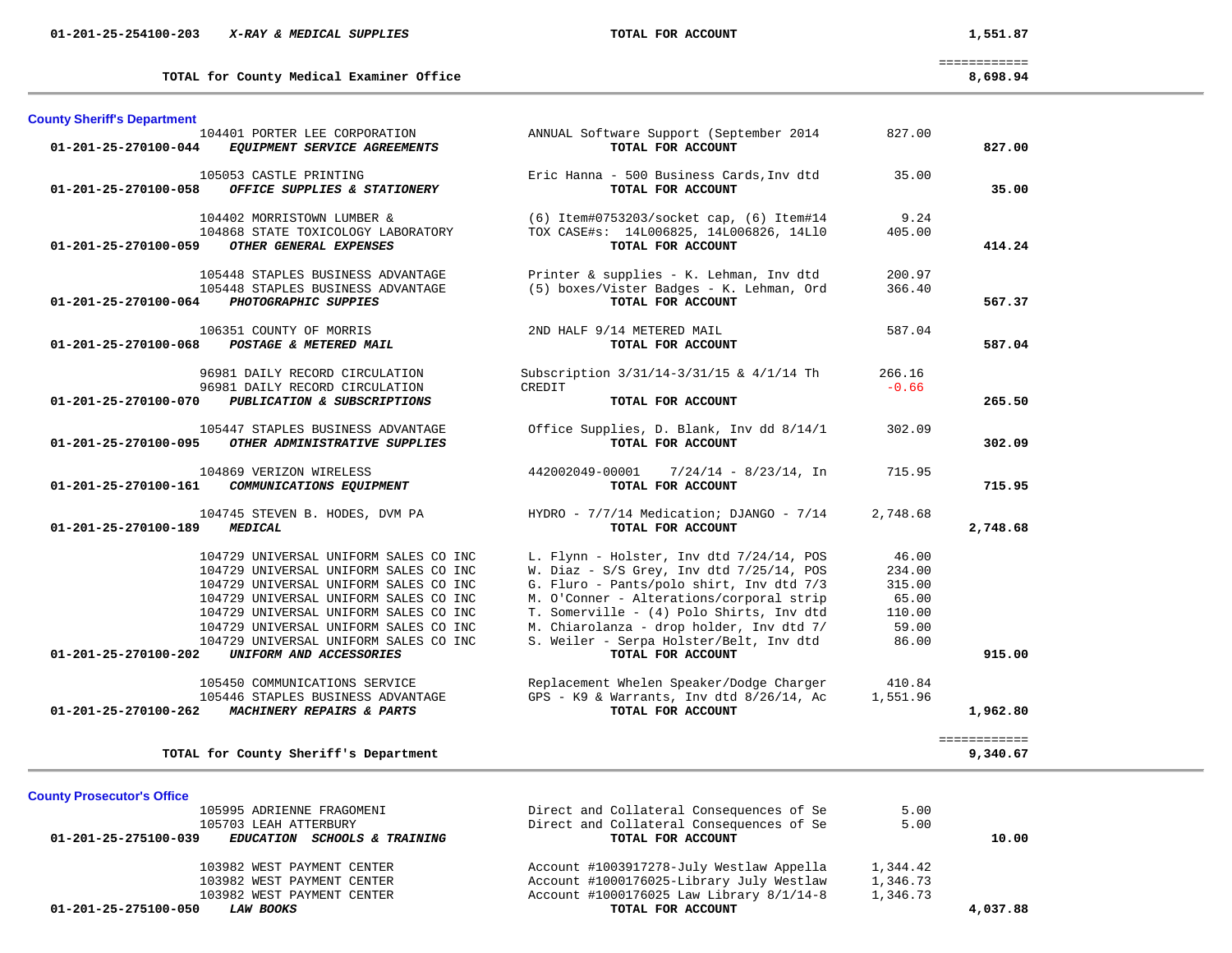| 105701 W.B. MASON COMPANY INC                                                          | Account#C1033751 -Binder Clips & Labels                                                                                                                                                                                                         | 38.06    |          |
|----------------------------------------------------------------------------------------|-------------------------------------------------------------------------------------------------------------------------------------------------------------------------------------------------------------------------------------------------|----------|----------|
| 105175 PAPER MART INC                                                                  | White #10 Envelopes<br>White#10 Enevelopes<br>Certifate - Fernandez - Ledon                                                                                                                                                                     | 71.00    |          |
| 105175 PAPER MART INC                                                                  |                                                                                                                                                                                                                                                 | 142.00   |          |
| 105215 ALPHA GRAPHICS MORRISTOWN                                                       |                                                                                                                                                                                                                                                 | 17.50    |          |
| 105173 STAPLES BUSINESS ADVANTAGE                                                      | Account #NYC 1054187- Binders & Steno bo                                                                                                                                                                                                        | 160.89   |          |
| 105173 STAPLES BUSINESS ADVANTAGE                                                      | Assorted Office Supplies                                                                                                                                                                                                                        | 851.60   |          |
| 105173 STAPLES BUSINESS ADVANTAGE                                                      | $6x10$ Krft 25 pk.                                                                                                                                                                                                                              | 24.78    |          |
| 105163 STAPLES BUSINESS ADVANTAGE                                                      | Customer #NYC1054187- Office Supplies                                                                                                                                                                                                           | 35.99    |          |
| 105163 STAPLES BUSINESS ADVANTAGE                                                      | Wireless keyboard                                                                                                                                                                                                                               | 85.49    |          |
| 01-201-25-275100-058<br>OFFICE SUPPLIES & STATIONERY                                   | TOTAL FOR ACCOUNT                                                                                                                                                                                                                               |          | 1,427.31 |
|                                                                                        |                                                                                                                                                                                                                                                 |          |          |
| 105174 FEDEX                                                                           | Account #1051-0576-2 Sept 01, 2014 (8/                                                                                                                                                                                                          | 115.10   |          |
| 105164 FEDEX                                                                           | Account #105105762 8/20/14                                                                                                                                                                                                                      | 67.73    |          |
|                                                                                        |                                                                                                                                                                                                                                                 | 144.01   |          |
|                                                                                        | $8/11 - 8/13/14$                                                                                                                                                                                                                                |          |          |
| 105164 FEDEX<br>105164 FEDEX<br>30 <b>POSTAGE &amp; METERED MAIL</b>                   | 2ND HALF 9/14 METERED MAIL                                                                                                                                                                                                                      | 815.66   |          |
| 01-201-25-275100-068                                                                   | TOTAL FOR ACCOUNT                                                                                                                                                                                                                               |          | 1,142.50 |
|                                                                                        |                                                                                                                                                                                                                                                 |          |          |
|                                                                                        |                                                                                                                                                                                                                                                 |          |          |
|                                                                                        |                                                                                                                                                                                                                                                 |          |          |
|                                                                                        | 105702 CATHERINE LAQUAGLIA $9/8/14 \& 9/9/14$ Drove to Trenton for Pro<br>105996 PAULA JORDAO $8/14/14$ Travel to Hamilton (130 Mi) plus<br>105996 PAULA JORDAO 9/16/14 Travel to Newark (50 Mi) plus pa<br>27.50<br><b>TRAVEL EXPENSE</b> TOTA |          |          |
| 01-201-25-275100-082<br><b>TRAVEL EXPENSE</b>                                          | TOTAL FOR ACCOUNT                                                                                                                                                                                                                               |          | 116.30   |
| 105166 M.C. BAR ASSOCIATION                                                            | Annual Beefsteak Dinner on Oct. 1, 2014.* 150.00                                                                                                                                                                                                |          |          |
| MEETING EXP ADVISORY BOARD ETC<br>01-201-25-275100-088                                 | TOTAL FOR ACCOUNT                                                                                                                                                                                                                               |          | 150.00   |
|                                                                                        |                                                                                                                                                                                                                                                 |          |          |
| 100496 AA PATCHWORK                                                                    |                                                                                                                                                                                                                                                 | 5.20     |          |
| 103986 SPRINT                                                                          | Investigative Expense<br>Air Cards-Account #296629811                                                                                                                                                                                           | 119.97   |          |
| 103980 SHI INTERNATIONAL CORP                                                          | MS Office for MAC Home & Business 2011,                                                                                                                                                                                                         | 745.64   |          |
| 103980 SHI INTERNATIONAL CORP                                                          | Fusion 6 Professional Edition 6 Windows/                                                                                                                                                                                                        | 423.36   |          |
| 103980 SHI INTERNATIONAL CORP                                                          | Workstation-license 1 workstation, S1828                                                                                                                                                                                                        | 810.92   |          |
|                                                                                        |                                                                                                                                                                                                                                                 |          |          |
| 103980 SHI INTERNATIONAL CORP                                                          | Acrobat Pro, 11, S18283348                                                                                                                                                                                                                      | 1,042.60 |          |
| 103980 SHI INTERNATIONAL CORP                                                          | Windows 8.1 Pro, S18283348                                                                                                                                                                                                                      | 574.60   |          |
| 103980 SHI INTERNATIONAL CORP                                                          | Parallels Desktop for Mac, S18283348                                                                                                                                                                                                            | 229.04   |          |
| 105238 BAYWAY LUMBER                                                                   | SKU-113419- Measuring Wheel** Customer #                                                                                                                                                                                                        | 69.99    |          |
| 105210 COFFEE LOVERS COFFEE SERVICE                                                    | Accont MORRI005 COFFEE/TEA                                                                                                                                                                                                                      | 95.92    |          |
| 103991 CRASH DATA GROUP                                                                | CDR Software-Electronic One Year Subscri                                                                                                                                                                                                        | 899.00   |          |
| 103978 MAGNET FORENSICS                                                                | Internet Evidence finder Forensic Progra                                                                                                                                                                                                        | 900.00   |          |
| 103978 MAGNET FORENSICS                                                                | SMS-IEF Module-Business Application & OS                                                                                                                                                                                                        | 250.00   |          |
| 105161 BEST BUY ADVANTAGE ACCOUNT                                                      | Garmin - nuvi 2597MT 5" GPS with Built i                                                                                                                                                                                                        | 166.99   |          |
| 105161 BEST BUY ADVANTAGE ACCOUNT                                                      | Delivery                                                                                                                                                                                                                                        | 11.39    |          |
| 105239 PLAN B ENTERPRISES INC                                                          | Req.by SAP M.Trioano** Vehicle inpection                                                                                                                                                                                                        | 546.00   |          |
| <b>INVESTIGATION EXPENSE</b><br>01-201-25-275100-118                                   | TOTAL FOR ACCOUNT                                                                                                                                                                                                                               |          | 6,890.62 |
|                                                                                        |                                                                                                                                                                                                                                                 |          |          |
| 105209 LOUIS B SCHLESINGER                                                             | Req.by AP Manochio- RE: State v Robert L 2,187.50                                                                                                                                                                                               |          |          |
| 01-201-25-275100-121<br>WITNESS FEES AND MILEAGE                                       | TOTAL FOR ACCOUNT                                                                                                                                                                                                                               |          | 2,187.50 |
|                                                                                        |                                                                                                                                                                                                                                                 |          |          |
|                                                                                        | Fuel - Case #12-0602                                                                                                                                                                                                                            | 108.01   |          |
| 105162 BRIAN WALSH<br>105162 BRIAN WALSH<br>105198 KEVIN HELDER<br>105198 KEVIN HELDER | Fuel- Case #2011X-2864                                                                                                                                                                                                                          | 6.56     |          |
|                                                                                        | Mandatory Retake of Theodore Suarez, Mia                                                                                                                                                                                                        | 1,650.50 |          |
| 105198 KEVIN HELDER                                                                    | Hotel & Rental Car and 190.92                                                                                                                                                                                                                   |          |          |
| 105198 KEVIN HELDER                                                                    | Gas, Parking and Tolls                                                                                                                                                                                                                          | 46.50    |          |
| 105198 KEVIN HELDER                                                                    | Breakfast, Lunch & Dinner                                                                                                                                                                                                                       | 80.00    |          |
| 105198 KEVIN HELDER                                                                    | Breakfast, Lunch & Prisoner Lunch                                                                                                                                                                                                               | 37.53    |          |
| 01-201-25-275100-126<br>COURT EXPENSES-EXTRADITION                                     | TOTAL FOR ACCOUNT                                                                                                                                                                                                                               |          | 2,120.02 |
|                                                                                        |                                                                                                                                                                                                                                                 |          |          |
| 105211 DEER PARK                                                                       | Account #0434996856 7/15/14-8/14/14 Of                                                                                                                                                                                                          | 401.64   |          |
| 105211 DEER PARK                                                                       | Account #0434996856 8/15/14-9/14/14 Of                                                                                                                                                                                                          | 344.83   |          |
| 01-201-25-275100-147<br><i><b>WATER</b></i>                                            | TOTAL FOR ACCOUNT                                                                                                                                                                                                                               |          | 746.47   |
|                                                                                        |                                                                                                                                                                                                                                                 |          |          |
| 105200 STATE TOXICOLOGY LABORATORY                                                     | Background Drug Tests 14L007904, 14L0079                                                                                                                                                                                                        | 90.00    |          |
| 01-201-25-275100-189<br><i><b>MEDICAL</b></i>                                          | TOTAL FOR ACCOUNT                                                                                                                                                                                                                               |          | 90.00    |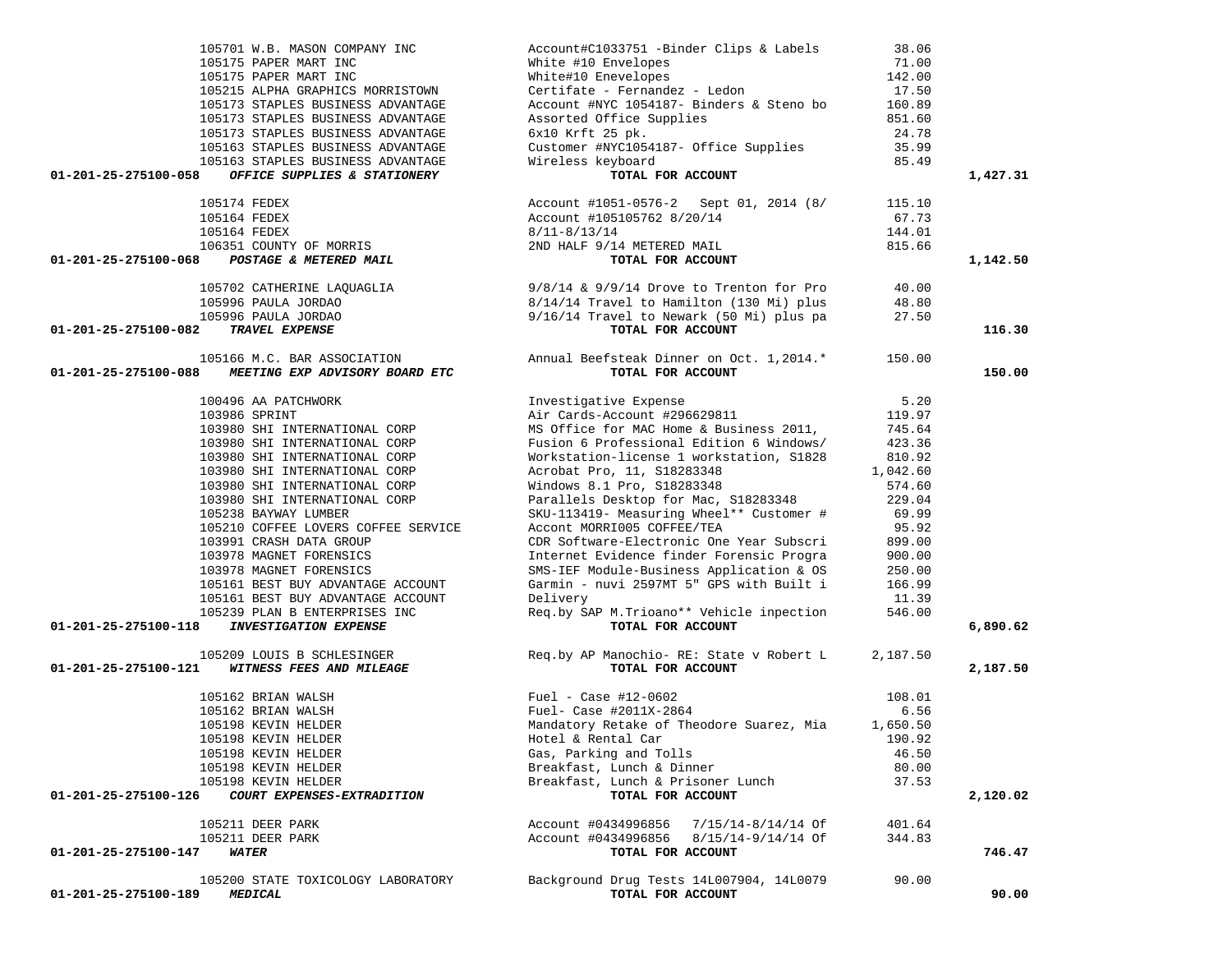|                                 | TOTAL for County Prosecutor's Office                                   |                                                                                                                                                                                                                                              |            | ============<br>19,687.56 |
|---------------------------------|------------------------------------------------------------------------|----------------------------------------------------------------------------------------------------------------------------------------------------------------------------------------------------------------------------------------------|------------|---------------------------|
| <b>County Jail</b>              |                                                                        |                                                                                                                                                                                                                                              |            |                           |
|                                 | 103635 VERIZON WIRELESS<br>01-201-25-280100-031 CELLULAR PHONES/PAGERS | 885699058-00001 jun 27 - jul 26, 2014<br>TOTAL FOR ACCOUNT                                                                                                                                                                                   | 238.41     | 238.41                    |
|                                 | 104151 PESI INC.                                                       | TRAINING FOR R.EARLS ON 10.7.14                                                                                                                                                                                                              | 226.88     |                           |
|                                 | 105638 JOSEPH FLORIO                                                   | TRAINING FOR R.EAKLE ON 10<br>REIMBURSEMENT FOR TRAINING COURSE BOOK D 100.00<br>-------- TN MAV 2014 DATE 390.00                                                                                                                            |            |                           |
|                                 | 104258 SOMERSET COUNTY POLICE                                          | 103643 THE PENNSYLVANIA STATE UNIVERSITY TRAINING FOR W.WILLIAMS IN MAY 2014 DATE<br>TRAINING FOR DAVIDEK ON 4.21.14                                                                                                                         | 50.00      |                           |
| 01-201-25-280100-039            | EDUCATION SCHOOLS & TRAINING                                           | TOTAL FOR ACCOUNT                                                                                                                                                                                                                            |            | 766.88                    |
|                                 | 104552 CARRIER CORPORATION                                             | HVAC PARTS/REPAIR DATED $8.19.14$ 1,411.00                                                                                                                                                                                                   |            |                           |
|                                 | 01-201-25-280100-044 EQUIPMENT SERVICE AGREEMENTS                      | TOTAL FOR ACCOUNT                                                                                                                                                                                                                            |            | 1,411.00                  |
|                                 | 104969 STAPLES BUSINESS ADVANTAGE                                      | OFFICE SUPPLIES DATED 8.27.14                                                                                                                                                                                                                | 100.71     |                           |
|                                 | 104969 STAPLES BUSINESS ADVANTAGE                                      | OFFICE SUPPLIES DATED 8.30.14                                                                                                                                                                                                                | 38.29      |                           |
|                                 | 104969 STAPLES BUSINESS ADVANTAGE                                      | OFFICE SUPPLIES DATED 8.30.14                                                                                                                                                                                                                | 38.29      |                           |
|                                 | 01-201-25-280100-058 OFFICE SUPPLIES & STATIONERY                      | TOTAL FOR ACCOUNT                                                                                                                                                                                                                            |            | 177.29                    |
|                                 | 104733 VERIZON WIRELESS                                                | GPS TRACKING DATED 8.26.14                                                                                                                                                                                                                   | 90.20      |                           |
|                                 | 104726 FR DRAPES                                                       |                                                                                                                                                                                                                                              |            |                           |
|                                 | 103648 U-LINE SHIPPING SUPPLY                                          |                                                                                                                                                                                                                                              |            |                           |
|                                 | 103637 VERIZON WIRELESS                                                | CURTAIN AND TRACK PLUS SHIPPING DATED 6. 304.01<br>TENT DATED 8.5.14 317.63<br>GPS TRACKING SERVICE DATED 7.23.14 91.75                                                                                                                      |            |                           |
|                                 | 01-201-25-280100-059 OTHER GENERAL EXPENSES                            | TOTAL FOR ACCOUNT                                                                                                                                                                                                                            |            | 803.59                    |
|                                 | 106351 COUNTY OF MORRIS                                                | 2ND HALF 9/14 METERED MAIL<br>29.92                                                                                                                                                                                                          |            |                           |
|                                 | 01-201-25-280100-068 POSTAGE & METERED MAIL                            | TOTAL FOR ACCOUNT                                                                                                                                                                                                                            |            | 29.92                     |
|                                 |                                                                        | 104154 T J'S SPORTWIDE TROPHY PLAQUE AND ENGRAVING DATED 8.13.14<br>104728 ACME AMERICAN REPAIRS INC. FAN MOTOR FOR KITCHEN FREEZER DATED 8.20<br>104734 CLIFTON ELEVATOR SERVICE CO INC ELEVATOR MAINTENANCE FOR SEPT. 2014 DATE            | 48.80      |                           |
|                                 |                                                                        |                                                                                                                                                                                                                                              | 184.96     |                           |
|                                 |                                                                        |                                                                                                                                                                                                                                              | 1,400.00   |                           |
|                                 | 01-201-25-280100-084 OTHER OUTSIDE SERVICES                            | TOTAL FOR ACCOUNT                                                                                                                                                                                                                            |            | 1,633.76                  |
|                                 |                                                                        | 104732 ATLANTIC TACTICAL OF NJ, INC. 60 CASES OF AMMUNITION DATED 8.27.14. NJ                                                                                                                                                                | 8,132.40   |                           |
| 01-201-25-280100-115 AMMUNITION |                                                                        | TOTAL FOR ACCOUNT                                                                                                                                                                                                                            |            | 8,132.40                  |
|                                 |                                                                        | $102728 \text{ JOHNSON CONTROLS INC.} \\ 100346 \text{ JOHNSON CONTROLS INC.} \\ 100346 \text{ JOHNSON CONTROLS INC.} \\ 104560 \text{ CRAFTMASTER HARDWARE} \\ \text{HARD RALWARE} \\ \text{FACILITY DOOR LOCKS DATED 8.19.14} \\ 2,916.40$ |            |                           |
|                                 |                                                                        |                                                                                                                                                                                                                                              |            |                           |
|                                 |                                                                        |                                                                                                                                                                                                                                              |            |                           |
|                                 | 01-201-25-280100-128 SECURITY EQUIPMENT                                | TOTAL FOR ACCOUNT                                                                                                                                                                                                                            |            | 11,146.40                 |
|                                 | 104577 MORRIS PLAINS SMALL ENGINE INC SLAP SUPPLIES DATED 8.27.14      |                                                                                                                                                                                                                                              | 28.80      |                           |
| 01-201-25-280100-130            | <i><b>SLAP</b></i>                                                     | TOTAL FOR ACCOUNT                                                                                                                                                                                                                            |            | 28.80                     |
|                                 | 104820 MUNICIPAL CAPITAL CORP                                          | LEASE PAYMENT FOR COPIERS IN QUARTERMAST                                                                                                                                                                                                     | 3,192.54   |                           |
|                                 | 104820 MUNICIPAL CAPITAL CORP                                          | LEASE PAYMENT FOR COPIER IN ADMIN FOR SE                                                                                                                                                                                                     | 1,427.11   |                           |
| 01-201-25-280100-164            | OFFICE MACHINES - RENTAL                                               | TOTAL FOR ACCOUNT                                                                                                                                                                                                                            |            | 4,619.65                  |
|                                 | 104730 ARAMARK CORRECTIONAL SERVICES                                   | STAFF AND INMATE MEALS DATED 8.28.14                                                                                                                                                                                                         | 14, 126.35 |                           |
|                                 | 104730 ARAMARK CORRECTIONAL SERVICES                                   | CONTRACTOR MEALS DATED 8.28.14                                                                                                                                                                                                               | 94.46      |                           |
| 01-201-25-280100-185            | FOOD                                                                   | TOTAL FOR ACCOUNT                                                                                                                                                                                                                            |            | 14,220.81                 |
|                                 | 104968 KESLER ORTHOTIC & PROTHETIC                                     | MEDICAL CARE FOR M.BROWN DATED 8.22.14                                                                                                                                                                                                       | 1,516.94   |                           |
|                                 | 104821 MOORE MEDICAL LLC                                               | MEDICAL SUPPLIES DATED 8.29.14                                                                                                                                                                                                               | 45.99      |                           |
|                                 | 104562 CONTRACT PHARMACY SERVICES INC                                  | FLU VACCINE DATED 8.26.14                                                                                                                                                                                                                    | 190.00     |                           |
|                                 | 104964 AFFILIATED EYE SURGEONS OF                                      | MEDICAL CARE FOR H.JACKSON DATED 8.22.14                                                                                                                                                                                                     | 370.00     |                           |

 **01-201-25-275100-258** *EQUIPMENT* **TOTAL FOR ACCOUNT 768.96**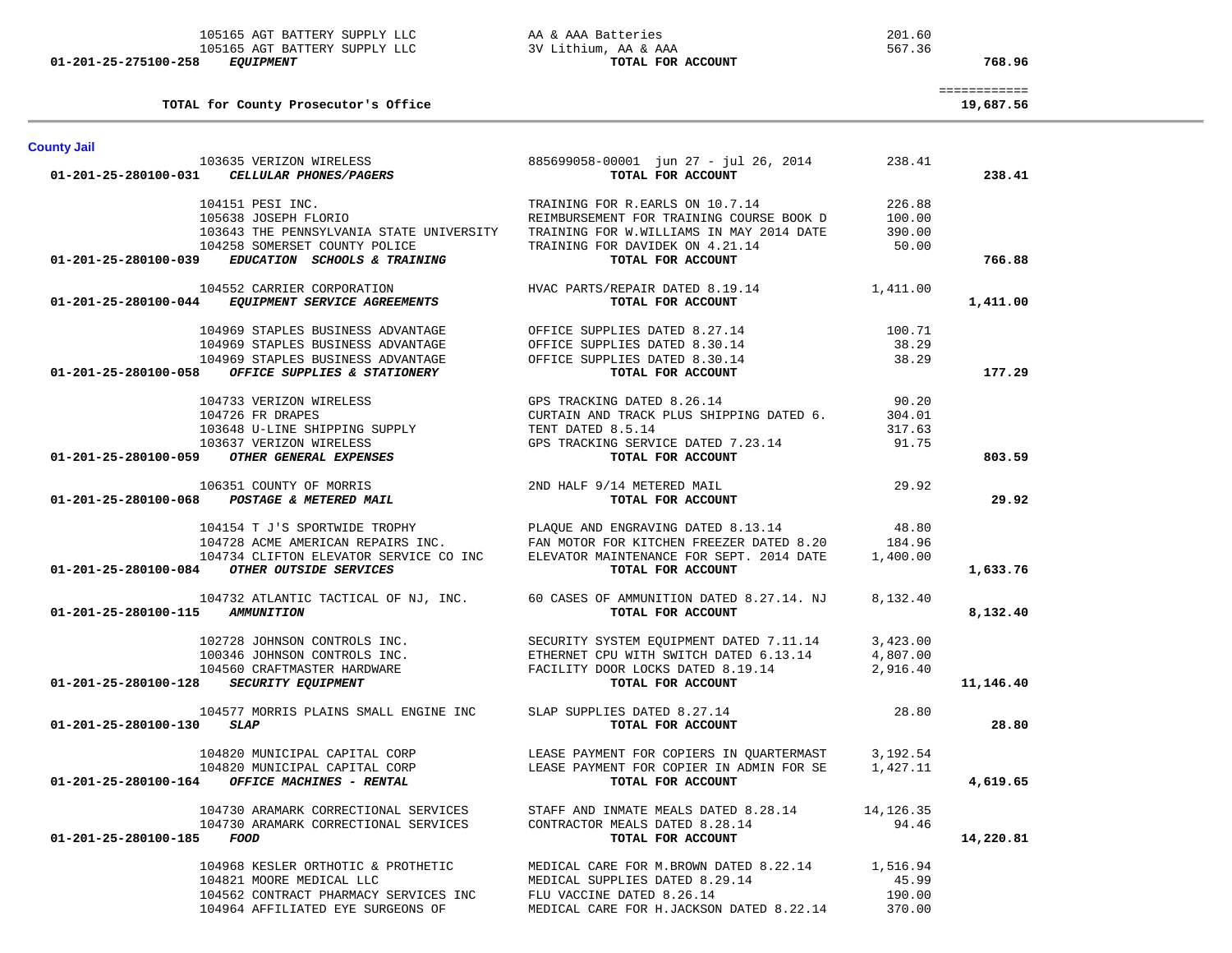| <b>County Youth Detention Facilit</b>                               |                                                                                                         |                     |                                                                                                           |                  |                          |
|---------------------------------------------------------------------|---------------------------------------------------------------------------------------------------------|---------------------|-----------------------------------------------------------------------------------------------------------|------------------|--------------------------|
| 106115 CABLEVISION<br>105903 EDWARD SHAPLEY<br>01-201-25-281100-039 | EDUCATION SCHOOLS & TRAINING                                                                            |                     | Cable Service and Power to Learn filter<br>Supplies for residents School Project<br>TOTAL FOR ACCOUNT     | 40.56<br>41.44   | 82.00                    |
| 01-201-25-281100-058                                                | 105454 STAPLES BUSINESS ADVANTAGE<br>105818 STAPLES BUSINESS ADVANTAGE<br>OFFICE SUPPLIES & STATIONERY  |                     | Pens, casio tape, cartons of copier pape<br>DVD pak, Batteries, colored paper, tape,<br>TOTAL FOR ACCOUNT | 240.73<br>618.95 | 859.68                   |
| 01-201-25-281100-059                                                | 105454 STAPLES BUSINESS ADVANTAGE<br>OTHER GENERAL EXPENSES                                             |                     | Contour Pro 17 Carry Case<br>TOTAL FOR ACCOUNT                                                            | 88.92            | 88.92                    |
| 106351 COUNTY OF MORRIS<br>01-201-25-281100-068                     | POSTAGE & METERED MAIL                                                                                  |                     | 2ND HALF 9/14 METERED MAIL<br>TOTAL FOR ACCOUNT                                                           | 84.04            | 84.04                    |
| 01-201-25-281100-163 OFFICE MACHINES                                | 105818 STAPLES BUSINESS ADVANTAGE                                                                       |                     | Logi K400 Touch Keyboard<br>TOTAL FOR ACCOUNT                                                             | 39.99            | 39.99                    |
| 105831 DEER PARK<br>01-201-25-281100-185<br>FOOD                    |                                                                                                         |                     | 0434495636 8/15-9/14/2014 Bottled Water<br>TOTAL FOR ACCOUNT                                              | 39.86            | 39.86                    |
| <b>MEDICAL</b><br>01-201-25-281100-189                              | 105124 ALERE TOXICOLOGY SERVICES INC.                                                                   | Resident Drug Tests | TOTAL FOR ACCOUNT                                                                                         | 47.00            | 47.00                    |
| 01-201-25-281100-202                                                | 103813 BOB BARKER COMPANY, INC.<br>UNIFORM AND ACCESSORIES                                              | deck shoes          | TOTAL FOR ACCOUNT                                                                                         | 15.83            | 15.83                    |
| 01-201-25-281100-262                                                | 104817 NORTHEAST COMMUNICATIONS, INC.<br>105830 STAPLES BUSINESS ADVANTAGE<br>MACHINERY REPAIRS & PARTS |                     | Parts and Labor for radios repair<br>Replacement projection lamp<br>TOTAL FOR ACCOUNT                     | 406.06<br>246.29 | 652.35                   |
|                                                                     | TOTAL for County Youth Detention Facilit                                                                |                     |                                                                                                           |                  | ============<br>1,909.67 |

| 01-201-25-280100-189<br><i><b>MEDICAL</b></i>                | TOTAL FOR ACCOUNT                        |          | 2,182.04     |
|--------------------------------------------------------------|------------------------------------------|----------|--------------|
| 103848 UNIVERSAL UNIFORM SALES CO INC                        | UNIFORMS FOR CUCCI DATED 7.22.14         | 231.00   |              |
| 104757 BOB BARKER COMPANY, INC.                              | 15 PAIR OF HANDCUFFS PLUS SHIPPING DATED | 376.24   |              |
| 104976 UNIVERSAL UNIFORM SALES CO INC                        | UNIFORMS FOR FUCCI DATED 8.11.14         | 263.00   |              |
| 01-201-25-280100-202<br>UNIFORM AND ACCESSORIES              | TOTAL FOR ACCOUNT                        |          | 870.24       |
| 104556 OVERHEAD DOOR COMPANY                                 | BIFOLD DOOR MAINTENANCE DATED 7.10.14    | 996.00   |              |
| 104966 LS ENGINEERING ASSOCIATES CORP.                       | MOLD REMEDIATION SERVICES FROM 8.1.14 TO | 1,495.00 |              |
| 01-201-25-280100-223<br><b>BUILDING REPAIRS</b>              | TOTAL FOR ACCOUNT                        |          | 2,491.00     |
| 104551 GRAINGER                                              | MAINTENANCE SUPPLIES DATED 8.13.14       | 207.48   |              |
| 104555 MORRIS BRICK AND STONE CO.                            | SEALANT DATED 8.25.14                    | 256.80   |              |
| 104554 MORRISTOWN LUMBER &                                   | MAINTENANCE SUPPLIES DATED 8.20.14       | 15.77    |              |
| 104554 MORRISTOWN LUMBER &                                   | MAINTENANCE SUPPLIES DATED 8.20.14       | 21.69    |              |
| 01-201-25-280100-249<br><b>BLDG MAINTENANCE SUPPLIES</b>     | TOTAL FOR ACCOUNT                        |          | 501.74       |
| 104727 JERSEY PAPER PLUS INC                                 | JANITORIAL SUPPLIES DATED 8.29.14        | 1,801.10 |              |
| 104727 JERSEY PAPER PLUS INC                                 | JANITORIAL SUPPLIES DATED 8.29.14        | 2,404.72 |              |
| $01 - 201 - 25 - 280100 - 252$<br><b>JANITORIAL SUPPLIES</b> | TOTAL FOR ACCOUNT                        |          | 4,205.82     |
| 78305 CULLIGAN                                               | SOLAR SALT DATED 5.7.13                  | 1,260.00 |              |
| 01-203-25-280100-249<br>(2013) BLDG MAINTENANCE SUPPLIES     | TOTAL FOR ACCOUNT                        |          | 1,260.00     |
|                                                              |                                          |          | ============ |
| TOTAL for County Jail                                        |                                          |          | 54,719.75    |

104550 MOORE MEDICAL LLC **MEDICAL SUPPLIES DATED 8.20.14** 59.11<br>**701-201-25-280100-189** *MEDICAL**MEDICAL COUNT <b>2,182.04 201-201-25-280100-189 <i>MEDICAL*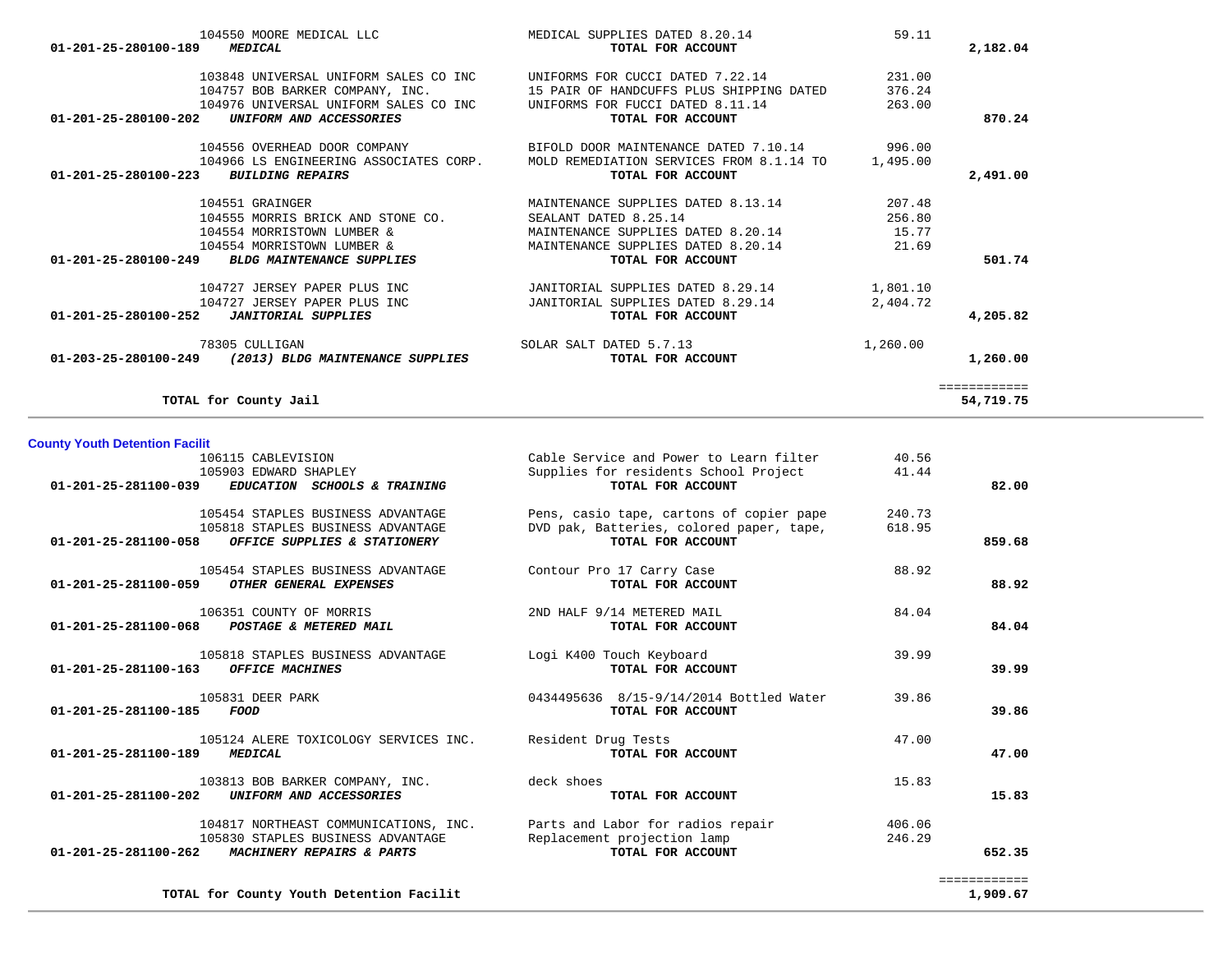| <u>Binagoo ama Garronto</u> |                                     |                                          |          |
|-----------------------------|-------------------------------------|------------------------------------------|----------|
|                             | 104181 TRAFFIC SAFETY SERVICES, LLC | Used 20' Concrete BarrierClass B - No Ke | 1,620.00 |
|                             | 104181 TRAFFIC SAFETY SERVICES, LLC | Freight                                  | 750.00   |
|                             | 104578 COUNTY CONCRETE CORP.        | NJDOT Class A                            | 104.00   |
|                             | 104578 COUNTY CONCRETE CORP.        | Mon-Fri Delivery                         | 215.00   |
|                             |                                     |                                          |          |

# **Bridges and Culverts**

|                                                                                                   | 104353 COMCAST 09574 838524-01-2 8/20/2014<br>105679 VERIZON 973 361-2726 132 16Y 09/01/2014<br>105071 CENTURYLINK ROCK #310111021 Bill Date: Aug 25, 2014 | 89.68     |              |
|---------------------------------------------------------------------------------------------------|------------------------------------------------------------------------------------------------------------------------------------------------------------|-----------|--------------|
|                                                                                                   |                                                                                                                                                            | 280.76    |              |
|                                                                                                   |                                                                                                                                                            | 206.13    |              |
| <b>TELEPHONE</b><br>01-201-26-290100-146                                                          | TOTAL FOR ACCOUNT                                                                                                                                          |           | 576.57       |
| 01-201-26-290100-207 UNIFORM & CLOTHING ALLOWANCE                                                 | 105179 STRONGWEAR GARMENT CORP Order # SWOD11345 Various Uniforms Relax 8,390.05<br>TOTAL FOR ACCOUNT                                                      |           | 8,390.05     |
|                                                                                                   | 104339 DENVILLE LINE PAINTING INC Pavement Markins Various County Roads 7/                                                                                 | 83,658.29 |              |
| 01-201-26-290100-221 BEADS & PAINTS                                                               | TOTAL FOR ACCOUNT                                                                                                                                          |           | 83,658.29    |
| 103453 WELDON ASPHALT                                                                             | I-5 fabc                                                                                                                                                   | 68.22     |              |
| 104350 TILCON NEW YORK INC.                                                                       | 9.5M64                                                                                                                                                     | 147.73    |              |
| 104350 TILCON NEW YORK INC.                                                                       | $I - 6$                                                                                                                                                    | 408.45    |              |
| 104350 TILCON NEW YORK INC.                                                                       | OPR winter mix                                                                                                                                             | 685.08    |              |
| 104866 TILCON NEW YORK INC.                                                                       | $I - 5$                                                                                                                                                    | 224.45    |              |
| 104866 TILCON NEW YORK INC.                                                                       | I-5, I-6                                                                                                                                                   | 6,909.50  |              |
| 105073 TILCON NEW YORK INC.                                                                       | $I - 5$                                                                                                                                                    | 978.65    |              |
| 104725 TILCON NEW YORK INC.                                                                       | 9.5M64 30R                                                                                                                                                 | 631.90    |              |
| 01-201-26-290100-222 BITUMINOUS CONCRETE                                                          | TOTAL FOR ACCOUNT                                                                                                                                          |           | 10,053.98    |
|                                                                                                   | 104851 R.P. SMITH & SON, INC. 6x6x12 catch basin, 4x8x16 solid concret 1,462.80                                                                            |           |              |
| 01-201-26-290100-224 CATCH BASIN DRAINAGE & PIPES                                                 | TOTAL FOR ACCOUNT                                                                                                                                          |           | 1,462.80     |
| 104348 COUNTY WELDING SUPPLY CO                                                                   | acetylene, oxygen                                                                                                                                          | 8.85      |              |
| 104348 COUNTY WELDING SUPPLY CO                                                                   | acetylene, oxygen                                                                                                                                          | 8.85      |              |
| 104348 COUNTY WELDING SUPPLY CO                                                                   | propane, liquified                                                                                                                                         | 34.99     |              |
| 104348 COUNTY WELDING SUPPLY CO                                                                   | propane, Iiquilleu<br>oxygen compressed                                                                                                                    | 32.96     |              |
| <b>SIGNAGE</b><br>01-201-26-290100-238                                                            | TOTAL FOR ACCOUNT                                                                                                                                          |           | 85.65        |
| 104723 EASTERN CONCRETE MATERIALS, INC. $3/4$ QP 104723 EASTERN CONCRETE MATERIALS, INC. $3/4$ QP |                                                                                                                                                            | 177.93    |              |
|                                                                                                   |                                                                                                                                                            | 63.98     |              |
| 105072 EASTERN CONCRETE MATERIALS, INC.                                                           | $3/4"$ OP                                                                                                                                                  | 128.74    |              |
| <b>STONE</b><br>01-201-26-290100-244                                                              | TOTAL FOR ACCOUNT                                                                                                                                          |           | 370.65       |
| 104865 NORTHEASTERN HARDWARE CO INC                                                               | plastic pans, brushes                                                                                                                                      | 83.71     |              |
| 104702 SUSSEX COUNTY MUA                                                                          | CTM00001CM street sweeping 8/22/2014                                                                                                                       | 237.00    |              |
| 104702 SUSSEX COUNTY MUA                                                                          | street sweeping 8/22/2014                                                                                                                                  | 220.80    |              |
| 104702 SUSSEX COUNTY MUA                                                                          | street sweeping 8/22/2014                                                                                                                                  | 265.65    |              |
| 104354 BOONTON POWER EQUIPMENT INC                                                                | tensioner slide, spur gear/chain, cover,                                                                                                                   | 83.39     |              |
| 01-201-26-290100-260 CONSTRUCTION MATERIALS                                                       | TOTAL FOR ACCOUNT                                                                                                                                          |           | 890.55       |
| 104722 CABLEVISION                                                                                | 07876-512349-01-9    10/1-10/31/2014                                                                                                                       | 108.21    |              |
| 104722 CABLEVISION                                                                                | 07876-512349-01-9 11/1-11/30/2014                                                                                                                          | 108.21    |              |
| 01-201-26-290100-266 SAFETY ITEMS                                                                 | TOTAL FOR ACCOUNT                                                                                                                                          |           | 216.42       |
|                                                                                                   |                                                                                                                                                            |           | ============ |
| TOTAL for Road Repairs                                                                            |                                                                                                                                                            |           | 107,983.92   |

104850 SPACE FARMS INC<br>
5 CONTRACTED SERVICES TO TOTAL FOR ACCOUNT  **01-201-26-290100-036** *CONTRACTED SERVICES* **TOTAL FOR ACCOUNT 2,277.00**

 106351 COUNTY OF MORRIS 2ND HALF 9/14 METERED MAIL 1.96  **01-201-26-290100-068** *POSTAGE & METERED MAIL* **TOTAL FOR ACCOUNT 1.96**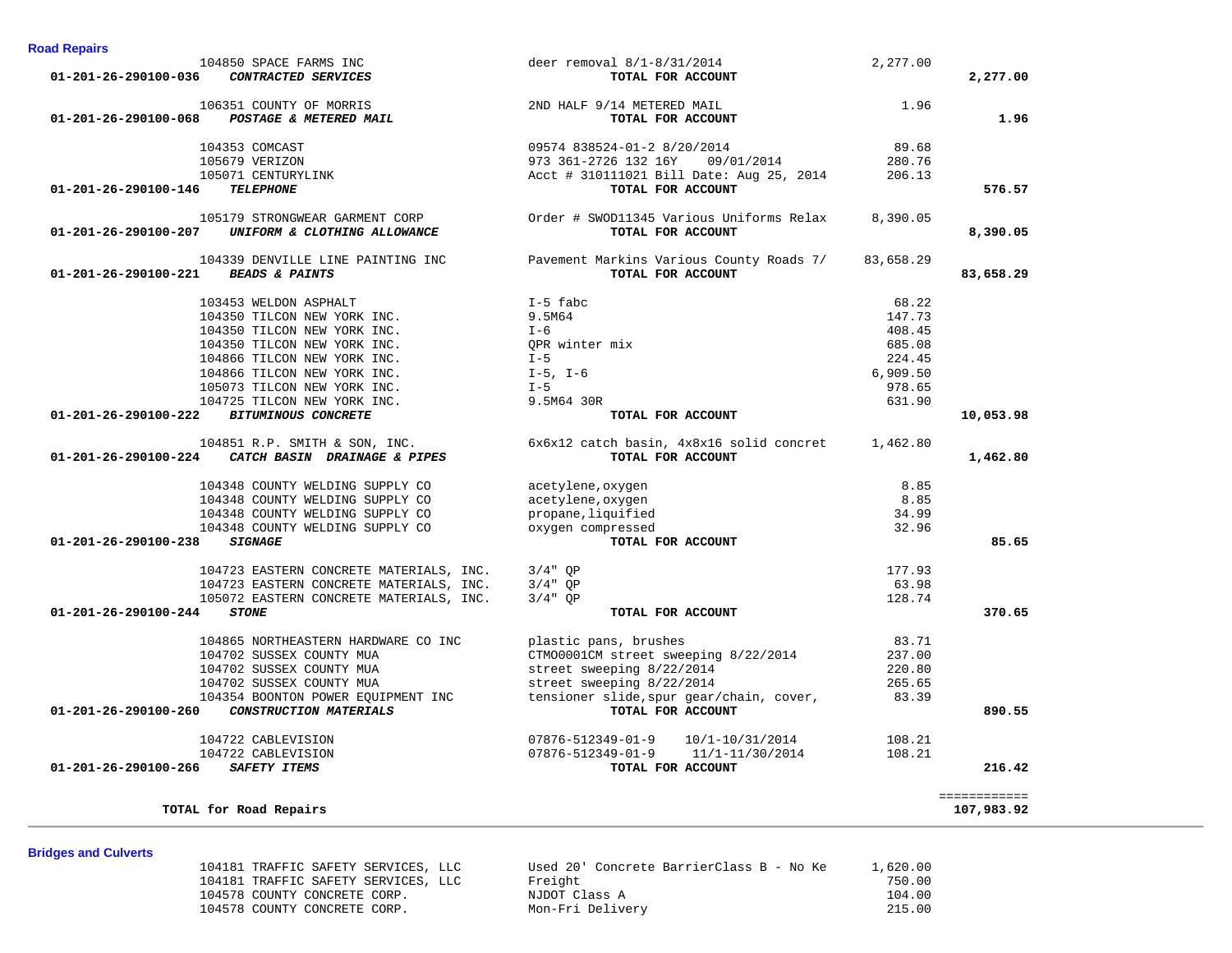|                                             | 104184 KENVIL POWER EQUIPMENT, INC.<br>104184 KENVIL POWER EOUIPMENT, INC. | Engine Oil $2.6$ oz $48/C$<br>Processing Charge                          | 8.34<br>1.04     |              |  |
|---------------------------------------------|----------------------------------------------------------------------------|--------------------------------------------------------------------------|------------------|--------------|--|
| 01-201-26-292100-239<br>SMALL TOOLS         |                                                                            | TOTAL FOR ACCOUNT                                                        |                  | 101.98       |  |
|                                             | 103937 SHEAFFER SUPPLY INC.                                                | Compound Lopping Shears                                                  | 29.99            |              |  |
|                                             | 103937 SHEAFFER SUPPLY INC.                                                | 3/81-1/4 Carr Bolt Z                                                     | 6.00             |              |  |
|                                             | 103937 SHEAFFER SUPPLY INC.                                                | 3/8 USS Flatwasher Z                                                     | 1.20             |              |  |
|                                             | 103937 SHEAFFER SUPPLY INC.                                                | 3/8 USS G5 Hex nut z                                                     | 2.88             |              |  |
|                                             | 103937 SHEAFFER SUPPLY INC.                                                | 5/8x6 Rawl Stud                                                          | 54.58            |              |  |
|                                             | 104579 KENVIL POWER EOUIPMENT, INC.                                        | Auto Cut 25 2 Bulk                                                       | 34.99            |              |  |
|                                             | 104579 KENVIL POWER EQUIPMENT, INC.                                        | Cover for 25-2 Head                                                      | 11.44            |              |  |
|                                             | 104579 KENVIL POWER EOUIPMENT, INC.                                        | processing surcharge                                                     | 0.46             |              |  |
| 01-201-26-292100-246                        | TOOLS - OTHERS                                                             | TOTAL FOR ACCOUNT                                                        |                  | 141.54       |  |
|                                             | 96775 ALEXANDER WAGNER COMPANY                                             | Trailer Pump with Operator Daily contrac                                 | 1,365.00         |              |  |
| $01 - 201 - 26 - 292100 - 259$              | <b>EQUIPMENT RENTAL</b>                                                    | TOTAL FOR ACCOUNT                                                        |                  | 1,365.00     |  |
|                                             | 104289 TRAFFIC SAFETY &                                                    | Roll up sign 36x36 Reflective HIP with b                                 | 224.28           |              |  |
|                                             | 104289 TRAFFIC SAFETY &                                                    | Roll up sign 36x36 Reflective HIP with b                                 | 224.28           |              |  |
|                                             | 104289 TRAFFIC SAFETY &                                                    | Roll up sign 36x36 Reflective HIP with b                                 | 224.28           |              |  |
|                                             | 104289 TRAFFIC SAFETY &                                                    | SZ412 SafeZone Sign Stand Springless wit                                 | 380.00           |              |  |
|                                             | 104289 TRAFFIC SAFETY &                                                    | 28" orange cone w/2 HI Int. Refl. collar                                 | 646.56           |              |  |
|                                             | 104289 TRAFFIC SAFETY &                                                    | 8' plastic plank I-Beam reflectorized 2                                  | 360.00           |              |  |
|                                             | 104289 TRAFFIC SAFETY &                                                    | Barraframe plastic A-frame 2" x 8" white                                 | 294.00           |              |  |
|                                             | 104289 TRAFFIC SAFETY &<br>104789 RICCIARDI BROTHERS                       | Optional delivery charge to 306 West Dew<br>BM Urethane Safety Black-Gal | 150.00<br>278.96 |              |  |
|                                             | 104789 RICCIARDI BROTHERS                                                  | Allpro 4" Mini Woven 12 PK                                               | 23.98            |              |  |
| 01-201-26-292100-266<br><b>SAFETY ITEMS</b> |                                                                            | TOTAL FOR ACCOUNT                                                        |                  | 2,806.34     |  |
|                                             |                                                                            |                                                                          |                  | ============ |  |
| TOTAL for Bridges and Culverts              |                                                                            |                                                                          |                  | 7,977.86     |  |
| <b>Shade Tree Commission</b>                |                                                                            |                                                                          |                  |              |  |
|                                             | 105065 STRONGWEAR GARMENT CORP                                             | Date Ordered June 7, 2014 Order # SWOD11                                 | 2,615.12         |              |  |
|                                             | 105066 STRONGWEAR GARMENT CORP                                             | Uniform Balance for Requisition #106598                                  | 66.68            |              |  |
| 01-201-26-300100-207                        | UNIFORM & CLOTHING ALLOWANCE                                               | TOTAL FOR ACCOUNT                                                        |                  | 2,681.80     |  |
|                                             | 105178 PLAINSMAN AUTO SUPPLY                                               | Grease Guns                                                              | 72.48            |              |  |
| 01-201-26-300100-239<br>SMALL TOOLS         |                                                                            | TOTAL FOR ACCOUNT                                                        |                  | 72.48        |  |
|                                             | 105177 KENVIL POWER EQUIPMENT, INC.                                        | no spill 2.5 gallon                                                      | 50.48            |              |  |
| 01-201-26-300100-251                        | GROUND MAINTENANCE SUPPLIES                                                | TOTAL FOR ACCOUNT                                                        |                  | 50.48        |  |
|                                             | 104701 NORTHERN SAFETY CO. INC.                                            | class 2 break away safety vests                                          | 322.53           |              |  |
| SAFETY ITEMS<br>01-201-26-300100-266        |                                                                            | TOTAL FOR ACCOUNT                                                        |                  | 322.53       |  |
|                                             |                                                                            |                                                                          |                  | ============ |  |
|                                             | TOTAL for Shade Tree Commission                                            |                                                                          |                  | 3,127.29     |  |
|                                             |                                                                            |                                                                          |                  |              |  |

103936 RICCIARDI BROTHERS OF THE BM AHG Safety White Gallon 874.00<br>4 **PAINT POINT 01-201-26-292100-234** *PAINT* **TOTAL FOR ACCOUNT 874.00**

> 104184 KENVIL POWER EQUIPMENT, INC.<br>104184 KENVIL POWER EQUIPMENT, INC. Blade Set 600MM/24 95.45 104184 KENVIL POWER EQUIPMENT, INC. Blade Set 600MM/24 -95.45<br>104184 KENVIL POWER EQUIPMENT, INC. Processing Charge 104184 KENVIL POWER EQUIPMENT, INC. Processing Charge 0.25<br>104184 KENVIL POWER EQUIPMENT, INC. Blade Set 600MM/24 95.45 104184 KENVIL POWER EQUIPMENT, INC. Blade Set 600MM/24 95.45<br>104184 KENVIL POWER EQUIPMENT, INC. Bingine 0il 2.6 oz 48/C 32 8.34

# **Buildings & Grounds**

105858 WEBSTER PLUMBING &

104762 SCIENTIFIC WATER CONDITIONING WATERGUARD QTRLY BILLING/ SEPT, OCT, NOV 2,175.00<br>164.60 RE: CAC BLDG/ 09-10-14

 **01-201-26-292100-227** *CONCRETE* **TOTAL FOR ACCOUNT 2,689.00**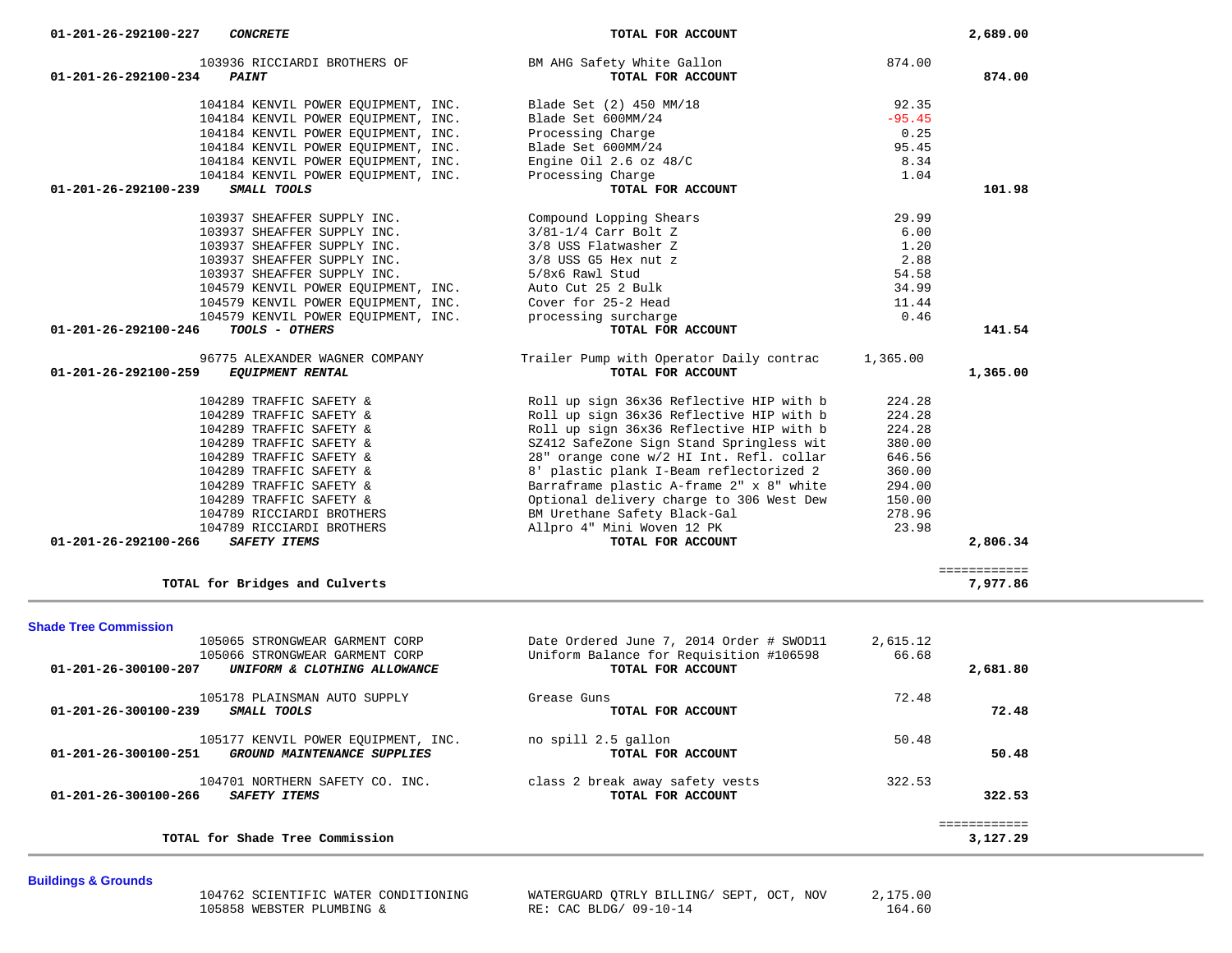| $\begin{array}{ccccccccc} & & & & & & & \text{RE: COM BLDG / 09-10-14} & & & & 164.60\\ & & & & & & & & \text{RE: COM BLDG / 09-10-14} & & & & 164.60\\ & & & & & & & & \text{RE: PSTA / 09-10-14} & & & 493.80\\ & & & & & & & & \text{RE: PSTA / 09-10-14} & & & 493.80\\ & & & & & & & & \text{RE: PSTA / 09-10-14} & & & 493.80\\ & & & & & & & & \text{RENIS} & & & & \text$                          |                                                                                                                                                                                                                                         |          |           |
|------------------------------------------------------------------------------------------------------------------------------------------------------------------------------------------------------------------------------------------------------------------------------------------------------------------------------------------------------------------------------------------------------------|-----------------------------------------------------------------------------------------------------------------------------------------------------------------------------------------------------------------------------------------|----------|-----------|
|                                                                                                                                                                                                                                                                                                                                                                                                            |                                                                                                                                                                                                                                         |          |           |
|                                                                                                                                                                                                                                                                                                                                                                                                            |                                                                                                                                                                                                                                         |          |           |
|                                                                                                                                                                                                                                                                                                                                                                                                            |                                                                                                                                                                                                                                         |          | 7,798.00  |
|                                                                                                                                                                                                                                                                                                                                                                                                            |                                                                                                                                                                                                                                         |          |           |
|                                                                                                                                                                                                                                                                                                                                                                                                            |                                                                                                                                                                                                                                         |          |           |
|                                                                                                                                                                                                                                                                                                                                                                                                            |                                                                                                                                                                                                                                         |          | 1,558.75  |
|                                                                                                                                                                                                                                                                                                                                                                                                            | 104807 CLIFTON ELEVATOR SERVICE CO INC<br>104807 CLIFTON ELEVATOR SERVICE CO INC<br>104807 CLIFTON ELEVATOR SERVICE CO INC<br>104807 CLIFTON ELEVATOR SERVICE CO INC<br>104807 CLIFTON ELEVATOR SERVICE CO INC<br>104807 CLIFTON ELEVAT |          |           |
|                                                                                                                                                                                                                                                                                                                                                                                                            |                                                                                                                                                                                                                                         |          |           |
|                                                                                                                                                                                                                                                                                                                                                                                                            |                                                                                                                                                                                                                                         |          |           |
|                                                                                                                                                                                                                                                                                                                                                                                                            |                                                                                                                                                                                                                                         |          |           |
|                                                                                                                                                                                                                                                                                                                                                                                                            |                                                                                                                                                                                                                                         |          |           |
|                                                                                                                                                                                                                                                                                                                                                                                                            |                                                                                                                                                                                                                                         |          |           |
|                                                                                                                                                                                                                                                                                                                                                                                                            |                                                                                                                                                                                                                                         |          |           |
|                                                                                                                                                                                                                                                                                                                                                                                                            |                                                                                                                                                                                                                                         |          |           |
|                                                                                                                                                                                                                                                                                                                                                                                                            |                                                                                                                                                                                                                                         |          |           |
|                                                                                                                                                                                                                                                                                                                                                                                                            |                                                                                                                                                                                                                                         |          |           |
|                                                                                                                                                                                                                                                                                                                                                                                                            |                                                                                                                                                                                                                                         |          |           |
|                                                                                                                                                                                                                                                                                                                                                                                                            |                                                                                                                                                                                                                                         |          |           |
|                                                                                                                                                                                                                                                                                                                                                                                                            |                                                                                                                                                                                                                                         |          |           |
| $104807 \t\t\tCLIFTON ELEVATOR SERVICE CO INC RE. HOMELESS CENTER- 540 W. HAN OVER - (1) CAR(S) - 245.00\n104807 CLIFTON ELEVATOR SERVICE CO INC RE. PSTA - 500 W. HAN OVER - (1) CAR(S) - 245.00\n104807 CLIFTON ELEVATOR SERVICE CO INC RE. LFS - 450 W. HAN OVER - (2) CAR(S) - 245.00\n105582 EMPLOVMENT HORTZONS, INC. CLEANNIG SERVICES - AUGUST 2014/ DATED 34,069.00\n105530 LWPLOVMENT HORTZONS,$ |                                                                                                                                                                                                                                         |          |           |
|                                                                                                                                                                                                                                                                                                                                                                                                            |                                                                                                                                                                                                                                         |          |           |
|                                                                                                                                                                                                                                                                                                                                                                                                            |                                                                                                                                                                                                                                         |          |           |
|                                                                                                                                                                                                                                                                                                                                                                                                            |                                                                                                                                                                                                                                         |          |           |
|                                                                                                                                                                                                                                                                                                                                                                                                            |                                                                                                                                                                                                                                         |          | 48,035.50 |
|                                                                                                                                                                                                                                                                                                                                                                                                            |                                                                                                                                                                                                                                         |          |           |
|                                                                                                                                                                                                                                                                                                                                                                                                            |                                                                                                                                                                                                                                         |          | 84.19     |
|                                                                                                                                                                                                                                                                                                                                                                                                            |                                                                                                                                                                                                                                         |          |           |
|                                                                                                                                                                                                                                                                                                                                                                                                            |                                                                                                                                                                                                                                         |          |           |
|                                                                                                                                                                                                                                                                                                                                                                                                            |                                                                                                                                                                                                                                         |          |           |
|                                                                                                                                                                                                                                                                                                                                                                                                            |                                                                                                                                                                                                                                         |          | 393.37    |
|                                                                                                                                                                                                                                                                                                                                                                                                            |                                                                                                                                                                                                                                         |          |           |
|                                                                                                                                                                                                                                                                                                                                                                                                            |                                                                                                                                                                                                                                         |          |           |
|                                                                                                                                                                                                                                                                                                                                                                                                            |                                                                                                                                                                                                                                         |          |           |
|                                                                                                                                                                                                                                                                                                                                                                                                            |                                                                                                                                                                                                                                         |          |           |
|                                                                                                                                                                                                                                                                                                                                                                                                            |                                                                                                                                                                                                                                         |          |           |
|                                                                                                                                                                                                                                                                                                                                                                                                            |                                                                                                                                                                                                                                         |          |           |
|                                                                                                                                                                                                                                                                                                                                                                                                            |                                                                                                                                                                                                                                         |          |           |
|                                                                                                                                                                                                                                                                                                                                                                                                            |                                                                                                                                                                                                                                         |          |           |
|                                                                                                                                                                                                                                                                                                                                                                                                            |                                                                                                                                                                                                                                         |          |           |
|                                                                                                                                                                                                                                                                                                                                                                                                            |                                                                                                                                                                                                                                         |          |           |
|                                                                                                                                                                                                                                                                                                                                                                                                            |                                                                                                                                                                                                                                         |          |           |
|                                                                                                                                                                                                                                                                                                                                                                                                            |                                                                                                                                                                                                                                         |          |           |
|                                                                                                                                                                                                                                                                                                                                                                                                            |                                                                                                                                                                                                                                         |          | 979.90    |
|                                                                                                                                                                                                                                                                                                                                                                                                            |                                                                                                                                                                                                                                         |          |           |
| 01-201-26-310100-084 OTHER ADVISION SERVICES<br>01-201-26-310100-084 OTHER ADMINISTRATIVE SUPPLIES<br>01-201-26-310100-095 OTHER ADMINISTRATIVE SUPPLIES<br>105633 ALLEN PAPER & SUPPLY CO<br>105633 ALLEN PAPER & SUPPLY CO<br>105633                                                                                                                                                                     |                                                                                                                                                                                                                                         |          |           |
|                                                                                                                                                                                                                                                                                                                                                                                                            |                                                                                                                                                                                                                                         |          |           |
|                                                                                                                                                                                                                                                                                                                                                                                                            |                                                                                                                                                                                                                                         |          |           |
| 104982 RICCIARDI BROTHERS OF                                                                                                                                                                                                                                                                                                                                                                               | WO73070/ RE: ANN ST PKG DECK/ 08-11-14                                                                                                                                                                                                  | 163.89   |           |
| 104982 RICCIARDI BROTHERS OF                                                                                                                                                                                                                                                                                                                                                                               | WO73070/ RE: ANN ST PKG DECK/ 08-12-14                                                                                                                                                                                                  | 61.92    |           |
| 104982 RICCIARDI BROTHERS OF                                                                                                                                                                                                                                                                                                                                                                               | WO73101/ RE: W&M/ 08-18-14                                                                                                                                                                                                              | 29.24    |           |
| 104982 RICCIARDI BROTHERS OF                                                                                                                                                                                                                                                                                                                                                                               | WO73145/ RE: HEALTH MGMT/ 08-20-14                                                                                                                                                                                                      | 129.41   |           |
| 104982 RICCIARDI BROTHERS OF                                                                                                                                                                                                                                                                                                                                                                               | WO73172/ RE: A&R/ 08-25-14                                                                                                                                                                                                              | 10.24    |           |
| 104982 RICCIARDI BROTHERS OF                                                                                                                                                                                                                                                                                                                                                                               | WO73172/ RE: A&R/ 08-27-14                                                                                                                                                                                                              | 1,216.95 |           |
| 104982 RICCIARDI BROTHERS OF                                                                                                                                                                                                                                                                                                                                                                               | WO72373/ RE: HEALTH MGMT/ 08-27-14                                                                                                                                                                                                      | 63.11    |           |
| 01-201-26-310100-234<br><b>PAINT</b>                                                                                                                                                                                                                                                                                                                                                                       | TOTAL FOR ACCOUNT                                                                                                                                                                                                                       |          | 1,855.03  |
|                                                                                                                                                                                                                                                                                                                                                                                                            |                                                                                                                                                                                                                                         |          |           |
| 104566 WATER WORKS SUPPLY CO., INC.                                                                                                                                                                                                                                                                                                                                                                        | WO72872/ RE: PSTA/ 07-14-14                                                                                                                                                                                                             | 1,282.44 |           |
| 104566 WATER WORKS SUPPLY CO., INC.                                                                                                                                                                                                                                                                                                                                                                        | WO72872/ RE: PSTA/ 08-15-14                                                                                                                                                                                                             | 111.64   |           |
| 104566 WATER WORKS SUPPLY CO., INC.                                                                                                                                                                                                                                                                                                                                                                        | WO73035/ RE: SHADE TREE/ 08-15-14                                                                                                                                                                                                       | 848.90   |           |
| <b>PIPES - OTHERS</b><br>01-201-26-310100-235                                                                                                                                                                                                                                                                                                                                                              | TOTAL FOR ACCOUNT                                                                                                                                                                                                                       |          | 2,242.98  |
|                                                                                                                                                                                                                                                                                                                                                                                                            |                                                                                                                                                                                                                                         |          |           |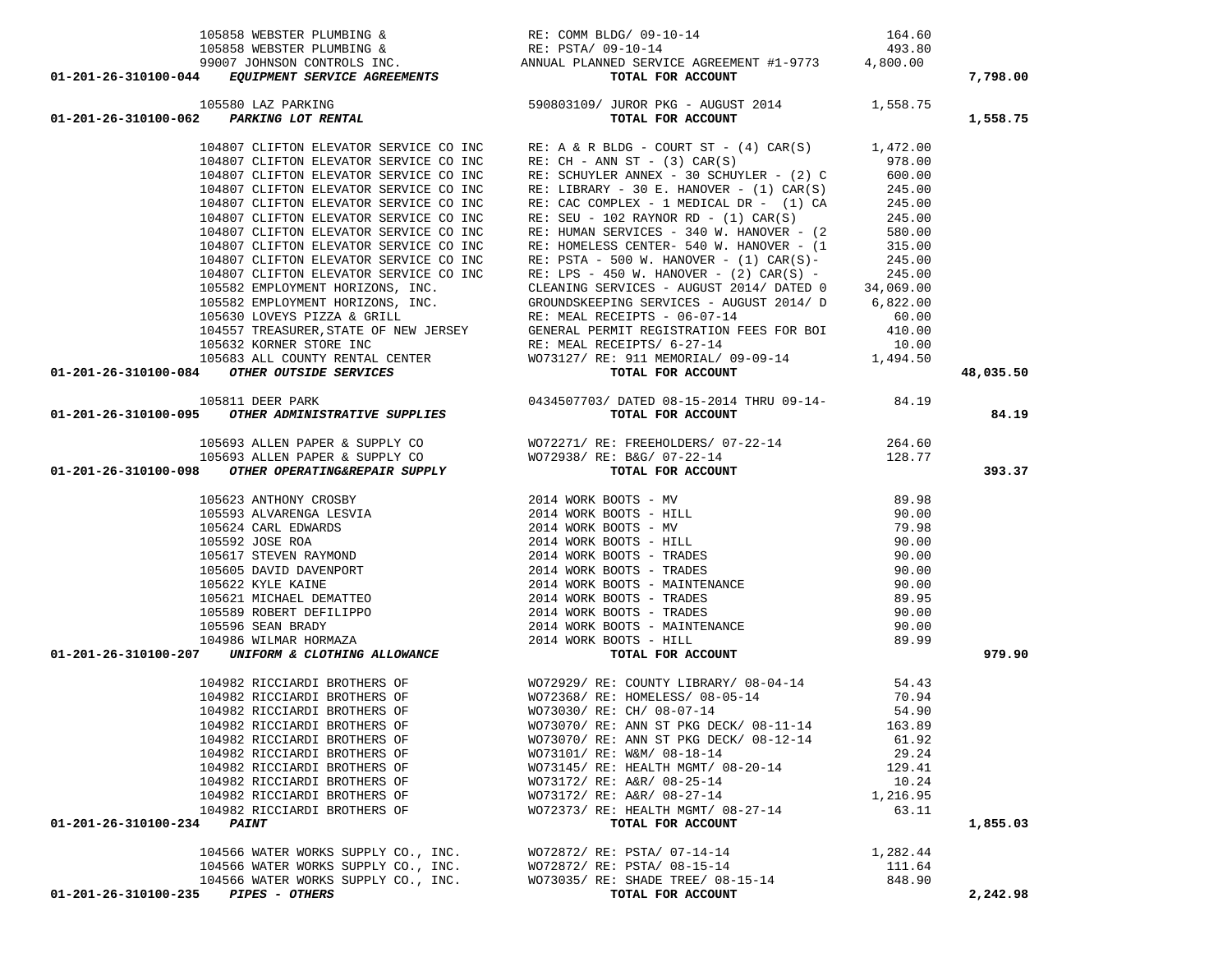| <b>Motor Services Center</b>                                         |                                              |          |       |
|----------------------------------------------------------------------|----------------------------------------------|----------|-------|
| 105364 STAPLES BUSINESS ADVANTAGE                                    | CALCULATOR, PAPER, SCISSORS, KEY TAG, MARKIN | 86.60    |       |
| 105364 STAPLES BUSINESS ADVANTAGE                                    | BIN                                          | 5.99     |       |
| 01-201-26-315100-058<br>OFFICE SUPPLIES & STATIONERY                 | TOTAL FOR ACCOUNT                            |          | 92.59 |
| 104899 ARSENAULT ASSOCIATES                                          | ANNUAL SOFTWARE MAINTENANCE & SUPPORT SE     | 8,575.20 |       |
|                                                                      | LOCK                                         | 9.80     |       |
| 104901 CY DRAKE LOCKSMITHS, INC.<br>104906 J & D SALES & SERVICE LLC | SERVICE WATER RECYCLER                       | 225.00   |       |
| 105359 BOONTON AUTO PARTS                                            | EANER                                        | 7.64     |       |
| 105374 CABLEVISION                                                   | $9/8/14 - 10/7/1$                            | 59.95    |       |
| 105346 MSC INDUSTRIAL SUPPLY CO.                                     |                                              | 88.28    |       |
| 105346 MSC INDUSTRIAL SUPPLY CO.                                     | SAWZALL BLADES                               | 99.32    |       |
| 105346 MSC INDUSTRIAL SUPPLY CO.                                     | BUTT CONNECTORS                              | 80.68    |       |
| 105355 SGS TESTCOM INC                                               | MONTHLY INSPECTION MAINTENANCE SEPTEMBER     | 189.41   |       |
|                                                                      |                                              | 22.43    |       |
| 105345 MORRISTOWN LUMBER &                                           | CHAIN                                        |          |       |
| 105720 RUBBERCYCLE                                                   | TIRES DISPOSAL                               | 823.00   |       |
| 105372 Y-PERS INC                                                    | BONDED PADS, RAGS                            | 426.53   |       |
| 105342 J & D SALES & SERVICE LLC                                     | SERVICE WATER RECYCLER (WHARTON)             | 239.00   |       |
| 104541 MSC INDUSTRIAL SUPPLY CO.                                     | SHACKLE, HOOK, PIN                           | 116.26   |       |
| 104541 MSC INDUSTRIAL SUPPLY CO.                                     | NUT, BOLT, WASHER, BATTERY, TAPE, CLAMP      | 243.64   |       |
| 104541 MSC INDUSTRIAL SUPPLY CO.                                     | HOOR, CHAIN                                  | 82.26    |       |
| 104541 MSC INDUSTRIAL SUPPLY CO.                                     | RATCHET BINDER                               | 352.16   |       |
| 104909 MSC INDUSTRIAL SUPPLY CO.                                     | CABLE TIE, CONNECTOR                         | 29.27    |       |
| 104909 MSC INDUSTRIAL SUPPLY CO.                                     | WATERLESS HAND TOWEL                         | 69.44    |       |
| 104909 MSC INDUSTRIAL SUPPLY CO.                                     | YOKE, HANDLE                                 | 31.26    |       |
| 105373 WHITEMARSH CORPORATION                                        | FUEL PUMP REPAIR MONTVILLE GARAGE            | 572.00   |       |

|                                                                                                     | 105364 STAPLES BUSINESS ADVANTAGE CALCULATOR, PAPER, SCISSORS, KEY TAG, MARKIN 86.60                                                                                       | 5.99   |  |
|-----------------------------------------------------------------------------------------------------|----------------------------------------------------------------------------------------------------------------------------------------------------------------------------|--------|--|
| 105364 STAPLES BUSINESS ADVANTAGE BIN<br><b>OFFICE SUPPLIES &amp; STATIONERY</b>                    | TOTAL FOR ACCOUNT                                                                                                                                                          |        |  |
|                                                                                                     | 104899 ARSENAULT ASSOCIATES (2008) ANNUAL SOFTWARE MAINTENANCE & SUPPORT SE 20                                                                                             |        |  |
| 104901 CY DRAKE LOCKSMITHS, INC. LOCK                                                               |                                                                                                                                                                            | 9.80   |  |
| 104906 J & D SALES & SERVICE LLC SERVICE WATER RECYCLER                                             |                                                                                                                                                                            | 225.00 |  |
| 105359 BOONTON AUTO PARTS                                                                           |                                                                                                                                                                            | 7.64   |  |
| 105374 CABLEVISION                                                                                  | EANER<br>9/8/14 - 10/7/1                                                                                                                                                   | 59.95  |  |
| 105346 MSC INDUSTRIAL SUPPLY CO.                                                                    |                                                                                                                                                                            | 88.28  |  |
|                                                                                                     |                                                                                                                                                                            | 99.32  |  |
| 105346 MSC INDUSTRIAL SUPPLY CO. SAWZALL BLADES<br>105346 MSC INDUSTRIAL SUPPLY CO. BUTT CONNECTORS |                                                                                                                                                                            | 80.68  |  |
| 105355 SGS TESTCOM INC                                                                              | MONTHLY INSPECTION MAINTENANCE SEPTEMBER 189.41                                                                                                                            |        |  |
| 105345 MORRISTOWN LUMBER &                                                                          | CHAIN                                                                                                                                                                      | 22.43  |  |
|                                                                                                     | TIRES DISPOSAL<br>105343 WORNERCYCLE<br>105372 Y-PERS INC<br>105342 J & D SALES & SERVICE LLC<br>105342 J & D SALES & SERVICE LLC<br>2006 SERVICE WATER RECYCLER (WHARTON) | 823.00 |  |
|                                                                                                     |                                                                                                                                                                            | 426.53 |  |
|                                                                                                     |                                                                                                                                                                            | 239.00 |  |
|                                                                                                     | SHACKLE, HOOK, PIN                                                                                                                                                         | 116.26 |  |
| 104541 MSC INDUSTRIAL SUPPLY CO.                                                                    | NUT, BOLT, WASHER, BATTERY, TAPE, CLAMP                                                                                                                                    | 243.64 |  |
| 104541 MSC INDUSTRIAL SUPPLY CO.                                                                    | HOOR, CHAIN                                                                                                                                                                | 82.26  |  |
| 104541 MSC INDUSTRIAL SUPPLY CO.                                                                    | RATCHET BINDER                                                                                                                                                             | 352.16 |  |
| 104909 MSC INDUSTRIAL SUPPLY CO.                                                                    | CABLE TIE, CONNECTOR                                                                                                                                                       | 29.27  |  |
| 104909 MSC INDUSTRIAL SUPPLY CO.                                                                    | WATERLESS HAND TOWEL                                                                                                                                                       | 69.44  |  |
| 104909 MSC INDUSTRIAL SUPPLY CO.                                                                    | YOKE, HANDLE                                                                                                                                                               | 31.26  |  |
| 105373 WHITEMARSH CORPORATION                                                                       | FUEL PUMP REPAIR MONTVILLE GARAGE                                                                                                                                          | 572.00 |  |
|                                                                                                     |                                                                                                                                                                            |        |  |

# **TOTAL for Buildings & Grounds 69,760.23**

| 104688 ARZEE SUPPLY                                           | WO72867/ RE: PSTA/ 08-05-14                                                  | 665.40   |              |
|---------------------------------------------------------------|------------------------------------------------------------------------------|----------|--------------|
|                                                               | 104788 BAYWAY LUMBER 600 WO72989/ RE: PROSECUTOR/ 08-27-14                   | 263.92   |              |
|                                                               | 104766 ROCKAWAY GLASS CO., INC. WO72832/ RE: VOTING MACHINE/ 08-15-14 125.00 |          |              |
|                                                               | 104764 KUIKEN BROTHERS CO. INC. WO72889/RE: WARRANTS/08-04-14                | 1,177.72 |              |
|                                                               | 104764 KUIKEN BROTHERS CO. INC. WO72889/RE: WARRANTS/08-07-14                | 84.98    |              |
| 01-201-26-310100-249 BLDG MAINTENANCE SUPPLIES                | TOTAL FOR ACCOUNT                                                            |          | 2,317.02     |
| 104972 AQUARIUS SUPPLY, INC.                                  | WO72982/ RE: B&G/ 07-29-14                                                   | 39.95    |              |
| 104979 POWER PLACE INC                                        | WO73169/ RE: B&G/ 08-25-14                                                   | 574.41   |              |
| 104975 MENDHAM GARDEN CENTER                                  | WO72907/ RE: CH/ 07-21-14                                                    | 448.00   |              |
| 104971 THE COUNTRY NURSERY                                    | WO73192/ RE: SEU/ 08-31-14                                                   | 411.44   |              |
| 01-201-26-310100-251 GROUND MAINTENANCE SUPPLIES              | TOTAL FOR ACCOUNT                                                            |          | 1,473.80     |
| 104565 AMANO MCGANN, INC. The RE: ANN ST PARKING/08-21-14     |                                                                              | 95.00    |              |
| 01-201-26-310100-253 MAINTENANCE-PARKING LOT                  | TOTAL FOR ACCOUNT                                                            |          | 95.00        |
| 104979 POWER PLACE INC                                        | WO72673/ RE: B&G/ 07-25-14                                                   | 72.73    |              |
| 104979 POWER PLACE INC                                        | WO72673/ RE: B&G/ 07-25-14                                                   | 188.01   |              |
| 01-201-26-310100-262 MACHINERY REPAIRS & PARTS                | TOTAL FOR ACCOUNT                                                            |          | 260.74       |
| 105627 JOHNSTONE SUPPLY                                       | WO73250/ RE: B&G/ 09-05-14                                                   | 1,214.04 |              |
| 105627 JOHNSTONE SUPPLY                                       | WO73250/ RE: B&G/ 09-05-14                                                   | 525.12   |              |
| 105627 JOHNSTONE SUPPLY                                       | WO73288/ RE: MONTVILLE GRG/ 09-09-14                                         | 57.47    |              |
| 105864 BINSKY & SNYDER SERVICES LLC                           | RE: PSTA/ 08-28-14                                                           | 105.00   |              |
| 01-201-26-310100-264 HEAT & A/C                               | TOTAL FOR ACCOUNT                                                            |          | 1,901.63     |
| 104771 COOPER ELECTRIC SUPPLY CO. WO73156/RE: BULB/08-26-14   |                                                                              | 297.78   |              |
| 104771 COOPER ELECTRIC SUPPLY CO. WO73167/ RE: PSTA/ 08-27-14 |                                                                              | 131.71   |              |
| 01-201-26-310100-265<br>ELECTRICAL                            | TOTAL FOR ACCOUNT                                                            |          | 429.49       |
|                                                               |                                                                              |          | ============ |

104575 SHEAFFER SUPPLY, INC.<br> **WO73158/ RE: SMALL TOOLS 334.83**<br> **TOTAL FOR ACCOUNT 01-201-26-310100-239** *SMALL TOOLS* **TOTAL FOR ACCOUNT 334.83**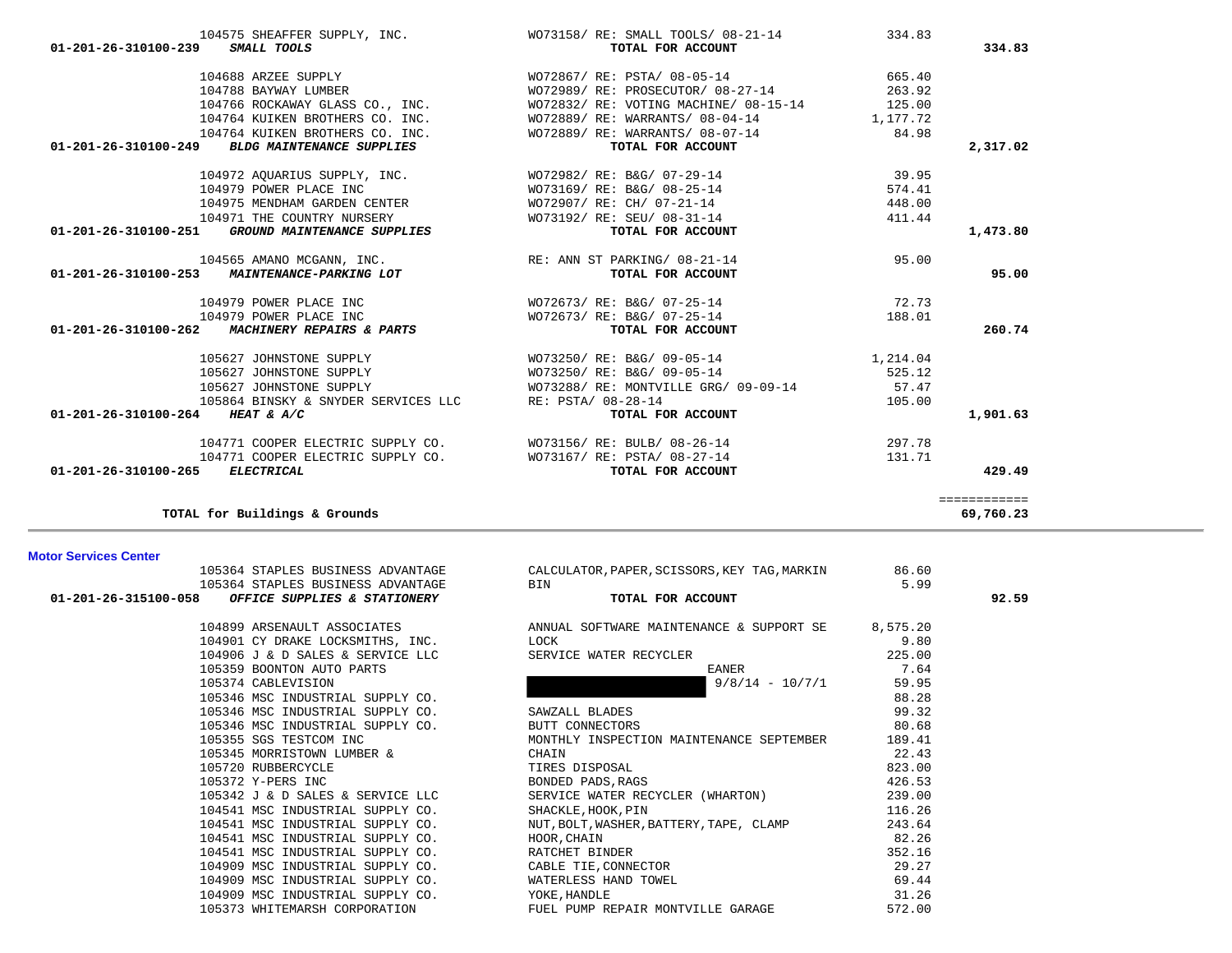|                            | 105373 WHITEMARSH CORPORATION                                                                             | FUEL PUMP REPAIR WHARTON GARAGE                          | 821.00   |           |
|----------------------------|-----------------------------------------------------------------------------------------------------------|----------------------------------------------------------|----------|-----------|
|                            |                                                                                                           |                                                          |          |           |
|                            |                                                                                                           |                                                          |          |           |
|                            |                                                                                                           |                                                          |          |           |
|                            |                                                                                                           |                                                          |          |           |
|                            |                                                                                                           |                                                          |          |           |
|                            |                                                                                                           |                                                          |          |           |
|                            | 01-201-26-315100-098 OTHER OPERATING&REPAIR SUPPLY                                                        |                                                          |          | 14,317.52 |
|                            |                                                                                                           |                                                          |          |           |
|                            | 104898 AMERICAN WEAR INC.                                                                                 |                                                          | 274.34   |           |
|                            | 104898 AMERICAN WEAR INC.                                                                                 | UNIFORMS AND MATS                                        |          |           |
|                            |                                                                                                           | UNIFORMS<br>INSPECTION LICENSE RENEWAL                   | 199.56   |           |
|                            | 105389 JOHN J. LYNN<br>105389 JOHN J. LYNN<br>01-201-26-315100-207 UNIFORM & CLOTHING ALLOWANCE           | <b>ND MATS<br/>LICENSE RENEWAL<br/>TOTAL FOR ACCOUNT</b> | 50.00    |           |
|                            |                                                                                                           |                                                          |          | 523.90    |
|                            |                                                                                                           |                                                          |          |           |
|                            | 104906 J & D SALES & SERVICE LLC FLEETWASH, CHLORINE                                                      |                                                          | 660.00   |           |
|                            |                                                                                                           | TOTAL FOR ACCOUNT                                        | 395.00   |           |
|                            | 105342 J & D SALES & SERVICE LLC FLEET WASH CHEMICALS & SPRAYS<br>01-201-26-315100-225 CHEMICALS & SPRAYS |                                                          |          | 1,055.00  |
|                            |                                                                                                           |                                                          |          |           |
|                            | 104904 INTER CITY TIRE                                                                                    | TIRES                                                    | 51.00    |           |
|                            | 104904 INTER CITY TIRE                                                                                    | TIRES                                                    | 240.00   |           |
|                            | 104904 INTER CITY TIRE                                                                                    | CREDIT                                                   | $-80.00$ |           |
|                            | 104918 STS TIRE & AUTO CENTERS                                                                            | TIRES                                                    | 747.96   |           |
|                            | 104918 STS TIRE & AUTO CENTERS                                                                            | TIRES                                                    | 459.20   |           |
|                            | 105341 INTER CITY TIRE                                                                                    | TIRES                                                    | 579.70   |           |
|                            | 105747 GOODYEAR AUTO SERVICE                                                                              | TIRES                                                    | 260.20   |           |
|                            | 105747 GOODYEAR AUTO SERVICE                                                                              | TIRES                                                    | 250.38   |           |
|                            |                                                                                                           |                                                          |          |           |
|                            | 104537 GOODYEAR AUTO SERVICE                                                                              | TIRES                                                    | 341.91   |           |
|                            | 105351 PERFORMANCE TRAILERS INC.                                                                          | TIRES                                                    | 120.88   |           |
|                            | 105368 SERVICE TIRE TRUCK CENTERS INC                                                                     | TIRES                                                    | 104.00   |           |
|                            | 105721 STS TIRE & AUTO CENTERS                                                                            | TIRES                                                    | 515.04   |           |
|                            | 105365 STS TIRE & AUTO CENTERS                                                                            | TIRES                                                    | 103.13   |           |
|                            | 105365 STS TIRE & AUTO CENTERS                                                                            | TIRES                                                    | 478.98   |           |
|                            | 105365 STS TIRE & AUTO CENTERS                                                                            | TIRES                                                    | 227.44   |           |
| 01-201-26-315100-245 TIRES |                                                                                                           | TOTAL FOR ACCOUNT                                        |          | 4,399.82  |
|                            |                                                                                                           |                                                          |          |           |
|                            | 104914 PRAXAIR DISTRIBUTION                                                                               | CYLINDER RENTAL<br>RING,WASHER                           | 277.50   |           |
|                            | 104914 PRAXAIR DISTRIBUTION                                                                               | RING, WASHER                                             | 23.53    |           |
|                            | 01-201-26-315100-248 WELDING-OXYGEN-ACETYLENE ETC                                                         | TOTAL FOR ACCOUNT                                        |          | 301.03    |
|                            |                                                                                                           |                                                          |          |           |
|                            | 105370 TOMAR INDUSTRIES INC                                                                               |                                                          | 90.00    |           |
|                            | 105370 TOMAR INDUSTRIES INC                                                                               | ORANGE ALL<br>DUAL LOCK                                  | 149.00   |           |
|                            | 105726 ZEP MANUFACTURING CO                                                                               | ZEP TKO                                                  | 240.69   |           |
|                            | 01-201-26-315100-252  JANITORIAL SUPPLIES                                                                 | TOTAL FOR ACCOUNT                                        |          | 479.69    |
|                            |                                                                                                           |                                                          |          |           |
|                            | 104903 HOOVER TRUCK CENTERS INC                                                                           | CLEVIS                                                   | 43.68    |           |
|                            | 104903 HOOVER TRUCK CENTERS INC                                                                           | HUBCAP                                                   | 5.38     |           |
|                            | 104903 HOOVER TRUCK CENTERS INC                                                                           | PLUG                                                     | 9.74     |           |
|                            |                                                                                                           |                                                          |          |           |
|                            | 104903 HOOVER TRUCK CENTERS INC                                                                           | CRANKCASE, BELT                                          | 141.39   |           |
|                            | 104903 HOOVER TRUCK CENTERS INC                                                                           | CREDIT                                                   | $-55.00$ |           |
|                            | 104903 HOOVER TRUCK CENTERS INC                                                                           | CREDIT                                                   | $-88.87$ |           |
|                            | 104916 SMITH MOTOR CO., INC.                                                                              | VEHCILE REPAIR (P683CG)                                  | 4,728.89 |           |
|                            | 104896 ARCOLA SALES & SERVICE CORP                                                                        | RETRACTABLE BELT                                         | 138.37   |           |
|                            | 104907 MID-ATLANTIC TRUCK CENTRE INC                                                                      | FITTING                                                  | 32.16    |           |
|                            | 104907 MID-ATLANTIC TRUCK CENTRE INC                                                                      | BUSHING, HOUSING, CONTACT                                | 155.57   |           |
|                            | 104907 MID-ATLANTIC TRUCK CENTRE INC                                                                      | <b>PLUG</b>                                              | 8.53     |           |
|                            | 104907 MID-ATLANTIC TRUCK CENTRE INC                                                                      | SPACER                                                   | 5.44     |           |
|                            | 104907 MID-ATLANTIC TRUCK CENTRE INC                                                                      | TRAY                                                     | 333.93   |           |
|                            | 104907 MID-ATLANTIC TRUCK CENTRE INC                                                                      | CREDIT                                                   | $-31.71$ |           |
|                            | 104540 MONTAGE ENTERPRISES INC.                                                                           | SPINNER MOTOR, AUGER MTOOR, DISK                         | 1,741.53 |           |
|                            | 104912 PERFORMANCE TRAILERS INC.                                                                          | DRUM, PLATE                                              | 780.00   |           |
|                            | 104917 SMITH TRACTOR & EOUIPMENT INC.                                                                     | DIPSTICK, EDGE                                           | 85.94    |           |
|                            | 104917 SMITH TRACTOR & EQUIPMENT INC.                                                                     | CREDIT                                                   | $-50.00$ |           |
|                            |                                                                                                           |                                                          |          |           |

104915 TONY SANCHEZ LTD SOLENOID SOLENOID SOLENOID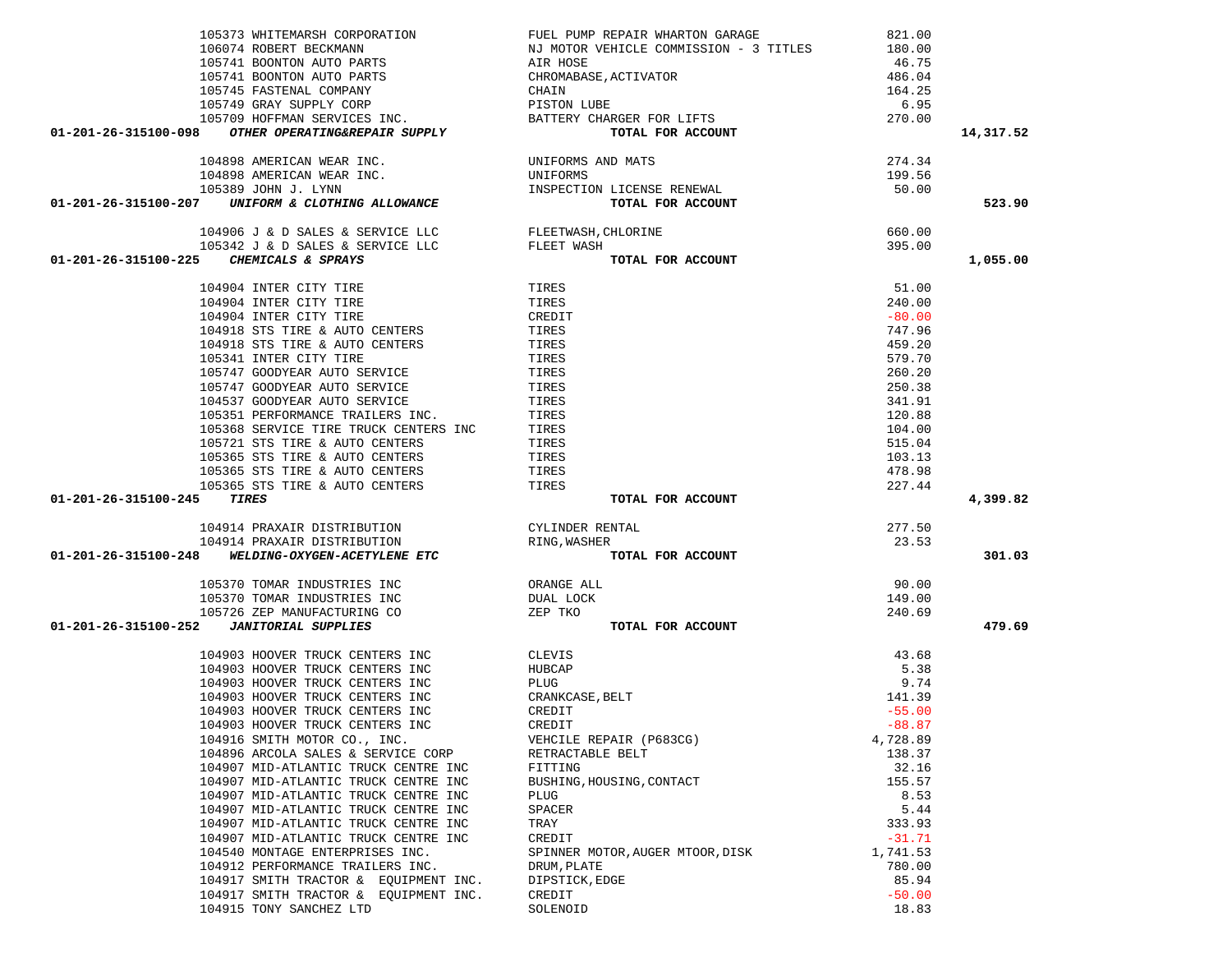105736 ALLMARK DOOR COMPANY, LLC TRUCK REPAIR (83) 411.60 105735 AIR BRAKE & EQUIPMENT WIPER BLADE 237.60 105735 AIR BRAKE & EQUIPMENT DUMP CYLINDER 1,129.15 105735 AIR BRAKE & EQUIPMENT FITTING FITTING  $105735$  AIR BRAKE & EQUIPMENT  $\overline{C}$  CREDIT 105713 MID-ATLANTIC TRUCK CENTRE INC CHANNEL 30.80 104905 KENVIL POWER EQUIPMENT, INC. THROTTLE ROD THROTTLE ROD 104905 KENVIL POWER EQUIPMENT, INC. THROTTLE ROD 5.92 104905 KENVIL POWER EQUIPMENT, INC. PUMP,FLOAT,GASKET 50.78 105360 BUNKY'S TOWING & AUTO REPAIR TOWING (8-6) 250.00 105340 DOVER BRAKE & CLUTCH CO INC AUTO SLACK 95.00 105356 AIR CENTER INC BELT,FLYWHEEL,PIN 242.66 105361 CLIFFSIDE BODY CORP INSTALL FLOAT (3-2) 2,136.00 105344 MID-ATLANTIC TRUCK CENTRE INC FITTING 7.58 105344 MID-ATLANTIC TRUCK CENTRE INC TUBE,CAP,FASTENER 121.44 105369 STORR TRACTOR CO. PUMP 2,853.00 105740 BRISTOL DONALD COMPANY DOOR 522.85 105743 DOVER BRAKE & CLUTCH CO INC 20LAMP 2018 2018 2018 2019

| 105743 DOVER BRAKE & CLUTCH CO INC                                                                                             | BRAKE DRUM, SLACK ADJUSTER                                                                                                                                                                                                                                           | 234.48   |           |
|--------------------------------------------------------------------------------------------------------------------------------|----------------------------------------------------------------------------------------------------------------------------------------------------------------------------------------------------------------------------------------------------------------------|----------|-----------|
| 105743 DOVER BRAKE & CLUTCH CO INC                                                                                             | DRUM, SEAL, SHOE KIT, BOLT, CAM KIT, AUTO SLA                                                                                                                                                                                                                        | 823.69   |           |
| 105748 GRAINGER                                                                                                                | SOLENOID                                                                                                                                                                                                                                                             | 42.03    |           |
| 105343 KENVIL POWER EQUIPMENT, INC.                                                                                            | CHAIN                                                                                                                                                                                                                                                                | 16.66    |           |
| 105718 RE-TRON TECHNOLOGIES INC.                                                                                               | BATTERY                                                                                                                                                                                                                                                              | 438.20   |           |
| 105723 TRICO EQUIPMENT SERVICES LLC                                                                                            | SWITCH                                                                                                                                                                                                                                                               | 37.24    |           |
| 104516 US MUNICIPAL SUPPLY, INC                                                                                                | SENSOR                                                                                                                                                                                                                                                               | 150.60   |           |
| SPARE PARTS FOR EQUIPMENT<br>01-201-26-315100-261                                                                              | TOTAL FOR ACCOUNT                                                                                                                                                                                                                                                    |          | 17,959.19 |
| 104916 SMITH MOTOR CO., INC. LATCH                                                                                             | LATCH<br>BOLT, SHAFT,<br>BOLT<br>NUT<br>ROTOR, SEAL, KIT-BRAKE<br>ROTOR<br>KIT<br>KIT                                                                                                                                                                                | 36.56    |           |
| 104512 ROUTE 23 AUTOMALL LLC                                                                                                   |                                                                                                                                                                                                                                                                      | 161.10   |           |
| 104512 ROUTE 23 AUTOMALL LLC                                                                                                   |                                                                                                                                                                                                                                                                      | 12.56    |           |
| 104512 ROUTE 23 AUTOMALL LLC                                                                                                   |                                                                                                                                                                                                                                                                      | 9.36     |           |
| 104512 ROUTE 23 AUTOMALL LLC<br>104512 POUTE 23 AUTOMALL LLC                                                                   |                                                                                                                                                                                                                                                                      | 371.40   |           |
| 104512 ROUTE 23 AUTOMALL LLC                                                                                                   |                                                                                                                                                                                                                                                                      | 166.62   |           |
| 104512 ROUTE 23 AUTOMALL LLC                                                                                                   |                                                                                                                                                                                                                                                                      | 62.48    |           |
| 105362 D&B AUTO SUPPLY                                                                                                         | KIT<br>HOSE , FILTER , BRAKLEEN , RATCHET                                                                                                                                                                                                                            | 145.37   |           |
| 105362 D&B AUTO SUPPLY                                                                                                         | SHOCK                                                                                                                                                                                                                                                                | 76.62    |           |
| 105362 D&B AUTO SUPPLY                                                                                                         | FILTER, LAMP, STEERING FLUID, JACK, LAMP, HA                                                                                                                                                                                                                         | 383.33   |           |
|                                                                                                                                | INTAKE PIPE, MUFFLER, GASKET, HANGER, PADS,                                                                                                                                                                                                                          | 457.65   |           |
| 105362 D&B AUTO SUPPLY<br>105362 D&B AUTO SUPPLY                                                                               | CREDIT                                                                                                                                                                                                                                                               | $-83.30$ |           |
|                                                                                                                                | CREDIT                                                                                                                                                                                                                                                               | $-53.07$ |           |
| 105302 D&B AUTO SUPPLI<br>105362 D&B AUTO SUPPLY<br>105742 D&B AUTO SUPPLY<br>105742 D&B AUTO SUPPLY<br>105742 D&B AUTO SUPPLY | FILTER, PIN, HAMP, BRAKLEEN, PRY BAR                                                                                                                                                                                                                                 | 190.00   |           |
|                                                                                                                                | CHYR RED, GL BLAC, GRAY SEA, RACK AND PINIO                                                                                                                                                                                                                          | 546.98   |           |
|                                                                                                                                | ROTOR, PADS                                                                                                                                                                                                                                                          | 270.45   |           |
| 105742 D&B AUTO SUPPLY<br>105742 D&B AUTO SUPPLY                                                                               | HOSE END, FILTER, HALOGEN CAPSULE, ALTERNA                                                                                                                                                                                                                           | 359.30   |           |
|                                                                                                                                |                                                                                                                                                                                                                                                                      | $-77.75$ |           |
| 105739 BEYER FORD                                                                                                              |                                                                                                                                                                                                                                                                      | 86.75    |           |
| 105714 MORRISTOWN AUTO BODY INC                                                                                                |                                                                                                                                                                                                                                                                      | 162.50   |           |
| 105347 MY TOOL LADY                                                                                                            |                                                                                                                                                                                                                                                                      | 122.50   |           |
| 104911 NIELSEN DODGE - C-J-R                                                                                                   |                                                                                                                                                                                                                                                                      | 200.38   |           |
| 104911 NIELSEN DODGE - C-J-R                                                                                                   |                                                                                                                                                                                                                                                                      | 95.60    |           |
| 104911 NIELSEN DODGE - C-J-R                                                                                                   |                                                                                                                                                                                                                                                                      | 22.80    |           |
| 105360 BUNKY'S TOWING & AUTO REPAIR<br>105353 QUALITY AUTO GLASS, INC<br>105363 SMITH MOTOR CO., INC.                          |                                                                                                                                                                                                                                                                      | 187.50   |           |
|                                                                                                                                |                                                                                                                                                                                                                                                                      | 236.68   |           |
|                                                                                                                                |                                                                                                                                                                                                                                                                      | 79.14    |           |
| 105363 SMITH MOTOR CO., INC.                                                                                                   |                                                                                                                                                                                                                                                                      | 88.56    |           |
| 105357 BEYER FORD                                                                                                              |                                                                                                                                                                                                                                                                      | 26.69    |           |
| 105357 BEYER FORD                                                                                                              |                                                                                                                                                                                                                                                                      | 86.75    |           |
| 105357 BEYER FORD                                                                                                              |                                                                                                                                                                                                                                                                      | $-77.48$ |           |
| 105348 NIELSEN DODGE - $C-J-R$                                                                                                 |                                                                                                                                                                                                                                                                      | 5.60     |           |
| 105348 NIELSEN DODGE - C-J-R                                                                                                   |                                                                                                                                                                                                                                                                      | 8.20     |           |
| 105348 NIELSEN DODGE - C-J-R<br>LINE BRAKE                                                                                     |                                                                                                                                                                                                                                                                      | 21.28    |           |
| 105348 NIELSEN DODGE - C-J-R $$\tt{LINE~BRAKE} ,$ WASHER                                                                       |                                                                                                                                                                                                                                                                      | 73.84    |           |
| 105348 NIELSEN DODGE - C-J-R                                                                                                   | CREDIT<br>FIT, ELEMENT<br>KIT, ELEMENT<br>TOWING (20-42)<br>FORD KEYS<br>BATTERY<br>SEAL, NUT, BOLT<br>NOZZLE<br>TOWING (6-65)<br>TOWING (6-65)<br>WINDSHEILD (3-62)<br>ANTIFREEZE<br>SHEOUD<br>CABLE ASY<br>ELEMENT, KIT<br>CREDIT<br>NUT<br>BOLT<br>LINE BRAKE<br> | 220.29   |           |
|                                                                                                                                |                                                                                                                                                                                                                                                                      |          |           |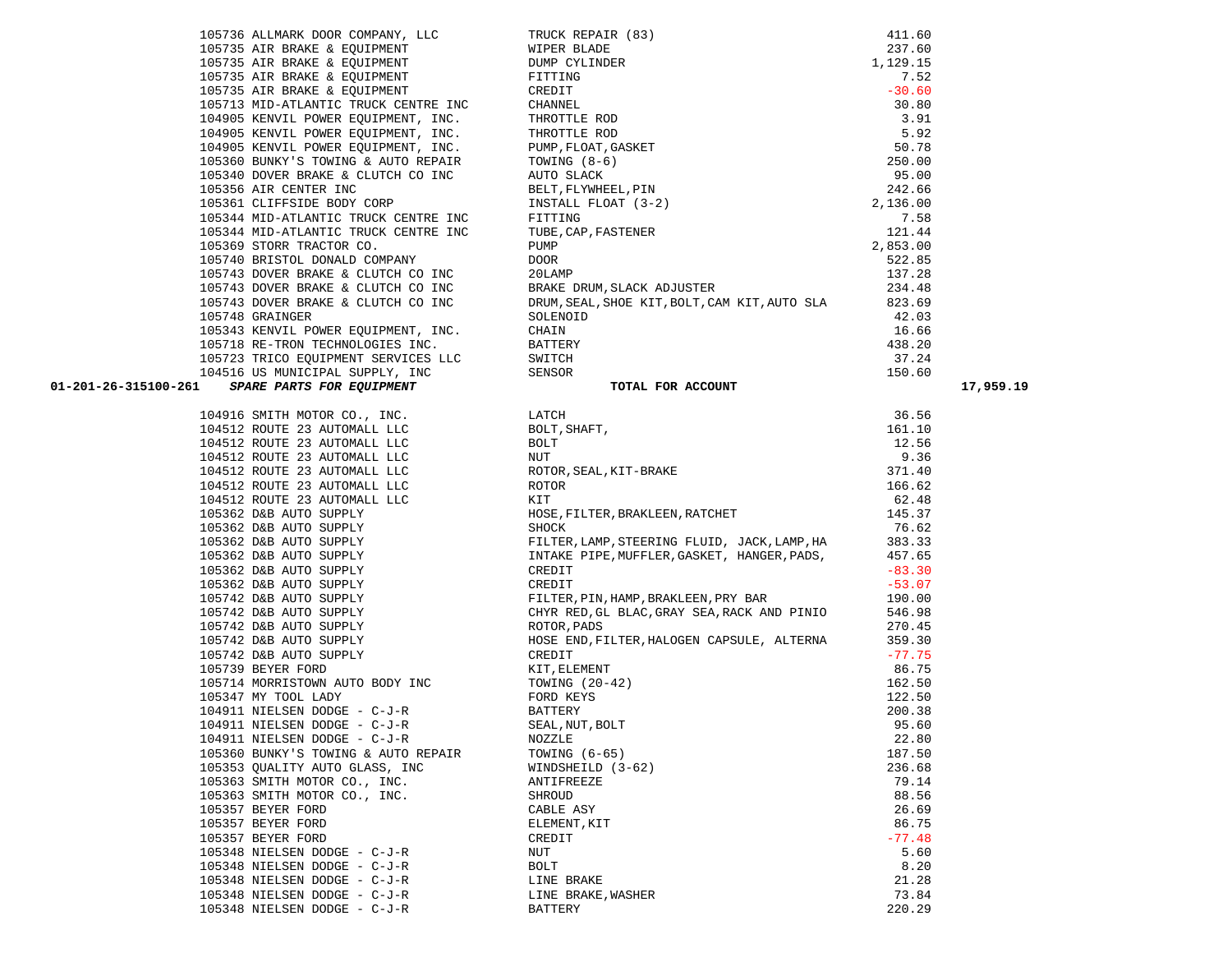| <b>Mosquito Extermination</b>                                                    |                                                               |        |        |
|----------------------------------------------------------------------------------|---------------------------------------------------------------|--------|--------|
| 103052 WORK N WEAR STORE<br>01-201-26-320100-039<br>EDUCATION SCHOOLS & TRAINING | T-shirts with Mosquito Control Name embr<br>TOTAL FOR ACCOUNT | 168.00 | 168.00 |
| 105824 DAILY RECORD<br>$01 - 201 - 26 - 320100 - 051$<br>LEGAL                   | Acct #ASB-70021874 ULV Spray Notice Inse<br>TOTAL FOR ACCOUNT | 71.96  | 71.96  |
|                                                                                  |                                                               |        |        |
| 104825 AMERICAN WEAR INC.                                                        | Clean Uniforms 8-07-14                                        | 43.41  |        |
| 104825 AMERICAN WEAR INC.                                                        | Clean Uniforms 8-14-14                                        | 43.41  |        |
| 104825 AMERICAN WEAR INC.                                                        | Clean Uniforms 8-21-14                                        | 43.41  |        |
| 104825 AMERICAN WEAR INC.                                                        | Clean Uniforms 8-28-14                                        | 43.41  |        |
| 01-201-26-320100-084<br>OTHER OUTSIDE SERVICES                                   | TOTAL FOR ACCOUNT                                             |        | 173.64 |
| 104987 ALL COUNTY RENTAL CENTER                                                  | Filler Cap #STI0000-350-0509                                  | 8.04   |        |
| 104987 ALL COUNTY RENTAL CENTER                                                  | Clutch #STI1128-160-2004                                      | 56.28  |        |
| 104987 ALL COUNTY RENTAL CENTER                                                  | Rim Sprocket 3-8, 7T #STI0000-642-1223                        | 20.52  |        |
| 104987 ALL COUNTY RENTAL CENTER                                                  | Rim Assy 3-8 8T #STI1128-007-1001                             | 81.60  |        |
| 104987 ALL COUNTY RENTAL CENTER                                                  | Needle Bearing #STI9512-933-2380                              | 20.52  |        |
| 104987 ALL COUNTY RENTAL CENTER                                                  | Bioplus Chain Lube #STI07815165012                            | 53.90  |        |
| 01-201-26-320100-098<br>OTHER OPERATING & REPAIR SUPPLY                          | TOTAL FOR ACCOUNT                                             |        | 240.86 |
| 104739 TOMAR INDUSTRIES INC                                                      | Gojo Lotion Soap #9112 CS 12/800ML/CS #P                      | 59.00  |        |
| 104739 TOMAR INDUSTRIES INC                                                      | PolyBag 22X16X58 Black 100/CS CS #MPB-58                      | 79.30  |        |
| $01 - 201 - 26 - 320100 - 249$<br><b>BLDG MAINTENANCE SUPPLIES</b>               | TOTAL FOR ACCOUNT                                             |        | 138.30 |
| 105150 MCMASTER-CARR SUPPLY CO                                                   | Disposable Alkaline Battery, Size D, pac                      | 14.64  |        |
| 105150 MCMASTER-CARR SUPPLY CO                                                   | Disposable Alkaline Battery, Size AA, pa                      | 16.74  |        |
| 105150 MCMASTER-CARR SUPPLY CO                                                   | UN-Compliant Plastic Shipping Pail, Roun                      | 31.82  |        |
| 105150 MCMASTER-CARR SUPPLY CO                                                   | Shipping and Handling                                         | 17.62  |        |

**TOTAL for Motor Services Center 51,356.19**

|                      | 105719 ROUTE 23 AUTOMALL LLC     | KIT, CABLE, ARIAL ASY, CAP   | 42.03     |
|----------------------|----------------------------------|------------------------------|-----------|
|                      | 105719 ROUTE 23 AUTOMALL LLC     | CABLE ASY                    | 15.58     |
|                      | 105719 ROUTE 23 AUTOMALL LLC     | KIT-BRAKE LI                 | 53.94     |
|                      | 105719 ROUTE 23 AUTOMALL LLC     | HOUSING, PLATE, KIT BRAKE CA | 203.95    |
|                      | 105719 ROUTE 23 AUTOMALL LLC     | LOCK ASSY                    | 63.92     |
|                      | 105719 ROUTE 23 AUTOMALL LLC     | ANTIFREEZE                   | 62.64     |
|                      | 105719 ROUTE 23 AUTOMALL LLC     | VEHICLE REPAIR (R594CG)      | 1,700.00  |
|                      | 105722 SUMMIT TRANSMISSION BRAKE | VEHICLE REPAIR (5-51)        | 2,200.00  |
|                      | 105721 STS TIRE & AUTO CENTERS   | WHEEL ALIGNMENT              | 59.95     |
|                      | 105365 STS TIRE & AUTO CENTERS   | WHEEL ALIGNMENT              | 59.95     |
| 01-201-26-315100-291 | <b>VEHICLE REPAIRS</b>           | TOTAL FOR ACCOUNT            | 12,227.45 |
|                      |                                  |                              |           |
|                      |                                  |                              |           |
|                      |                                  |                              |           |

| 105348 NIELSEN DODGE - C-J-R       | PAD KIT                                      | 184.00    |
|------------------------------------|----------------------------------------------|-----------|
| 105348 NIELSEN DODGE - C-J-R       | FILTER                                       | 32.64     |
| 105348 NIELSEN DODGE - C-J-R       | FILTER                                       | 76.80     |
| 105352 PLAINSMAN AUTO SUPPLY       | FAN CLUTCH, ORIFICE TUBE, SOCKET, BATTERY,   | 538.71    |
| 105352 PLAINSMAN AUTO SUPPLY       | RUBBER, ROTOR, PADS, BULB                    | 107.82    |
| 105352 PLAINSMAN AUTO SUPPLY       | PIPE EXTENSION, GASKET, BOLT KIT, FILTER, B  | 118.41    |
| 105352 PLAINSMAN AUTO SUPPLY       | 3 STUD METRIC, PLAMP, PLUG, LUBRIC COMP, 80W | 914.09    |
| 105352 PLAINSMAN AUTO SUPPLY       | DISTILLED WATER, WATER PUMP                  | 56.72     |
| 105352 PLAINSMAN AUTO SUPPLY       | MUFFLER, CLAMP, HOSE, BALL JOINT, HANGER     | 295.15    |
| 105349 NORMAN GALE OLDSMOBILE CORP | CAM, MODULE                                  | 284.44    |
| 105738 BEYER CHRYSLER JEEP         | PAD KIT                                      | 60.00     |
| 105746 FLEMINGTON BUICK CHEVROLET  | RADIATOR                                     | 348.60    |
| 105746 FLEMINGTON BUICK CHEVROLET  | CREDIT                                       | $-291.67$ |
| 105354 ROUTE 23 AUTOMALL LLC       | CONNECTOR, GASKET, SEAL                      | 30.59     |
| 105354 ROUTE 23 AUTOMALL LLC       | SEAL                                         | 10.72     |
| 105354 ROUTE 23 AUTOMALL LLC       | FAN ASY, CLUTCH, V-BELT                      | 190.31    |
| 105354 ROUTE 23 AUTOMALL LLC       | FILTER ASY                                   | 57.72     |
| 105354 ROUTE 23 AUTOMALL LLC       | TUBE ASY                                     | 67.20     |
| 105719 ROUTE 23 AUTOMALL LLC       | KIT, CABLE, ARIAL ASY, CAP                   | 42.03     |
| 105719 ROUTE 23 AUTOMALL LLC       | CABLE ASY                                    | 15.58     |
| 105719 ROUTE 23 AUTOMALL LLC       | KIT-BRAKE LI                                 | 53.94     |
| 105719 ROUTE 23 AUTOMALL LLC       | HOUSING, PLATE, KIT BRAKE CA                 | 203.95    |
| 105719 ROUTE 23 AUTOMALL LLC       | LOCK ASSY                                    | 63.92     |
| 105719 ROUTE 23 AUTOMALL LLC       | ANTIFREEZE                                   | 62.64     |
| 105719 ROUTE 23 AUTOMALL LLC       | VEHICLE REPAIR (R594CG)                      | 1,700.00  |
| 105722 SUMMIT TRANSMISSION BRAKE   | VEHICLE REPAIR (5-51)                        | 2,200.00  |
| 105721 STS TIRE & AUTO CENTERS     | WHEEL ALIGNMENT                              | 59.95     |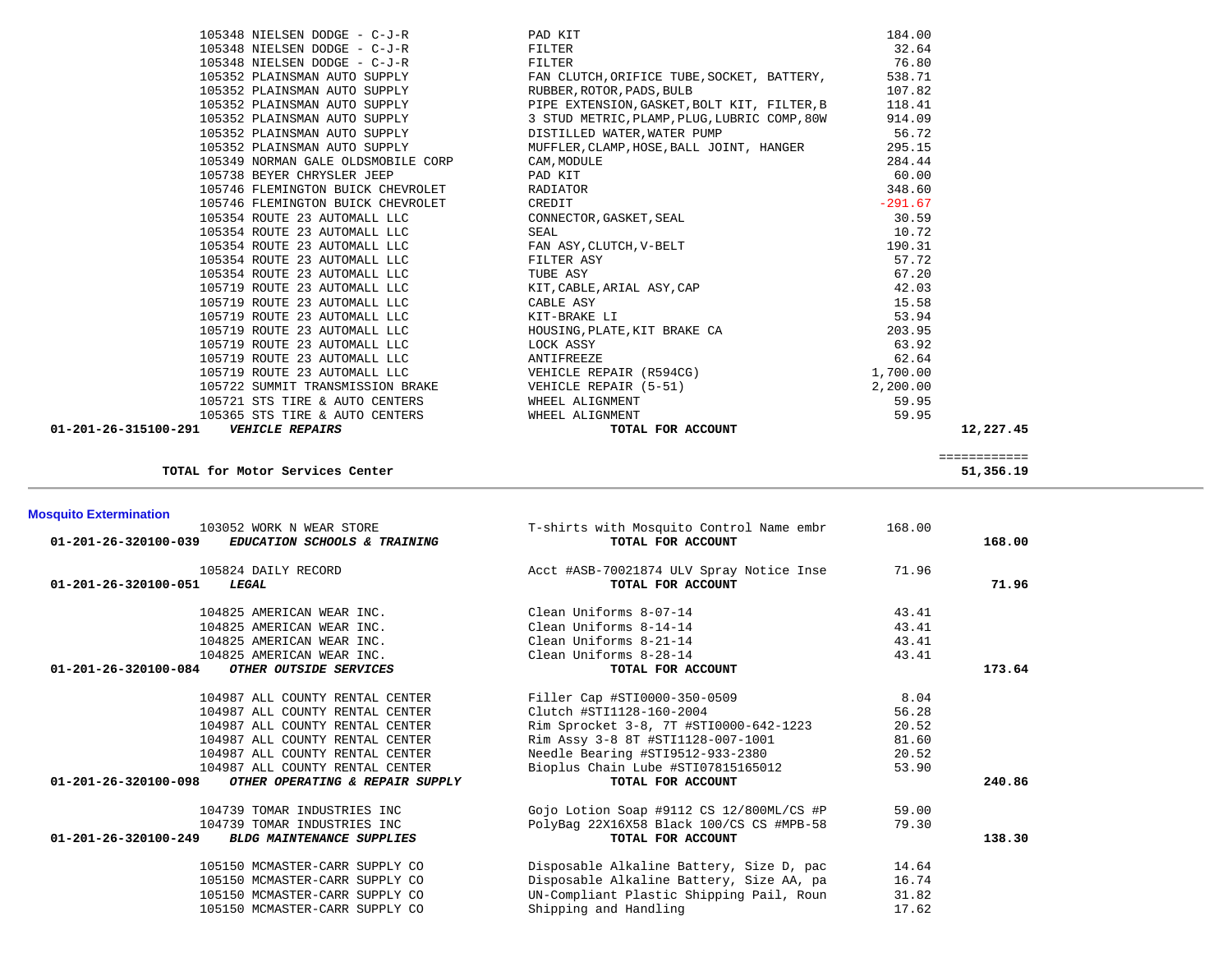| TOTAL for Health Management                                                                                                  |                                                                                     |                 | 291.99 |
|------------------------------------------------------------------------------------------------------------------------------|-------------------------------------------------------------------------------------|-----------------|--------|
| 104711 FF1 PROFESSIONAL SAFETY SERVICES<br>01-201-27-330100-210<br>ENVIRONMENTAL COMPLIANCE                                  | Ouote 139398 dated 8/22/2014<br>TOTAL FOR ACCOUNT                                   | 74.00           | 74.00  |
| <b>Health Management</b><br>104708 RAMSEY OUTDOOR<br>99289 APPLE INC<br>01-201-27-330100-058<br>OFFICE SUPPLIES & STATIONERY | ACULON AL 11 BLACK<br>quote 2101331238 Apple Digital AV Adapte<br>TOTAL FOR ACCOUNT | 139.99<br>78.00 | 217.99 |

| TOTAL for Mosquito Extermination                     |                                          |        | 2,895.39 |
|------------------------------------------------------|------------------------------------------|--------|----------|
|                                                      |                                          |        |          |
| <b>Health Management</b>                             |                                          |        |          |
| 104708 RAMSEY OUTDOOR                                | ACULON AL 11 BLACK                       | 139.99 |          |
| 99289 APPLE INC                                      | quote 2101331238 Apple Digital AV Adapte | 78.00  |          |
| 01-201-27-330100-058<br>OFFICE SUPPLIES & STATIONERY | TOTAL FOR ACCOUNT                        |        | 217.99   |
| 104711 FF1 PROFESSIONAL SAFETY SERVICES              | Ouote 139398 dated 8/22/2014             | 74.00  |          |
|                                                      |                                          |        | - - - -  |

|                      | 104825 AMERICAN WEAR INC.                                                      | Clean Uniforms 8-14-14 Invoice #220219                                                                                                                                                                                                                                       | 43.40  |          |
|----------------------|--------------------------------------------------------------------------------|------------------------------------------------------------------------------------------------------------------------------------------------------------------------------------------------------------------------------------------------------------------------------|--------|----------|
|                      | 104825 AMERICAN WEAR INC.                                                      | Clean Uniforms 8-21-13 Invoice #222326                                                                                                                                                                                                                                       | 43.40  |          |
|                      |                                                                                |                                                                                                                                                                                                                                                                              | 43.40  |          |
|                      |                                                                                | 104825 AMERICAN WEAR INC.<br>103481 THE OLYMPIC GLOVE & SAFETY CO. Case of #23120XXXXXL Coveralls<br>103481 THE OLYMPIC GLOVE & SAFETY CO. Dozen #80 PDR Dotted Gloves                                                                                                       | 65.00  |          |
|                      |                                                                                |                                                                                                                                                                                                                                                                              | 8.00   |          |
|                      | 103481 THE OLYMPIC GLOVE & SAFETY CO.                                          |                                                                                                                                                                                                                                                                              |        |          |
|                      | 103481 THE OLYMPIC GLOVE & SAFETY CO.                                          |                                                                                                                                                                                                                                                                              |        |          |
|                      | 104739 TOMAR INDUSTRIES INC                                                    | Dozen #2760710 Hycron Gloves 48.00<br>Shipping & Handling 13.00<br>Luminator Drivers Gloves Lg DZ # WSC-331 236.40<br>Malleable Iron I-Beam Clamp for Threaded 13.20                                                                                                         |        |          |
|                      | 105150 MCMASTER-CARR SUPPLY CO                                                 |                                                                                                                                                                                                                                                                              |        |          |
|                      | 105150 MCMASTER-CARR SUPPLY CO                                                 | General Purpose Duct Tape, 2" Width X 20                                                                                                                                                                                                                                     | 5.57   |          |
|                      | 105150 MCMASTER-CARR SUPPLY CO                                                 | Bit Adapter, Power, 1/4" Hex Male, 1/4: 2.25                                                                                                                                                                                                                                 |        |          |
|                      | 105150 MCMASTER-CARR SUPPLY CO                                                 |                                                                                                                                                                                                                                                                              |        |          |
|                      | 105381 TOMAR INDUSTRIES INC                                                    | Bit Adapter, Ibwer, 1/4" Hex Male, 3/8"<br>Rib1466227 Fire Extinguisher Dry/Chemical 54.00<br>KDD466227 Fire Extinguisher Dry/Chemical 54.00<br>15.00                                                                                                                        |        |          |
|                      | 105381 TOMAR INDUSTRIES INC                                                    |                                                                                                                                                                                                                                                                              |        |          |
|                      | 105381 TOMAR INDUSTRIES INC                                                    | MAS497A Lock Out Tag 6/Pk Danger 15.00<br>Do Not Operate HOWQM24 Plus Ear Muffs 9.50                                                                                                                                                                                         |        |          |
|                      | 105381 TOMAR INDUSTRIES INC                                                    |                                                                                                                                                                                                                                                                              |        |          |
|                      |                                                                                |                                                                                                                                                                                                                                                                              |        |          |
|                      | 103479 THE OLYMPIC GLOVE & SAFETY CO.<br>103479 THE OLYMPIC GLOVE & SAFETY CO. |                                                                                                                                                                                                                                                                              |        |          |
|                      | 103479 THE OLYMPIC GLOVE & SAFETY CO.                                          |                                                                                                                                                                                                                                                                              |        |          |
|                      | 103479 THE OLYMPIC GLOVE & SAFETY CO.                                          |                                                                                                                                                                                                                                                                              |        |          |
|                      | 103479 THE OLYMPIC GLOVE & SAFETY CO.                                          |                                                                                                                                                                                                                                                                              |        |          |
|                      | 103479 THE OLYMPIC GLOVE & SAFETY CO.                                          |                                                                                                                                                                                                                                                                              |        |          |
|                      | 103479 THE OLYMPIC GLOVE & SAFETY CO.                                          |                                                                                                                                                                                                                                                                              |        |          |
|                      | 103479 THE OLYMPIC GLOVE & SAFETY CO.                                          |                                                                                                                                                                                                                                                                              |        |          |
| 01-201-26-320100-258 | <b>EQUIPMENT</b>                                                               | Do Not Operate HOWQM24 Plus Ear Muffs<br>Ear Muffs<br>9.50<br>Ear Muffs<br>9.50<br>13.75<br>13.75<br>13.75<br>13.75<br>13.75<br>13.75<br>13.75<br>13.75<br>13.75<br>13.75<br>13.76<br>13.95-200 Alcohol Clean Pads<br>7.00<br>J224 Gauze Roll Bandage<br>6.00<br>G326        |        | 762.44   |
|                      |                                                                                |                                                                                                                                                                                                                                                                              |        |          |
|                      | 104741 BEYER CHRYSLER JEEP                                                     | Fuel Tank #52013188AE<br>Shield Fuel #52013197AA<br>Strap Fuel #52013198AC<br>Strap Fuel #52013801AA                                                                                                                                                                         | 592.00 |          |
|                      | 104741 BEYER CHRYSLER JEEP                                                     |                                                                                                                                                                                                                                                                              | 79.16  |          |
|                      | 104741 BEYER CHRYSLER JEEP                                                     |                                                                                                                                                                                                                                                                              | 15.60  |          |
|                      | 104741 BEYER CHRYSLER JEEP                                                     |                                                                                                                                                                                                                                                                              | 16.36  |          |
|                      | 105059 PLAINSMAN AUTO SUPPLY                                                   | Drill Set - 20VCPTDRLIMPWFREEBAT #DCK280                                                                                                                                                                                                                                     | 249.00 |          |
|                      | 105383 PLAINSMAN AUTO SUPPLY                                                   |                                                                                                                                                                                                                                                                              |        |          |
|                      | 105383 PLAINSMAN AUTO SUPPLY                                                   |                                                                                                                                                                                                                                                                              |        |          |
|                      | 105383 PLAINSMAN AUTO SUPPLY                                                   |                                                                                                                                                                                                                                                                              |        |          |
|                      | 105383 PLAINSMAN AUTO SUPPLY                                                   |                                                                                                                                                                                                                                                                              |        |          |
|                      | 105383 PLAINSMAN AUTO SUPPLY                                                   |                                                                                                                                                                                                                                                                              |        |          |
|                      | 105383 PLAINSMAN AUTO SUPPLY                                                   |                                                                                                                                                                                                                                                                              |        |          |
|                      | 105470 PLAINSMAN AUTO SUPPLY                                                   |                                                                                                                                                                                                                                                                              |        |          |
|                      | 105470 PLAINSMAN AUTO SUPPLY                                                   |                                                                                                                                                                                                                                                                              |        |          |
|                      | 105470 PLAINSMAN AUTO SUPPLY                                                   |                                                                                                                                                                                                                                                                              |        |          |
|                      | 105470 PLAINSMAN AUTO SUPPLY                                                   | Drill Set - 20VCPTDRLIMPWFREEBAT #DCK280<br>200S Air Hose #H-253<br>Boos Pac #E850000<br>Mirror #7038D<br>Mirror #7038D<br>2.30<br>2.30<br>2.30<br>2.30<br>2.30<br>2.30<br>2.30<br>2.30<br>2.30<br>2.30<br>2.30<br>2.30<br>2.30<br>2.30<br>2.30<br>2.30<br>2.30<br>2.30<br>2 |        |          |
| 01-201-26-320100-291 | <b>VEHICLE REPAIRS</b>                                                         | TOTAL FOR ACCOUNT                                                                                                                                                                                                                                                            |        | 1,259.37 |
|                      |                                                                                |                                                                                                                                                                                                                                                                              |        |          |

104825 AMERICAN WEAR INC. Clean Uniforms 8-07-14 Invoice # 218122 43.40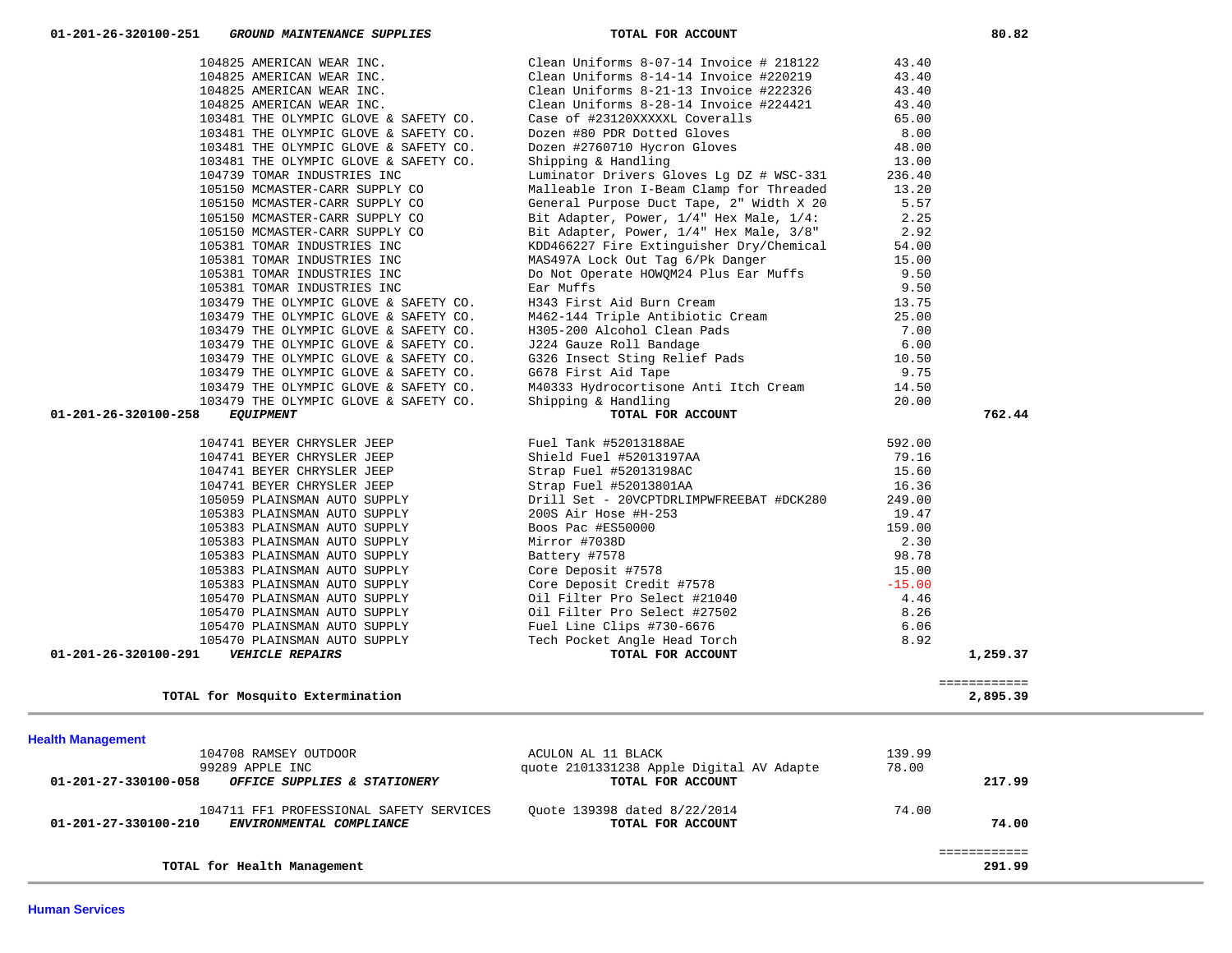| <b>Office on Aging</b><br>105468 OPHELIA V. CRUSE<br>01-201-27-333100-048<br><b>INSURANCE</b> | Car Insurance reimbursement for August-2<br>TOTAL FOR ACCOUNT  | 12.00  | 12.00  |
|-----------------------------------------------------------------------------------------------|----------------------------------------------------------------|--------|--------|
| 106351 COUNTY OF MORRIS<br>$01 - 201 - 27 - 333100 - 068$<br>POSTAGE & METERED MAIL           | 2ND HALF 9/14 METERED MAIL<br>TOTAL FOR ACCOUNT                | 283.71 | 283.71 |
| 105426 MORRIS SIGN CO LLC<br>$01 - 201 - 27 - 333100 - 069$<br>PRINTING                       | Double sided signs for Morris County Cra<br>TOTAL FOR ACCOUNT  | 800.00 | 800.00 |
| 105468 OPHELIA V. CRUSE<br>01-201-27-333100-082<br>TRAVEL EXPENSE                             | Miles reimbursement for August-2014<br>TOTAL FOR ACCOUNT       | 57.75  | 57.75  |
| 105804 HUBER & ASSOCIATES<br>01-201-27-333100-084<br>OTHER OUTSIDE SERVICES                   | Competency Evaluation of APS client (D.P)<br>TOTAL FOR ACCOUNT | 400.00 | 400.00 |

| 105900 THOMAS POLLIO                                    |                                          | 400.00 |              |
|---------------------------------------------------------|------------------------------------------|--------|--------------|
| 105140 BOW TIE CINEMAS LLC                              | Prepurchased Movie Tickets               | 700.00 |              |
| 01-201-27-331110-059<br>OTHER GENERAL EXPENSES          | TOTAL FOR ACCOUNT                        |        | 1,100.00     |
| 105140 BOW TIE CINEMAS LLC                              | Handling Fee                             | 10.00  |              |
| 106351 COUNTY OF MORRIS                                 | 2ND HALF 9/14 METERED MAIL               | 2.34   |              |
| 01-201-27-331110-068<br>POSTAGE AND METERED MAIL        | TOTAL FOR ACCOUNT                        |        | 12.34        |
| 99478 HEWLETT-PACKARD COMPANY                           | HP LaserJet Pro 200 Color Ouote #9575547 | 229.00 |              |
| 01-201-27-331110-164<br><b>OFFICE MACHINES - RENTAL</b> | TOTAL FOR ACCOUNT                        |        | 229.00       |
| 104752 WALKER DISPLAY INC.                              | Free Hanging Rods & Hooks                | 148.95 |              |
| 01-201-27-331110-258<br><i>EQUIPMENT</i>                | TOTAL FOR ACCOUNT                        |        | 148.95       |
|                                                         |                                          |        | :=========== |
| TOTAL for Youth Shelter                                 |                                          |        | 2,158.01     |

 104885 NJACYF Organizational Dues 500.00  **01-201-27-331110-039** *EDUCATION SCHOOLS & TRAINING* **TOTAL FOR ACCOUNT 500.00**

106140 TRITEC OFFICE EQUIPMENT INC Copy charges **167.72**<br> **167.72 OFFICE SUPPLIES & STATIONERY COPY COTAL FOR ACCOUNT 01-201-27-331110-058** *OFFICE SUPPLIES & STATIONERY* **TOTAL FOR ACCOUNT 167.72**

### **Youth Shelter**

| 01-201-27-331100-068 | POSTAGE & METERED MAIL                | TOTAL FOR ACCOUNT                        |        | 24.17    |
|----------------------|---------------------------------------|------------------------------------------|--------|----------|
|                      | 105946 LONGFELLOWS SANDWICH DELI      | Refreshments for the HSAC meeting held o | 126.00 |          |
|                      | 105946 LONGFELLOWS SANDWICH DELI      | 3 two liter bottles of Soda              | 9.00   |          |
|                      | 105946 LONGFELLOWS SANDWICH DELI      | 1 gallon of water                        | 2.99   |          |
|                      | 105945 SODEXO INC & AFFILIATES        | Catering refreshments for MHSAAB Meeting | 63.75  |          |
|                      | 105945 SODEXO INC & AFFILIATES        | Roast Beef Sandwiches                    | 14.25  |          |
|                      | 105945 SODEXO INC & AFFILIATES        | Mixed salad                              | 15.00  |          |
|                      | 105945 SODEXO INC & AFFILIATES        | chips                                    | 9.90   |          |
|                      | 105945 SODEXO INC & AFFILIATES        | soda and waters                          | 14.40  |          |
|                      | 105945 SODEXO INC & AFFILIATES        | 2.5 dozen cookies                        | 15.00  |          |
|                      | 105945 SODEXO INC & AFFILIATES        | Delivery chq                             | 8.00   |          |
| 01-201-27-331100-088 | <i>MEETING EXP ADVISORY BOARD ETC</i> | TOTAL FOR ACCOUNT                        |        | 278.29   |
|                      | 105074 MUNICIPAL CAPITAL CORP         | Payment for the Savin MP C3502 HS Ricoh  | 872.20 |          |
| 01-201-27-331100-164 | <b>OFFICE MACHINES - RENTAL</b>       | TOTAL FOR ACCOUNT                        |        | 872.20   |
|                      |                                       |                                          |        |          |
|                      | TOTAL for Human Services              |                                          |        | 1,174.66 |

106351 COUNTY OF MORRIS 2ND HALF 9/14 METERED MAIL 24.17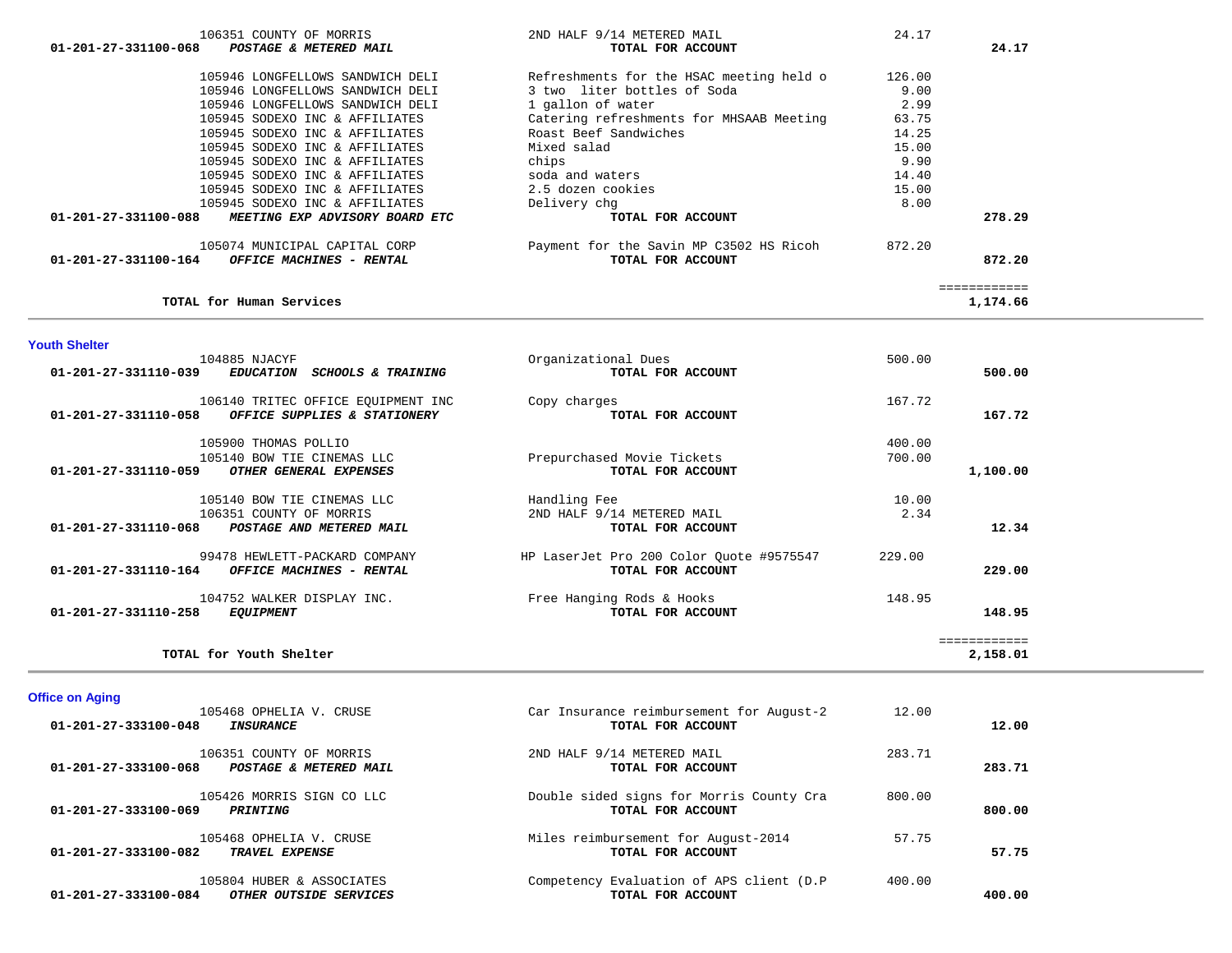| 105835 LORI E. ADAMS<br>01-201-27-333100-117<br><b>INTERPRETOR FEES</b>                                                                                                                                                                                                                                                                                 | ACADV MTG9/11/14<br>TOTAL FOR ACCOUNT                                                                                                                                                                                                                                                                                                                                 | 175.00                                                                                 | 175.00                    |  |
|---------------------------------------------------------------------------------------------------------------------------------------------------------------------------------------------------------------------------------------------------------------------------------------------------------------------------------------------------------|-----------------------------------------------------------------------------------------------------------------------------------------------------------------------------------------------------------------------------------------------------------------------------------------------------------------------------------------------------------------------|----------------------------------------------------------------------------------------|---------------------------|--|
| TOTAL for Office on Aging                                                                                                                                                                                                                                                                                                                               |                                                                                                                                                                                                                                                                                                                                                                       |                                                                                        | ============<br>1,728.46  |  |
| <b>Grant in Aid</b>                                                                                                                                                                                                                                                                                                                                     |                                                                                                                                                                                                                                                                                                                                                                       |                                                                                        |                           |  |
| 105548 CFCS - HOPE HOUSE<br>105549 CFCS - HOPE HOUSE<br>105760 CFCS - HOPE HOUSE<br>105760 CFCS - HOPE HOUSE<br>105760 CFCS - HOPE HOUSE<br>105760 CFCS - HOPE HOUSE<br>105760 CFCS - HOPE HOUSE<br>105760 CFCS - HOPE HOUSE<br>01-201-27-342000-480<br>GRANT IN AID GIA: HOPEHOUSEOPERTNFIXIT                                                          | FIX-IT GIA 1425Period 8/1/14-8/31/1431.5<br>CHORE GIA 1439Period 8/1/14-8/31/14118 u<br>14.75 AIDS EDUCATION SESSIONS @ \$117.76<br>2 SUPPORT GROUPS @ \$235.50 MONTH OF AUGU<br>26.5 INDIVIDUAL COUNSELING SESSIONS @ \$5<br>1 LIFE INTEGRATION RETREATS @ \$2903.33 A<br>3 LIVING WITH AIDS @ \$294.40<br>2 AIDS EDUCATION SESSIONS @ \$117.76<br>TOTAL FOR ACCOUNT | 2,240.00<br>4,020.00<br>1,737.00<br>471.00<br>1,560.00<br>2,903.00<br>883.00<br>236.00 | 14,050.00                 |  |
| TOTAL for Grant in Aid                                                                                                                                                                                                                                                                                                                                  |                                                                                                                                                                                                                                                                                                                                                                       |                                                                                        | ============<br>14,050.00 |  |
| <b>Seniors, Disabled &amp; Veterans</b>                                                                                                                                                                                                                                                                                                                 |                                                                                                                                                                                                                                                                                                                                                                       |                                                                                        |                           |  |
| 105471 CORNERSTONE FAMILY<br>01-201-27-343100-036<br>CONTRACTED SERVICES - ADULT DAY CARE                                                                                                                                                                                                                                                               | MVADC Period 8/1/14-8/31/14<br>920 unit<br>TOTAL FOR ACCOUNT                                                                                                                                                                                                                                                                                                          | 18,243.68                                                                              | 18,243.68                 |  |
| TOTAL for Seniors, Disabled & Veterans                                                                                                                                                                                                                                                                                                                  |                                                                                                                                                                                                                                                                                                                                                                       |                                                                                        | ============<br>18,243.68 |  |
| <b>County Board of Social Service</b>                                                                                                                                                                                                                                                                                                                   |                                                                                                                                                                                                                                                                                                                                                                       |                                                                                        |                           |  |
| 105003 CWDA<br>01-201-27-345100-034<br>CONFERENCE EXPENSES                                                                                                                                                                                                                                                                                              | CWDA monthly meetings on 9/12/14, 10/10/<br>TOTAL FOR ACCOUNT                                                                                                                                                                                                                                                                                                         | 160.00                                                                                 | 160.00                    |  |
| 105134 STAPLES BUSINESS ADVANTAGE<br>105134 STAPLES BUSINESS ADVANTAGE<br>105134 STAPLES BUSINESS ADVANTAGE<br>105134 STAPLES BUSINESS ADVANTAGE<br>105134 STAPLES BUSINESS ADVANTAGE<br>105134 STAPLES BUSINESS ADVANTAGE<br>105138 W.B. MASON COMPANY INC<br>104636 PITNEY BOWES CREDIT CORP                                                          | $X-Stamper$ 9/16in X 1-11/16in - Order #71<br>X-Stamper 9/16in X 1-11/16in - Order #71<br>X-Stamper Refill Ink Red 20 ML/ Order #7<br>Order #7122047973-000-001/08-06-14<br>One-Color Title - Scanned/Order #7122047<br>Stapler, STD, Tacks, BK / Order #7122047<br>Order #S020948772/8-28-14<br>Purchase of Tap strips & Ink cartridge /                             | 55.70<br>55.70<br>35.88<br>1,920.86<br>138.60<br>83.82<br>393.92<br>731.86             |                           |  |
| 01-201-27-345100-058<br>OFFICE SUPPLIES & STATIONERY                                                                                                                                                                                                                                                                                                    | TOTAL FOR ACCOUNT                                                                                                                                                                                                                                                                                                                                                     |                                                                                        | 3,416.34                  |  |
| 104341 LANGUAGE LINE SERVICES<br>104465 PAPER MART INC<br>106206 DEER PARK<br>01-201-27-345100-059<br>OTHER GENERAL EXPENSES                                                                                                                                                                                                                            | Over the phone interpretation service -<br>A-PLUS XERO WHITE 95 BRI / 8 1/2X11 20#/<br>Acct. #0434488383/08-15-14 to 09-14-14<br>TOTAL FOR ACCOUNT                                                                                                                                                                                                                    | 96.90<br>1,425.00<br>292.98                                                            | 1,814.88                  |  |
| 105008 LEXIS NEXIS/MATTHEW BENDER<br>105139 NJBIZ<br>01-201-27-345100-070<br>PUBLICATION & SUBSCRIPTIONS                                                                                                                                                                                                                                                | Subscription for NJ Admin. code title 4A<br>Renewal of Subscription for NJBIZ for a<br>TOTAL FOR ACCOUNT                                                                                                                                                                                                                                                              | 132.00<br>64.95                                                                        | 196.95                    |  |
| 105686 JOHNSON & JOHNSON, ESOS<br>105686 JOHNSON & JOHNSON, ESQS<br>105686 JOHNSON & JOHNSON, ESQS<br>105006 UNITRONIX DATA SYSTEMS INC<br>106205 U.S. SECURITY ASSOCIATES, INC.<br>106205 U.S. SECURITY ASSOCIATES, INC.<br>106205 U.S. SECURITY ASSOCIATES, INC.<br>106205 U.S. SECURITY ASSOCIATES, INC.<br>01-201-27-345100-325<br>SPECIAL SERVICES | CS - Legal services rendered for the mon<br>Collections - Professional Service<br>Alma Galletta v. OTA<br>Software maintenance for the month of Se<br>Payment for Security Officer / Client #5<br>$7/18/14 - 7/24/14$<br>$7/25/14 - 7/31/14$<br>$8/1/14 - 8/7/14$<br>TOTAL FOR ACCOUNT                                                                                | 3,840.00<br>2,112.00<br>48.00<br>5,412.00<br>649.70<br>819.42<br>693.50<br>657.00      | 14,231.62                 |  |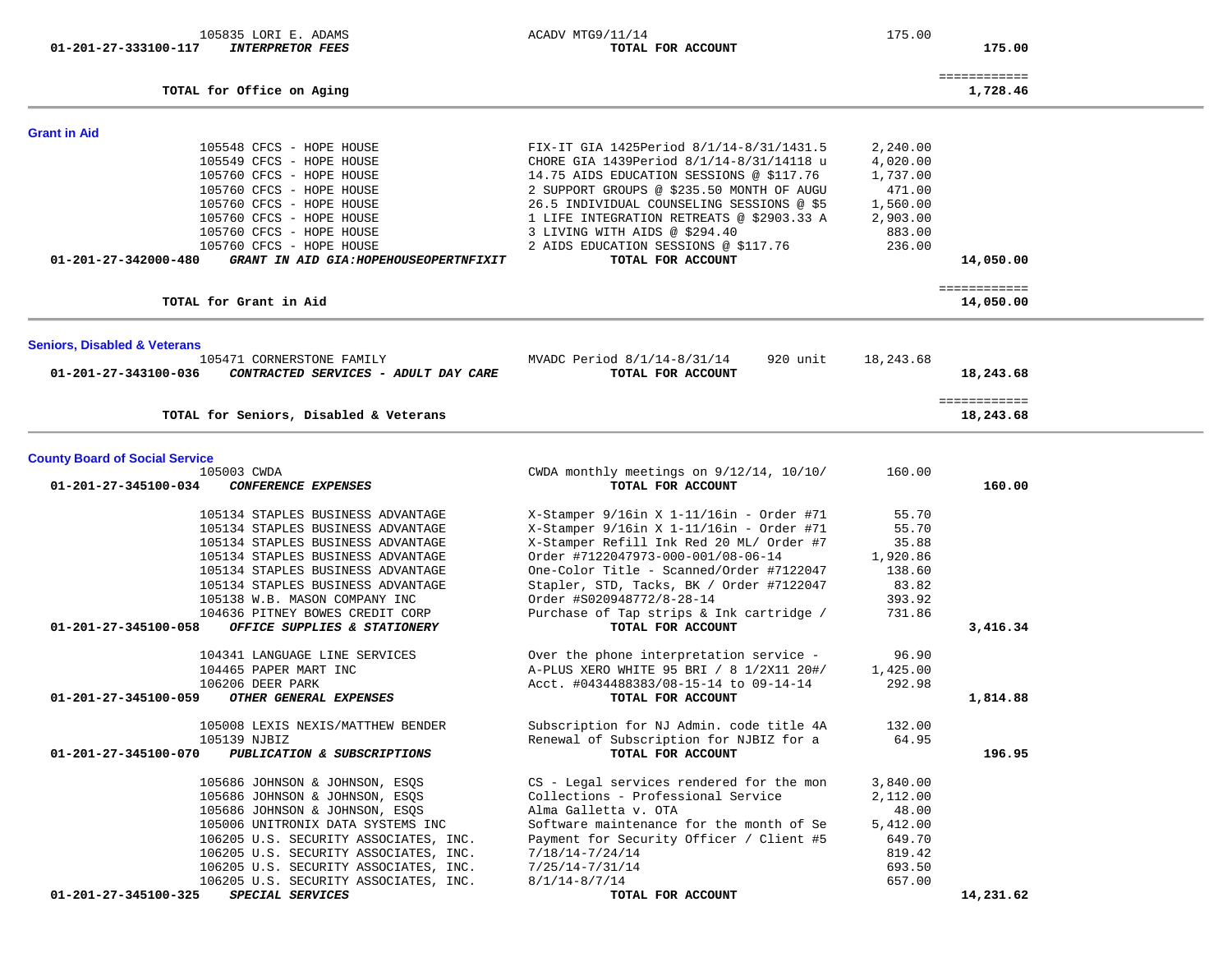| 105687 LUCY D'ANNA<br>01-201-27-345100-333<br>OTHER ALLOWANCES                                                                     | Insurance reimb. for January to December<br>TOTAL FOR ACCOUNT                               | 144.00               | 144.00                    |
|------------------------------------------------------------------------------------------------------------------------------------|---------------------------------------------------------------------------------------------|----------------------|---------------------------|
| 105018 F & E CHECK PROTECTOR SALES CO.<br>105018 F & E CHECK PROTECTOR SALES CO.<br>01-201-27-345100-334 MINOR EQUIPMENT PURCHASES | One Headman 5000 Checksigner Triple Sign 470.00<br>Shipping & Handling<br>TOTAL FOR ACCOUNT | 29.50                | 499.50                    |
| TOTAL for County Board of Social Service                                                                                           |                                                                                             |                      | ============<br>20,468.54 |
|                                                                                                                                    |                                                                                             |                      |                           |
| <b>MV: Administration</b><br>106218 ARNEL P GARCIA                                                                                 | LPN,9-14-2014 thru 9-27-2014                                                                | 2,320.00             |                           |
| 106181 BARKEL FLEMMING                                                                                                             | LPN,9-14-2014 thru 9-27-2014                                                                | 689.33               |                           |
| 106182 CARLO N DURAN                                                                                                               | RN,9-14-2014 thru 9-27-2014                                                                 | 592.00               |                           |
| 106183 CARRELLE L CALIXTE                                                                                                          | LPN,9-14-2014 thru 9-27-2014                                                                | 2,834.75             |                           |
| 106184 CHARLES NADARAJAH                                                                                                           | RN,9-14-2014 thru 9-27-2014                                                                 | 1,480.00             |                           |
| 106187 DAMACINA L. OKE                                                                                                             | LPN,9-14-2014 thru 9-27-2014                                                                | 1,884.42             |                           |
| 106188 DANILO LAPID                                                                                                                | RN,9-14-2014 thru 9-27-2014                                                                 | 1,772.67             |                           |
| 106189 DAVID JEAN-LOUIS                                                                                                            | LPN,9-14-2014 thru 9-27-2014                                                                | 2,299.00             |                           |
| 106190 EDITHA MARQUEZ                                                                                                              | RN,9-14-2014 thru 9-27-2014                                                                 | 610.50               |                           |
| 106191 ELIZABETH VILLASENOR                                                                                                        | RN, 9-14-2014 thru 9-27-2014                                                                | 1,914.75             |                           |
| 106192 ELLEN M. NOLL                                                                                                               | LPN, 9-14-2014 thru 9-27-2014                                                               | 710.50               |                           |
| 106193 EVELYN TOLENTINO                                                                                                            | RN,9-14-2014 thru 9-27-2014                                                                 | 1,293.89             |                           |
| 106194 GEORGINA GRAY-HORSLEY                                                                                                       | LPN,9-14-2014 thru 9-27-2014                                                                | 700.35               |                           |
| 106195 HARRIET VALLECER RN                                                                                                         | RN,9-14-2014 thru 9-27-2014                                                                 | 766.64               |                           |
| 106196 ILLIENE CHARLES, RN                                                                                                         | RN,9-14-2014 thru 9-27-2014                                                                 | 3,015.50             |                           |
| 106197 JESSY JACOB                                                                                                                 | LPN, 9-14-2014 thru 9-27-2014                                                               | 217.50               |                           |
| 106198 LILLY JOSEPH KURIAN                                                                                                         | RN, 9-14-2014 thru 9-27-2014                                                                | 296.00               |                           |
| 106200 LOREEN RAFISURA                                                                                                             | RN,9-14-2014 thru 9-27-2014                                                                 | 1,218.04             |                           |
| 106201 LOUISE R. MACCHIA                                                                                                           | RN,9-14-2014 thru 9-27-2014                                                                 | 2,183.00             |                           |
| 106202 MA. LIZA IMPERIAL                                                                                                           | RN,9-14-2014 thru 9-27-2014                                                                 | 3,623.41             |                           |
| 106203 MARIA CARMELITA OBLINA                                                                                                      | LPN,9-14-2014 thru 9-27-2014                                                                | 754.00               |                           |
| 106162 MARION ENNIS                                                                                                                | LPN,9-14-2014 thru 9-27-2014                                                                | 2,158.50             |                           |
| 106163 MARTHA YAGHI                                                                                                                | RN,9-14-2014 thru 9-27-2014                                                                 | 888.00               |                           |
| 106164 MELOJANE CELESTINO<br>106165 MICHAEL ZINN                                                                                   | RN,9-14-2014 thru 9-27-2014<br>RN,9-14-2014 thru 9-27-2014                                  | 1,167.35<br>2,423.50 |                           |
| 106166 MICHELLE CAPILI                                                                                                             | RN,9-14-2014 thru 9-27-2014                                                                 | 888.00               |                           |
| 106167 MIRLENE ESTRIPLET                                                                                                           | RN,9-14-2014 thru 9-27-2014                                                                 | 4,144.00             |                           |
| 106168 ROSE DUMAPIT                                                                                                                | RN,9-14-2014 thru 9-27-2014                                                                 | 1,760.09             |                           |
| 106169 ROSEMARY BATANE COBCOBO                                                                                                     | RN, 9-14-2014 thru 9-27-2014                                                                | 2,368.00             |                           |
| 106170 SUZIE COLLIN                                                                                                                | RN, 9-14-2014 thru 9-27-2014                                                                | 2,997.00             |                           |
| 106171 TEODORA O. DELEON                                                                                                           | RN,9-14-2014 thru 9-27-2014                                                                 | 592.00               |                           |
| 106172 TERESA OMWENGA                                                                                                              | RN,9-14-2014 thru 9-27-2014                                                                 | 1,479.26             |                           |
| 106186 COLLETE K NYANARO                                                                                                           | RN, 9-14-2014 thru 9-27-2014                                                                | 592.00               |                           |
| 01-201-27-350100-013<br>TEMPORARY HELP - PER DIEM NURSES                                                                           | TOTAL FOR ACCOUNT                                                                           |                      | 52,633.95                 |
| 106039 AEQUOR HEALTHCARE SERVICES, LLC                                                                                             | Agency Nursing from 8-24-2014 thru 8-30- 10,501.08                                          |                      |                           |
| 106039 AEQUOR HEALTHCARE SERVICES, LLC                                                                                             | Agency Nursing from 8-31-2014 thru 9-06-                                                    | 7,933.68             |                           |
| 01-201-27-350100-016<br>OUTSIDE SALARIES & WAGES                                                                                   | TOTAL FOR ACCOUNT                                                                           |                      | 18,434.76                 |
| 106062 PREMIER HEALTHCARE                                                                                                          | Professional Consulting Services, August~                                                   | 1,880.00             |                           |
| <b>CONSULTATION FEE</b><br>01-201-27-350100-035                                                                                    | TOTAL FOR ACCOUNT                                                                           |                      | 1,880.00                  |
| 105313 KILBOURNE & KILBOURNE                                                                                                       | 128,8-12-2014                                                                               | 145.00               |                           |
| 01-201-27-350100-041<br>EMPLOYEE RECOGNITION PROGRAM                                                                               | TOTAL FOR ACCOUNT                                                                           |                      | 145.00                    |
| 105309 DEER PARK                                                                                                                   | 0435619937, 7-15 thru 8-14-2014                                                             | 21.92                |                           |
| 01-201-27-350100-046<br><b>GENERAL STORES</b>                                                                                      | TOTAL FOR ACCOUNT                                                                           |                      | 21.92                     |

105687 LUCY D'ANNA 105687 LUCY D'ANNA 105687 LUCY D'ANNA 105687 LUCY D'ANNA 105687 LUCY D'ANNA 10568 105687 MAP - Mileage reimb. for June 2014 105687 LUCY D'ANNA 105687 MAP - Mileage reimb. for ACCOUNT  **01-201-27-345100-332** *MILEAGE* **TOTAL FOR ACCOUNT 5.25**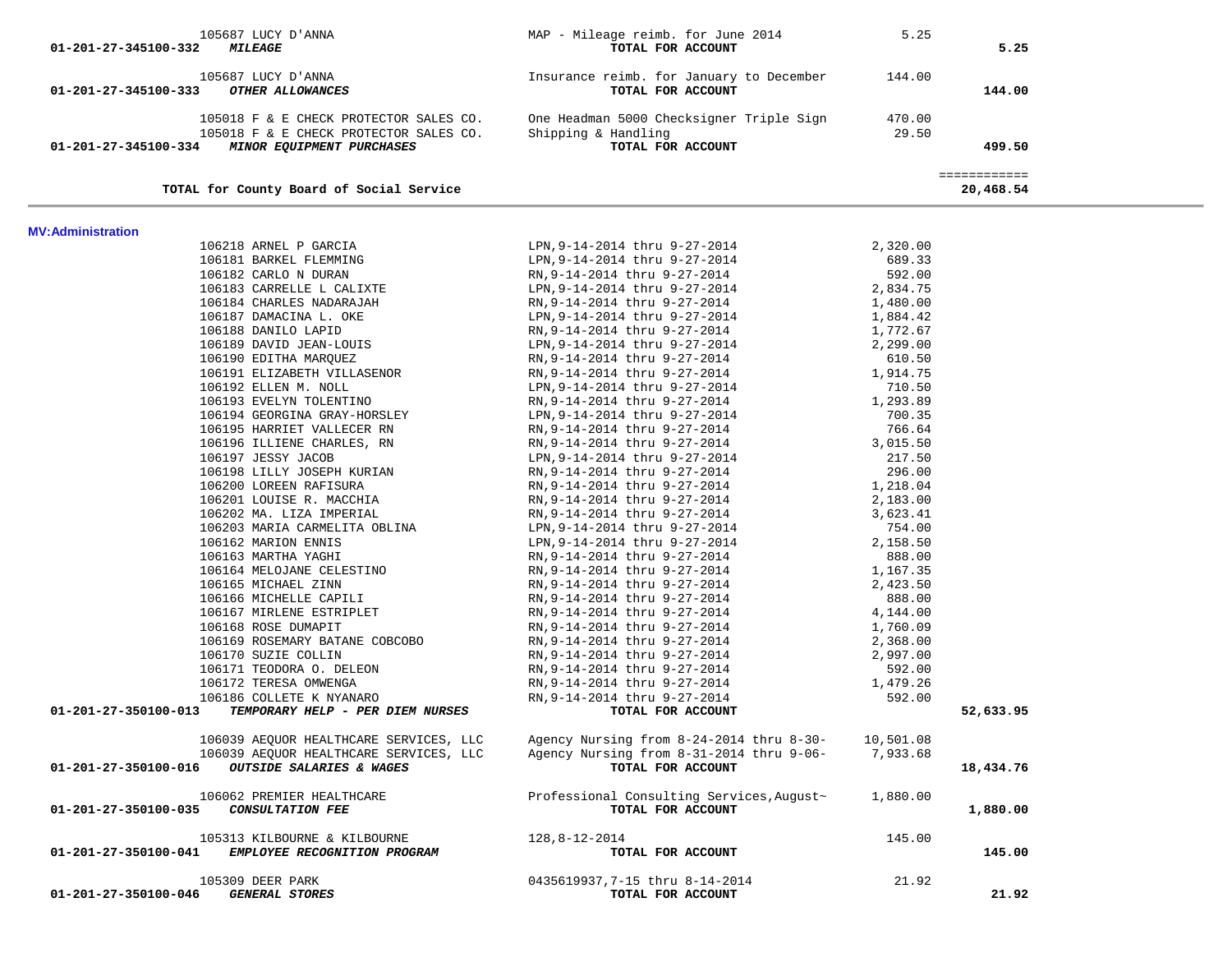| 106056 MILLER & CHITTY CO INC<br>106055 MILLER & CHITTY CO INC | 0014350000, Annual Service Agreement, 8-1-<br>0014350000, Annual Service Agreement, 8-1- | 8,175.00<br>8,500.00 |                          |  |
|----------------------------------------------------------------|------------------------------------------------------------------------------------------|----------------------|--------------------------|--|
| 105338 TBS CONTROLS LLC                                        | M13000, October~2014                                                                     | 2,679.17             |                          |  |
| EQUIPMENT SERVICE AGREEMENTS<br>01-201-27-350110-044           | TOTAL FOR ACCOUNT                                                                        |                      | 19,354.17                |  |
| 106065 SOUTHEAST MORRIS COUNTY                                 | 2120000537.00,8-11-2014 thru 9-9-2014                                                    | 6,123.65             |                          |  |
| 01-201-27-350110-147<br>WATER                                  | TOTAL FOR ACCOUNT                                                                        |                      | 6,123.65                 |  |
| 106044 BOB BARKER COMPANY, INC.                                | OZINCO, 9-23-2014                                                                        | 766.49               |                          |  |
| 105330 BAYWAY LUMBER                                           | 202120, 7-11-2014                                                                        | 1,599.80             |                          |  |
| 105334 BATTERIES PLUS                                          | 9732856340, 8-27-2014                                                                    | 438.72               |                          |  |
| 105331 COOPER ELECTRIC SUPPLY CO.                              | 228932, 7-22-2014                                                                        | 466.67               |                          |  |
| 105331 COOPER ELECTRIC SUPPLY CO.                              | 228932, 7-22-2014                                                                        | 1,295.00             |                          |  |
| 105331 COOPER ELECTRIC SUPPLY CO.                              | 228932, 8-21-2014                                                                        | 811.37               |                          |  |
| 105331 COOPER ELECTRIC SUPPLY CO.                              | 228932, 8-21-2014                                                                        | 464.80               |                          |  |
| 105331 COOPER ELECTRIC SUPPLY CO.                              | 228932, 8-25-2014                                                                        | 689.46               |                          |  |
| 105331 COOPER ELECTRIC SUPPLY CO.                              | 228932, 8-26-2014                                                                        | $-620.07$            |                          |  |
| 105326 COMPLETE SECURITY SYSTEMS, INC.                         | 12405,8-20-2014                                                                          | 305.00               |                          |  |
| 105328 TURTLE & HUGHES, INC                                    | 132425,8-4-2014                                                                          | 773.06               |                          |  |
| 01-201-27-350110-204<br>PLANT OPERATION                        | TOTAL FOR ACCOUNT                                                                        |                      | 6,990.30                 |  |
| 106054 MILLER & CHITTY CO INC                                  | 0014350000,9-19-2014                                                                     | 840.00               |                          |  |
| 106054 MILLER & CHITTY CO INC                                  | 0014350000,9-18-2014                                                                     | 1,440.00             |                          |  |
| 106064 SCHINDLER ELEVATOR CORPORATION                          | 5000013604, 3-17-2014                                                                    | 551.92               |                          |  |
| 106064 SCHINDLER ELEVATOR CORPORATION                          | 5000013604, 4-29-2014                                                                    | 1,643.45             |                          |  |
| 98921 SCALES INDUSTRIAL                                        | 20869, 5/8/14                                                                            | 444.50               |                          |  |
| 01-201-27-350110-262<br>MACHINERY REPAIRS & PARTS              | TOTAL FOR ACCOUNT                                                                        |                      | 4,919.87                 |  |
|                                                                |                                                                                          |                      | ============             |  |
| TOTAL for MV: Building Services                                |                                                                                          |                      | 37,387.99                |  |
| <b>MV:Dietary</b>                                              |                                                                                          |                      |                          |  |
| 104490 STATE OF NJ                                             | 24-007-900, August~2014                                                                  | 293.03               |                          |  |
| 104490 STATE OF NJ                                             | 24-007-900, August~2014                                                                  | 3,486.75             |                          |  |
| 104490 STATE OF NJ                                             | 24-007-900, August~2014                                                                  | 277.19               |                          |  |
| 01-201-27-350115-185<br>FOOD                                   | TOTAL FOR ACCOUNT                                                                        |                      | 4,056.97                 |  |
| 106067 STAR LEDGER                                             | 947758, Ledger for w/e 9-6-2014                                                          | 52.49                |                          |  |
| 106067 STAR LEDGER                                             | 947758, Ledger for w/e 9-13-2014                                                         | 49.64                |                          |  |
| 106067 STAR LEDGER                                             | 947758, Ledger for w/e 9-20-2014                                                         | 61.04                |                          |  |
| 01-201-27-350115-186<br>COFFEE / GIFT SHOP                     | TOTAL FOR ACCOUNT                                                                        |                      | 163.17                   |  |
| TOTAL for MV: Dietary                                          |                                                                                          |                      | ============<br>4,220.14 |  |
|                                                                |                                                                                          |                      |                          |  |

| <b>MV:Building Services</b><br>106056 MILLER & CHITTY CO INC              | 0014350000, Annual Service Agreement, 8-1-      | 8,175.00         |
|---------------------------------------------------------------------------|-------------------------------------------------|------------------|
| TOTAL for MV: Administration                                              |                                                 | 73,702.74        |
| 106351 COUNTY OF MORRIS<br>01-201-27-350100-068<br>POSTAGE & METERED MAIL | 2ND HALF 9/14 METERED MAIL<br>TOTAL FOR ACCOUNT | 135.83<br>135.83 |
| 01-201-27-350100-058<br>OFFICE SUPPLIES & STATIONERY                      | TOTAL FOR ACCOUNT                               | 451.28           |
| 106066 STAPLES BUSINESS ADVANTAGE                                         | 1032198,8-14-2014                               | 171.99           |
| 106066 STAPLES BUSINESS ADVANTAGE                                         | 1032198,8-20-2014                               | 47.49            |
| 106066 STAPLES BUSINESS ADVANTAGE                                         | 1032198,8-13-2014                               | 100.02           |
| 106066 STAPLES BUSINESS ADVANTAGE                                         | 1032198,8-13-2014                               | 131.78           |
|                                                                           |                                                 |                  |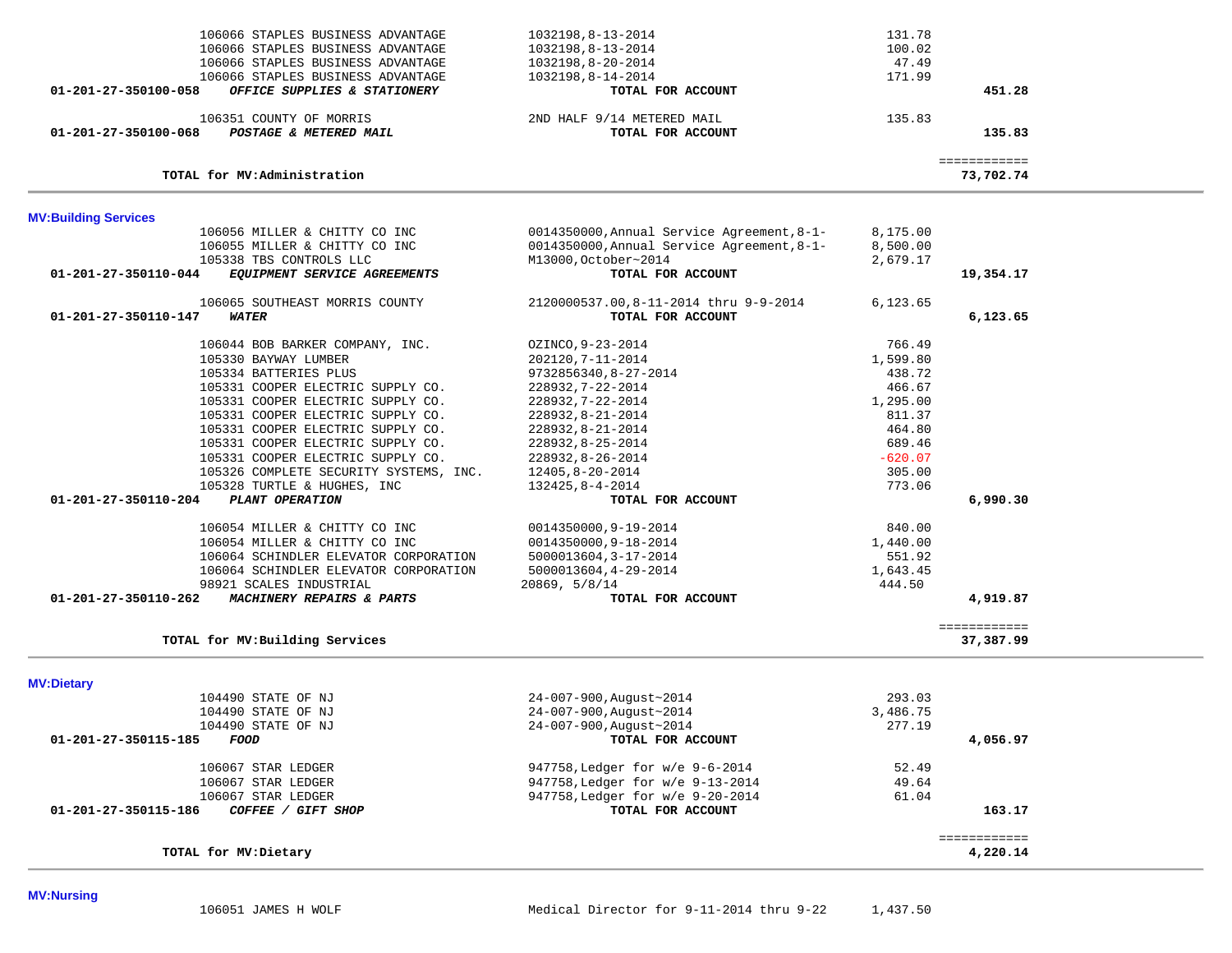**TOTAL for MV:Nursing 31,302.86**

| 106052 JML MEDICAL INC.                                  | 5MOC02, Monthly MorPay Nursing Orders for                                                               | 2,511.51     |              |
|----------------------------------------------------------|---------------------------------------------------------------------------------------------------------|--------------|--------------|
| 105307 MEDCARE MEDICAL SUPPLY INC.                       | MOR, April~2014                                                                                         | 66.78        |              |
| 105307 MEDCARE MEDICAL SUPPLY INC.                       | MOR, May~2014                                                                                           | 431.76       |              |
| 105307 MEDCARE MEDICAL SUPPLY INC.                       | MOR, June~2014                                                                                          | 562.80       |              |
| 105314 CARSTENS HEALTH INDUSTRIES INC                    | 574715,8-26-2014                                                                                        | 795.00       |              |
| 105308 MEDCARE MEDICAL SUPPLY INC.                       | MOR, April~2014                                                                                         | 375.37       |              |
| 105308 MEDCARE MEDICAL SUPPLY INC.                       | MOR, May~2014                                                                                           | 766.53       |              |
| 105308 MEDCARE MEDICAL SUPPLY INC.                       | MOR, June~2014                                                                                          | 477.13       |              |
| 106060 PENN-JERSEY PAPER CO.                             | 20955, 9-18-2014                                                                                        | 3,485.34     |              |
| <b>GENERAL STORES</b><br>01-201-27-350130-046            | TOTAL FOR ACCOUNT                                                                                       |              | 9,472.22     |
| 105337 BIO-REFERENCE LABORATORIES, INC                   | M8049, August~2014                                                                                      | 1,654.04     |              |
| <b>LABORATORY SERVICES</b><br>01-201-27-350130-049       | TOTAL FOR ACCOUNT                                                                                       |              | 1,654.04     |
| 106049 DISCOVER RX                                       | 5438~OTC Pharmacy for July, 2014                                                                        | 2,904.80     |              |
| 106049 DISCOVER RX                                       | 5438~OTC Pharmacy for July, 2014                                                                        | 1,592.44     |              |
| 106049 DISCOVER RX                                       | 5438~OTC Pharmacy for July, 2014                                                                        | 1,241.57     |              |
| 106049 DISCOVER RX                                       | 5438~OTC Pharmacy for August, 2014                                                                      | 3,334.64     |              |
| 106049 DISCOVER RX                                       | 5438~OTC Pharmacy for August, 2014                                                                      | 1,214.71     |              |
| NON-LEGEND DRUGS (OTC)<br>$01 - 201 - 27 - 350130 - 172$ | TOTAL FOR ACCOUNT                                                                                       |              | 10,288.16    |
| 106031 BEVERLY M. CLARKE                                 | CNA Re-Certification, 9-16-2014                                                                         | 30.00        |              |
| 106032 JERONA ALCIDE                                     | CNA Re-Certification, 9-12-2014                                                                         | 30.00        |              |
| 106033 LINDA N. NWOKO                                    | CNA Re-Certification, 9-15-2014                                                                         | 30.00        |              |
| 106034 MARCIA BENJAMIN                                   | CNA Re-Certification, 9-17-2014                                                                         | 30.00        |              |
| 106035 PHILOMINA MOSAKU                                  | CNA Re-Certification, 9-18-2014                                                                         | 30.00        |              |
| 01-201-27-350130-191<br><b>NURSING</b>                   | TOTAL FOR ACCOUNT                                                                                       |              | 150.00       |
| 106061 PRAXAIR DISTRIBUTION                              | LM714,9-4-2014                                                                                          | 255.26       |              |
| 106061 PRAXAIR DISTRIBUTION                              | LM714,9-9-2014                                                                                          | 154.74       |              |
| 106061 PRAXAIR DISTRIBUTION                              | LM714,9-15-2014                                                                                         | 255.26       |              |
| 01-201-27-350130-193<br><b>OXYGEN</b>                    | TOTAL FOR ACCOUNT                                                                                       |              | 665.26       |
| 106057 MOBILEX USA                                       | Resident Testing for August~2014<br>Resident Testing for August~2014<br>Credit Memo Issued on 9-10-2014 | 2,172.35     |              |
| 106057 MOBILEX USA                                       |                                                                                                         | 964.44       |              |
| 106057 MOBILEX USA                                       |                                                                                                         | $-2, 283.76$ |              |
| 01-201-27-350130-203<br>X-RAY & MEDICAL SUPPLIES         | TOTAL FOR ACCOUNT                                                                                       |              | 853.03       |
| 105335 DHS MONITORING SERVICES                           | MOR00002, Mary 0., 8-11-2014                                                                            | 65.84        |              |
| 106048 DIRECT SUPPLY INC                                 | 29406, 9-11-2014                                                                                        | 839.98       |              |
| 106048 DIRECT SUPPLY INC                                 | 29406,7-3-2014                                                                                          | 255.27       |              |
| 106048 DIRECT SUPPLY INC                                 | 29406, 9-11-2014                                                                                        | 2,577.74     |              |
| 106048 DIRECT SUPPLY INC                                 | 29406, 9-19-2014                                                                                        | 833.30       |              |
| 106041 AGL WELDING SUPPLY CO INC                         | 584500, September~2014                                                                                  | 250.00       |              |
| 106041 AGL WELDING SUPPLY CO INC                         | 584500, September~2014                                                                                  | 250.00       |              |
| 106041 AGL WELDING SUPPLY CO INC                         | 584500, September~2014                                                                                  | 200.00       |              |
| 106041 AGL WELDING SUPPLY CO INC                         | 584500,9-8-2014                                                                                         | 264.52       |              |
| 01-201-27-350130-258<br><b>EQUIPMENT</b>                 | TOTAL FOR ACCOUNT                                                                                       |              | 5,536.65     |
| 105319 EMPIRE AMBULANCE LLC                              | Resident Transport on 8-13-2014, MVHC to                                                                | 390.00       |              |
| 106059 ON TIME AMBULANCE, INC.                           | Medical Transport on 9-4-2014                                                                           | 211.00       |              |
| 106059 ON TIME AMBULANCE, INC.                           | Medical Transport on 9-4-2014                                                                           | 211.00       |              |
| 106059 ON TIME AMBULANCE, INC.                           | Medical Transport on 9-11-2014                                                                          | 434.00       |              |
| TRANSPORTATION SERVICES<br>01-201-27-350130-340          | TOTAL FOR ACCOUNT                                                                                       |              | 1,246.00     |
|                                                          |                                                                                                         |              | ============ |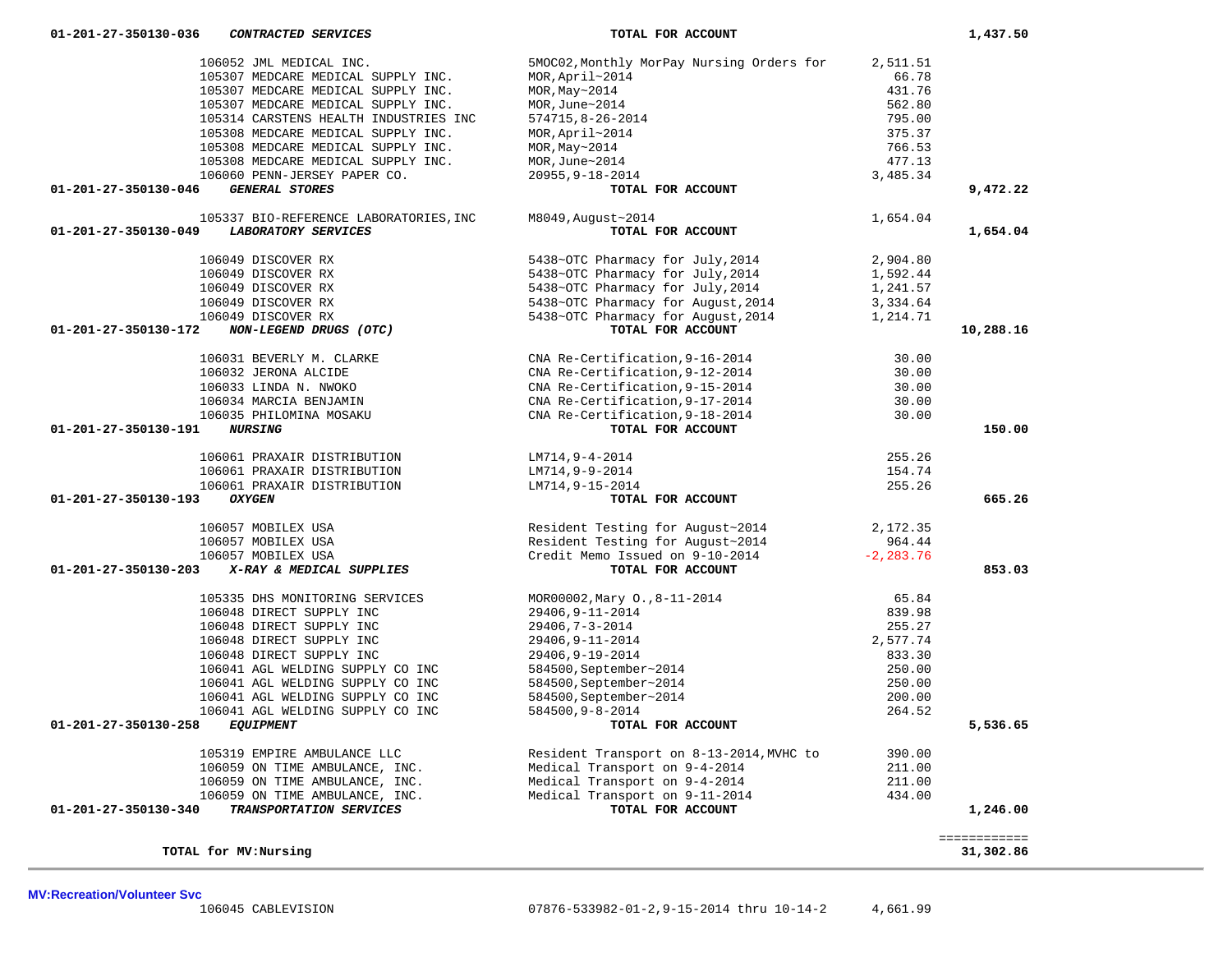| 106043 ARTS! BY THE PEOPLE INC.<br>106046 CREATING WITH CLAY LLC<br>106046 CREATING WITH CLAY LLC<br>106047 DENNIS GRAU<br>106047 DENNIS GRAU<br>106053 KERRY KUBER<br>106042 ARTISTIC AQUARIA INC<br>106058 MOONLIGHT DESIGNS<br>01-201-27-350135-194<br>PATIENT ACTIVITIES | Poetry Workshop on 9-1-2014<br>Clay Art Class in Atrium on 9-10-2014<br>Clay Art Class on 2D on 9-16-2014<br>Music Therapy on 2D on 9-8-2014<br>Music Therapy in Atrium on 9-23-2014<br>Stretching Exercise, 3 events, 9-3-2014 th<br>Fish Tank Maintenance for August, 2014<br>Art Class on 9-12-2014<br>TOTAL FOR ACCOUNT                                                                              | 75.00<br>100.00<br>100.00<br>150.00<br>150.00<br>300.00<br>557.50<br>165.00          | 1,597.50                     |  |
|------------------------------------------------------------------------------------------------------------------------------------------------------------------------------------------------------------------------------------------------------------------------------|----------------------------------------------------------------------------------------------------------------------------------------------------------------------------------------------------------------------------------------------------------------------------------------------------------------------------------------------------------------------------------------------------------|--------------------------------------------------------------------------------------|------------------------------|--|
| TOTAL for MV: Recreation/Volunteer Svc                                                                                                                                                                                                                                       |                                                                                                                                                                                                                                                                                                                                                                                                          |                                                                                      | ============<br>6,259.49     |  |
|                                                                                                                                                                                                                                                                              |                                                                                                                                                                                                                                                                                                                                                                                                          |                                                                                      |                              |  |
| <b>County Adjuster</b><br>104324 TELESEARCH INC<br>104324 TELESEARCH INC<br>104324 TELESEARCH INC<br>105103 TELESEARCH INC<br>105103 TELESEARCH INC<br>105103 TELESEARCH INC<br>105103 TELESEARCH INC<br>105103 TELESEARCH INC<br>105103 TELESEARCH INC                      | Adjuster Temp Kristin Weigand for week e<br>Adjuster Temp Kristin Weigand for week e<br>Adjuster Temp Kristin Weigand for week e<br>Adjuster Temp Kristin Wiegand for w/e 7/<br>Adjuster Temp Kristin Wiegand for w/e 7/<br>Adjuster Temp Kristin Wiegand for w/e 7/<br>Adjuster Temp Kristin Wiegand for w/e 8/<br>Adjuster Temp Kristin Wiegand w/e 8/10/1<br>Adjuster Temp Tashioanna Kennedy for w/e | 90.00<br>682.50<br>546.00<br>682.50<br>682.50<br>614.25<br>546.00<br>75.00<br>692.25 |                              |  |
| 01-201-27-357100-016<br>OUTSIDE SALARIES & WAGES                                                                                                                                                                                                                             | TOTAL FOR ACCOUNT                                                                                                                                                                                                                                                                                                                                                                                        |                                                                                      | 4,611.00                     |  |
| 105947 STAPLES BUSINESS ADVANTAGE<br>105947 STAPLES BUSINESS ADVANTAGE<br>105947 STAPLES BUSINESS ADVANTAGE<br>01-201-27-357100-058<br>OFFICE SUPPLIES & STATIONERY                                                                                                          | Mesh Pencil Cup Black<br>Curved Desktop Copy Holder<br>Seb Reman Toner Bro TN-430<br>TOTAL FOR ACCOUNT                                                                                                                                                                                                                                                                                                   | 3.00<br>14.20<br>91.41                                                               | 108.61                       |  |
| 106351 COUNTY OF MORRIS<br>POSTAGE & METERED MAIL<br>01-201-27-357100-068                                                                                                                                                                                                    | 2ND HALF 9/14 METERED MAIL<br>TOTAL FOR ACCOUNT                                                                                                                                                                                                                                                                                                                                                          | 199.14                                                                               | 199.14                       |  |
| TOTAL for County Adjuster                                                                                                                                                                                                                                                    |                                                                                                                                                                                                                                                                                                                                                                                                          |                                                                                      | ============<br>4,918.75     |  |
| <b>County Library</b>                                                                                                                                                                                                                                                        |                                                                                                                                                                                                                                                                                                                                                                                                          |                                                                                      |                              |  |
| 106351 COUNTY OF MORRIS<br>POSTAGE & METERED MAIL<br>01-201-29-390100-068                                                                                                                                                                                                    | 2ND HALF 9/14 METERED MAIL<br>TOTAL FOR ACCOUNT                                                                                                                                                                                                                                                                                                                                                          | 783.21                                                                               | 783.21                       |  |
| TOTAL for County Library                                                                                                                                                                                                                                                     |                                                                                                                                                                                                                                                                                                                                                                                                          |                                                                                      | <b>EEEEEEEEEEE</b><br>783.21 |  |
| <b>County Superintendent of Schoo</b><br>106351 COUNTY OF MORRIS<br>01-201-29-392100-068<br>POSTAGE & METERED MAIL                                                                                                                                                           | 2ND HALF 9/14 METERED MAIL<br>TOTAL FOR ACCOUNT                                                                                                                                                                                                                                                                                                                                                          | 80.95                                                                                | 80.95                        |  |
| TOTAL for County Superintendent of Schoo                                                                                                                                                                                                                                     |                                                                                                                                                                                                                                                                                                                                                                                                          |                                                                                      | ============<br>80.95        |  |
| <b>Contribution to County College</b><br>105939 COUNTY COLLEGE OF MORRIS<br>01-201-29-395100-090<br><b>EXPENDITURES</b>                                                                                                                                                      | 1ST HALF 10/14 OPERATING BUDGET<br>TOTAL FOR ACCOUNT                                                                                                                                                                                                                                                                                                                                                     | 398,409.91                                                                           | 398,409.91                   |  |
| TOTAL for Contribution to County College                                                                                                                                                                                                                                     |                                                                                                                                                                                                                                                                                                                                                                                                          |                                                                                      | ============<br>398,409.91   |  |

 **01-201-27-350135-036** *CONTRACTED SERVICES* **TOTAL FOR ACCOUNT 4,661.99**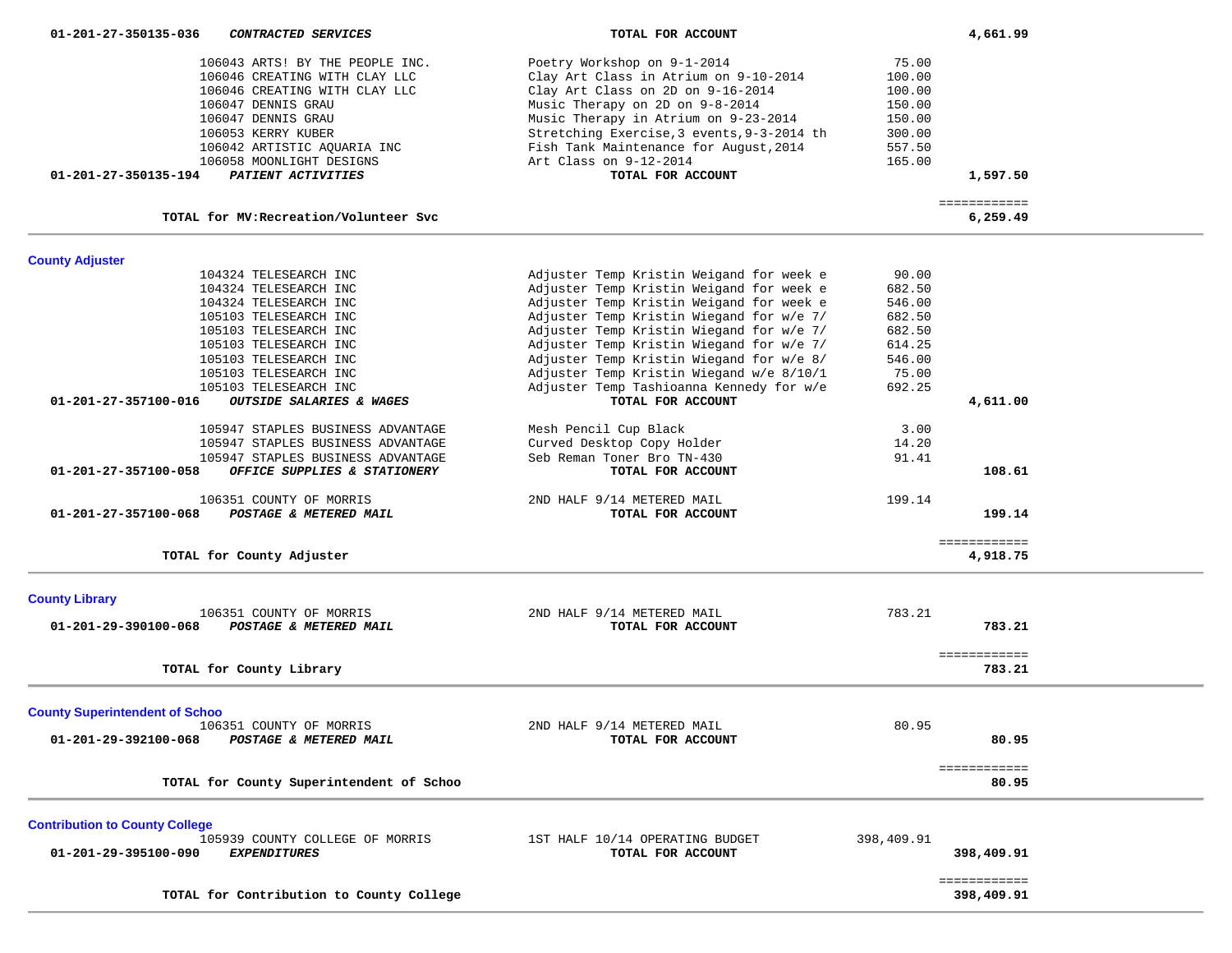| <b>Rutgers Extension Service</b>                                    |                                                                              |                   |              |
|---------------------------------------------------------------------|------------------------------------------------------------------------------|-------------------|--------------|
| 106351 COUNTY OF MORRIS                                             | 2ND HALF 9/14 METERED MAIL                                                   | 5.48              |              |
| 01-201-29-396100-068<br>POSTAGE & METERED MAIL                      | TOTAL FOR ACCOUNT                                                            |                   | 5.48         |
| 105663 PETER NITZSCHE                                               |                                                                              | 114.15            |              |
| TRAVEL EXPENSE<br>01-201-29-396100-082                              | Mileage, Conferences, Meetings<br>TOTAL FOR ACCOUNT                          |                   | 114.15       |
|                                                                     |                                                                              |                   |              |
| 105663 PETER NITZSCHE                                               | Administrative Supplies                                                      | 179.95            |              |
| 01-201-29-396100-095<br>OTHER ADMINISTRATIVE SUPPLIES               | TOTAL FOR ACCOUNT                                                            |                   | 179.95       |
| 105091 MORRIS COUNTY 4-H ASSOCIATION                                | Tent Rental                                                                  | 2,000.00          |              |
| <b>RENTAL - OTHER</b><br>01-201-29-396100-257                       | TOTAL FOR ACCOUNT                                                            |                   | 2,000.00     |
|                                                                     |                                                                              |                   |              |
|                                                                     |                                                                              |                   | ============ |
| TOTAL for Rutgers Extension Service                                 |                                                                              |                   | 2,299.58     |
|                                                                     |                                                                              |                   |              |
| <b>Rmb Out of Cty Two Yr Coll</b>                                   |                                                                              |                   |              |
| 105933 RARITAN VALLEY COMMUNITY                                     | CHARGEBACK FOR FALL 2014 B. BETINES                                          | 537.96            |              |
| 105933 RARITAN VALLEY COMMUNITY<br>105933 RARITAN VALLEY COMMUNITY  | CHARGEBACK FOR FALL 2014 A. WEAVER<br>CHARGEBACK FOR FALL 2014 MINOR CAPITAL | 1,434.56<br>22.00 |              |
| 105938 UNION COUNTY COLLEGE                                         | CHARGEBACK FOR SUMMER 2014 A. ASHKENAZI,                                     | 1,790.33          |              |
| 106284 SUSSEX COUNTY COMMUNITY COLLEGE                              | CHARGEBACK FALL 2014 GEIGER, D. STOLL, S                                     | 567.00            |              |
| 106285 BERGEN COMMUNITY COLLEGE                                     | SUMMER 11 2014 CHARGEBACK                                                    | 256.20            |              |
| RMB OUT OF CTY TWO YR COLL EXPENDITURES<br>01-201-29-397100-090     | TOTAL FOR ACCOUNT                                                            |                   | 4,608.05     |
|                                                                     |                                                                              |                   |              |
|                                                                     |                                                                              |                   | ============ |
| TOTAL for Rmb Out of Cty Two Yr Coll                                |                                                                              |                   | 4,608.05     |
|                                                                     |                                                                              |                   |              |
| <b>Fire and Police Academy</b>                                      |                                                                              |                   |              |
| 105424 NECI                                                         | Manuals                                                                      | 2,250.00          |              |
| 105424 NECI                                                         | Shipping & Handling                                                          | 24.95             |              |
| 01-201-29-407100-028<br><b>BOOKS &amp; PERIODICALS</b>              | TOTAL FOR ACCOUNT                                                            |                   | 2,274.95     |
| 105660 STAPLES BUSINESS ADVANTAGE                                   | Clamps                                                                       | 4.53              |              |
| 105660 STAPLES BUSINESS ADVANTAGE                                   | Lge Binderclips                                                              | 2.31              |              |
| 105660 STAPLES BUSINESS ADVANTAGE                                   | Med Binderclips                                                              | 4.38              |              |
| 105660 STAPLES BUSINESS ADVANTAGE                                   | Small Binderclips                                                            | 1.46              |              |
| 105660 STAPLES BUSINESS ADVANTAGE                                   | Clamps                                                                       | 4.68              |              |
| 105660 STAPLES BUSINESS ADVANTAGE                                   | Dividers                                                                     | 4.20              |              |
| 105660 STAPLES BUSINESS ADVANTAGE                                   | Hang Folder Ltr                                                              | 25.26             |              |
| 105660 STAPLES BUSINESS ADVANTAGE                                   | Labeler                                                                      | 90.24             |              |
| OFFICE SUPPLIES & STATIONERY<br>01-201-29-407100-058                | TOTAL FOR ACCOUNT                                                            |                   | 137.06       |
|                                                                     |                                                                              |                   |              |
| 104448 ATLANTIC TRAINING CENTER                                     | CPR Card Fee                                                                 | 67.50             |              |
| 01-201-29-407100-059<br>OTHER GENERAL EXPENSES                      | TOTAL FOR ACCOUNT                                                            |                   | 67.50        |
|                                                                     |                                                                              |                   |              |
| 106351 COUNTY OF MORRIS                                             | 2ND HALF 9/14 METERED MAIL                                                   | 150.67            |              |
| $01 - 201 - 29 - 407100 - 068$<br><b>POSTAGE &amp; METERED MAIL</b> | TOTAL FOR ACCOUNT                                                            |                   | 150.67       |
| 102443 STERICYCLE SPECIALTY                                         | Filter Changeout                                                             | 1,000.45          |              |
| 104356 KIDDE FIRE TRAINERS, INC.                                    | Pendants Repair                                                              | 280.00            |              |
| <b>BUILDING REPAIRS</b><br>01-201-29-407100-223                     | TOTAL FOR ACCOUNT                                                            |                   | 1,280.45     |
|                                                                     |                                                                              |                   |              |
| 103775 TREASURER-STATE OF NJ                                        | Report Fee                                                                   | 68.00             |              |
| 01-201-29-407100-231<br>HAZARDOUS MATERIAL DISPOSAL                 | TOTAL FOR ACCOUNT                                                            |                   | 68.00        |
| 105423 MORRISTOWN LUMBER &                                          | BLOK BRSH                                                                    | 4.99              |              |
| 105423 MORRISTOWN LUMBER &                                          | WIRE BRUSH                                                                   | 4.29              |              |
| 105423 MORRISTOWN LUMBER &                                          | BLOK BRUSH                                                                   | 4.99              |              |
| 105423 MORRISTOWN LUMBER &                                          | <b>SCRAPER FORGED</b>                                                        | 27.99             |              |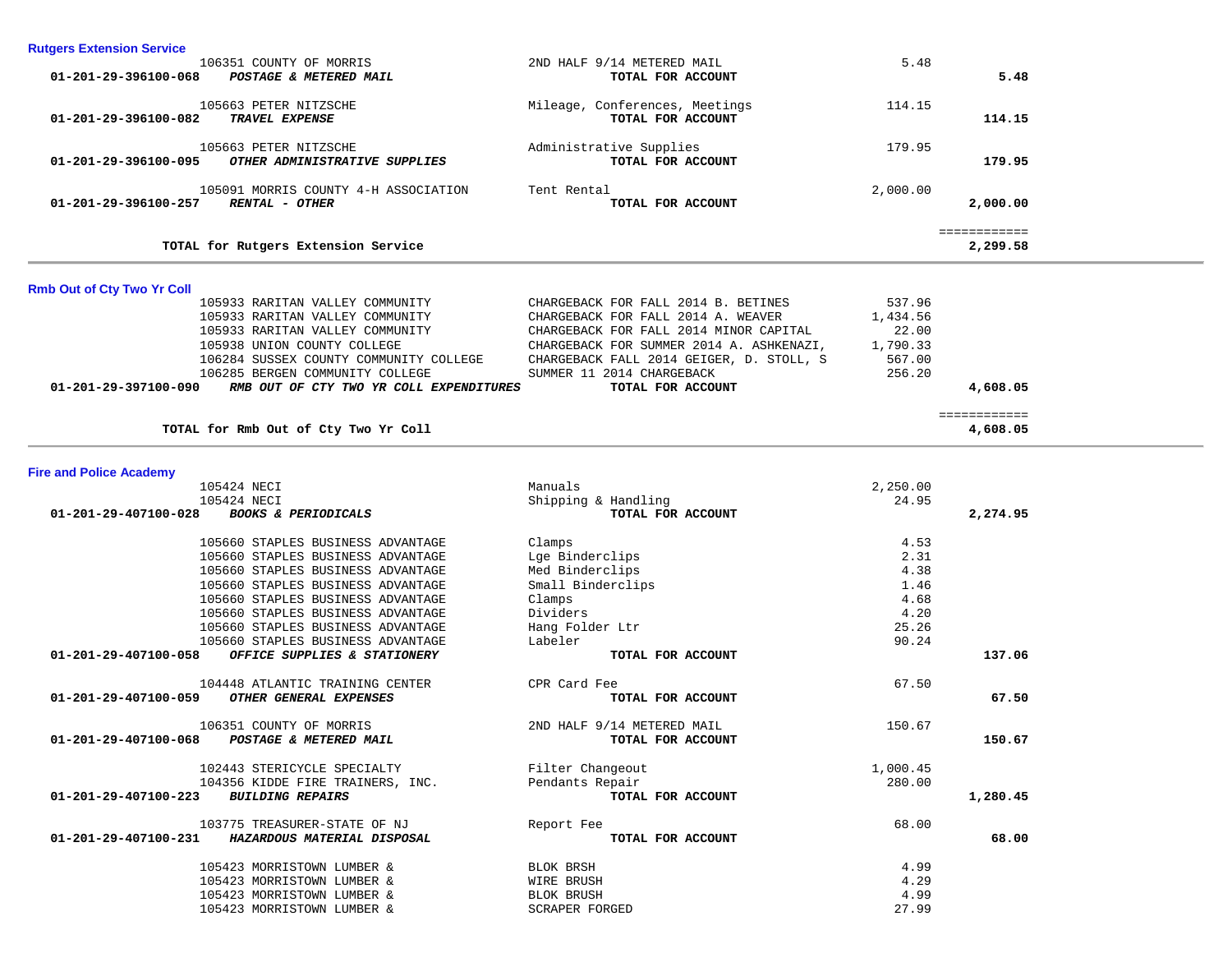| <b>Utilities</b>                                                 |                                                                                                                                   |           |           |
|------------------------------------------------------------------|-----------------------------------------------------------------------------------------------------------------------------------|-----------|-----------|
|                                                                  | 104542 NATIONAL FUEL OIL INC. 4609.0 DIESEL FOR THE COUNTY GARAGE<br>104542 NATIONAL FUEL OIL INC. 770.0 GAL DIESEL FOR MONTVILLE | 13,664.30 |           |
|                                                                  |                                                                                                                                   | 2,262.65  |           |
| 104910 NATIONAL FUEL OIL INC.                                    | 5000.0 GAL. DEISEL FUEL FOR COUNTY GARAG                                                                                          | 14,753.00 |           |
| DIESEL FUEL<br>01-201-31-430100-136                              | TOTAL FOR ACCOUNT                                                                                                                 |           | 30,679.95 |
| 101247 TIOGA SOLAR MORRIS COUNTY 1 LLC                           | 136242003/ RE: VOTING MACHINE                                                                                                     | 1,061.04  |           |
| 101247 TIOGA SOLAR MORRIS COUNTY 1 LLC                           | 136242003/ RE: SCHUYLER BLDG                                                                                                      | 462.42    |           |
| 101247 TIOGA SOLAR MORRIS COUNTY 1 LLC                           | 136242003/RE: SCHUYLER GRG                                                                                                        | 693.63    |           |
| 101247 TIOGA SOLAR MORRIS COUNTY 1 LLC                           | 136242003/ RE: VOTING MACHINE                                                                                                     | 646.00    |           |
| 101247 TIOGA SOLAR MORRIS COUNTY 1 LLC                           | 136242003/ RE: SCHUYLER BLDG                                                                                                      | 521.31    |           |
| 101247 TIOGA SOLAR MORRIS COUNTY 1 LLC                           | 136242003/ RE: SCHUYLER GRG                                                                                                       | 781.97    |           |
| 105917 JERSEY CENTRAL POWER & LIGHT                              | 10-00-01-6063-0-8 Street Lighting 9/17/2                                                                                          | 650.95    |           |
| 105672 JERSEY CENTRAL POWER & LIGHT                              | 10-00-59-9968-9-0 Rt 15 & Dewey Ave 9/10                                                                                          | 69.15     |           |
| 105916 JERSEY CENTRAL POWER & LIGHT                              | $10-00-05-8414-2-2$ Street Lighting $9/17/2$                                                                                      | 343.93    |           |
| 105671 JERSEY CENTRAL POWER & LIGHT                              | 10-00-44-7627-6-1 Rt 46 & Canfield Ave 9                                                                                          | 30.60     |           |
| 105673 JERSEY CENTRAL POWER & LIGHT                              | 10-00-84-5137-1-0 O Berkshire Valley Roa                                                                                          | 19.72     |           |
| 105676 JERSEY CENTRAL POWER & LIGHT                              | 10-00-84-5117-1-4 O Berkshire Valley Roa                                                                                          | 19.59     |           |
| 01-201-31-430100-137<br><b>ELECTRICITY</b>                       | TOTAL FOR ACCOUNT                                                                                                                 |           | 5,300.31  |
| 105259 VERIZON                                                   | 973-838-8083 446 48Y, 8/28/14, Kinnelon                                                                                           | 31.99     |           |
| 105754 VERIZON                                                   | 973-361-0398 892 16Y, 9/1/14, Randolph T                                                                                          | 123.35    |           |
| 105754 VERIZON                                                   | 973-455-1700 480 36Y, 9/2/14, Emerg NonC                                                                                          | 99.96     |           |
| 105754 VERIZON                                                   | 973-328-3165 445 58Y, 9/4/14, Dover WT (                                                                                          | 31.99     |           |
| 105754 VERIZON                                                   | 973-829-0312 882 15Y, 9/4/14, Randolph O                                                                                          | 65.74     |           |
| 105754 VERIZON<br>105754 VERIZON<br>104413 AT&T MOBILITY         | 973-299-6835 828 04Y, 9/10/14, Boonton T                                                                                          | 31.99     |           |
|                                                                  | BILL CYCLE 6/22-7/21/14 Account 287257                                                                                            | 204.05    |           |
|                                                                  | Credit                                                                                                                            | $-36.00$  |           |
| 104413 AT&T MOBILITY<br>104412 VERIZON BUSINESS                  | Bill Payer ID Y2206770                                                                                                            | 5,884.33  |           |
| 104414 VERIZON                                                   | 201 Z43-6526 999 90Y 07/01/14                                                                                                     | 8,431.60  |           |
| 104411 VERIZON                                                   | 201 V63-2073 999 44Y 07/01/14                                                                                                     | 4,383.48  |           |
| 104634 VERIZON                                                   | 201 V63-2238 999 68Y 07/01/14                                                                                                     | 3,108.01  |           |
| 104633 VERIZON                                                   | 973 682-4152 547 11Y 07/11/14                                                                                                     | 5,518.28  |           |
| 104426 VERIZON                                                   | 973 682-4353 854 87Y<br>07/11/14                                                                                                  | 4,790.42  |           |
| 104679 VERIZON                                                   | 973 993-1440 628 16Y 9/01/2014                                                                                                    | 65.74     |           |
| 104628 VERIZON                                                   | 973 682-4152 547 11Y 06/11/14                                                                                                     | 5,044.50  |           |
| 105637 VERIZON                                                   | 973-455-0378 979 71Y / RE: PENTHOUSE- A                                                                                           | 65.74     |           |
| 104808 VERIZON CABS                                              | 201 M55-5534 968, 8/25/14, E911 fiber li                                                                                          | 4,442.88  |           |
| 105921 VERIZON                                                   | 973-584-2050 195 53Y, 9/11/14, Mt Rd Rox                                                                                          | 28.33     |           |
| 01-201-31-430100-146<br><b>TELEPHONE</b>                         | TOTAL FOR ACCOUNT                                                                                                                 |           | 42,316.38 |
|                                                                  |                                                                                                                                   |           |           |
| 105814 SOUTHEAST MORRIS COUNTY                                   | 211000004000/ A & R BLDG                                                                                                          | 1,749.80  |           |
| 105814 SOUTHEAST MORRIS COUNTY                                   | 211000004500/ CH                                                                                                                  | 2,608.15  |           |
| 105814 SOUTHEAST MORRIS COUNTY<br>105814 SOUTHEAST MORRIS COUNTY | 212000084700/ CORRECTION FACILITY                                                                                                 | 3,113.75  |           |
|                                                                  | 211000005000/ ADM CTS                                                                                                             | 675.40    |           |
| 105814 SOUTHEAST MORRIS COUNTY                                   | 212000053001/ SHADETREE<br>TOTAL FOR ACCOUNT                                                                                      | 1,256.05  | 9,403.15  |
| 01-201-31-430100-147<br>WATER                                    |                                                                                                                                   |           |           |

| TOTAL for Fire and Police Academy        |                   | 5,359.89 |
|------------------------------------------|-------------------|----------|
| 01-201-29-407100-258<br><i>EOUIPMENT</i> | TOTAL FOR ACCOUNT | 1,381.26 |
| 105812 W.B. MASON COMPANY INC            | Pencil Sharpener  | 54.74    |
| 105812 W.B. MASON COMPANY INC            | Calendar Book     | 10.56    |
| 105812 W.B. MASON COMPANY INC            | Refill Daily      | 40.69    |
| 105812 W.B. MASON COMPANY INC            | Exec Refill       | 7.03     |
| 104356 KIDDE FIRE TRAINERS, INC.         | Smoke Fluid       | 1,200.00 |
|                                          |                   |          |

105423 MORRISTOWN LUMBER & 4x4x08 TREATED 25.98<br>104356 KIDDE FIRE TRAINERS, INC. Smoke Fluid 31,200.00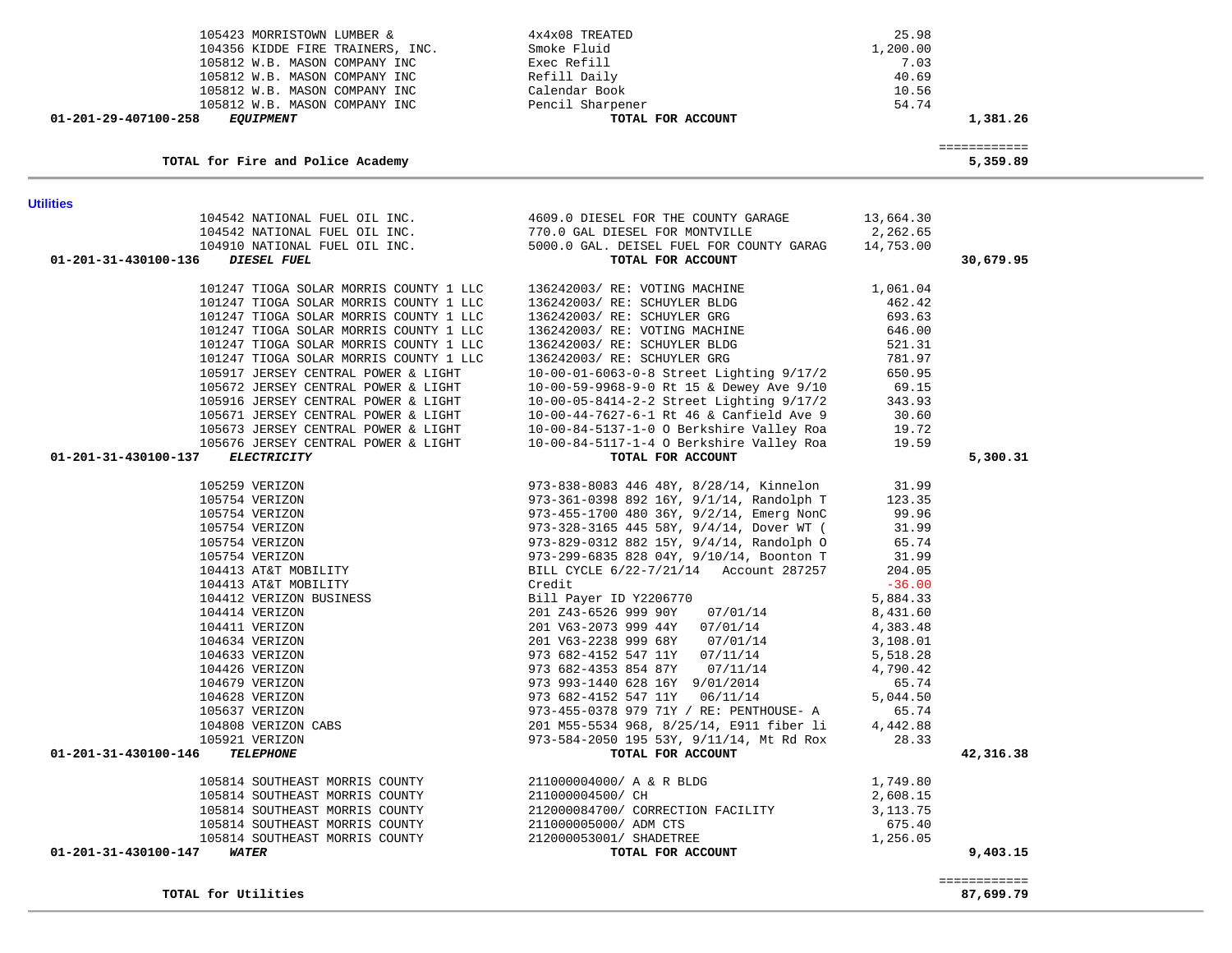| <b>Nutrition</b>                                                                    |                                                                  |                 |                          |  |
|-------------------------------------------------------------------------------------|------------------------------------------------------------------|-----------------|--------------------------|--|
| 105469 STAPLES BUSINESS ADVANTAGE                                                   | Sharpie chisel dz blk, Staples 10pk corr                         | 306.42          |                          |  |
| 105469 STAPLES BUSINESS ADVANTAGE                                                   | #5.5 Coin Env brn krft 24#500                                    | 93.75           |                          |  |
| 105469 STAPLES BUSINESS ADVANTAGE                                                   | ATT 1 Hs cdl Phone w/lg dis                                      | 104.85          |                          |  |
| 01-201-41-716100-058<br>OFFICE SUPPLIES & STATIONERY                                | TOTAL FOR ACCOUNT                                                |                 | 505.02                   |  |
| 105654 ALLEN PAPER & SUPPLY CO                                                      | 1 Mop Handle Fiberglass w/Gripper                                | 10.92           |                          |  |
| OTHER GENERAL EXPENSES<br>01-201-41-716100-059                                      | TOTAL FOR ACCOUNT                                                |                 | 10.92                    |  |
|                                                                                     |                                                                  |                 |                          |  |
| 105302 PATRICIA W. GIBBONS                                                          | Hours Nutrition Support Services.                                | 342.25<br>47.95 |                          |  |
| 105302 PATRICIA W. GIBBONS<br>01-201-41-716100-098<br>OTHER OPERATING&REPAIR SUPPLY | Mileage (137 miles)<br>TOTAL FOR ACCOUNT                         |                 | 390.20                   |  |
|                                                                                     |                                                                  |                 |                          |  |
| TOTAL for Nutrition                                                                 |                                                                  |                 | ============<br>906.14   |  |
|                                                                                     |                                                                  |                 |                          |  |
| <b>Area Plan Grant</b>                                                              |                                                                  |                 |                          |  |
| 105546 CFCS - HOPE HOUSE                                                            | OAA CHORE 14-14-051Period 8/1/14-8/31/14                         | 2,453.00        |                          |  |
| 105547 CFCS - HOPE HOUSE                                                            | SHTP FIX-IT 14-14-051Period 8/1/14-8/31/                         | 1,776.00        |                          |  |
| 105836 VMC<br>01-201-41-716110-090<br>EXPENDITURES                                  | $14-14-026$ Access Serv. OAA Period $8/1/1$<br>TOTAL FOR ACCOUNT | 6,039.00        |                          |  |
|                                                                                     |                                                                  |                 | 10,268.00                |  |
|                                                                                     |                                                                  |                 | ============             |  |
| TOTAL for Area Plan Grant                                                           |                                                                  |                 | 10,268.00                |  |
| <b>ALPN</b>                                                                         |                                                                  |                 |                          |  |
| 105545 CFCS - HOPE HOUSE                                                            | PG1403 Period 8/1/14-8/31/14107 units @\$                        | 3,645.00        |                          |  |
| ALPN PEER GROUPING<br>$01 - 201 - 41 - 759000 - 063$                                | TOTAL FOR ACCOUNT                                                |                 | 3,645.00                 |  |
|                                                                                     |                                                                  |                 |                          |  |
| TOTAL for ALPN                                                                      |                                                                  |                 | ============<br>3,645.00 |  |
|                                                                                     |                                                                  |                 |                          |  |
|                                                                                     | <b>Grant Fund</b>                                                |                 |                          |  |
| <b>Bio-Terrorism Grant</b>                                                          |                                                                  |                 |                          |  |
| 106350 COUNTY OF MORRIS                                                             | 2nd Half 9/14 Metered Mail Charges                               | 155.58          |                          |  |
| 02-213-41-718505-391<br>PUBLIC HEALTH EMER GRANT(7/1/14-6/30/15)                    | TOTAL FOR ACCOUNT                                                |                 | 155.58                   |  |
|                                                                                     |                                                                  |                 | ============             |  |
| TOTAL for Bio-Terrorism Grant                                                       |                                                                  |                 | 155.58                   |  |
| <b>DEPARTMENT 741415</b>                                                            |                                                                  |                 |                          |  |
| 102795 LANGUAGE LINE SERVICES                                                       |                                                                  | 22.10           |                          |  |
| 103615 KENTUCKY EDUCATIONAL                                                         |                                                                  | 54.73           |                          |  |
| 106126 COUNTY OF MORRIS                                                             |                                                                  | 13,858.64       |                          |  |
| 102585 DAHLSTROM & COMPANY                                                          |                                                                  | 67.50           |                          |  |
| 103605 AT&T                                                                         |                                                                  | 0.82            |                          |  |
| 99857 GLOBAL INDUSTRIES                                                             |                                                                  | 437.09          |                          |  |
| 02-213-41-741415-392<br>WFNJ-TANF (7/1/13-6/30/14)                                  | TOTAL FOR ACCOUNT                                                |                 | 14,440.88                |  |
|                                                                                     |                                                                  |                 |                          |  |
|                                                                                     |                                                                  |                 | ============             |  |
| TOTAL for DEPARTMENT 741415                                                         |                                                                  |                 | 14,440.88                |  |
|                                                                                     |                                                                  |                 |                          |  |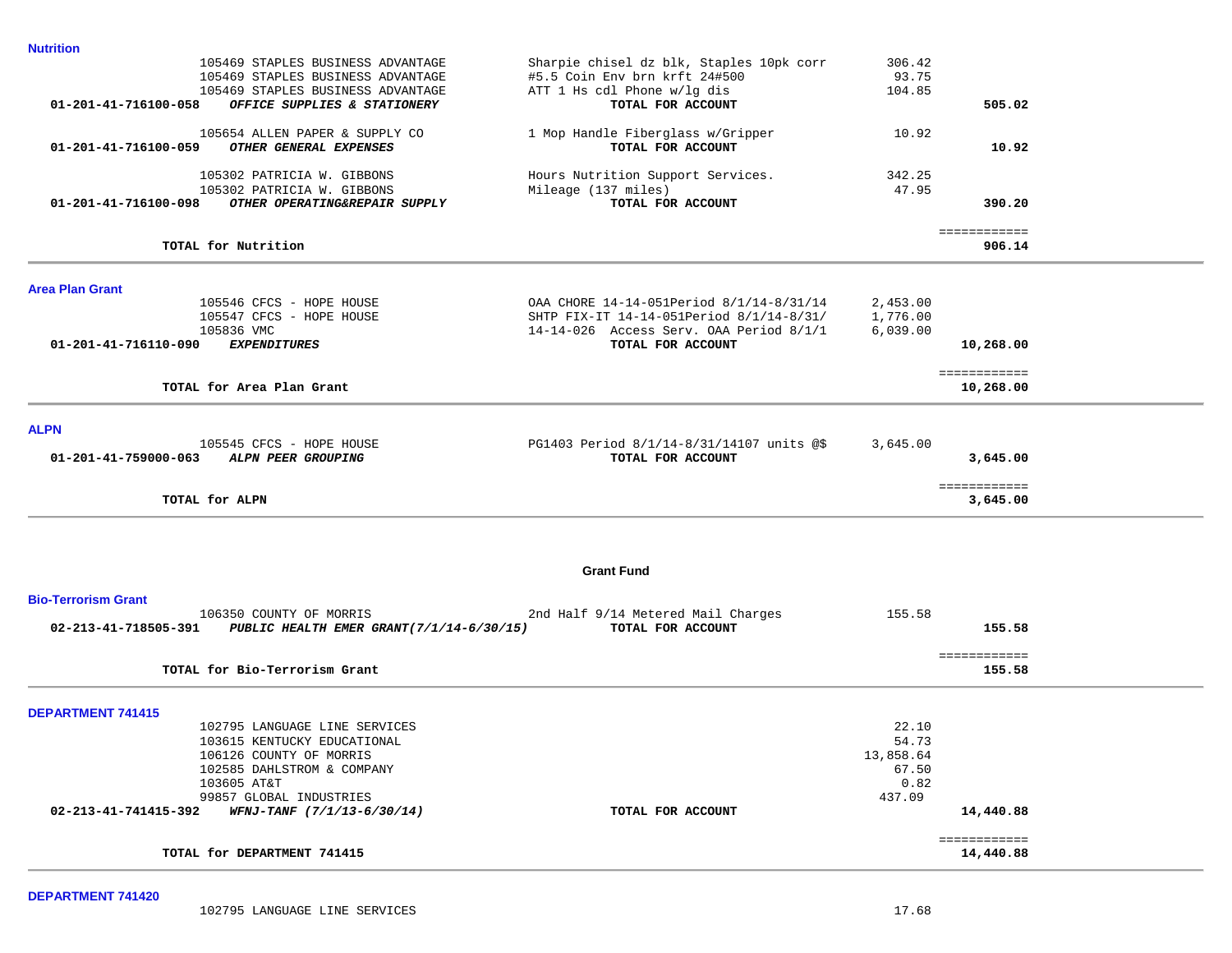|                          | 103615 KENTUCKY EDUCATIONAL<br>105888 DENTAL & MEDICAL CAREER                            | Cynthia D.                   | 43.77<br>2,260.00        |  |
|--------------------------|------------------------------------------------------------------------------------------|------------------------------|--------------------------|--|
|                          | 102585 DAHLSTROM & COMPANY                                                               |                              | 54.00                    |  |
|                          | 103605 AT&T                                                                              |                              | 0.66                     |  |
|                          | 99857 GLOBAL INDUSTRIES                                                                  |                              | 349.67                   |  |
| 02-213-41-741420-392     | WFNJ-GENERAL ASSISTANCE(7/1/13-6/30/14)                                                  | TOTAL FOR ACCOUNT            | 2,725.78                 |  |
|                          | TOTAL for DEPARTMENT 741420                                                              |                              | ============<br>2,725.78 |  |
|                          |                                                                                          |                              |                          |  |
| DEPARTMENT 741430        |                                                                                          |                              |                          |  |
|                          | 106126 COUNTY OF MORRIS<br>$02 - 213 - 41 - 741430 - 392$ WFNJ-WLLP $(7/1/13 - 6/30/14)$ | TOTAL FOR ACCOUNT            | 2,600.00<br>2,600.00     |  |
|                          |                                                                                          |                              |                          |  |
|                          | TOTAL for DEPARTMENT 741430                                                              |                              | ============<br>2,600.00 |  |
| <b>DEPARTMENT 741435</b> |                                                                                          |                              |                          |  |
|                          | 105606 AVTECH INSTITUTE                                                                  | Njeri G.                     | 944.00                   |  |
|                          | 105610 AVTECH INSTITUTE                                                                  | Andre P.                     | 1,500.01                 |  |
|                          | 105559 RUTGERS SCHOOL OF BUSINESS                                                        | Gladys G.                    | 2,120.00                 |  |
|                          | 106126 COUNTY OF MORRIS                                                                  |                              | 1,762.81                 |  |
|                          | 02-213-41-741435-392 WDP DW $(7/1/13-6/30/14)$                                           | TOTAL FOR ACCOUNT            | 6,326.82                 |  |
|                          | TOTAL for DEPARTMENT 741435                                                              |                              | ============<br>6,326.82 |  |
|                          |                                                                                          |                              |                          |  |
| DEPARTMENT 741450        |                                                                                          |                              |                          |  |
|                          | 106126 COUNTY OF MORRIS                                                                  |                              | 374.25                   |  |
|                          | 02-213-41-741450-392 WFNJ-CAREER ADVANCEMENT(7/1/13-6/30/14)                             | TOTAL FOR ACCOUNT            | 374.25                   |  |
|                          | TOTAL for DEPARTMENT 741450                                                              |                              | ============<br>374.25   |  |
|                          |                                                                                          |                              |                          |  |
| DEPARTMENT 741515        |                                                                                          |                              |                          |  |
|                          | 105031 MUNICIPAL CAPITAL CORP                                                            |                              | 56.33                    |  |
|                          | 105035 TELESEARCH INC                                                                    | Jason D., W/E 8/17/14.       | 411.03                   |  |
|                          | 105035 TELESEARCH INC<br>105035 TELESEARCH INC                                           |                              | 34.56<br>29.49           |  |
|                          | 105035 TELESEARCH INC                                                                    |                              | 34.39                    |  |
|                          | 105035 TELESEARCH INC                                                                    |                              | 34.39                    |  |
|                          | 103625 AT&T                                                                              |                              | 4.34                     |  |
|                          | 105648 STAPLES BUSINESS ADVANTAGE                                                        |                              | 74.90                    |  |
|                          | 105033 TELESEARCH INC                                                                    | Phyllis E.M.; $W/E$ 8/24/14. | 1,023.05                 |  |
|                          | 105033 TELESEARCH INC                                                                    | Brad S., $W/E$ 8/24/14.      | 1,023.05                 |  |
|                          | 105907 HUY DINH                                                                          |                              | 1.12                     |  |
|                          | $02 - 213 - 41 - 741515 - 392$ WFNJ-TANF (7/1/14-12/31/15)                               | TOTAL FOR ACCOUNT            | 2,726.65                 |  |
|                          |                                                                                          |                              | ============             |  |
|                          | TOTAL for DEPARTMENT 741515                                                              |                              | 2,726.65                 |  |
| DEPARTMENT 741520        |                                                                                          |                              |                          |  |
|                          | 105031 MUNICIPAL CAPITAL CORP                                                            |                              | 45.06                    |  |
|                          | 106126 COUNTY OF MORRIS                                                                  |                              | 11,712.07                |  |
|                          | 105029 MANPOWER                                                                          | Sarah D., W/E 8/24/14.       | 825.03                   |  |
|                          | 105011 MANPOWER                                                                          | Sarah D., W/E 8/31/14.       | 907.20                   |  |
|                          | 105035 TELESEARCH INC                                                                    |                              | 336.29                   |  |
|                          | 105035 TELESEARCH INC                                                                    |                              | 27.65                    |  |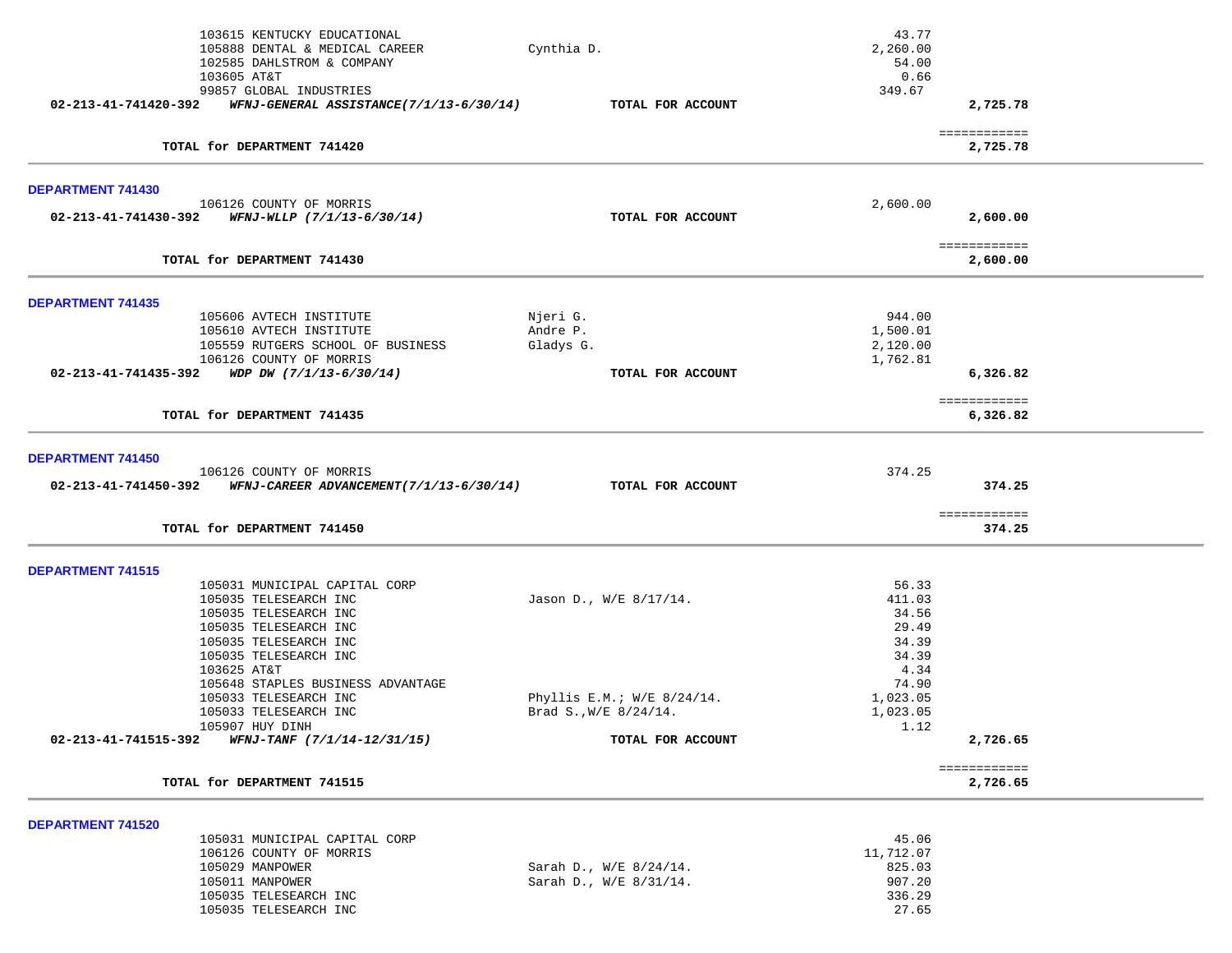| 105035 TELESEARCH INC                                            |                             | 23.59     |              |  |
|------------------------------------------------------------------|-----------------------------|-----------|--------------|--|
| 105035 TELESEARCH INC                                            |                             | 27.50     |              |  |
| 105035 TELESEARCH INC                                            |                             | 27.50     |              |  |
| 104265 MANPOWER                                                  | Sarah D., W/E 8/17/14.      | 907.20    |              |  |
| 103625 AT&T                                                      |                             | 3.48      |              |  |
| 105030 MANPOWER                                                  | Komi A.; W/E 8/24/14.       | 907.20    |              |  |
| 105010 MANPOWER                                                  | Komi A.; W/E 8/31/14.       | 855.36    |              |  |
| 105648 STAPLES BUSINESS ADVANTAGE                                |                             | 59.92     |              |  |
| 105033 TELESEARCH INC                                            | Abigail P., W/E 8/24/14.    | 1,001.00  |              |  |
| 105907 HUY DINH                                                  |                             | 0.90      |              |  |
| 02-213-41-741520-392<br>WFNJ-GENERAL ASSISTANCE(7/1/14-12/31/15) | TOTAL FOR ACCOUNT           |           | 17,666.95    |  |
|                                                                  |                             |           |              |  |
|                                                                  |                             |           | ============ |  |
| TOTAL for DEPARTMENT 741520                                      |                             |           | 17,666.95    |  |
|                                                                  |                             |           |              |  |
|                                                                  |                             |           |              |  |
| <b>DEPARTMENT 742505</b>                                         |                             |           |              |  |
| 102795 LANGUAGE LINE SERVICES                                    |                             | 97.24     |              |  |
| 105614 AVTECH INSTITUTE                                          | Joyce M.                    | 800.00    |              |  |
| 105031 MUNICIPAL CAPITAL CORP                                    |                             | 247.85    |              |  |
| 106126 COUNTY OF MORRIS                                          | Fringe Benefit 2nd qtr 2014 | 15,824.67 |              |  |
| 105594 WARREN COUNTY COMMUNITY COLL.                             | Mohammad A.                 | 1,425.00  |              |  |
| 105599 WARREN COUNTY COMMUNITY COLL.                             | Ewelina R.                  | 1,425.00  |              |  |
| 105595 WARREN COUNTY COMMUNITY COLL.                             | Mobina K.                   | 1,425.00  |              |  |
| 102585 DAHLSTROM & COMPANY                                       |                             | 256.50    |              |  |
| 99857 GLOBAL INDUSTRIES                                          |                             | 1,660.92  |              |  |
| 105893 INFORMATION & TECHNOLOGY                                  | Sandhya V.                  | 1,536.04  |              |  |
| 105648 STAPLES BUSINESS ADVANTAGE                                |                             | 329.58    |              |  |
| 02-213-41-742505-391<br>WIA ADULT (7/1/13-6/30/15)               | TOTAL FOR ACCOUNT           |           | 25,027.80    |  |
|                                                                  |                             |           | ============ |  |
| TOTAL for DEPARTMENT 742505                                      |                             |           | 25,027.80    |  |

**DEPARTMENT 742510** 

| 102795 LANGUAGE LINE SERVICES        | Over-the-phone interpretation.           | 229.84    |
|--------------------------------------|------------------------------------------|-----------|
| 105608 AVTECH INSTITUTE              | Joseph L.                                | 2,080.00  |
| 105607 AVTECH INSTITUTE              | Thomas F.                                | 1,524.00  |
| 105603 AVTECH INSTITUTE              | Sripriya K.                              | 631.12    |
| 105618 AVTECH INSTITUTE              | Carla C.                                 | 1,024.00  |
| 105616 AVTECH INSTITUTE              | Anjana D.                                | 2,016.00  |
| 105615 AVTECH INSTITUTE              | Allyson L.                               | 1,377.77  |
| 105612 AVTECH INSTITUTE              | Milagros L.                              | 1,576.00  |
| 105611 AVTECH INSTITUTE              | Lacey J.                                 | 1,866.66  |
| 105619 AVTECH INSTITUTE              | Arinthia C.                              | 1,028.00  |
| 105602 DENTAL & MEDICAL CAREER       | Michelle O.                              | 3,140.00  |
| 105609 MR. DRIVING SCHOOL INC.       | Jorge G.                                 | 800.00    |
| 105031 MUNICIPAL CAPITAL CORP        | Aug, Sept, Oct. quarterly installment. R | 585.81    |
| 105604 RUTGERS CENTER FOR CONTINUING | Aimee C.                                 | 2,132.00  |
| 105597 WARREN COUNTY COMMUNITY COLL. | Sandra A.                                | 1,425.00  |
| 106126 COUNTY OF MORRIS              |                                          | 47,799.62 |
| 105583 WARREN COUNTY COMMUNITY COLL. | Ana B.                                   | 1,425.00  |
| 105598 WARREN COUNTY COMMUNITY COLL. | Patricia M.                              | 1,425.00  |
| 105927 JERSEY TRACTOR-TRAILER        | Audiel G.                                | 800.00    |
| 105887 COUNTY COLLEGE OF MORRIS      | Donovan B.                               | 2,642.00  |
| 105892 AVTECH INSTITUTE              | Yesenia L.                               | 1,680.00  |
| 105896 RUTGERS SCHOOL OF BUSINESS    | Thomas R.                                | 2,040.00  |
| 102585 DAHLSTROM & COMPANY           | Brochures for dislocated workers.        | 742.50    |
| 99857 GLOBAL INDUSTRIES              | Plastic Burgundy chair w/arms. Tag: Co   | 4,807.93  |
| 105894 INFORMATION & TECHNOLOGY      | Heather A.                               | 1,963.44  |
| 105897 JERSEY TRACTOR-TRAILER        | Gregory R.                               | 800.00    |
| 105928 JERSEY TRACTOR-TRAILER        | Frederick D.                             | 800.00    |
| 105908 RUTGERS CENTER FOR CONTINUING | Richard J.                               | 3,116.00  |
|                                      |                                          |           |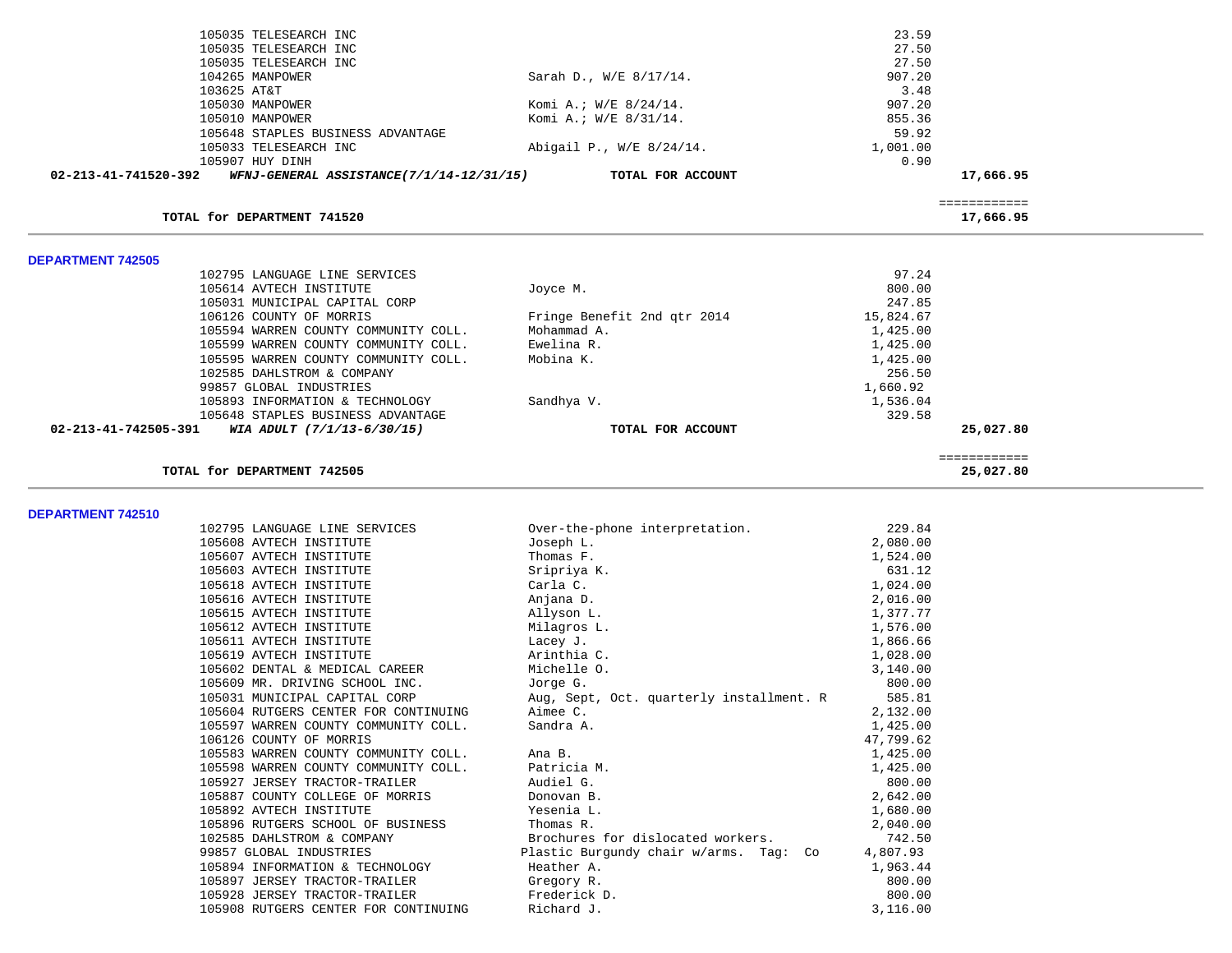| ============<br>TOTAL for DEPARTMENT 742510<br>93,378.72<br><b>DEPARTMENT 742520</b><br>75.14<br>102795 LANGUAGE LINE SERVICES<br>191.52<br>105031 MUNICIPAL CAPITAL CORP<br>106126 COUNTY OF MORRIS<br>16,489.83<br>102585 DAHLSTROM & COMPANY<br>229.50<br>1,486.09<br>99857 GLOBAL INDUSTRIES<br>105648 STAPLES BUSINESS ADVANTAGE<br>254.68<br>02-213-41-742520-391<br>WIA YOUTH (7/1/13-6/30/15)<br>TOTAL FOR ACCOUNT<br>18,726.76<br>============<br>TOTAL for DEPARTMENT 742520<br>18,726.76<br>DEPARTMENT 742605<br>336.00<br>103092 GSETA<br>Jack Patten, Donna Buchanan<br>ISBN# 1-58370-042-0<br>240.79<br>103615 KENTUCKY EDUCATIONAL<br>3,140.00<br>105600 DENTAL & MEDICAL CAREER<br>Terry O.<br>105035 TELESEARCH INC<br>152.08<br>129.75<br>105035 TELESEARCH INC<br>303.49<br>105035 TELESEARCH INC<br>151.31<br>105035 TELESEARCH INC<br>105035 TELESEARCH INC<br>151.31<br>19.12<br>103625 AT&T<br>3.61<br>103605 AT&T<br>105886 FLORAL SCHOOL OF DESIGN<br>Nelly H.<br>2,448.00<br>105891 JERSEY TRACTOR-TRAILER<br>James G.<br>3,200.00<br>105907 HUY DINH<br>4.93<br>WIA ADULT (7/1/14-6/30/16)<br>10,280.39<br>02-213-41-742605-391<br>TOTAL FOR ACCOUNT<br>============<br>TOTAL for DEPARTMENT 742605<br>10,280.39<br>DEPARTMENT 742610<br>105613 AVTECH INSTITUTE<br>Kenneth C.<br>1,194.66<br>GSETA 2014 membership dues<br>103092 GSETA<br>798.00<br>103615 KENTUCKY EDUCATIONAL<br>DVD program for ESL class<br>569.14<br>105601 DENTAL & MEDICAL CAREER<br>Ashley M.<br>3,140.00<br>105890 JERSEY TRACTOR-TRAILER<br>Anthony F.<br>3,200.00<br>359.45<br>105035 TELESEARCH INC<br>Linda B.; $W/E$ 8/24/14.<br>105035 TELESEARCH INC<br>Huy D., W/E 8/24/14.<br>306.66<br>105035 TELESEARCH INC<br>Shaun G., W/E 8/24/14.<br>743.01<br>105035 TELESEARCH INC<br>Lilly H., W/E 8/24/14.<br>357.63<br>Lina M., W/E 8/24/14.<br>105035 TELESEARCH INC<br>357.63<br>030 515 8956 001 July 27th bill for 973<br>103625 AT&T<br>45.18<br>103605 AT&T<br>1001-196-9846 Inv.dtd.8/1/14. 908-859-<br>8.54<br>105889 JERSEY TRACTOR-TRAILER<br>Daniel L.<br>3,200.00<br>105907 HUY DINH<br>Travel to Monthly GSETA meeting.<br>11.65<br>WIA DISLOCATED WORKER (7/1/14-6/30/16)<br>TOTAL FOR ACCOUNT<br>02-213-41-742610-391<br>14,291.55<br>============<br>TOTAL for DEPARTMENT 742610<br>14,291.55 | 02-213-41-742510-391 | 105648 STAPLES BUSINESS ADVANTAGE<br>106030 WINSOR'S TRACTOR TRAILER<br>106350 COUNTY OF MORRIS<br>WIA DISLOCATED WORKER (7/1/13-6/30/15) | Various office supplies, toner, highligh<br>Edward W.<br>2nd Half 9/14 Metered Mail Charges<br>TOTAL FOR ACCOUNT | 779.00<br>800.00<br>322.03 | 93,378.72 |  |
|-------------------------------------------------------------------------------------------------------------------------------------------------------------------------------------------------------------------------------------------------------------------------------------------------------------------------------------------------------------------------------------------------------------------------------------------------------------------------------------------------------------------------------------------------------------------------------------------------------------------------------------------------------------------------------------------------------------------------------------------------------------------------------------------------------------------------------------------------------------------------------------------------------------------------------------------------------------------------------------------------------------------------------------------------------------------------------------------------------------------------------------------------------------------------------------------------------------------------------------------------------------------------------------------------------------------------------------------------------------------------------------------------------------------------------------------------------------------------------------------------------------------------------------------------------------------------------------------------------------------------------------------------------------------------------------------------------------------------------------------------------------------------------------------------------------------------------------------------------------------------------------------------------------------------------------------------------------------------------------------------------------------------------------------------------------------------------------------------------------------------------------------------------------------------------------------------------------------------------------------------------------------------------------------------------------------------|----------------------|-------------------------------------------------------------------------------------------------------------------------------------------|------------------------------------------------------------------------------------------------------------------|----------------------------|-----------|--|
|                                                                                                                                                                                                                                                                                                                                                                                                                                                                                                                                                                                                                                                                                                                                                                                                                                                                                                                                                                                                                                                                                                                                                                                                                                                                                                                                                                                                                                                                                                                                                                                                                                                                                                                                                                                                                                                                                                                                                                                                                                                                                                                                                                                                                                                                                                                         |                      |                                                                                                                                           |                                                                                                                  |                            |           |  |
|                                                                                                                                                                                                                                                                                                                                                                                                                                                                                                                                                                                                                                                                                                                                                                                                                                                                                                                                                                                                                                                                                                                                                                                                                                                                                                                                                                                                                                                                                                                                                                                                                                                                                                                                                                                                                                                                                                                                                                                                                                                                                                                                                                                                                                                                                                                         |                      |                                                                                                                                           |                                                                                                                  |                            |           |  |
|                                                                                                                                                                                                                                                                                                                                                                                                                                                                                                                                                                                                                                                                                                                                                                                                                                                                                                                                                                                                                                                                                                                                                                                                                                                                                                                                                                                                                                                                                                                                                                                                                                                                                                                                                                                                                                                                                                                                                                                                                                                                                                                                                                                                                                                                                                                         |                      |                                                                                                                                           |                                                                                                                  |                            |           |  |
|                                                                                                                                                                                                                                                                                                                                                                                                                                                                                                                                                                                                                                                                                                                                                                                                                                                                                                                                                                                                                                                                                                                                                                                                                                                                                                                                                                                                                                                                                                                                                                                                                                                                                                                                                                                                                                                                                                                                                                                                                                                                                                                                                                                                                                                                                                                         |                      |                                                                                                                                           |                                                                                                                  |                            |           |  |
|                                                                                                                                                                                                                                                                                                                                                                                                                                                                                                                                                                                                                                                                                                                                                                                                                                                                                                                                                                                                                                                                                                                                                                                                                                                                                                                                                                                                                                                                                                                                                                                                                                                                                                                                                                                                                                                                                                                                                                                                                                                                                                                                                                                                                                                                                                                         |                      |                                                                                                                                           |                                                                                                                  |                            |           |  |
|                                                                                                                                                                                                                                                                                                                                                                                                                                                                                                                                                                                                                                                                                                                                                                                                                                                                                                                                                                                                                                                                                                                                                                                                                                                                                                                                                                                                                                                                                                                                                                                                                                                                                                                                                                                                                                                                                                                                                                                                                                                                                                                                                                                                                                                                                                                         |                      |                                                                                                                                           |                                                                                                                  |                            |           |  |
|                                                                                                                                                                                                                                                                                                                                                                                                                                                                                                                                                                                                                                                                                                                                                                                                                                                                                                                                                                                                                                                                                                                                                                                                                                                                                                                                                                                                                                                                                                                                                                                                                                                                                                                                                                                                                                                                                                                                                                                                                                                                                                                                                                                                                                                                                                                         |                      |                                                                                                                                           |                                                                                                                  |                            |           |  |
|                                                                                                                                                                                                                                                                                                                                                                                                                                                                                                                                                                                                                                                                                                                                                                                                                                                                                                                                                                                                                                                                                                                                                                                                                                                                                                                                                                                                                                                                                                                                                                                                                                                                                                                                                                                                                                                                                                                                                                                                                                                                                                                                                                                                                                                                                                                         |                      |                                                                                                                                           |                                                                                                                  |                            |           |  |
|                                                                                                                                                                                                                                                                                                                                                                                                                                                                                                                                                                                                                                                                                                                                                                                                                                                                                                                                                                                                                                                                                                                                                                                                                                                                                                                                                                                                                                                                                                                                                                                                                                                                                                                                                                                                                                                                                                                                                                                                                                                                                                                                                                                                                                                                                                                         |                      |                                                                                                                                           |                                                                                                                  |                            |           |  |
|                                                                                                                                                                                                                                                                                                                                                                                                                                                                                                                                                                                                                                                                                                                                                                                                                                                                                                                                                                                                                                                                                                                                                                                                                                                                                                                                                                                                                                                                                                                                                                                                                                                                                                                                                                                                                                                                                                                                                                                                                                                                                                                                                                                                                                                                                                                         |                      |                                                                                                                                           |                                                                                                                  |                            |           |  |
|                                                                                                                                                                                                                                                                                                                                                                                                                                                                                                                                                                                                                                                                                                                                                                                                                                                                                                                                                                                                                                                                                                                                                                                                                                                                                                                                                                                                                                                                                                                                                                                                                                                                                                                                                                                                                                                                                                                                                                                                                                                                                                                                                                                                                                                                                                                         |                      |                                                                                                                                           |                                                                                                                  |                            |           |  |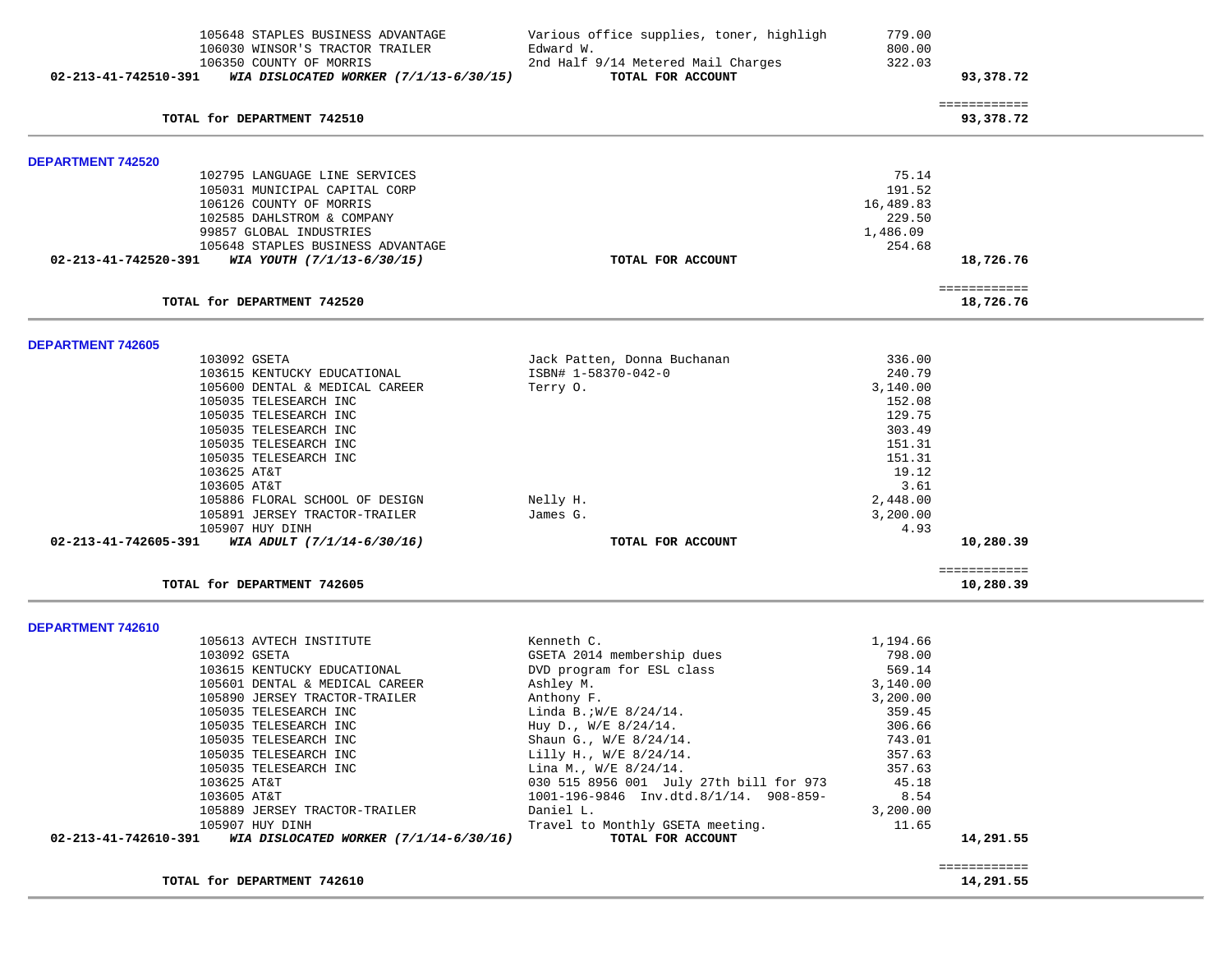| DEPARTMENT 742620    |                                             |                                           |           |                          |  |
|----------------------|---------------------------------------------|-------------------------------------------|-----------|--------------------------|--|
|                      | 103092 GSETA                                |                                           | 266.00    |                          |  |
|                      | 103615 KENTUCKY EDUCATIONAL                 | Shipping at 10% of the order; $$99.50$ ). | 186.07    |                          |  |
|                      | 105035 TELESEARCH INC                       |                                           | 117.51    |                          |  |
|                      | 105035 TELESEARCH INC                       |                                           | 100.26    |                          |  |
|                      | 105035 TELESEARCH INC                       |                                           | 116.92    |                          |  |
|                      | 105035 TELESEARCH INC                       |                                           | 116.92    |                          |  |
|                      | 103625 AT&T                                 |                                           | 14.77     |                          |  |
|                      | 103605 AT&T                                 |                                           | 2.79      |                          |  |
|                      | 105907 HUY DINH                             |                                           | 3.80      |                          |  |
| 02-213-41-742620-391 | WIA YOUTH (7/1/14-6/30/16)                  | TOTAL FOR ACCOUNT                         |           | 925.04                   |  |
|                      |                                             |                                           |           |                          |  |
|                      |                                             |                                           |           | ============             |  |
|                      | TOTAL for DEPARTMENT 742620                 |                                           |           | 925.04                   |  |
|                      |                                             |                                           |           |                          |  |
| <b>Reach Program</b> |                                             |                                           |           |                          |  |
|                      | 106126 COUNTY OF MORRIS                     |                                           | 21,411.92 |                          |  |
| 02-213-41-751405-392 | REACH PROGRAM (7/1/13-6/30/14)              | TOTAL FOR ACCOUNT                         |           | 21,411.92                |  |
|                      |                                             |                                           |           |                          |  |
|                      |                                             |                                           |           | ============             |  |
|                      | TOTAL for Reach Program                     |                                           |           | 21,411.92                |  |
| <b>Reach-FIPZ4N</b>  |                                             |                                           |           |                          |  |
|                      | 106040 AEROFUND FINANCIAL INC.              | Transportation from Sept. 8, 2014 to Sep  | 3,742.20  |                          |  |
|                      |                                             |                                           |           |                          |  |
|                      | 106036 AEROFUND FINANCIAL INC.              | Transportation 8/25/2014-8/29/2014        | 1,496.88  |                          |  |
|                      | 106038 AEROFUND FINANCIAL INC.              | Transportation from Sept.1,2014 to Sept.  | 2,993.76  |                          |  |
| 02-213-41-751505-392 | REACH PROGRAM (7/1/14-6/30/15)              | TOTAL FOR ACCOUNT                         |           | 8,232.84                 |  |
|                      |                                             |                                           |           |                          |  |
|                      | TOTAL for Reach-FIPZ4N                      |                                           |           | ============<br>8,232.84 |  |
|                      |                                             |                                           |           |                          |  |
| DEPARTMENT 758310    |                                             |                                           |           |                          |  |
|                      | 105943 KINNELON MUNICIPAL ALLIANCE          | 2013 Kinnelon Municpal Alliance (KAMELOT  | 4,369.22  |                          |  |
| 02-213-41-758310-392 | MUNICIPAL ALLIANCE (1/1/13-6/30/14)         | TOTAL FOR ACCOUNT                         |           | 4,369.22                 |  |
|                      |                                             |                                           |           |                          |  |
|                      | 105944 LONGFELLOWS SANDWICH DELI            | Food for Narcan/Opiate training on 9/16/  | 491.00    |                          |  |
| 02-213-41-758310-394 | <b>MUNICIPAL ALLIANCE (1/1/13-12/31/14)</b> | TOTAL FOR ACCOUNT                         |           | 491.00                   |  |
|                      |                                             |                                           |           |                          |  |
|                      |                                             |                                           |           | ============             |  |
|                      | TOTAL for DEPARTMENT 758310                 |                                           |           | 4,860.22                 |  |
| DEPARTMENT 771410    |                                             |                                           |           |                          |  |
|                      | 100496 AA PATCHWORK                         | Custom Patches** Estimate 12518- Det/Sup  | 419.80    |                          |  |
|                      |                                             | Criminal Practice and Procedure, 2012-20  |           |                          |  |
| 02-213-41-771410-391 | 88044 WEST PAYMENT CENTER                   |                                           | 411.20    |                          |  |
|                      | MULTI-JURISDC TASK FORCE(7/1/13-6/30/14)    | TOTAL FOR ACCOUNT                         |           | 831.00                   |  |
|                      |                                             |                                           |           | ============             |  |
|                      | TOTAL for DEPARTMENT 771410                 |                                           |           | 831.00                   |  |
|                      |                                             |                                           |           |                          |  |
| DEPARTMENT 783410    |                                             |                                           |           |                          |  |
|                      | 105206 DOROTHY DIFABIO                      | June and July 2014 Mileage Reimbursement  | 98.78     |                          |  |
|                      | 105207 STAPLES BUSINESS ADVANTAGE           | Account NYC1054187- Log Book, Lithium Ba  | 94.10     |                          |  |
|                      | 105207 STAPLES BUSINESS ADVANTAGE           | Hanging CD Pages                          | 17.58     |                          |  |
|                      | 105207 STAPLES BUSINESS ADVANTAGE           | Vanguard MCC Memory Cards                 | 97.12     |                          |  |
|                      | 105207 STAPLES BUSINESS ADVANTAGE           | Zipper Cases                              | 16.45     |                          |  |
|                      | 105207 STAPLES BUSINESS ADVANTAGE           | Targus Universal Tablet Stylus            | 56.96     |                          |  |
| 02-213-41-783410-391 | SART/SANE PROGRAM(10/1/13-9/30/14)          | TOTAL FOR ACCOUNT                         |           | 380.99                   |  |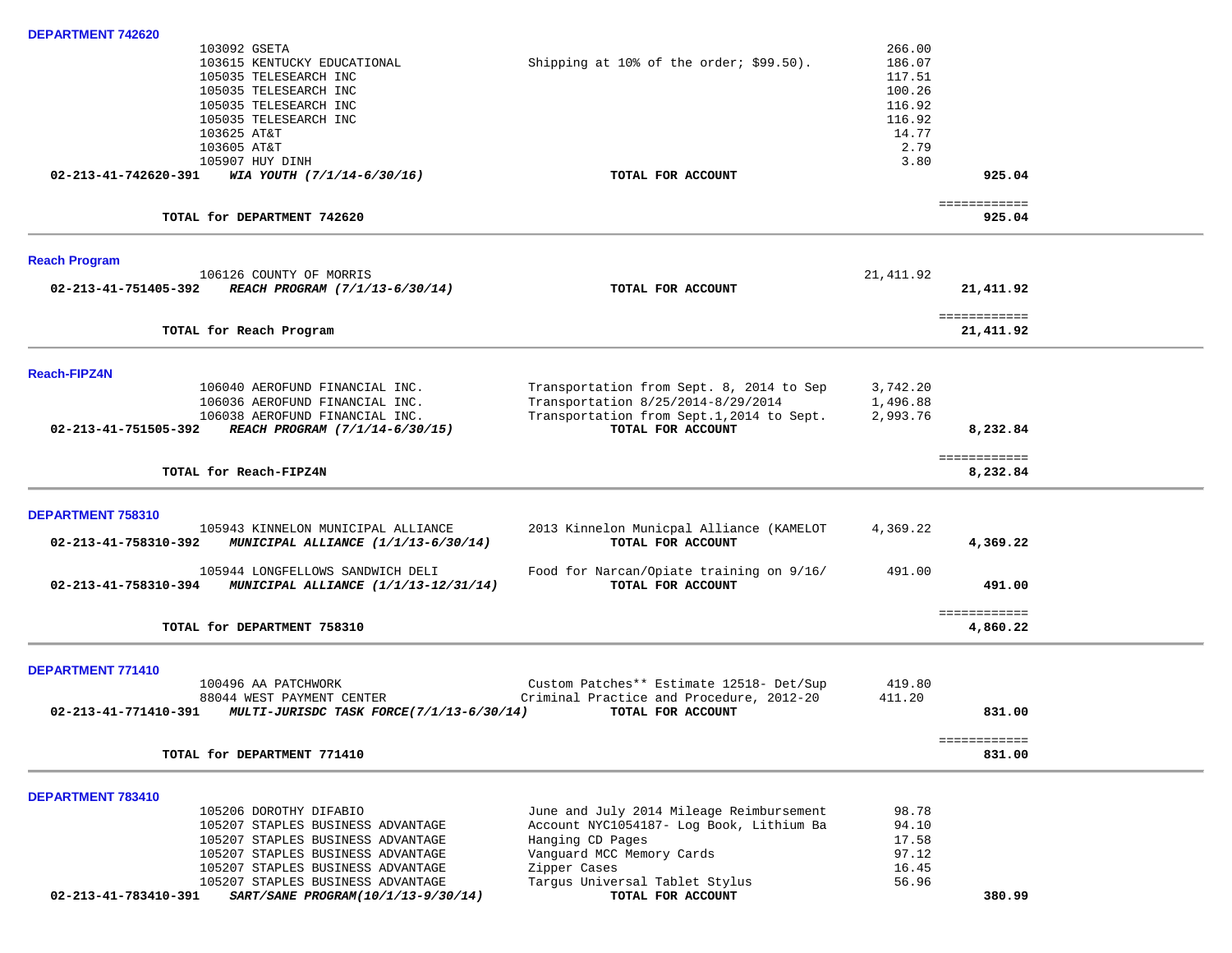| TOTAL for DEPARTMENT 783410                                                                                                                                                                                                                                                    |                                    | ============<br>380.99                 |  |
|--------------------------------------------------------------------------------------------------------------------------------------------------------------------------------------------------------------------------------------------------------------------------------|------------------------------------|----------------------------------------|--|
| <b>Urban Areas Security Initiativ</b><br>105810 TETRA TECH INC.<br>Inv Date $9/17/14$<br>105810 TETRA TECH INC.<br>Inv Date $9/17/14$<br>105810 TETRA TECH INC.<br>Inv Date $9/17/14$<br>FFY13 UASI (9/1/13-8/31/15)<br>02-213-41-784530-391<br>TOTAL FOR ACCOUNT              | 14,577.50<br>8,120.00<br>12,105.00 | 34,802.50                              |  |
| TOTAL for Urban Areas Security Initiativ                                                                                                                                                                                                                                       |                                    | ============<br>34,802.50              |  |
| <b>NYS&amp;W Bicycle/Pedestrian Path</b><br>105807 THE RBA GROUP INC.<br>Prof. Svcs. rendered for the New York, S<br>TOTAL FOR ACCOUNT<br>02-213-41-790015-391 NYS&W BICYCLE/PED PATH 9/16/09-XT4/30/16                                                                        | 7,898.75                           | 7,898.75                               |  |
| TOTAL for NYS&W Bicycle/Pedestrian Path                                                                                                                                                                                                                                        |                                    | ============<br>7,898.75               |  |
| <b>JARC Grant</b><br>106112 AEROFUND FINANCIAL INC.<br>Transportation from 8/25/14 to 8/27/14.<br>TOTAL FOR ACCOUNT<br>02-213-41-792510-391<br>JARC GRANT ROUND 13 (7/1/13-6/30/15)                                                                                            | 2,199.88                           | 2,199.88                               |  |
| TOTAL for JARC Grant                                                                                                                                                                                                                                                           |                                    | ============<br>2,199.88               |  |
| <b>Body Armor Replace - Sheriff</b><br>104238 ATLANTIC TACTICAL OF NJ, INC. Second Chance Prism CARRIER Vest, WHITE,<br>BODY ARMOR-SHERIFF (11/27/13-11/26/18)<br>02-213-41-801310-392<br>TOTAL FOR ACCOUNT<br>TOTAL for Body Armor Replace - Sheriff                          | 410.05                             | 410.05<br>============<br>410.05       |  |
|                                                                                                                                                                                                                                                                                |                                    |                                        |  |
| <b>FY08 SCAAP</b><br>Change Order was done Bringing new contr<br>98873 ENVIRONMENTAL SAFETY<br>HVAC CLEANING DURING EMERGENCY MOLD REME<br>104967 CONSOLIDATED ENVIRONMENTAL INC<br>02-213-41-806815-391 FY08 SCAAP FEDERAL SHARE<br>TOTAL FOR ACCOUNT<br>TOTAL for FY08 SCAAP | 22,255.00<br>10,160.00             | 32,415.00<br>============<br>32,415.00 |  |
| <b>NACCHO Grant</b><br>105118 CYNTHIA BELLA<br>Reimbursement for supplies for MRC Train<br>02-213-41-862705-391<br>NACCHO GRANT FEDERAL SHARE<br>TOTAL FOR ACCOUNT                                                                                                             | 28.63                              | 28.63                                  |  |
| TOTAL for NACCHO Grant                                                                                                                                                                                                                                                         |                                    | ============<br>28.63                  |  |
| <b>DEPARTMENT 864495</b><br>Mill & Resurface Schooleys Mtn Road in W<br>106001 TILCON NEW YORK INC.<br>Mill & Resurf of Lake Denmark Road in Ro<br>106117 TOP LINE CONSTRUCTION CORP<br>TOTAL FOR ACCOUNT<br>02-213-41-864495-391<br>2014 ATP- COUNTY AID                      | 285,378.65<br>462,370.19           | 747,748.84                             |  |
| TOTAL for DEPARTMENT 864495                                                                                                                                                                                                                                                    |                                    | ============<br>747,748.84             |  |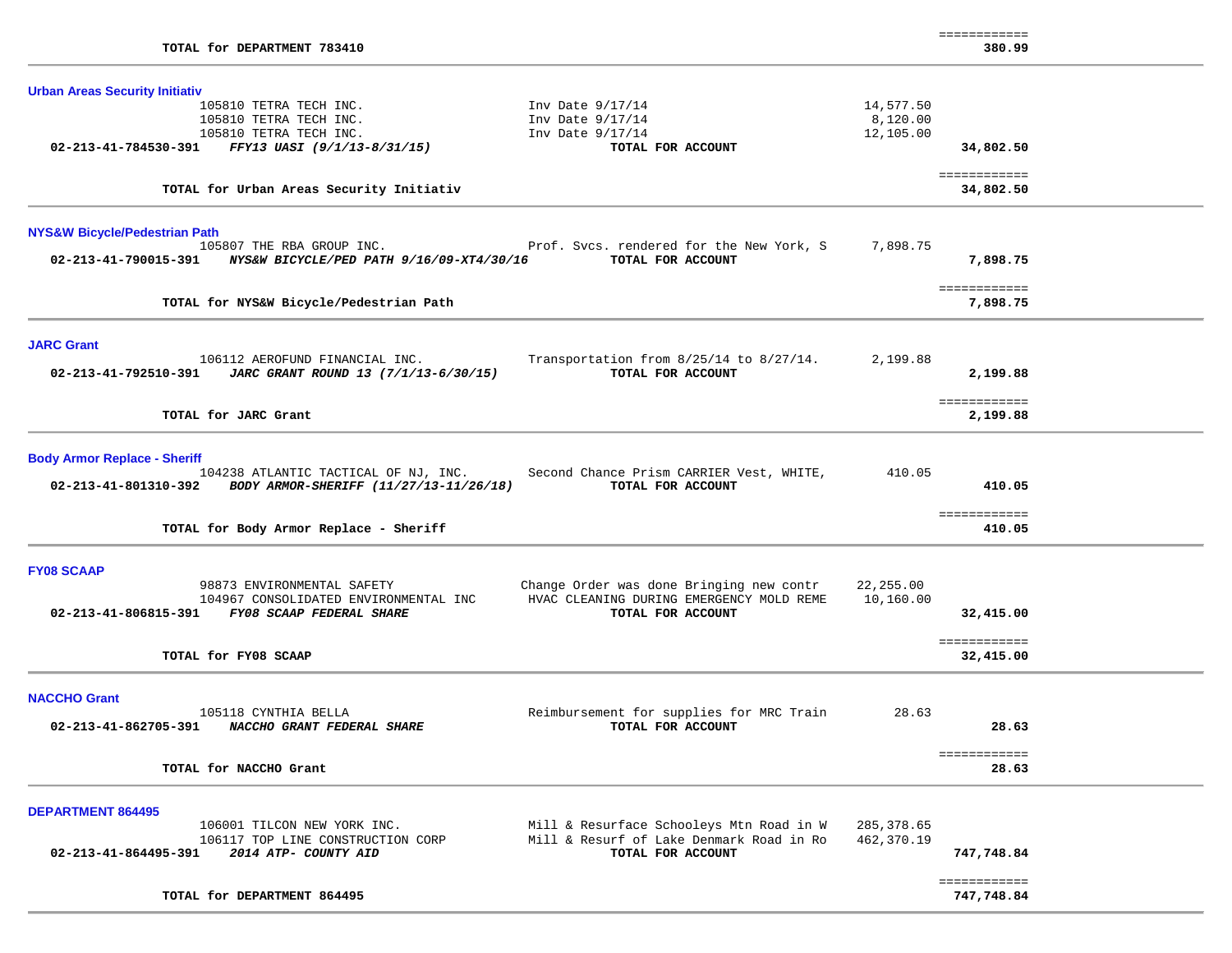| <b>DEPARTMENT 864501</b>                                                                             |                                                                          |             |                            |
|------------------------------------------------------------------------------------------------------|--------------------------------------------------------------------------|-------------|----------------------------|
| 105998 TOWNSHIP OF EAST HANOVER<br>02-213-41-864501-392<br>MELANIE LANE BRIDGE (12/23/13-6/23/15)    | Replacement of Melanie Lane Township Own<br>TOTAL FOR ACCOUNT            | 36, 345. 75 | 36,345.75                  |
| TOTAL for DEPARTMENT 864501                                                                          |                                                                          |             | ============<br>36,345.75  |
| <b>DEPARTMENT 864505</b>                                                                             |                                                                          |             |                            |
| 106135 KONKUS CORPORATION<br>02-213-41-864505-391<br>NWBRGH RD STP-C00S(211)(9/11/12-9/11/15)        | Replacement of Newburgh Road bridge no.<br>TOTAL FOR ACCOUNT             | 190,688.06  | 190,688.06                 |
| TOTAL for DEPARTMENT 864505                                                                          |                                                                          |             | ============<br>190,688.06 |
| <b>DEPARTMENT 864510</b>                                                                             |                                                                          |             |                            |
| 106136 RITACCO CONSTRUCTION INC<br>02-213-41-864510-391<br>STP-C00S(242)(9/11/12-9/11/15)            | Replacement of Bridge No. 1400-832 on Be 137,596.41<br>TOTAL FOR ACCOUNT |             | 137,596.41                 |
| TOTAL for DEPARTMENT 864510                                                                          |                                                                          |             | ============<br>137,596.41 |
| <b>DEPARTMENT 864515</b>                                                                             |                                                                          |             |                            |
| 105384 HATCH MOTT MACDONALD, LLC<br>UNIONSCHL/STP-C00S(337)(9/11/12-9/11/15)<br>02-213-41-864515-392 | Construction Support Svcs. for Morris Co<br>TOTAL FOR ACCOUNT            | 2,659.66    | 2,659.66                   |
| TOTAL for DEPARTMENT 864515                                                                          |                                                                          |             | ============<br>2,659.66   |
|                                                                                                      | <b>County Capital</b>                                                    |             |                            |
| <b>Roof Rpimnt at Var Cty Fac</b>                                                                    |                                                                          |             |                            |
| 104805 R.S. KNAPP CO. INC.<br>04-216-55-953076-951<br><b>BUILDING &amp; IMPROVEMENTS</b>             | RE: PSTA - ROOF/ 08-15-14<br>TOTAL FOR ACCOUNT                           | 1,109.35    | 1,109.35                   |
| TOTAL for Roof Rplmnt at Var Cty Fac                                                                 |                                                                          |             | ============<br>1,109.35   |
| <b>Rpl Wood StructureVar Cty Fac</b>                                                                 |                                                                          |             |                            |
| 106027 G-FORCE CONSTRUCTION LLC<br>04-216-55-953138-951<br>BUILDING & IMPROVEMENTS                   | RE: WARRANTS - EMERGENCY REPAIR OF STRUC<br>TOTAL FOR ACCOUNT            | 9,100.00    | 9,100.00                   |
| TOTAL for Rpl Wood StructureVar Cty Fac                                                              |                                                                          |             | ============<br>9,100.00   |
| <b>Renov CentralAveBldg Greystone</b>                                                                |                                                                          |             |                            |
| 105787 THE MUSIAL GROUP PA<br>04-216-55-953146-909<br><b>MISCELLANEOUS - OTHER</b>                   | Final Design and Construction Documents<br>TOTAL FOR ACCOUNT             | 2,995.00    | 2,995.00                   |
| TOTAL for Renov CentralAveBldg Greystone                                                             |                                                                          |             | ============<br>2,995.00   |
|                                                                                                      |                                                                          |             |                            |

**Analysis/Rehab Dam Conditions**

105388 RON-JON CONSTRUCTION CORP. Leddell's Pond Dam Rehab 27,097.00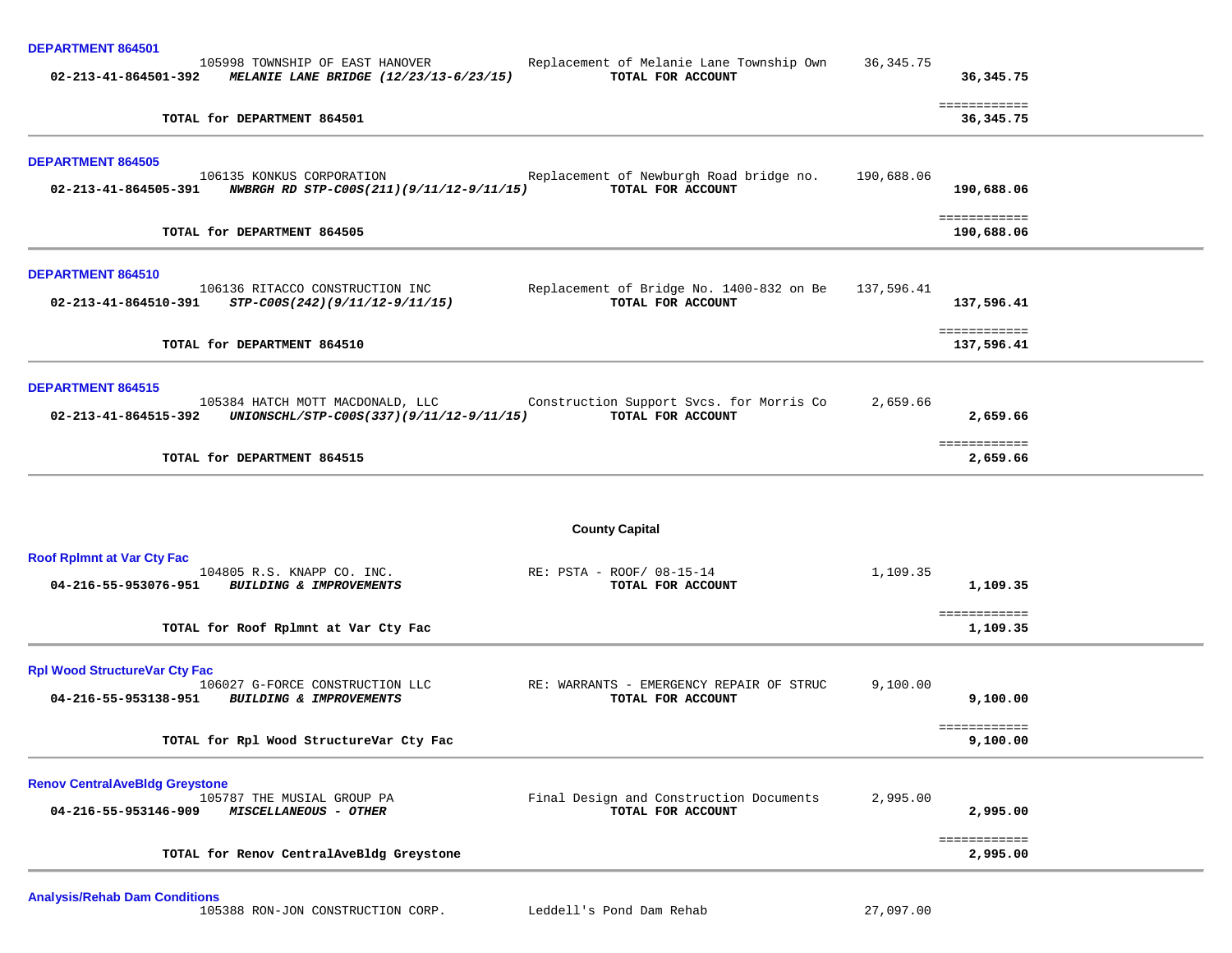| 04-216-55-953158-951                                         | <b>BUILDING &amp; IMPROVEMENTS</b>                                                                             | TOTAL FOR ACCOUNT                                                                                                               |                                              | 27,097.00                  |  |
|--------------------------------------------------------------|----------------------------------------------------------------------------------------------------------------|---------------------------------------------------------------------------------------------------------------------------------|----------------------------------------------|----------------------------|--|
|                                                              | TOTAL for Analysis/Rehab Dam Conditions                                                                        |                                                                                                                                 |                                              | ============<br>27,097.00  |  |
| <b>Road Design/Construction</b>                              | 105217 KEY TECH<br>105217 KEY TECH<br>106272 KEY TECH<br>106272 KEY TECH                                       | Replacement of Bridge # 832, Berkshire V<br>Replacement of Bridge # 196 on Newburgh<br>Green Pond Road, Township of Rockaway Co | 2,092.00<br>1,354.00<br>1,200.00<br>1,700.00 |                            |  |
| 04-216-55-953165-909                                         | MISCELLANEOUS - OTHER                                                                                          | TOTAL FOR ACCOUNT                                                                                                               |                                              | 6,346.00                   |  |
|                                                              | TOTAL for Road Design/Construction                                                                             |                                                                                                                                 |                                              | ============<br>6,346.00   |  |
| <b>Bridge DesignConst varCty Loc</b><br>04-216-55-953184-951 | 105188 MACGRAPHICS<br>105997 REIVAX CONTRACTING CORP<br><b>BUILDING &amp; IMPROVEMENTS</b>                     | Ledgewood Outdoor Interpretive Panels in<br>Replacement of Bridge No. 1000 on Canal<br>TOTAL FOR ACCOUNT                        | 3,495.00<br>33,442.50                        | 36,937.50                  |  |
|                                                              | TOTAL for Bridge DesignConst varCty Loc                                                                        |                                                                                                                                 |                                              | ============<br>36,937.50  |  |
| DEPARTMENT 953202<br>04-216-55-953202-909                    | 105458 STONEFIELD ENGINEERING<br>ROAD RESURFACING/CONSTRUCTION/IMPRVMENTS<br>TOTAL for DEPARTMENT 953202       | Intersection Improvements to South Salem<br>TOTAL FOR ACCOUNT                                                                   | 2,531.50                                     | 2,531.50<br>============   |  |
|                                                              |                                                                                                                |                                                                                                                                 |                                              | 2,531.50                   |  |
| DEPARTMENT 953211<br>04-216-55-953211-951                    | 105858 WEBSTER PLUMBING &<br>105858 WEBSTER PLUMBING &<br>REPLACE PLUMBING FIXTURES - VAR FACIL                | RE: CAC BLDG/ 09-10-14<br>RE: COMM BLDG/ 09-10-14<br>TOTAL FOR ACCOUNT                                                          | 150.00<br>150.00                             | 300.00                     |  |
|                                                              | TOTAL for DEPARTMENT 953211                                                                                    |                                                                                                                                 |                                              | ============<br>300.00     |  |
| <b>DEPARTMENT 953269</b><br>04-216-55-953269-909             | 105785 KELLER & KIRKPATRICK<br>BRIDGE DESIGN/CONSTR - VAR LOCATIONS                                            | Construction Inspection-Clerk of the Wor<br>TOTAL FOR ACCOUNT                                                                   | 18,590.00                                    | 18,590.00                  |  |
| 04-216-55-953269-951                                         | 106136 RITACCO CONSTRUCTION INC<br>BRIDGE DESIGN/CONSTR - VAR LOCATIONS                                        | Replacement of Bridge No. 1400-832 on Be<br>TOTAL FOR ACCOUNT                                                                   | 27,805.79                                    | 27,805.79                  |  |
|                                                              | TOTAL for DEPARTMENT 953269                                                                                    |                                                                                                                                 |                                              | ============<br>46,395.79  |  |
| DEPARTMENT 953270<br>04-216-55-953270-951                    | 106002 TOP LINE CONSTRUCTION CORP<br>106141 EARTH-TEC ASSOCIATES, INC.<br>ROAD DESIGN/CONSTRUC - VAR LOCATIONS | Realignment of Boonton Avenue in the Tow<br>Sight Distance Improvments for Powervill<br>TOTAL FOR ACCOUNT                       | 79,470.20<br>31,291.40                       | 110,761.60                 |  |
|                                                              | TOTAL for DEPARTMENT 953270                                                                                    |                                                                                                                                 |                                              | ============<br>110,761.60 |  |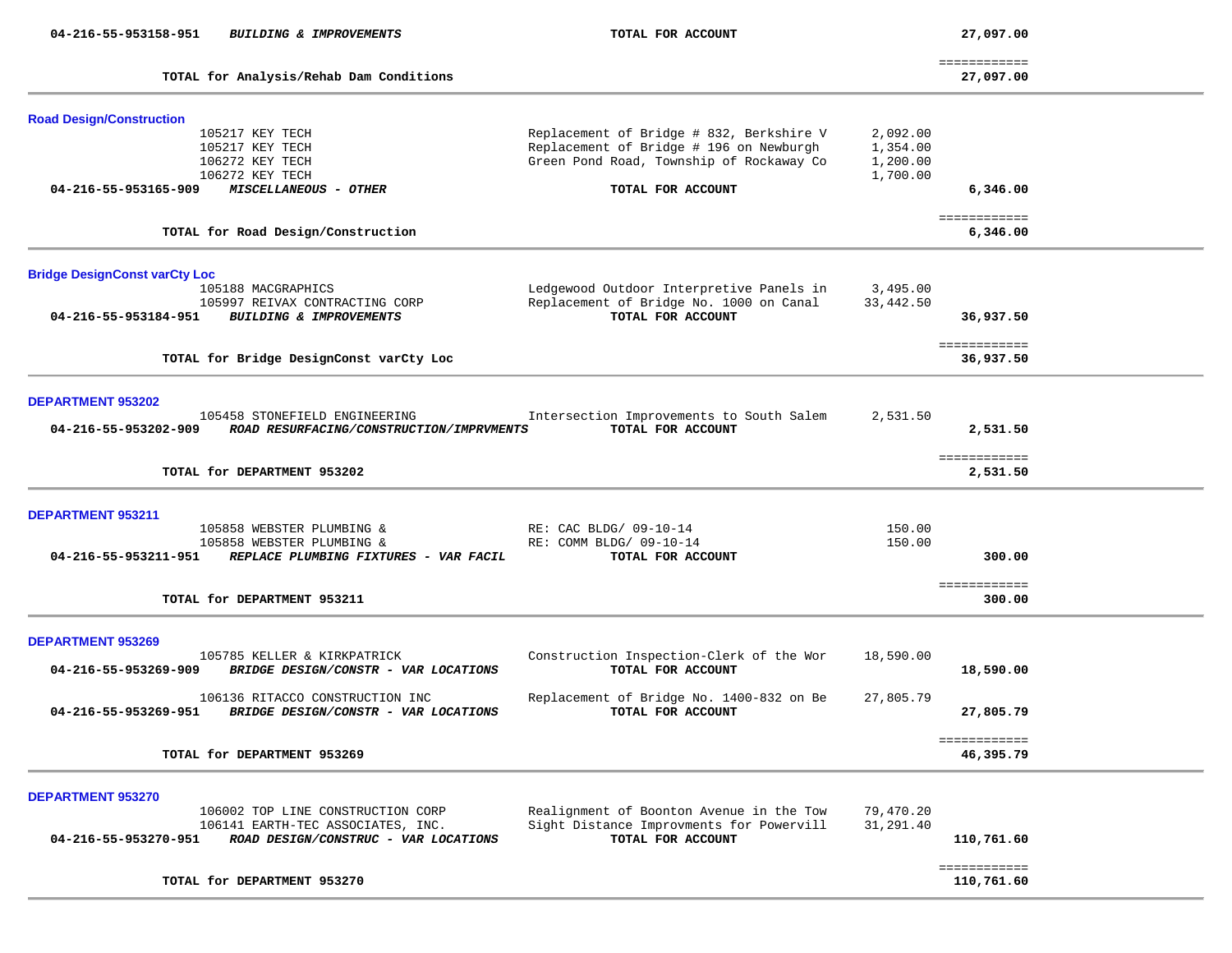| <b>DEPARTMENT 953289</b> |                                                                                   |                                                                                      |                      |                            |  |
|--------------------------|-----------------------------------------------------------------------------------|--------------------------------------------------------------------------------------|----------------------|----------------------------|--|
|                          | 104706 TEMPAIR                                                                    | WO73048/ RE: CTY LIBRARY/ 08-15-14                                                   | 3,450.00             |                            |  |
|                          | 104980 SPEEDWELL ELECTRIC MOTORS<br>104980 SPEEDWELL ELECTRIC MOTORS              | WO73031/ RE: PSTA/ 08-05-14<br>WO72845/ RE: CTY CLERK/ 08-05-14                      | 249.92<br>323.00     |                            |  |
|                          | 104980 SPEEDWELL ELECTRIC MOTORS                                                  | WO72935/ RE: A&R/ 08-14-14                                                           | 260.90               |                            |  |
| 04-216-55-953289-951     | REPLACE MOTORS, FANS, PUMPS-BLDGSGRNDS                                            | TOTAL FOR ACCOUNT                                                                    |                      | 4,283.82                   |  |
|                          | TOTAL for DEPARTMENT 953289                                                       |                                                                                      |                      | ============<br>4,283.82   |  |
|                          |                                                                                   |                                                                                      |                      |                            |  |
| <b>DEPARTMENT 953291</b> |                                                                                   |                                                                                      |                      |                            |  |
|                          | 105386 BOSWELL ENGINEERING INC                                                    | MC-101/Sussex Tpke/W Hanover Drainage Im                                             | 3,067.00             |                            |  |
|                          | 105784 D.R. JOHNSON & ASSOCIATES, LLC                                             | General Engineering Servicesfor the Peri<br>TOTAL FOR ACCOUNT                        | 5,275.30             | 8,342.30                   |  |
|                          |                                                                                   |                                                                                      |                      | ============               |  |
|                          | TOTAL for DEPARTMENT 953291                                                       |                                                                                      |                      | 8,342.30                   |  |
| DEPARTMENT 953314        |                                                                                   |                                                                                      |                      |                            |  |
|                          | 104767 INFRARED SERVICES INC                                                      | WO73035/ RE: SHADE TREE - GROUND PENETRA                                             | 995.00               |                            |  |
|                          | 105963 CLIFTON ELEVATOR SERVICE CO INC                                            | RE: COURTHOUSE - MODERNIZATION OF (1) GE                                             | 58,948.65            |                            |  |
|                          | 105865 PANCIELLO CONSTRUCTION LLC                                                 | RE: SCHUYLER - RMV VENT, BLOCK AND BRICK                                             | 3,345.00             |                            |  |
|                          | 105865 PANCIELLO CONSTRUCTION LLC<br>106050 RUG AND FLOOR STORE                   | RE: SCHUYLER - RMV VENT, BLOCK AND BRICK<br>WO72784/ RE: OTA - MEDICADE OFFICE/ 08-0 | 2,320.00<br>4,000.00 |                            |  |
|                          | 106050 RUG AND FLOOR STORE                                                        | WO72784/ RE: OTA - MEDICADE OFFICE/ 09-1                                             | 1,600.00             |                            |  |
|                          | 105825 GMT CONTRACTING CORP.                                                      | RE: ASBESTOS ABATEMENT AT MORRIS COUNTY                                              | 54,457.56            |                            |  |
|                          | 105964 DESESA ENGINEERING CO., INC.                                               | BOILER REPLACEMENT AT PSTA - PERIOD TO 0                                             | 21,690.00            |                            |  |
|                          | 04-216-55-953314-951 REPAIR/RPLCMENT/UPGRD VAREQUIP-BLDGGRNDS                     | TOTAL FOR ACCOUNT                                                                    |                      | 147,356.21                 |  |
|                          | TOTAL for DEPARTMENT 953314                                                       |                                                                                      |                      | ============<br>147,356.21 |  |
| <b>DEPARTMENT 953335</b> |                                                                                   |                                                                                      |                      |                            |  |
|                          | 106254 MCMANIMON, SCOTLAND & BAUMANN LLC FOR PROFESSIONAL SERVICES/PREP OR REVIEW |                                                                                      | 300.00               |                            |  |
|                          | 04-216-55-953335-909 DEMO DES, DEMO&FEASIBILITY DES-ANNSTGAR                      | TOTAL FOR ACCOUNT                                                                    |                      | 300.00                     |  |
|                          |                                                                                   |                                                                                      |                      | ============               |  |
|                          | TOTAL for DEPARTMENT 953335                                                       |                                                                                      |                      | 300.00                     |  |
| <b>DEPARTMENT 953347</b> |                                                                                   |                                                                                      |                      |                            |  |
|                          | 105864 BINSKY & SNYDER SERVICES LLC                                               | WO73122/ RE: A&R/ 08-28-14                                                           | 380.00               |                            |  |
|                          | 105864 BINSKY & SNYDER SERVICES LLC                                               | RE: PSTA/ 08-28-14                                                                   | 736.00               |                            |  |
|                          | 04-216-55-953347-951 HVAC-REPLACE OR REPAIR VARIOUS BLDGS                         | TOTAL FOR ACCOUNT                                                                    |                      | 1,116.00                   |  |
|                          | TOTAL for DEPARTMENT 953347                                                       |                                                                                      |                      | ============<br>1,116.00   |  |
|                          |                                                                                   |                                                                                      |                      |                            |  |
| <b>DEPARTMENT 953352</b> | 105765 RUG AND FLOOR STORE                                                        | WO72784/ RE: OTA - MEDICADE OFFICE/ 09-1                                             | 29,300.00            |                            |  |
| 04-216-55-953352-951     | REPLACE-CARPET, FLOORING, ETC VARIOUS BLDG                                        | TOTAL FOR ACCOUNT                                                                    |                      | 29,300.00                  |  |
|                          |                                                                                   |                                                                                      |                      | ============               |  |
|                          | TOTAL for DEPARTMENT 953352                                                       |                                                                                      |                      | 29,300.00                  |  |
|                          |                                                                                   |                                                                                      |                      |                            |  |
| <b>DEPARTMENT 953353</b> |                                                                                   |                                                                                      |                      |                            |  |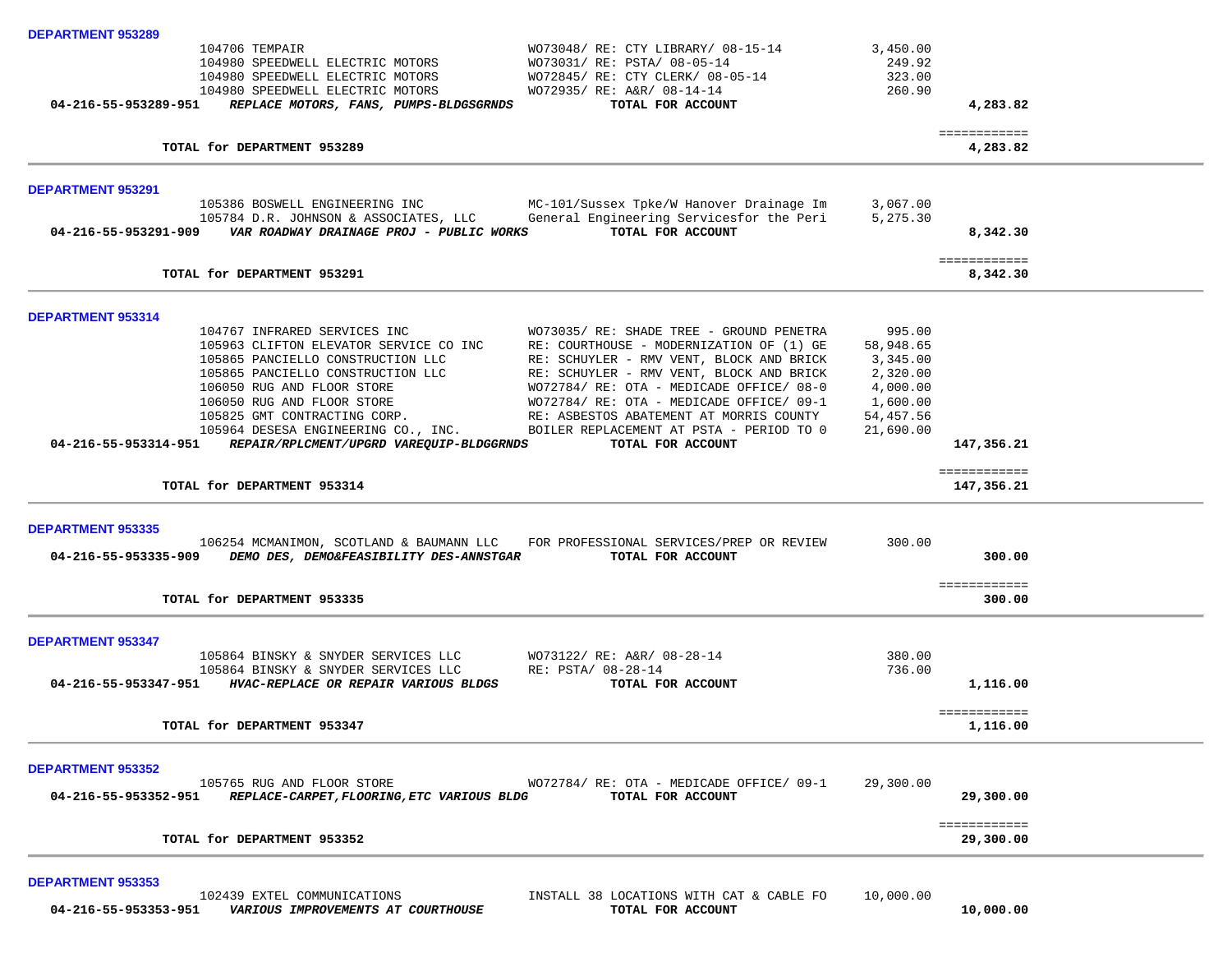| TOTAL for DEPARTMENT 953353                                                                                                                                                                       |            | ============<br>10,000.00  |  |
|---------------------------------------------------------------------------------------------------------------------------------------------------------------------------------------------------|------------|----------------------------|--|
| <b>DEPARTMENT 953356</b><br>106001 TILCON NEW YORK INC.<br>TOTAL FOR ACCOUNT                                                                                                                      | 16,000.00  | 16,000.00<br>============  |  |
| TOTAL for DEPARTMENT 953356                                                                                                                                                                       |            | 16,000.00                  |  |
| DEPARTMENT 953362<br>105584 LS ENGINEERING ASSOCIATES CORP. Re: Mail Room and Garage Door 1<br>TOTAL FOR ACCOUNT<br>04-216-55-953362-909 SECURITY IMPROVEMENT AR BLDG/COURTHOUSE                  | 2,500.00   | 2,500.00                   |  |
| TOTAL for DEPARTMENT 953362                                                                                                                                                                       |            | ============<br>2,500.00   |  |
| <b>DEPARTMENT 953363</b><br>Mill & Resurf of Sussex Tpkein Randolph<br>106116 TILCON NEW YORK INC.<br>04-216-55-953363-940 PAVING & RESURFACING VARIOUS ROADS<br>TOTAL FOR ACCOUNT                | 345,893.76 | 345,893.76                 |  |
| TOTAL for DEPARTMENT 953363                                                                                                                                                                       |            | ============<br>345,893.76 |  |
| DEPARTMENT 953368<br>106254 MCMANIMON, SCOTLAND & BAUMANN LLC FOR PROFESSIONAL SERVICES/PREP OR REVIEW<br>04-216-55-953368-909 ACQ VEHICLES & EQUIP PLAN & PUBLIC WORKS TOTAL FOR ACCOUNT         | 300.00     | 300.00                     |  |
| TOTAL for DEPARTMENT 953368                                                                                                                                                                       |            | ============<br>300.00     |  |
| <b>DEPARTMENT 954361</b><br>101289 DAY CHEVROLET INC<br>2014 CHEVROLET TAHOE, SSV 4WD EQUIPPED P 102,684.48<br>04-216-55-954361-957 PURCHASE VEHICLE CRIMINAL INVEST/SHERIFF<br>TOTAL FOR ACCOUNT |            | 102,684.48<br>============ |  |
| TOTAL for DEPARTMENT 954361                                                                                                                                                                       |            | 102,684.48                 |  |
| <b>DEPARTMENT 955268</b><br>105183 R.S. KNAPP CO. INC.<br>Plans and Specs for the project of Morri<br>04-216-55-955268-951    VARIOUS HEALTH/LIFE SAFETY UPGRADES-MV<br>TOTAL FOR ACCOUNT         | 1,426.55   | 1,426.55                   |  |
| TOTAL for DEPARTMENT 955268                                                                                                                                                                       |            | ============<br>1,426.55   |  |
| <b>DEPARTMENT 955345</b><br>106063 READY SUPPLY<br>$B06Q, 8-28-2014$<br>04-216-55-955345-940<br><i>VARIOUS PROJECTS - MORRIS VIEW</i><br>TOTAL FOR ACCOUNT                                        | 56,745.00  | 56,745.00                  |  |
| TOTAL for DEPARTMENT 955345                                                                                                                                                                       |            | ============<br>56,745.00  |  |

**DEPARTMENT 962267** 

100688 HEWLETT-PACKARD COMPANY HP StoreEasy 1440 5,967.06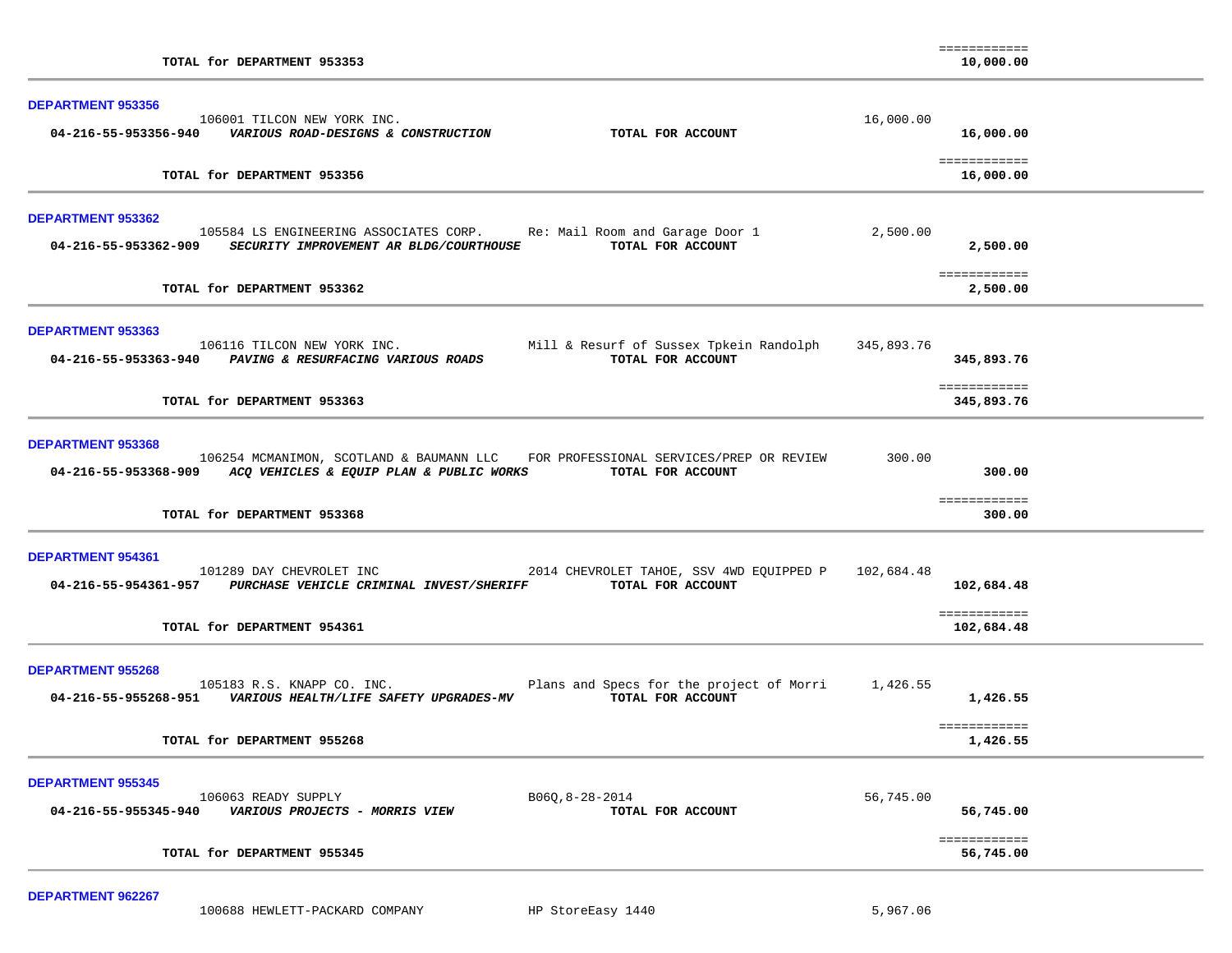|                   | 104952 BFI<br>04-216-55-962267-955 COMPUTER EQUIP PURCHASE - IT                                                                                                                | Etched Glass Top Frame<br>TOTAL FOR ACCOUNT                                | 11,802.00             | 17,769.06                        |  |
|-------------------|--------------------------------------------------------------------------------------------------------------------------------------------------------------------------------|----------------------------------------------------------------------------|-----------------------|----------------------------------|--|
|                   | TOTAL for DEPARTMENT 962267                                                                                                                                                    |                                                                            |                       | ============<br>17,769.06        |  |
| DEPARTMENT 962308 | 104626 WESCOM SOLUTIONS INC.<br>104626 WESCOM SOLUTIONS INC.                                                                                                                   | PCC - Aug 2014<br>HL7 Integrations 5 Pack - Aug 2014                       | 2,638.13<br>384.73    |                                  |  |
|                   | 104626 WESCOM SOLUTIONS INC.<br>100824 HEWLETT-PACKARD COMPANY THE HISTORIC HISTORIC PROJECT<br>04-216-55-962308-955 MEDICAL RECORD SYS FOR MORRIS VIEW - IT TOTAL FOR ACCOUNT | Sandbox - Aug 2014                                                         | 100.00<br>382.37      | 3,505.23                         |  |
|                   | TOTAL for DEPARTMENT 962308                                                                                                                                                    |                                                                            |                       | ============<br>3,505.23         |  |
| DEPARTMENT 964281 | 102535 BFI<br>04-216-55-964281-953 OFFICEFURNITURE/FILING/STORAGE-PROSECUTR                                                                                                    | Labor and Storage charges - for office $f = 1,880.93$<br>TOTAL FOR ACCOUNT |                       | 1,880.93                         |  |
|                   | TOTAL for DEPARTMENT 964281                                                                                                                                                    |                                                                            |                       | ============<br>1,880.93         |  |
| DEPARTMENT 964333 | 102535 BFI<br>04-216-55-964333-953 REPLACE OFFICE FURNITURE - PROSECUTOR                                                                                                       | TOTAL FOR ACCOUNT                                                          | 137.07                | 137.07                           |  |
|                   | TOTAL for DEPARTMENT 964333                                                                                                                                                    |                                                                            |                       | ============<br>137.07           |  |
| DEPARTMENT 964367 | 106254 MCMANIMON, SCOTLAND & BAUMANN LLC FOR PROFESSIONAL SERVICES/PREP OR REVIEW<br>04-216-55-964367-909 NEW CARPERTING FOR CTY CLERK'S OFFICE<br>TOTAL for DEPARTMENT 964367 | TOTAL FOR ACCOUNT                                                          | 300.00                | 300.00<br>============<br>300.00 |  |
|                   |                                                                                                                                                                                |                                                                            |                       |                                  |  |
| DEPARTMENT 969261 | 105798 COUNTY COLLEGE OF MORRIS<br>105798 COUNTY COLLEGE OF MORRIS<br>04-216-55-969261-951 RENOV & IMPROVMNT TO ACADEMIC BLGS AT CCM TOTAL FOR ACCOUNT                         | Honeywell<br>Grafas Painting Contractors, Inc.                             | 3,250.00<br>37,667.50 | 40,917.50                        |  |
|                   | TOTAL for DEPARTMENT 969261                                                                                                                                                    |                                                                            |                       | ============<br>40,917.50        |  |
| DEPARTMENT 969336 | 105796 COUNTY COLLEGE OF MORRIS                                                                                                                                                | ML, Inc.<br>TOTAL FOR ACCOUNT                                              | 1,387,119.94          | 1,387,119.94                     |  |
|                   | TOTAL for DEPARTMENT 969336                                                                                                                                                    |                                                                            |                       | ============<br>1,387,119.94     |  |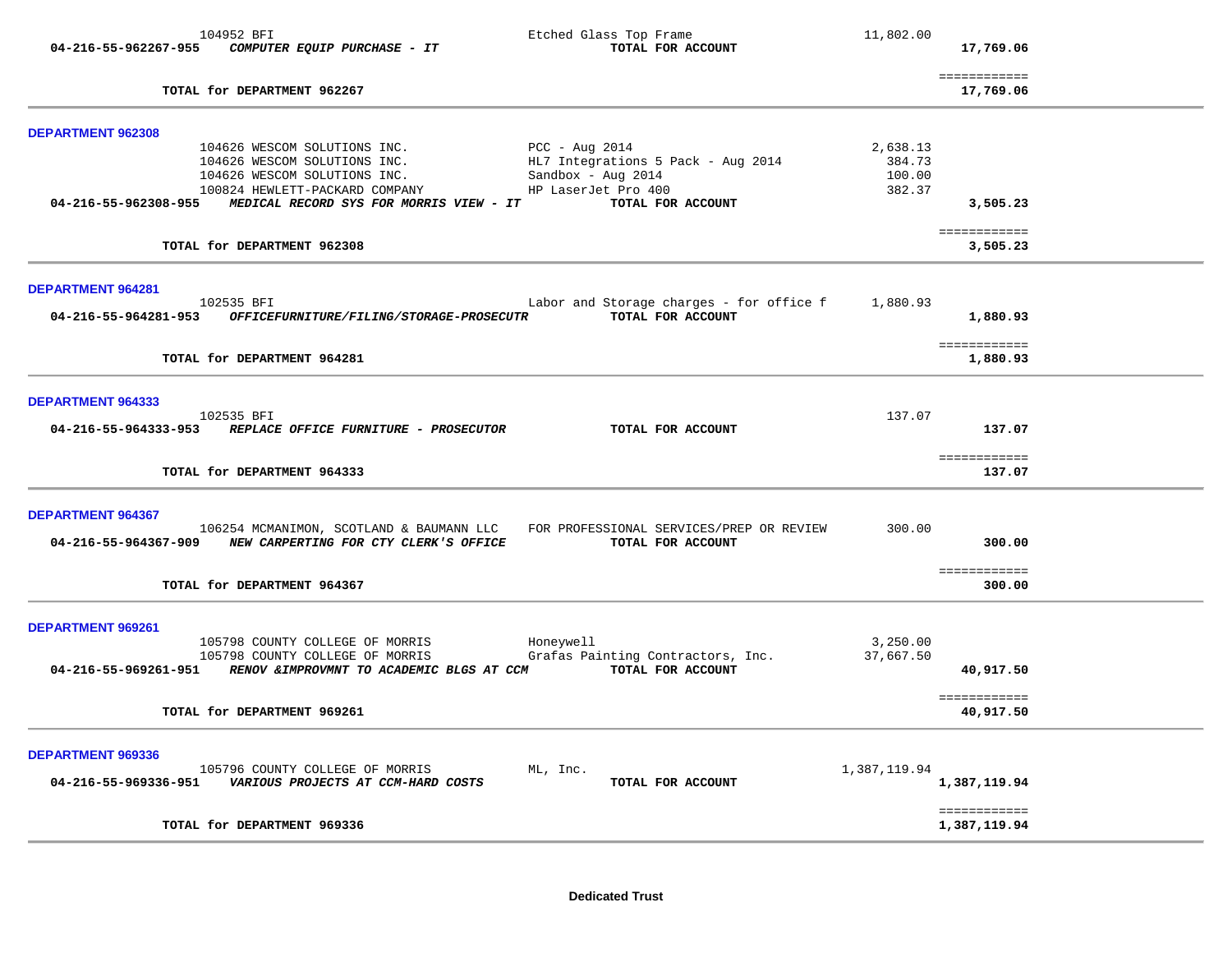### **Motor Vehicle Fines**

| TRANSFER FUNDS FOR DEDICATED MOTOR VEHIC<br>TOTAL FOR ACCOUNT | 117,747.81                                                                                                                                                                                                                                                                                                                                                                                                                                                    | 117,747.81                                                                                                                |
|---------------------------------------------------------------|---------------------------------------------------------------------------------------------------------------------------------------------------------------------------------------------------------------------------------------------------------------------------------------------------------------------------------------------------------------------------------------------------------------------------------------------------------------|---------------------------------------------------------------------------------------------------------------------------|
|                                                               |                                                                                                                                                                                                                                                                                                                                                                                                                                                               | ============                                                                                                              |
|                                                               |                                                                                                                                                                                                                                                                                                                                                                                                                                                               | 117,747.81                                                                                                                |
|                                                               |                                                                                                                                                                                                                                                                                                                                                                                                                                                               |                                                                                                                           |
| TOTAL FOR ACCOUNT                                             | 103,666.87                                                                                                                                                                                                                                                                                                                                                                                                                                                    | 103,666.87                                                                                                                |
|                                                               |                                                                                                                                                                                                                                                                                                                                                                                                                                                               | ============<br>103,666.87                                                                                                |
|                                                               |                                                                                                                                                                                                                                                                                                                                                                                                                                                               |                                                                                                                           |
|                                                               |                                                                                                                                                                                                                                                                                                                                                                                                                                                               |                                                                                                                           |
|                                                               |                                                                                                                                                                                                                                                                                                                                                                                                                                                               |                                                                                                                           |
|                                                               | 15.00                                                                                                                                                                                                                                                                                                                                                                                                                                                         |                                                                                                                           |
| Mileage to Ewing (monthly meeting)                            | 48.52                                                                                                                                                                                                                                                                                                                                                                                                                                                         |                                                                                                                           |
| Conference reimbursement                                      | 236.37                                                                                                                                                                                                                                                                                                                                                                                                                                                        |                                                                                                                           |
| Registration Ralph T Meloro IV, Adm.                          | 55.00                                                                                                                                                                                                                                                                                                                                                                                                                                                         |                                                                                                                           |
| Registration William Kersey, Comm.                            | 55.00                                                                                                                                                                                                                                                                                                                                                                                                                                                         |                                                                                                                           |
| Registration Dr Michael DiFazio, Comm.                        | 55.00                                                                                                                                                                                                                                                                                                                                                                                                                                                         |                                                                                                                           |
| Registration Kim Roggenkamp, Asst Adm.                        | 55.00                                                                                                                                                                                                                                                                                                                                                                                                                                                         |                                                                                                                           |
| Registration Patricia Marsh, Staff                            | 55.00                                                                                                                                                                                                                                                                                                                                                                                                                                                         |                                                                                                                           |
| Professional services w/e 8/22/14                             | 633.15                                                                                                                                                                                                                                                                                                                                                                                                                                                        |                                                                                                                           |
| professional services 8/8/14                                  | 126.63                                                                                                                                                                                                                                                                                                                                                                                                                                                        |                                                                                                                           |
|                                                               |                                                                                                                                                                                                                                                                                                                                                                                                                                                               |                                                                                                                           |
|                                                               |                                                                                                                                                                                                                                                                                                                                                                                                                                                               |                                                                                                                           |
|                                                               |                                                                                                                                                                                                                                                                                                                                                                                                                                                               |                                                                                                                           |
|                                                               |                                                                                                                                                                                                                                                                                                                                                                                                                                                               |                                                                                                                           |
|                                                               |                                                                                                                                                                                                                                                                                                                                                                                                                                                               |                                                                                                                           |
|                                                               |                                                                                                                                                                                                                                                                                                                                                                                                                                                               |                                                                                                                           |
|                                                               |                                                                                                                                                                                                                                                                                                                                                                                                                                                               |                                                                                                                           |
| TOTAL FOR ACCOUNT                                             |                                                                                                                                                                                                                                                                                                                                                                                                                                                               | 5,444.06                                                                                                                  |
|                                                               |                                                                                                                                                                                                                                                                                                                                                                                                                                                               | ============                                                                                                              |
|                                                               |                                                                                                                                                                                                                                                                                                                                                                                                                                                               | 5,444.06                                                                                                                  |
|                                                               |                                                                                                                                                                                                                                                                                                                                                                                                                                                               |                                                                                                                           |
|                                                               |                                                                                                                                                                                                                                                                                                                                                                                                                                                               |                                                                                                                           |
|                                                               |                                                                                                                                                                                                                                                                                                                                                                                                                                                               |                                                                                                                           |
|                                                               |                                                                                                                                                                                                                                                                                                                                                                                                                                                               |                                                                                                                           |
| MCOHM v Eagle Ridge Contracting Inc.                          | 10.10                                                                                                                                                                                                                                                                                                                                                                                                                                                         |                                                                                                                           |
| MCOHM v Ferretti Carting                                      | 332.37                                                                                                                                                                                                                                                                                                                                                                                                                                                        |                                                                                                                           |
| MCOHM v Allegro Sanitation Corp                               | 180.00                                                                                                                                                                                                                                                                                                                                                                                                                                                        |                                                                                                                           |
| MCOHM v Gantert Paving & Contracting Co                       | 48.00                                                                                                                                                                                                                                                                                                                                                                                                                                                         |                                                                                                                           |
| MCOHM v Gray Supply Corp                                      | 72.00                                                                                                                                                                                                                                                                                                                                                                                                                                                         |                                                                                                                           |
| MCOHM v Toll Brothers                                         | 288.00                                                                                                                                                                                                                                                                                                                                                                                                                                                        |                                                                                                                           |
| TOTAL FOR ACCOUNT                                             |                                                                                                                                                                                                                                                                                                                                                                                                                                                               | 1,723.68                                                                                                                  |
|                                                               |                                                                                                                                                                                                                                                                                                                                                                                                                                                               | ============<br>1,723.68                                                                                                  |
|                                                               | TRANSFER FUNDS FOR DEDICATED WEIGHTS & M<br>Mileage to Cape May<br>Tolls<br>Tips<br>professional services w/e 8/15/14<br>professional services w/e 8/1/14<br>Professional services w/e 7/18/14<br>The Grand Hotel-3 nights<br>Conference Registration<br>Hotel Reservations<br>Large no-buff circular shoe shine case<br>NJ sales tax<br>Estimate to install adjustable shelf--Ha<br>Legal Services for period ending 8/31/14<br>MCOHM v AUSA Sanitation Inc. | 122.10<br>7.50<br>633.15<br>633.15<br>633.15<br>553.50<br>435.00<br>553.50<br>510.00<br>28.34<br>650.00<br>96.00<br>47.21 |